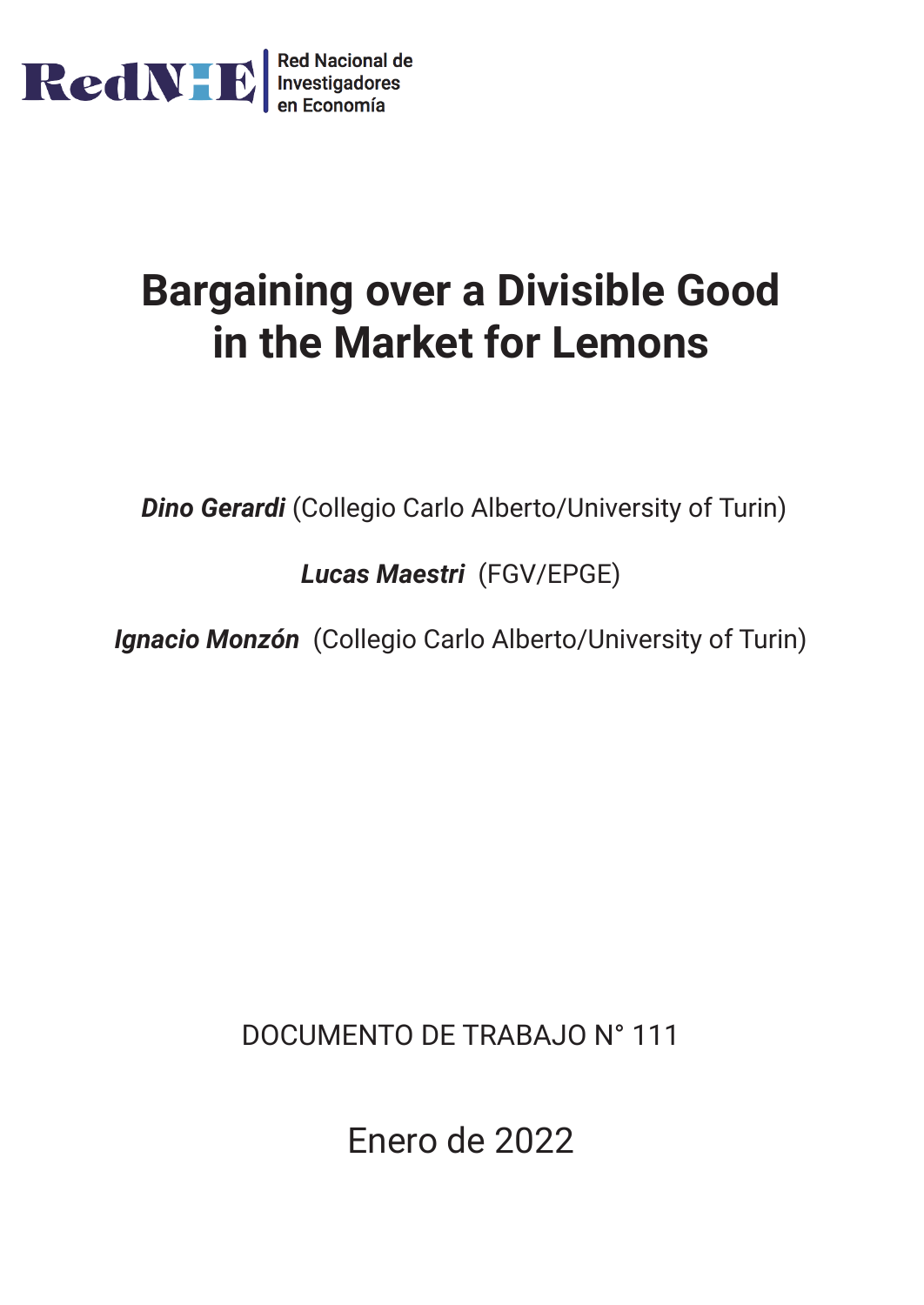Los documentos de trabajo de la RedNIE se difunden con el propósito de generar comentarios y debate, no habiendo estado sujetos a revisión de pares. Las opiniones expresadas en este trabajo son de los autores y no necesariamente representan las opiniones de la RedNIE o su Comisión Directiva.

The RedNIE working papers are disseminated for the purpose of generating comments and debate, and have not been subjected to peer review. The opinions expressed in this paper are exclusively those of the authors and do not necessarily represent the opinions of the RedNIE or its Board of Directors.

## Citar como:

Gerardi, Dino, Lucas Maestri e Ignacio Monzón (2021). Bargaining over a Divisible Good in the Market for Lemons. *Documento de trabajo RedNIE N°111*.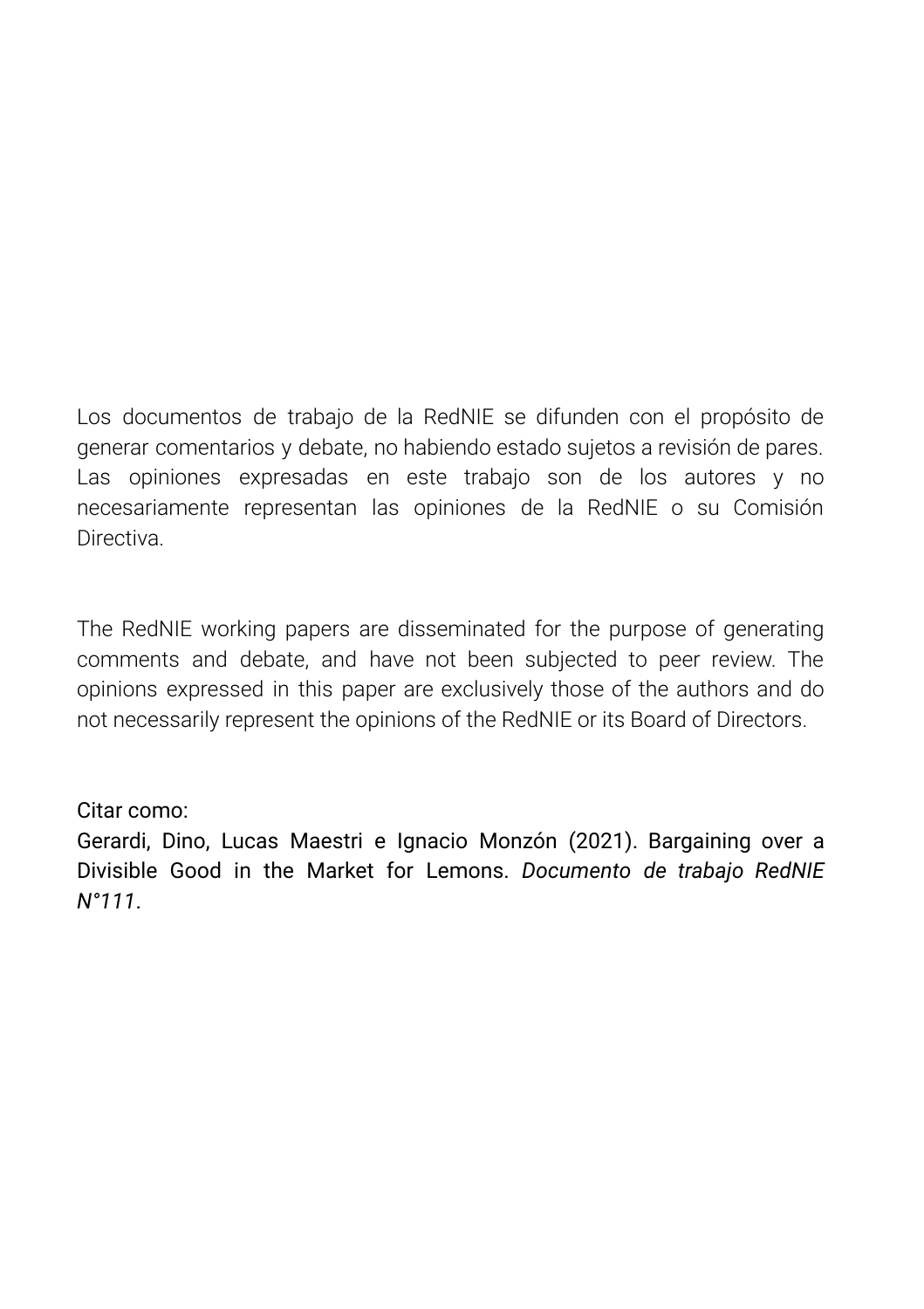## <span id="page-2-75"></span><span id="page-2-74"></span><span id="page-2-47"></span><span id="page-2-45"></span><span id="page-2-42"></span><span id="page-2-36"></span><span id="page-2-32"></span><span id="page-2-31"></span><span id="page-2-27"></span><span id="page-2-19"></span>Bargaining over a Divisible Good in the Market for Lemons\*

<span id="page-2-72"></span><span id="page-2-54"></span><span id="page-2-26"></span><span id="page-2-14"></span><span id="page-2-12"></span><span id="page-2-8"></span><span id="page-2-6"></span>Dino Gerardi<sup>†</sup> Lucas Maestri<sup>‡</sup> Ignacio Monzón<sup>§</sup>

<span id="page-2-76"></span>October 20, 2021

#### <span id="page-2-81"></span><span id="page-2-80"></span><span id="page-2-79"></span><span id="page-2-78"></span><span id="page-2-77"></span><span id="page-2-71"></span><span id="page-2-67"></span><span id="page-2-66"></span><span id="page-2-64"></span><span id="page-2-44"></span><span id="page-2-43"></span><span id="page-2-25"></span>**Abstract**

<span id="page-2-63"></span><span id="page-2-62"></span><span id="page-2-61"></span><span id="page-2-57"></span><span id="page-2-41"></span><span id="page-2-40"></span><span id="page-2-35"></span><span id="page-2-21"></span><span id="page-2-15"></span><span id="page-2-11"></span><span id="page-2-7"></span><span id="page-2-2"></span>We study bargaining with divisibility and interdependent values. A buyer and a seller trade a divisible good. The seller is privately informed about its quality, which can be high or low. Gains from trade are positive and decreasing. The buyer makes offers over time. Divisibility introduces a new channel of competition between the buyer's present and future selves. The buyer's temptation to split the purchases of the high-quality good is detrimental to him. As bargaining frictions vanish and the good becomes arbitrarily divisible, the high-quality good is traded smoothly over time and the buyer's payoff shrinks to zero.

<span id="page-2-56"></span><span id="page-2-55"></span><span id="page-2-48"></span><span id="page-2-46"></span><span id="page-2-33"></span><span id="page-2-20"></span><span id="page-2-18"></span><span id="page-2-17"></span><span id="page-2-16"></span><span id="page-2-10"></span><span id="page-2-4"></span>KEYWORDS: bargaining, gradual sale, Coase conjecture, divisible objects, interdependent valuations, market for lemons.

<span id="page-2-73"></span><span id="page-2-70"></span><span id="page-2-69"></span><span id="page-2-51"></span><span id="page-2-37"></span><span id="page-2-13"></span><span id="page-2-5"></span><span id="page-2-1"></span><sup>\*</sup>We thank the editor and four anonymous referees for their thoughtful reports and suggestions. We also thank Carlos da Costa, Bernard Dumas, Felipe Iachan, George Mailath, Michael Mandler, Tristan Tomala, Takuro Yamashita and various seminar audiences for useful comments, and Giacomo Ciapponi for superb research assistance. The financial support of the European Research Grant (Consolidator Grant, INFOASYMMARKETS) is gratefully acknowledged. Lucas Maestri acknowledges that this study was financed in part by the Coordenação de Aperfeiçoamento de Pessoal de Nível Superior - Brasil (CAPES) -Finance Code 001. Lucas Maestri is also grateful for the financial support of CNPq - National Council for Scientific and Technological Development. Technical Addendum available at [http://bit.ly/divisiblelemons.](https://bit.ly/divisiblelemons)

<span id="page-2-68"></span><span id="page-2-65"></span><span id="page-2-59"></span><span id="page-2-58"></span><span id="page-2-53"></span><span id="page-2-52"></span><span id="page-2-50"></span><span id="page-2-49"></span><span id="page-2-39"></span><span id="page-2-38"></span><span id="page-2-34"></span><span id="page-2-30"></span><span id="page-2-28"></span><span id="page-2-23"></span><span id="page-2-22"></span><span id="page-2-9"></span><span id="page-2-3"></span><span id="page-2-0"></span><sup>†</sup>Collegio Carlo Alberto and University of Turin (ESOMAS Department); dino.gerardi@carloalberto.org. <sup>‡</sup>FGV/EPGE - Escola Brasileira de Economia e Finanças; maestri.lucas@gmail.com.

<span id="page-2-60"></span><span id="page-2-29"></span><span id="page-2-24"></span><sup>§</sup>Collegio Carlo Alberto and University of Turin (ESOMAS Department); ignacio@carloalberto.org.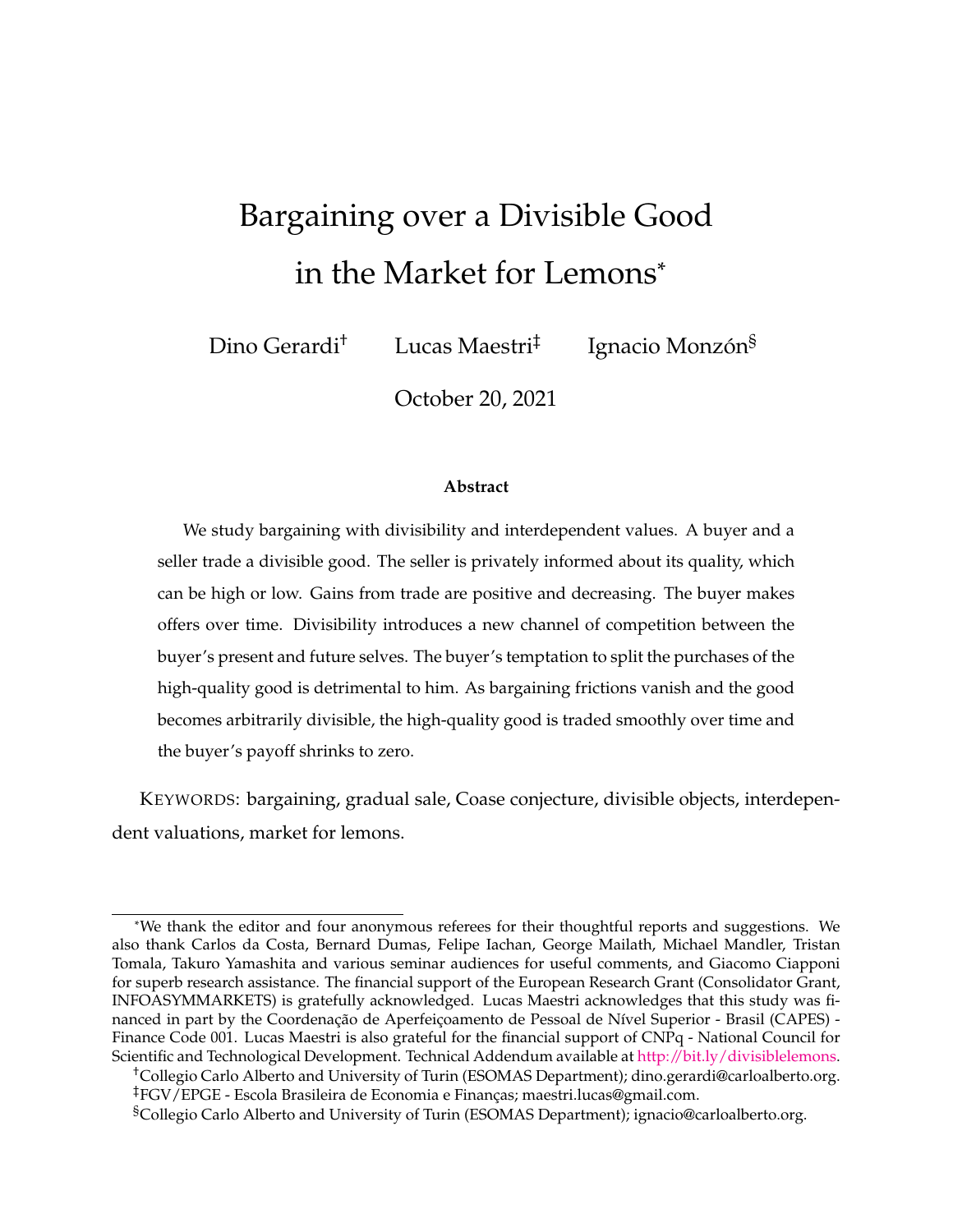## **1. Introduction**

In many economic environments, agents bargain over goods that are divisible. Negotiations in financial markets typically involve both the amount of an asset and its price. Banks and institutional investors (e.g. pension funds) routinely bargain over how much of a securitized asset (pool of mortgages, credit-card debts, automotive loans) to trade and at what price. Similarly, after restructuring a company, an equity firm negotiates what fraction to sell and at what price. These negotiations are generally dynamic and decentralized. One party, typically the seller, is better informed about the quality of the asset. $1$ 

We study bargaining over a divisible good with asymmetric information, interdependent values and positive gains from trade. Gains from trade of a divisible good may depend not only on the quality of the asset, but also on how much of it has already been traded. We focus on the case of decreasing gains from trade, which leads to new insights into bargaining. Consider a bank negotiating the sale of a pool of mortgages to a pension fund. The quality of the asset can be either low or high, depending on its future cash flows from homeowners. As the pension fund is more interested in owning these promises of future cash flows, there are gains from trade. These gains are decreasing in the amount of the asset already traded between the parties, as they reflect the pension fund's desire to diversify its portfolio. The bank is directly involved in the process of securitization and hence has better information about the quality of these assets.

The main message of this paper is that divisibility introduces a new channel of competition between the buyer's present and future selves, and that this new channel has stark implications for the pattern of trade and for parties' payoffs. When assets are arbitrarily divisible and bargaining frictions vanish, high-quality assets are traded gradually. Divisibility is detrimental to the buyer; the competition between his present and future selves drives his payoffs to zero. This is in contrast to the outcome when the asset is indivisible. In that case, only the low-quality asset is traded in the beginning of the relationship.

<span id="page-3-0"></span><sup>&</sup>lt;sup>1</sup>Consider the classic example of the synthetic CDO Hudson Mezzanine. As explained in [McLean and](#page-42-0) [Nocera](#page-42-0) [\[2011\]](#page-42-0), Goldman Sachs selected all the securities in that CDO, strived to sell it as fast as possible and simultaneously bet against that security by taking a short position. See also [Ashcraft and Schuermann](#page-41-0) [\[2008\]](#page-41-0), [Downing, Jaffee, and Wallace](#page-41-1) [\[2008\]](#page-41-1) and [Gorton and Metrick](#page-41-2) [\[2013\]](#page-41-2)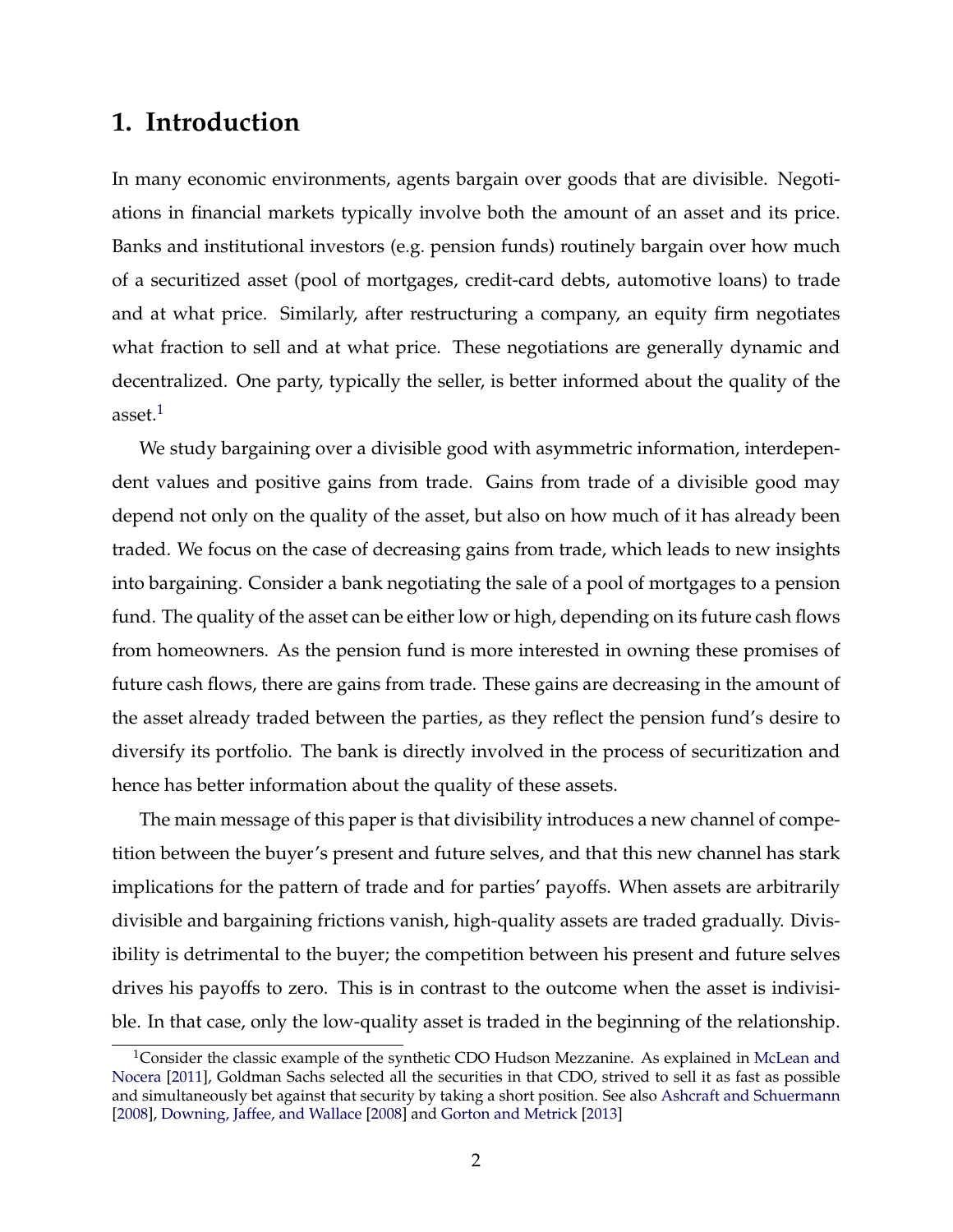A market freeze then follows, and only afterwards the high-quality asset is traded. The buyer of an indivisible asset obtains a positive payoff.

We extend the canonical bargaining model with incomplete information [\(Fudenberg,](#page-41-3) [Levine, and Tirole](#page-41-3) [\[1985\]](#page-41-3), and [Gul, Sonnenschein, and Wilson](#page-42-1) [\[1986\]](#page-42-1)) to account for interdependencies in values [\(Deneckere and Liang](#page-41-4) [\[2006\]](#page-41-4) — DL henceforth) and divisibility. A buyer purchases a durable good from a seller who is privately informed about its quality. A high-type seller provides a high-quality good, while a low-type seller provides a low-quality good. The good is divided into finitely many units. There are positive gains from trade, which are decreasing in the number of units already traded by the parties. In every period, the buyer makes a take-it-or-leave-it offer that specifies a price and a number of units to be traded. The bargaining process continues until the parties have traded all available units. We assume that all learning is strategic. The buyer learns about the good's quality only through the seller's behavior; owning a fraction of the good does not provide the buyer with additional information about its quality. $2^2$ 

In equilibrium, the buyer employs only two types of offers: *screening* and *universal*. Screening offers are for all remaining units at a price lower than the high-type seller's cost. Universal offers are for some (or all) of the remaining units, at a price equal to the high-type seller's cost. The buyer alternates between screening the seller and purchasing some units through universal offers. The low-type seller randomizes between accepting and rejecting screening offers, while the high-type seller always rejects them. The rejection of screening offers makes the buyer more optimistic that the good is of high quality. Eventually, he is optimistic enough to purchase some (or all) of the remaining units through a universal offer. Both seller types accept this offer. After the purchase, the units that remain (if any) are less valuable, so the buyer returns to screening the seller.

Our main result characterizes the limit equilibrium outcome when bargaining frictions vanish and the good becomes arbitrarily divisible. We first let the length of each period converge to zero and we then let the number of units grow to infinity. In the limit, the buyer continuously makes both screening offers and universal offers for infinitesimal fractions of the good. At each point in time, he breaks even with either type of offer, so

<span id="page-4-0"></span><sup>&</sup>lt;sup>2</sup>We elaborate on the assumption of strategic learning on page [10.](#page-10-0)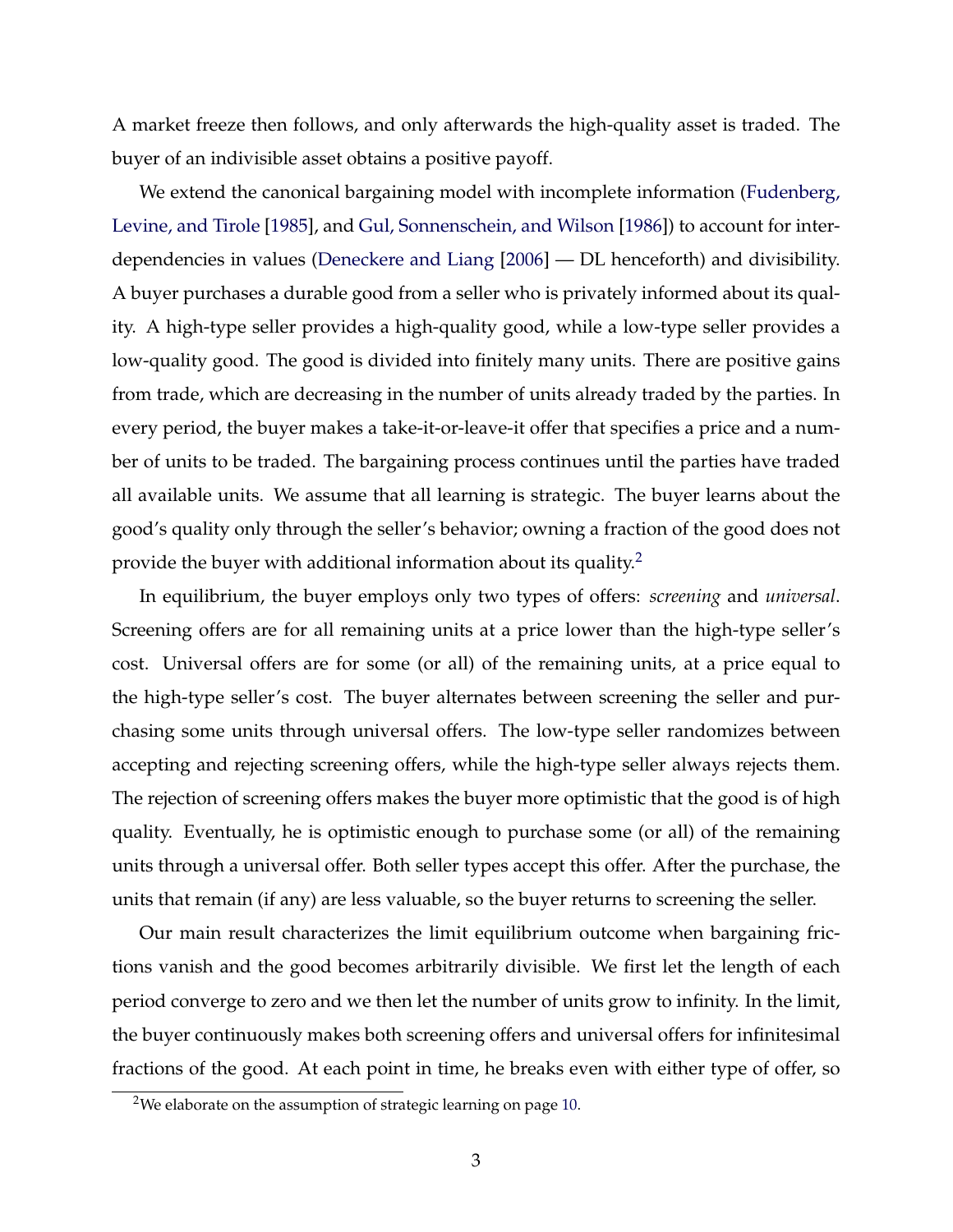he obtains a payoff equal to zero. The high-type seller only accepts universal offers and thus sells the good smoothly over time. The low-type seller is indifferent between the two offers (screening and universal). He sells the good smoothly (pooling with the high-type seller) until a certain random time, and then concedes by selling the remaining fraction of the good at once.

Our work provides novel and testable predictions for markets for lemons. Our model highlights a rationale for markets of divisible goods (like markets for securities) to be more efficient than markets for indivisible goods (like real estate markets). We also show that these markets differ sharply on how parties split the gains from trade. Divisibility is detrimental to the buyer (uninformed party with bargaining power) and beneficial to the seller of lemons.

In order to understand the driving forces behind our main result, we first describe the pattern of trade when parties bargain over an indivisible good, as in DL. When bargaining frictions vanish, if the buyer can obtain a positive payoff, the usual Coasean forces imply that trade occurs without delay. In one of their main contributions, DL show that if the buyer must screen the seller, he does it through an impasse. During an impasse the market freezes: trade occurs with probability zero. After the impasse, the buyer is optimistic enough to pay the cost of the high-quality good. The impasse introduces delay, which is necessary to lower the price of screening offers before the impasse. In their path-breaking *double delay* result, DL show that the delay is twice the time necessary to make the lowtype seller indifferent between the price after the impasse (which is the low-type seller's continuation payoff then) and the buyer's valuation of the low-quality good. This result has two important implications. First, before the impasse, the price of screening offers is strictly lower than the buyer's valuation of the low-quality good, so the buyer obtains a strictly positive payoff. Second, the larger the price after the impasse, the lower the price of screening offers before the impasse.

The driving force behind the gradual sale of the high-quality good when the good is divisible is that the buyer benefits from splitting his purchases. To see this, consider a simple example with ten remaining units. Suppose that the buyer is optimistic enough so that by making a universal offer, he obtains a positive payoff from the first five units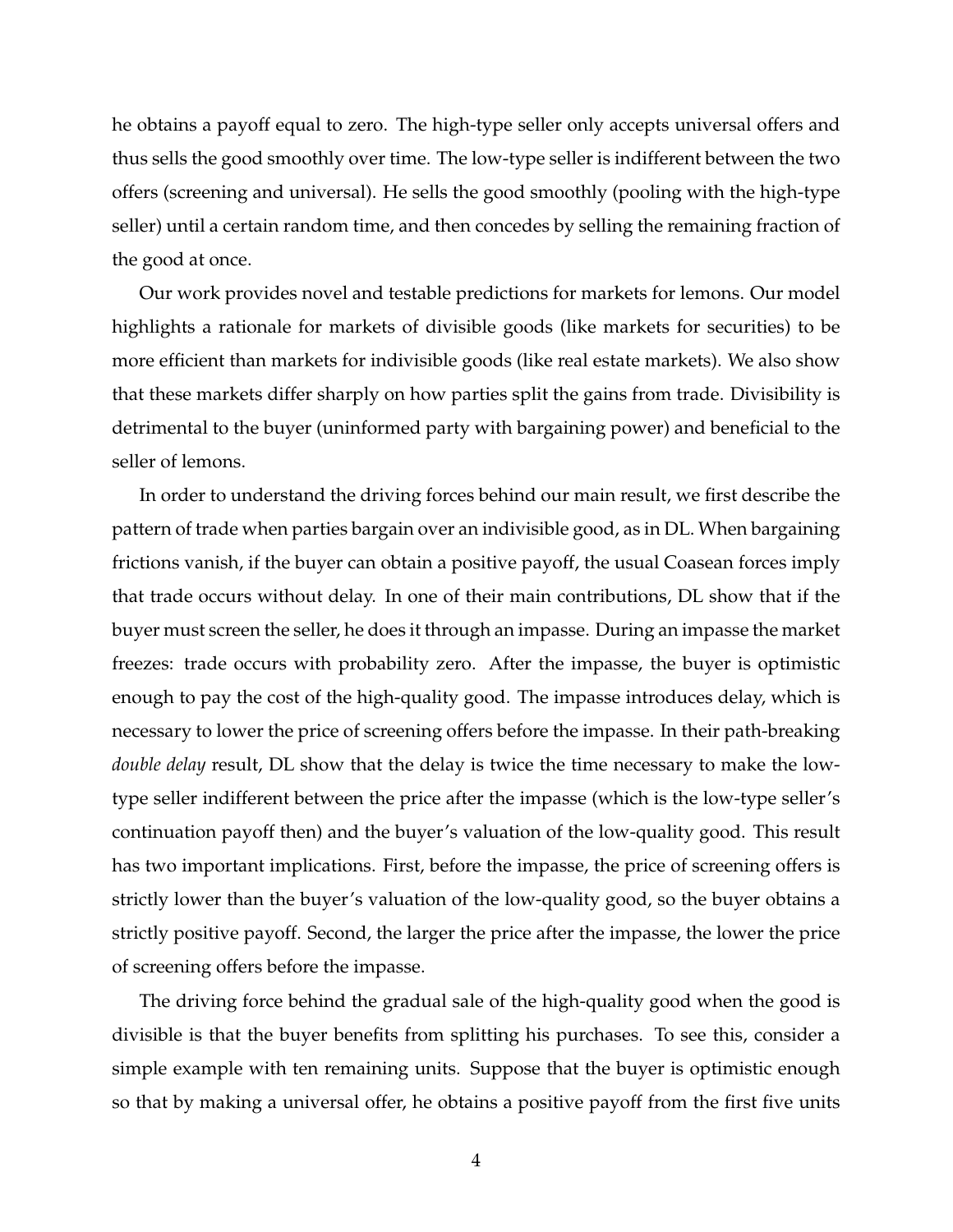(which are more valuable), a negative payoff from the last five units (which are less valuable), and overall, obtains a positive payoff from purchasing all ten units. If the buyer could only make offers for ten units, then he would purchase all of them through a universal offer. When the good is divisible, the buyer can instead purchase the more valuable units through a universal offer and by doing so essentially commit to pay a low price for the less valuable ones. Intuitively, when only the less valuable units remain, the buyer obtains a negative payoff from a universal offer, and so he must screen the seller. As in DL, screening occurs through impasses when the good is divisible. We extend their double delay result and show that the buyer obtains a strictly positive payoff before impasses. The buyer thus prefers to split the purchases of the high-quality good, instead of purchasing all remaining units through one transaction.

The temptation to split the purchases of the high-quality good generates a new channel of competition between the buyer's present and future selves. This new channel of competition is the driving force behind the buyer's zero payoff from trading an arbitrarily divisible good. To see this, consider again the simple example from the previous paragraph. Suppose now that the buyer is so pessimistic that he suffers a loss from a universal offer even for the most valuable of the ten remaining units. He must then screen the seller through an impasse. After this impasse, the buyer splits the purchases of the high-quality good, and so the low-type seller's payoff is lower than the one he would obtain if the buyer could only make offers for ten units. As the low-type seller's payoff after the impasse is lower, then the delay is shorter, which means that the price of the screening offers for ten units before the impasse must be larger. To sum up, since the buyer splits the purchases of the high-quality good *after* the impasse is resolved, then he must pay a higher price for screening offers *before* the impasse.

We show that the competition between the buyer's present and future selves is fierce when the good becomes arbitrarily divisible. Formally, as the good becomes arbitrarily divisible, the number of impasses goes to infinity but each of them becomes short: the price of screening offers before and after each impasse are close to each other, and thus screening does not take long. Between two consecutive impasses, the buyer purchases a vanishing fraction of the good through a universal offer. The driving forces described in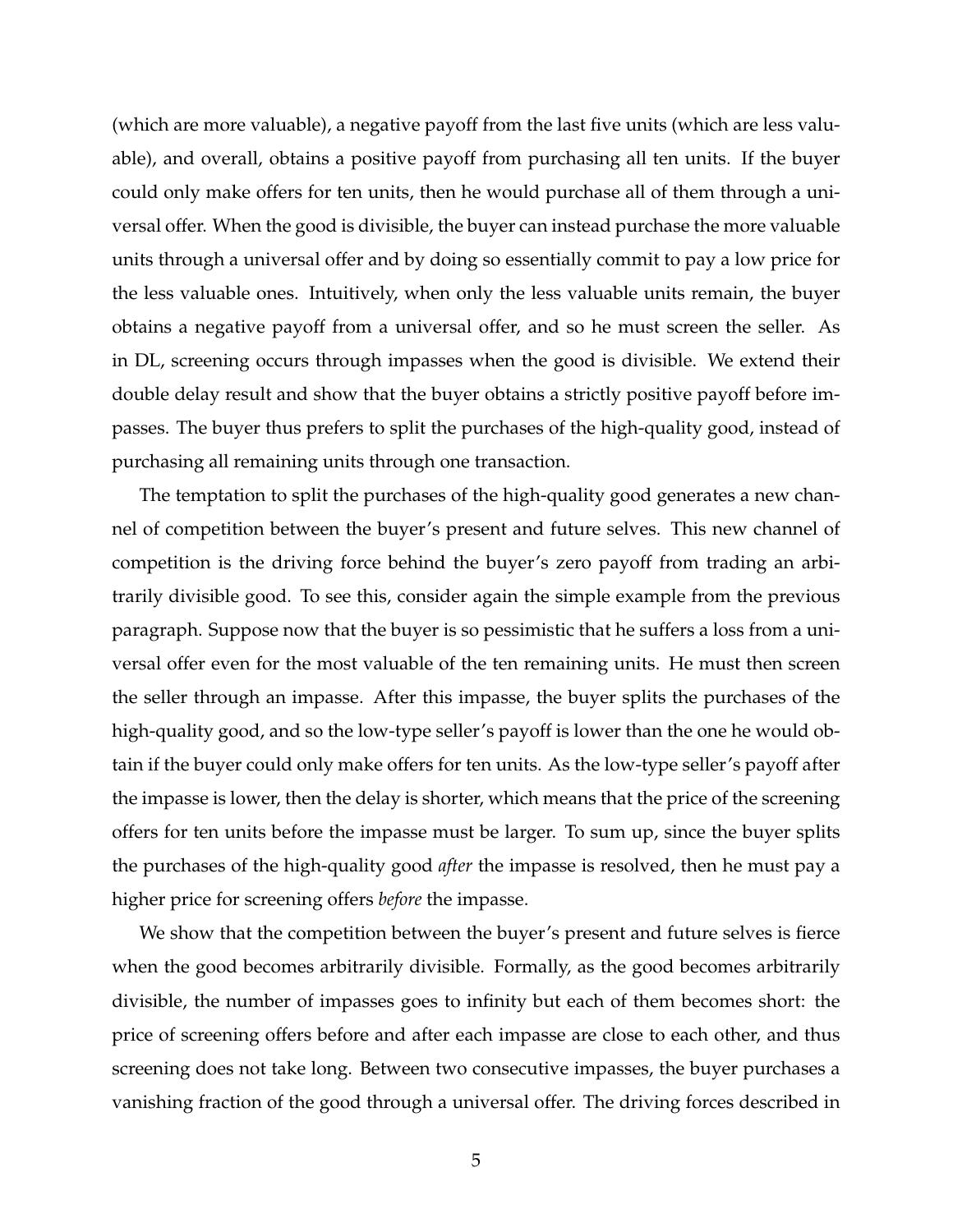the previous paragraphs lead to stark results: the high-quality good is traded smoothly over time and the buyer's payoff is zero.

Our analysis highlights the importance of the shape of gains from trade. If gains from trade are constant in the number of units already traded, the buyer cannot benefit from splitting the purchases of the high-quality good. Intuitively, the buyer cannot commit to pay a lower price for the last units by purchasing the first ones through a universal offer. All units are equally valuable, so if the buyer is willing to pay the cost of the high-quality good for the first ones, he must also be willing to pay that price for the last ones. Thus, with constant gains from trade all units are traded at the same time. $3$ 

#### **1.1 Related literature**

There is a large literature that studies bilateral bargaining with interdependent values [\(Samuelson](#page-2-1) [\[1984\]](#page-2-1), [Evans](#page-2-2) [\[1989\]](#page-2-2), [Vincent](#page-2-3) [\[1989\]](#page-2-3), DL, [Fuchs and Skrzypacz](#page-2-4) [\[2013\]](#page-2-4), [Ger-](#page-2-5)ardi, Hörner, and Maestri [\[2014\]](#page-2-5), [Hwang](#page-2-7) [\[2018a\]](#page-2-6), Hwang [\[2018b\]](#page-2-7) and [Daley and Green](#page-2-8) [\[2020\]](#page-2-8)). DL solves the one-unit version of the model in our paper. We take DL's construction as a stepping stone and extend the analysis to multiple units when there are two types of sellers. $4$  Our paper uncovers a new role for divisibility in bargaining. The buyer gradually learns the seller's type as he makes two kinds of offers. On the one hand, he gradually makes universally accepted offers for small pieces of the good at large per-unit prices. On the other, he makes offers for all remaining units at large discounts.

Most of the literature focuses on bargaining between long-run players. [Gerardi et al.](#page-2-5) [\[2014\]](#page-2-5) study the role of commitment in negotiation environments under adverse selection. [Hwang](#page-2-7) [\[2018b\]](#page-2-7) shows that bargaining deadlock arises when the seller receives random outside options over time. [Hwang](#page-2-6) [\[2018a\]](#page-2-6) focuses on a buyer who randomly becomes informed about the seller's type, while [Daley and Green](#page-2-8) [\[2020\]](#page-2-8) present a model with correlated but imperfect news that arise over time. Our findings of a continuous pattern of trade and of a zero payoff for the uninformed party are reminiscent of [Fuchs and Skrzy-](#page-2-4)

 $3$ The pattern of trade with increasing gains from trade is equal to that with constant gains from trade.

<sup>&</sup>lt;sup>4</sup>We restrict attention to the case of interdependent values because if instead values are private, divisi[bility plays no role; the Coase conjecture holds.](#page-2-4)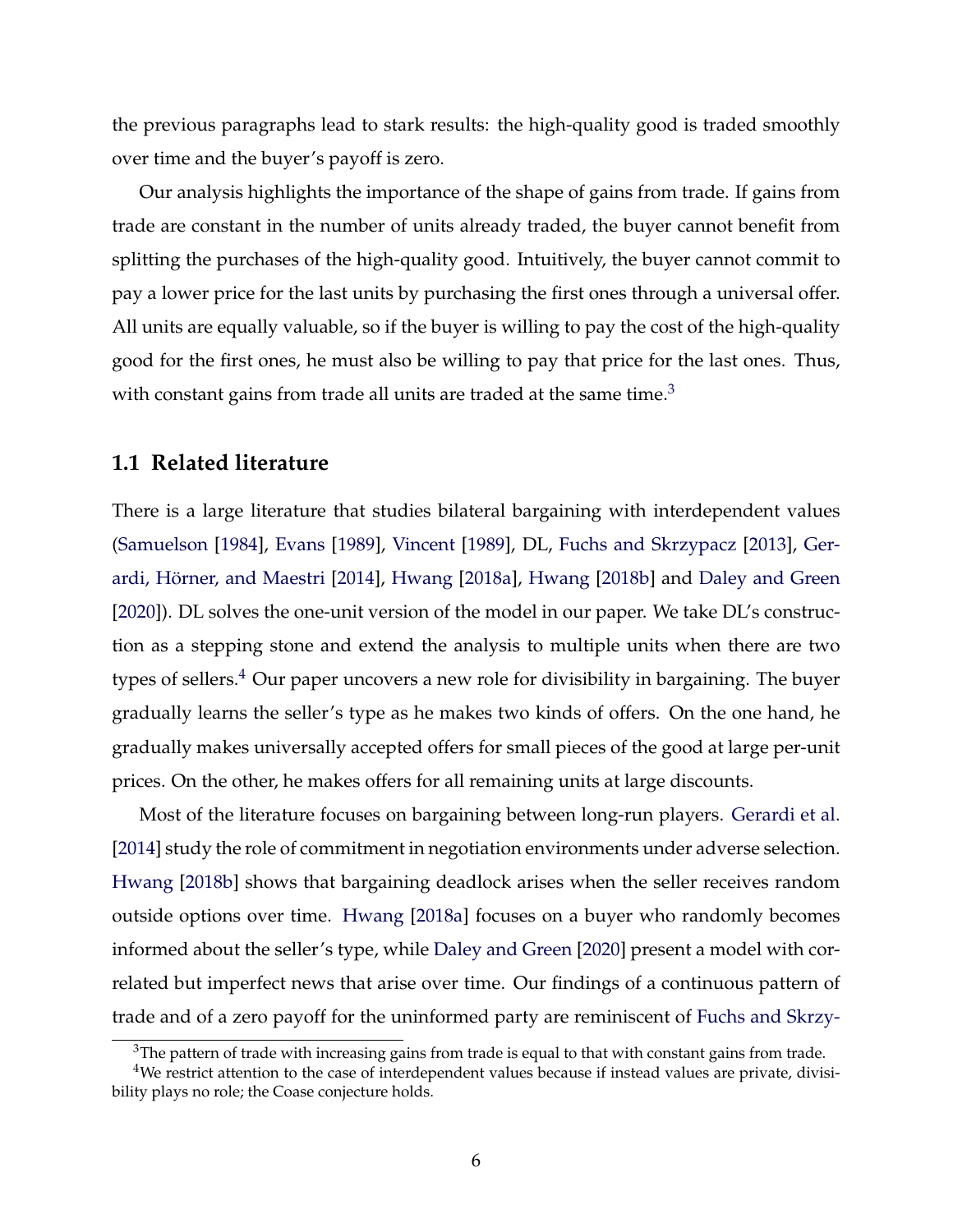[pacz](#page-2-4) [\[2013\]](#page-2-4) and [Ortner](#page-2-10) [\[2017\]](#page-2-10). [Fuchs and Skrzypacz](#page-2-4) [\[2013\]](#page-2-4) bridge the gap from DL by letting the gains from trade from the weakest type shrink to zero. [Ortner](#page-2-10) [\[2017\]](#page-2-10) studies a durable goods monopolist whose cost of production evolves stochastically over time.

Our paper is also related to the burgeoning body of literature that studies the effects of adverse selection in dynamic markets. Following the pioneering work of [Inderst](#page-2-11) [\[2005\]](#page-2-11), an important stream of this literature focuses on markets where a long-run player faces a sequence of short-run players. Hörner and Vieille [\[2009\]](#page-2-12) analyze the role of private of offers in the market for lemons. [Philippon and Skreta](#page-2-13) [\[2012\]](#page-2-13) focus on optimal government interventions in such markets. [Daley and Green](#page-2-14) [\[2012\]](#page-2-14) study how noisy information about the value of a good is revealed to the market. [Kim](#page-2-15) [\[2017\]](#page-2-15) analyzes the role of time-on-the-market information in the market for lemons. [Fuchs and Skrzypacz](#page-2-16) [\[2019\]](#page-2-16) characterize optimal market design policies. Beyond the issue of divisibility, our paper differs from the above studies by analyzing the strategic effects that arise when two longrun players bargain under adverse selection.

The rest of the paper is organized as follows. We describe the model and the equilibrium concept in Section [2.](#page-2-17) In Section [3](#page-2-18) we present our main result and discuss the economic implications of divisibility. In Section [4](#page-2-19) we discuss equilibrium existence and present the intermediate results leading to our main result. In Section [5](#page-2-20) we present extensions to our framework. Section [6](#page-2-21) concludes. Proofs are relegated to the appendix.

## **2. The model**

A buyer and a seller bargain over a good of size one. The seller is of one of two types  $i \in \{L, H\}$ . A seller of high type ( $i = H$ ) provides a high-quality good, while a low-type seller (*i* = *L*) provides a low-quality good. The seller knows his own type, but the buyer does not. The seller is of high type with prior probability  $\hat{\beta}$  that satisfies  $0 < \hat{\beta} < 1$ .

The buyer and the seller can trade fractions of the good. Let  $z \in [0,1]$  denote an infinitesimal unit of the good. We index units in *reverse order*. The buyer's first purchase consists of units  $z \in [\overline{z}, 1]$ , for some  $0 \le \overline{z} \le 1$ . A buyer who has already acquired units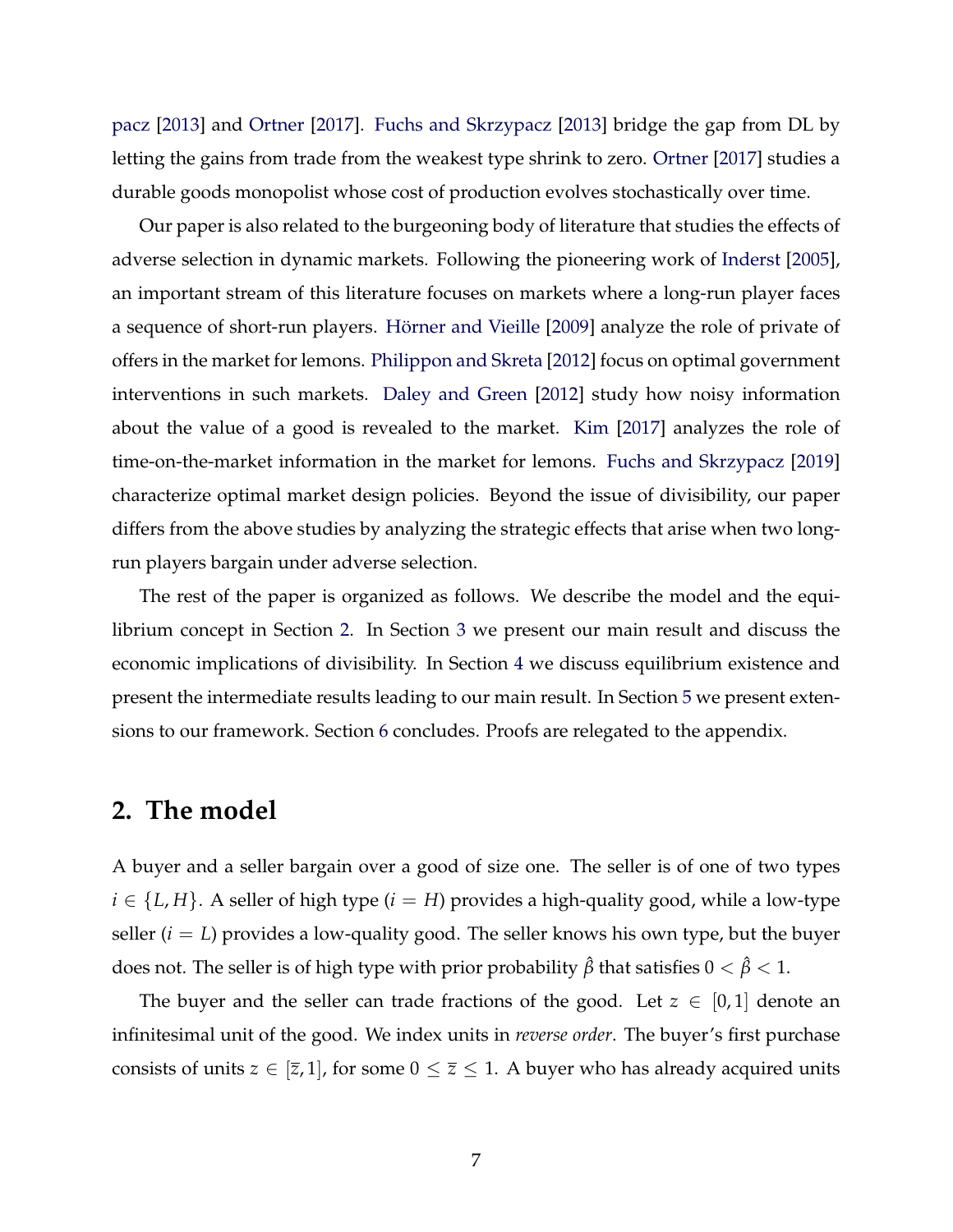$z \in [\overline{z}, 1]$  can then buy subsequent units  $z \in [\underline{z}, \overline{z}]$  from the seller, with  $0 \le \underline{z} \le \overline{z}.5$  $0 \le \underline{z} \le \overline{z}.5$ 

## **2.1 Parties' valuations**

The buyer's valuation for the units  $z \in [z, \overline{z}]$  when the seller is of type *i* is equal to  $\int_{\underline{z}}^{\overline{z}} \lambda(z) v_i dz$ , where  $\lambda(z)$  is a smooth function and  $\lambda(z) > 0$  for all  $z \in [0,1]$ . This valuation is higher if the seller is of high type:  $0 < v_L < v_H$ . The cost of the units  $z \in [z, \overline{z}]$  to the seller of type *i* is equal to  $(\bar{z} - \underline{z})c_i$ . The constant marginal cost of providing the good is higher for the high-type seller:  $0 = c_L < c_H = c$ .

We focus on the case with decreasing gains from trade. Since we index units in reverse order, this corresponds to a strictly increasing function  $\lambda(z)$ .<sup>[6](#page-2-23)</sup> Without loss of generality we assume that  $\min_{z \in [0,1]} \lambda(z) = \lambda(0) = 1$ . We also assume that  $0 < v_L < c < v_H$ , so there are always gains from trade. Furthermore, we assume that

$$
[\hat{\beta}v_H + (1-\hat{\beta})v_L]\lambda(1) < c. \tag{1}
$$

The buyer's expected valuation from the first infinitesimal unit is lower than the hightype seller's cost. This assumption allows us to focus on the most interesting case: the buyer must screen the seller even to purchase the most valuable unit.<sup>7</sup>

We study the equilibrium behavior of the buyer and the seller as the good becomes arbitrarily divisible. We divide the good into *m* equally sized units and study the equilibrium behavior as *m* grows large. As with  $z \in [0, 1]$ , we also index units in reverse order, by  $s \in \{1, \ldots, m\}$ :  $s = 1$  indicates the last unit, while  $s = m$  indicates the first unit. The cost of each unit to the seller of type *i* is simply *ci*/*m*. The buyer's valuation for the *s*'th unit when the seller is of type *i* is  $\Lambda_s^m v_i$  with

$$
\Lambda_s^m \equiv \int_{(s-1)/m}^{s/m} \lambda(z) dz.
$$

<sup>&</sup>lt;sup>5</sup>We solve the game (with the good divided into finitely many units) using backward induction on the number of units *left* for trade, which is one of the state variables (see Section [4\)](#page-2-19). The reverse order thus allows us to use the same index both for the state variable and for the unit number.

<sup>&</sup>lt;sup>6</sup>There are two natural alternative environments:  $\lambda(z)$  constant and  $\lambda(z)$  strictly decreasing. In Section [5](#page-2-20) we describe how divisibility plays no role in those cases.

 $7$ In Section [5](#page-2-20) we extend our analysis to cases where equation [\(1\)](#page-2-25) does not hold.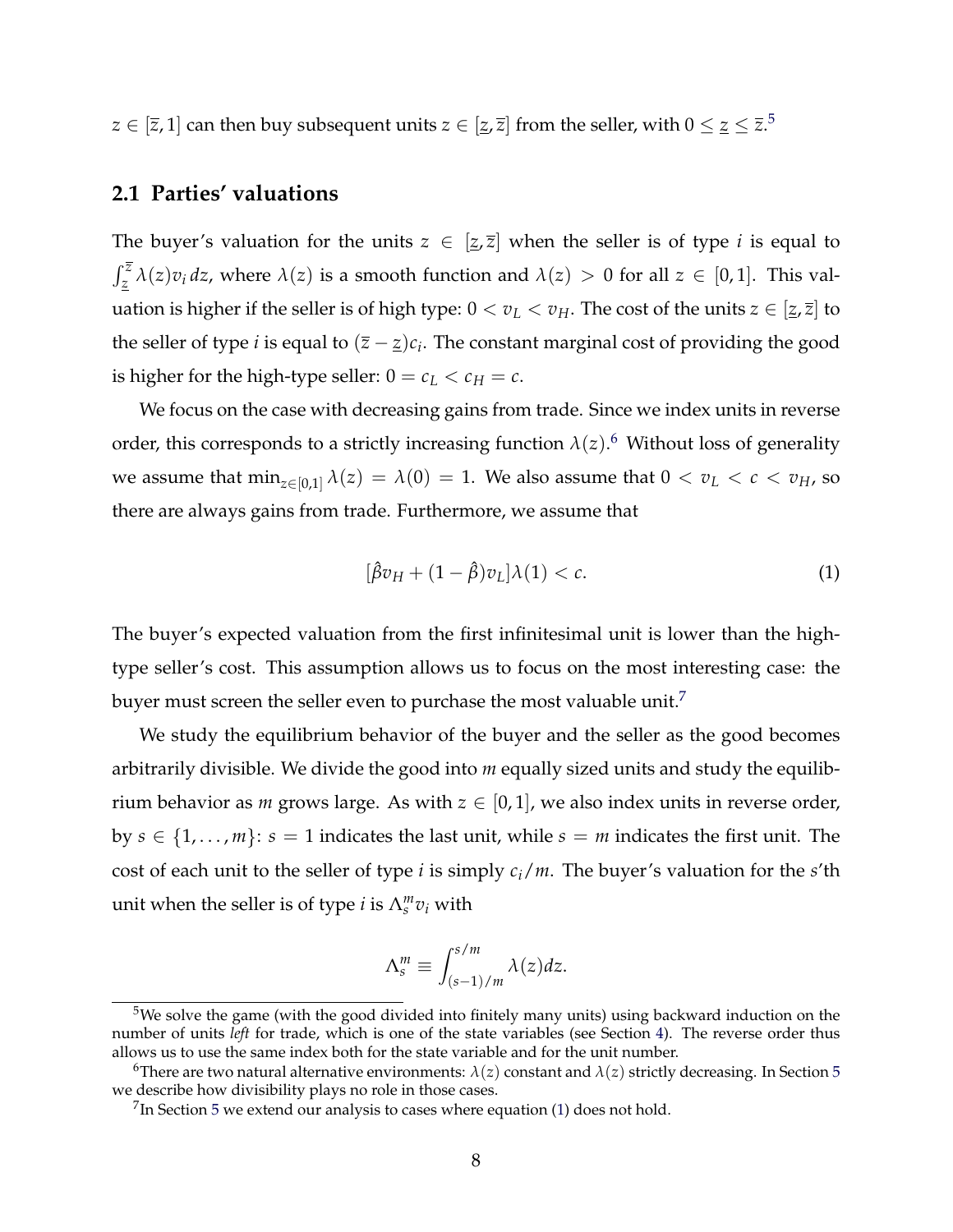Figure [1](#page-2-26) illustrates the buyer's valuation coefficients  $\Lambda_s^m$  of successive units of the good. In Figure [1\(a\)](#page-2-26) the good is divided into 3 units. Assume that the seller is of type *i*. The buyer's valuation for the first unit is  $\Lambda_3^3 v_i$ . The second unit gives the buyer intermediate valuation  $\Lambda_2^3 v_i$ . The last unit is the one with the lowest valuation to the buyer:  $\Lambda_1^3 v_i$ . Figure [1\(b\)](#page-2-26) illustrates the valuation coefficients of successive units of the good when it is divided into 6 units.



Figure 1: Valuation coefficients of successive units of a divided good

#### <span id="page-10-0"></span>**2.2 Timing and payoffs**

The buyer and the seller trade sequentially over time. Time is discrete and periods are indexed by *t* = 0, 1, . . . . In each period the buyer makes an offer  $\varphi_t = (k, p)$ , where  $k \in \mathbb{Z}_+$ is the number of units requested and  $p \in \mathbb{R}_+$  is the total payment offered. Without loss of generality, we assume that the number of units requested cannot exceed the number of remaining units. The seller can either accept ( $a_t = A$ ) or reject ( $a_t = R$ ) the offer. If the seller accepts, *k* units are traded and the buyer pays *p* to the seller. The game ends when all *m* units are traded.

The buyer and the seller share a discount factor  $\delta = e^{-r\Delta}$  where  $\Delta > 0$  represents the length of each period and *r >* 0 represents the discount rate. Suppose that the buyer and the seller of type *i* agree on trading a total of *D* times, indexed by  $d \in \{1, \ldots, D\}$ . In the first trade ( $d = 1$ ), which takes place at time  $t<sub>1</sub>$ , the buyer pays the seller  $p<sub>1</sub>$ , in exchange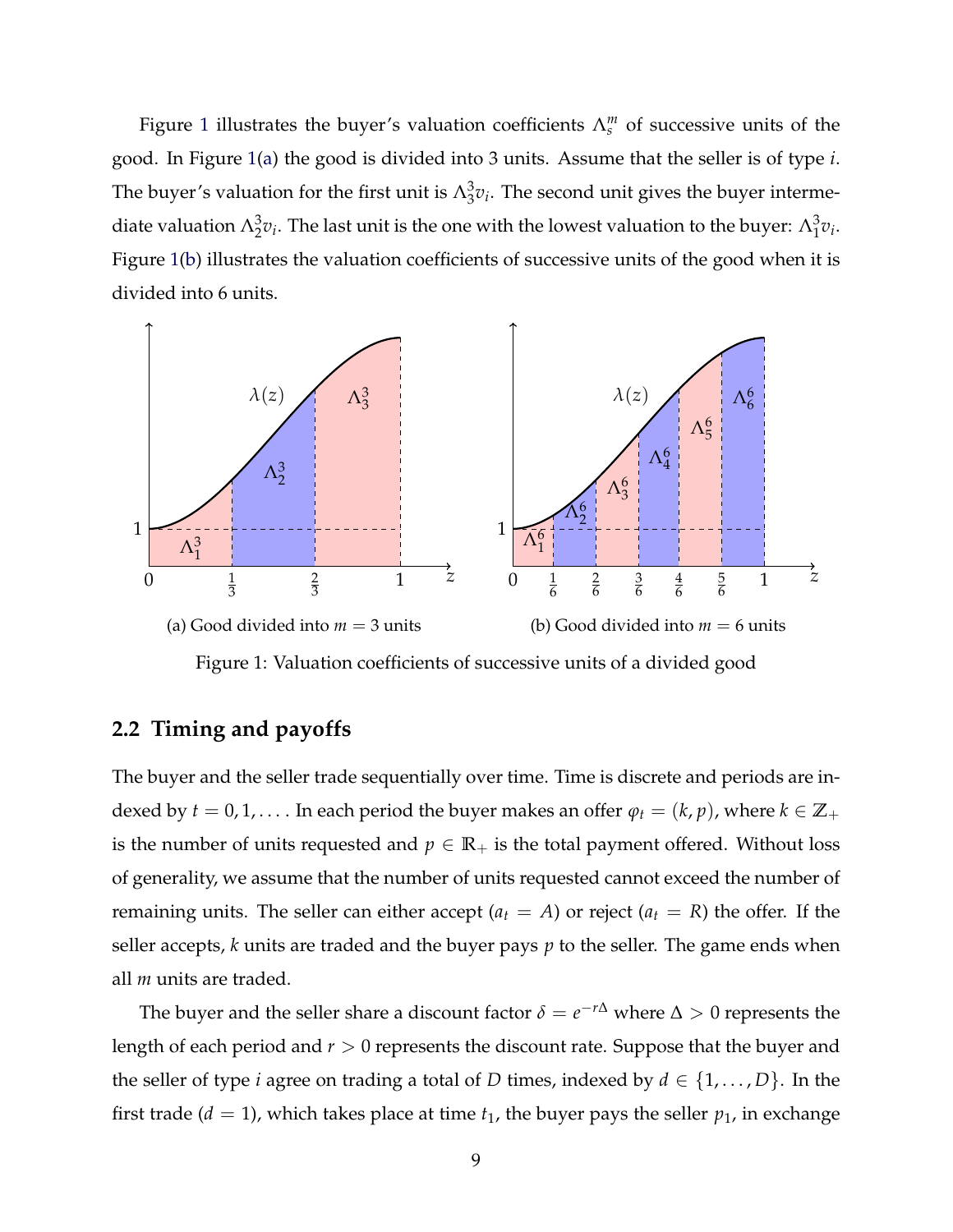for  $k_1$  units, so the set of traded units is  $S_1 = \{m, \ldots, m - k_1 + 1\}$ . A generic trade  $d > 1$ takes place at time  $t_d$  and involves a total payment  $p_d$  in exchange for  $k_d$  units. The set of traded units is  $S_d = \{m - k_1 - \dots - k_{d-1}, \dots, m - k_1 - \dots - k_d + 1\}$ . Then, the total payoff to the buyer is:

$$
\sum_{d=1}^{D} \delta^{t_d} \left[ \sum_{s \in S_d} \Lambda_s^m v_i - p_d \right]
$$

The seller, in turn, obtains

$$
\sum_{d=1}^D \delta^{t_d} \left[ p_d - \frac{c_i}{m} k_d \right].
$$

The buyer does not learn about the quality of the good upon purchasing units of it. Therefore, all learning is strategic; the buyer only updates his belief based on the seller's behavior.

In our model, the buyer enjoys the benefits from a unit from the period in which he purchases it. However, realized payoffs do not provide additional information about the quality of the good to the buyer. By shutting down the possibility of learning from experiencing the good, this modelling choice allows us to focus on the effects of strategic learning.

Strategic learning is key in many environments, including markets for securities. To see this, consider a bank negotiating the sale of a pool of mortgages to a pension fund in a context of macroeconomic uncertainty. The bank has private information about the quality of its mortgages. In every period, an i.i.d. macroeconomic shock may occur. While no macroeconomic shock materializes, the housing market booms and borrowers associated to both high and low-quality mortgages are able to honor their debts. Thus, both types of mortgages provide the same cash flow to the pension fund. As soon as a shock occurs, both types of borrowers may become delinquent, with low type borrowers being more likely to default. Furthermore, after the shock, rating agencies downgrade mortgage securities, which prevents the pension fund from further negotiating them. Our model describes this environment with a slight reinterpretation of the parameters, where in particular  $\delta$  incorporates the exogenous probability that a macroeconomic shock materializes in each period.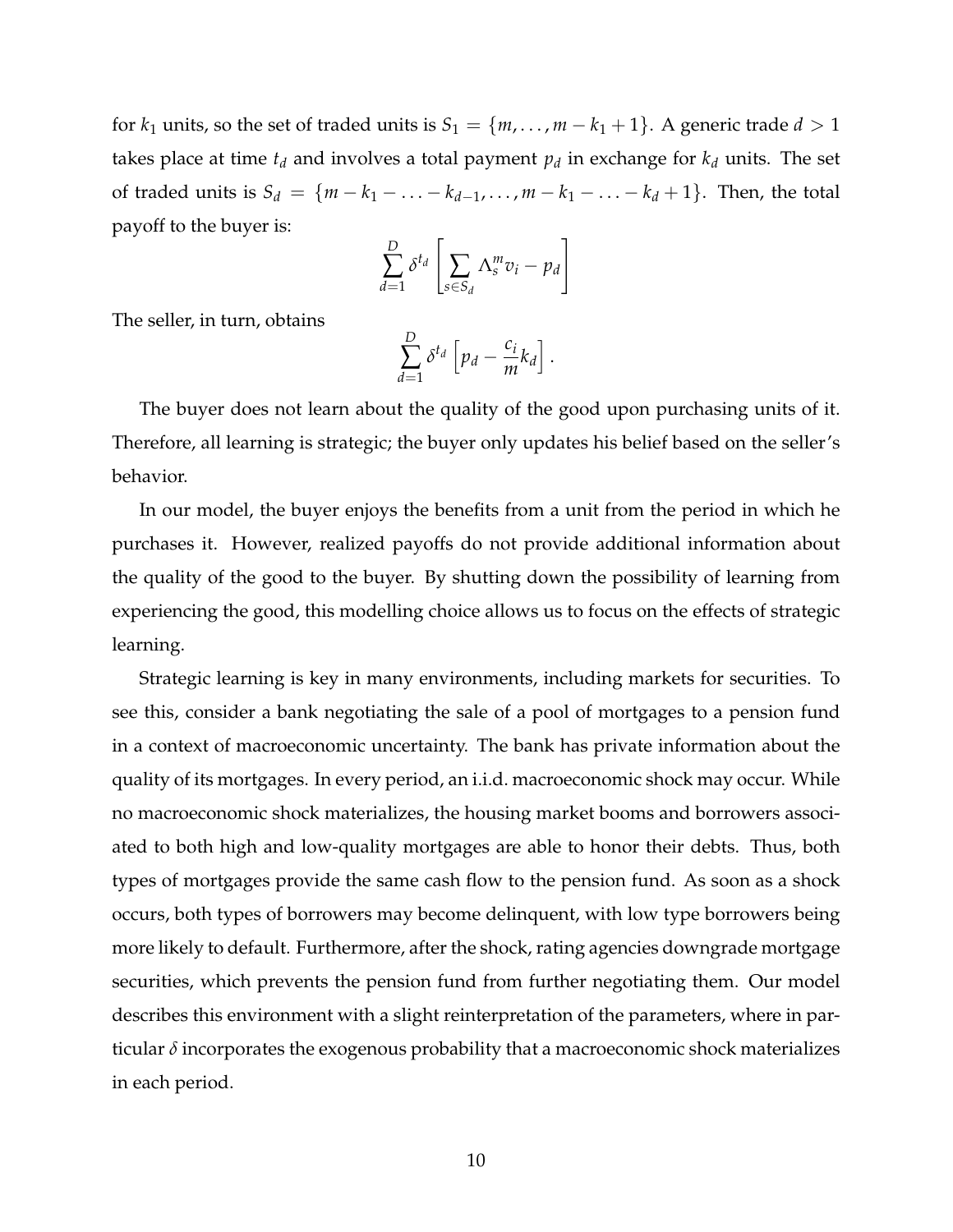#### **2.3 Strategies**

The public history  $h^t$ , with  $t \geq 1$ , lists all offers made, together with all responses by the seller, from period 0 through period  $t - 1$ :  $h^t = ((\varphi_0, a_0), \ldots, (\varphi_{t-1}, a_{t-1}))$ . We let  $h^0 = \varnothing$ denote the initial public history and we let  $H<sup>t</sup>$  denote the set of all possible histories  $h<sup>t</sup>$ at the beginning of period *t*. Intermediate histories  $(h^t, \varphi_t)$  include the offer made after history *h<sup>t</sup>* , but not the subsequent action chosen by the seller.

A buyer's (behavior) strategy  $\sigma_B = (\sigma_B^t)_{t=0}^{\infty}$  assigns a random offer to every public history  $h^t$ , with  $\sigma_B^t(h^t) \in \Delta\Phi(h^t)$ , where  $\Phi(h^t)$  is the set of available offers at  $h^t$ . A seller's (behavior) strategy  $(\sigma_L, \sigma_H) = (\sigma_L^t, \sigma_H^t)_{t=0}^{\infty}$  assigns a random decision (*A* or *R*) to each intermediate history  $(h^t,\varphi_t)$ , so  $\sigma_i^t$   $(h^t,\varphi_t)\in\Delta\{A,R\}$  for every  $i\in\{L,H\}.$  The system of beliefs  $\beta(\cdot)$  is as follows. We let  $\beta(h^t)$  and  $\beta(h^t, \varphi_t)$  denote the buyer's belief that the seller is of high type after an arbitrary public history *h<sup>t</sup>* , and an arbitrary intermediate history  $(h<sup>t</sup>, \varphi<sub>t</sub>)$ , respectively.

## **2.4 Equilibrium concept and preliminary results**

We work with *Stationary Perfect Bayesian Equilibria*. In this model, at any public history  $h<sup>t</sup>$  there are two state variables: the number of remaining units  $K(h<sup>t</sup>)$  and the buyer's belief  $\beta(h^t)$ . A strict notion of stationarity would require strategies and value functions to depend only on the two state variables  $K(h^t)$  and  $\beta(h^t)$ . As is standard in bargaining, there is no equilibrium that satisfies this strict notion. We then use a notion that places restrictions only on the seller's strategy. We require the seller's strategy to be a supply function and to depend only on state variables. In what follows we describe our definition in detail.

We first present some preliminary results which facilitate the exposition of our notion of stationarity. In any Perfect Bayesian Equilibrium (PBE), the buyer's system of beliefs  $\beta(\cdot)$  must satisfy the following properties. Beliefs  $\beta(h^t, \varphi_t, a_t)$  are derived from  $\beta(h^t)$ according to Bayes' rule whenever action *at* occurs with positive probability after intermediate history  $(h^t, \varphi_t)$ . Moreover, beliefs after intermediate histories are not affected by the buyer's offer:  $\beta(h^t, \varphi_t) = \beta(h^t)$ .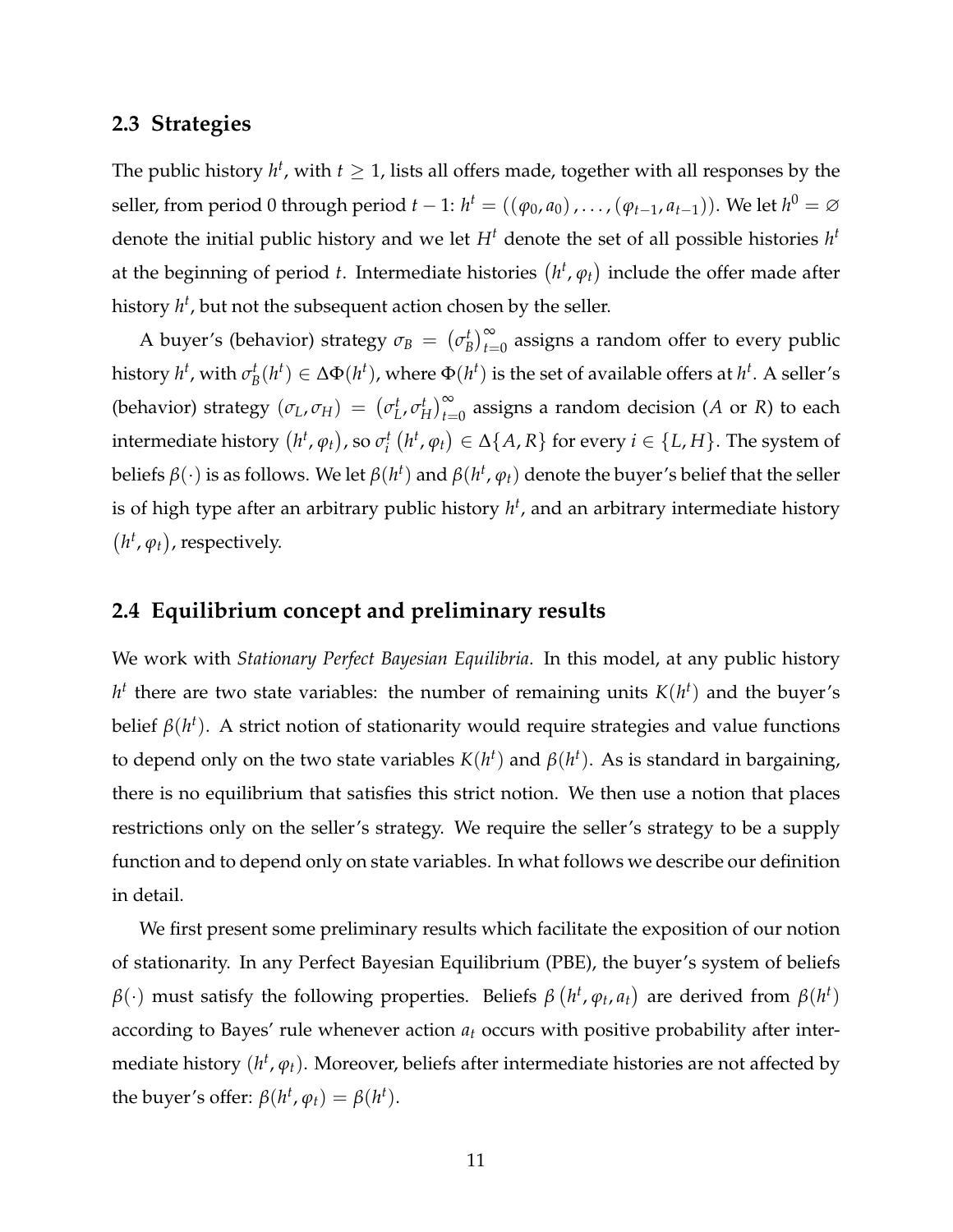Lemma [1](#page-2-27) provides a partial characterization of equilibria whenever the seller's strategy depends only on state variables. Let  $V_H(h^t)$ ,  $V_L(h^t)$  and  $V_B(h^t)$  denote the continuation payoffs for, respectively, a seller of high type, a seller of low type and the buyer.

**LEMMA** 1. PARTIAL CHARACTERIZATION. Let  $(\sigma_B, (\sigma_L, \sigma_H), \beta)$  be an arbitrary PBE. As $s$ ume that whenever histories h $^t$  and  $\tilde{h}^{t'}$  have the same state variables:  $\beta(h^t)=\beta(\tilde{h}^{t'})$  and  $K(h^t)=0$  $K(\tilde{h}^{t'}),$  then  $\sigma_i(h^t, \varphi) = \sigma_i(\tilde{h}^{t'}, \varphi)$  for all  $\varphi \in \Phi(h^t) = \Phi(\tilde{h}^{t'})$  and for both  $i \in \{L, H\}$ . Then,

- *(a)* Whenever  $\beta(h^t) = 0$ , the low-type seller gets zero payoffs:  $V_L(h^t) = 0$ .
- *(b)* The buyer's continuation payoff  $V_B(h^t)$  depends only on  $\beta(h^t)$  and on  $K(h^t)$ .
- *(c)* The high-type seller gets zero payoffs:  $V_H(h^t) = 0$  for all  $h^t$ .
- *(d)* The low-type seller's payoffs are bounded:  $V_L(h^t) \leq \frac{c}{m} K(h^t)$  for all  $h^t$ .

See Appendix [A.1](#page-2-27) for the proof.

Lemma [1\(](#page-2-27)*a*) states that the low-type seller cannot obtain positive payoffs after his type has been revealed. This result holds true in any PBE, so does not rely on stationarity.<sup>8</sup> Lemma [1\(](#page-2-27)*b*) and (*c*) are direct results of the seller's strategy depending only on state variables. Lemma [1\(](#page-2-27)*b*) states that the buyer's continuation payoff must depend only on beliefs and on the number of remaining units. Lemma [1\(](#page-2-27)*c*) states that the high type seller always obtains zero profits. Hence, any offer of a payment larger than  $\frac{c}{m}K(h^t)$  would be accepted with probability one by the high-type seller, and so also by the low type. This implies Lemma [1\(](#page-2-27)*d*): the low-type seller continuation payoff is bounded above by  $\frac{c}{m}K(h^t)$ .

Our definition of stationary PBE incorporates the results from Lemma [1.](#page-2-27) The behavior of both types of sellers must be consistent with the payoffs that they obtain in a stationary environment. Following Lemma [1\(](#page-2-27)*c*), a high-type seller accepts any offer that leads to non-negative payoffs. Similarly, following Lemma [1\(](#page-2-27)*d*), a low-type seller accepts any offer that the high-type seller also accepts.<sup>[9](#page-2-29)</sup> But, does the low-type seller ever accept offers that the high-type seller rejects? If he does so, he immediately reveals his own type to the buyer. Moreover, if the low-type seller mixes, then a rejection increases the belief that the

<sup>&</sup>lt;sup>8</sup>This standard result is analogous to that in a model with common knowledge of types and a buyer who always makes the offer.

<sup>&</sup>lt;sup>9</sup>This in turn implies that beliefs never decrease over time, and so they are bounded below by  $\hat{\beta}$ .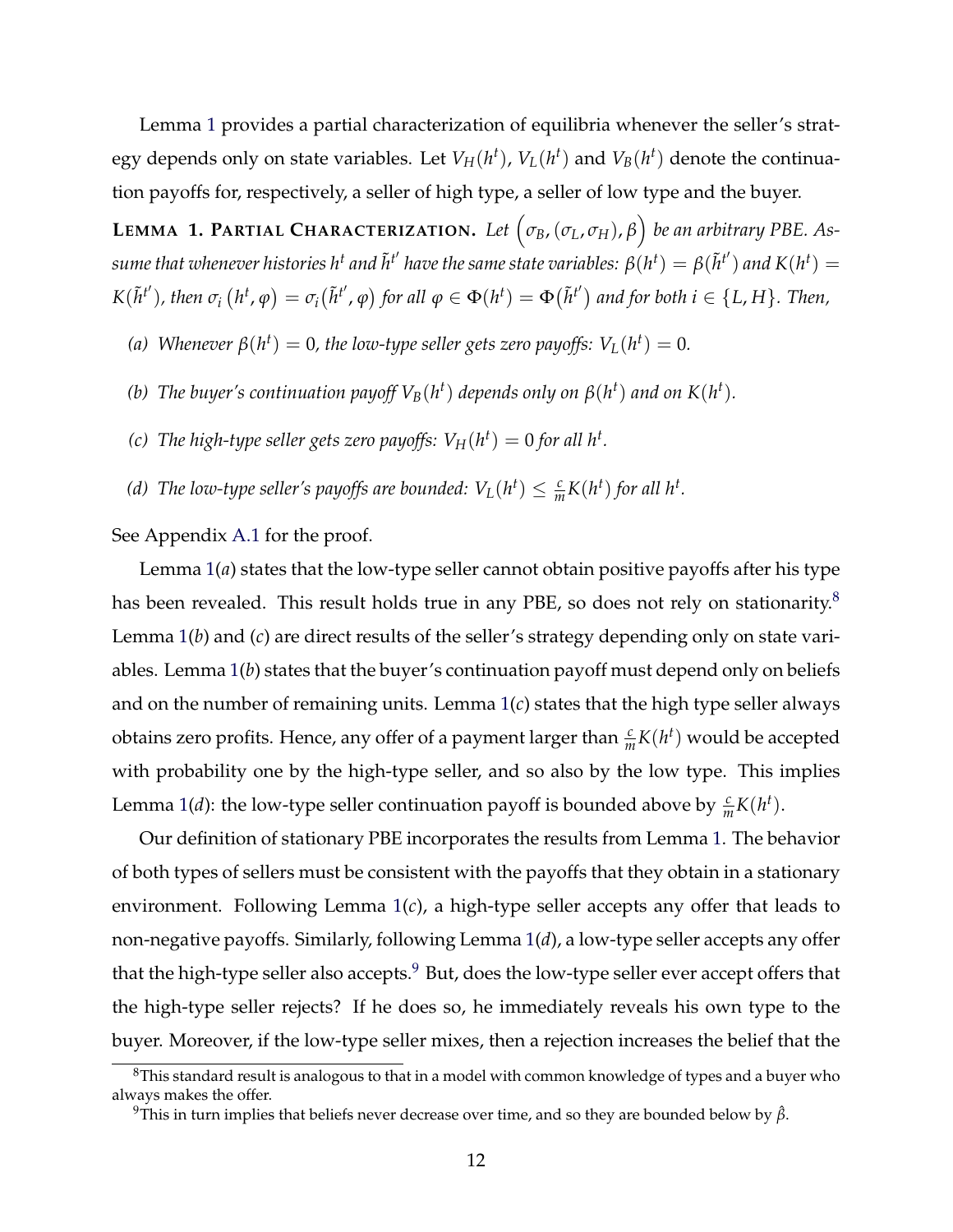seller is of high type. Then, the behavior of the low-type seller is more subtle than that of the high-type seller. We impose that the acceptance decision of the low-type seller be governed by a function  $V_L(K,\beta)$  that depends on the number of remaining units *K* and on the beliefs  $\beta$  induced by a rejection.

**DEFINITION. STATIONARY PERFECT BAYESIAN EQUILIBRIUM.** *A PBE is stationary if there exists a (left-continuous) function*  $\mathcal{V}_L\left(K,\beta\right):\{1,\ldots,m\}\times\left[\hat{\beta},1\right]\to\mathbb{R}$  *such that* 

- 1. *The high-type seller accepts with probability one any payment greater or equal than*  $\frac{c}{m}k$  *in*  $\epsilon$ xchange for any number of remaining units  $k \leq K(h^t)$ . The high-type seller rejects any *other offer with probability one.*
- *2. The behavior of the low-type seller is as follows. Take any history h<sup>t</sup> where the remaining*  $n$ umber of units is  $K(h^t)$  and the belief is  $\beta(h^t) \geq \hat{\beta}$ . Assume that the buyer offers a total payment  $p$  in exchange for  $k \leq K(h^t)$  remaining units. Then,
	- *a.* If  $p \geq \frac{c}{m}k$ , then the low-type seller accepts the offer with probability one.
	- b. If  $p < \frac{c}{m}k$  and  $p < \delta\mathcal{V}_L\left(K(h^t), \beta\right)$  for all  $\beta \geq \beta(h^t)$ , then the low-type seller rejects *the offer with probability one.*
	- *c.* If  $p < \frac{c}{m}k$  and there exists  $\beta \ge \beta(h^t)$  with  $p \ge \delta \mathcal{V}_L(K(h^t), \beta)$ , then the low*type seller randomizes so that*  $\beta' = \max\left\{\beta : \delta{\cal V}_L(K(h^t),\beta) \leq p\right\}$  is the next-period *posterior after rejection.*

The function  $\delta V_L(K, \cdot)$  acts as a stationary supply when there are *K* units left. First, it acts as a supply function because when the buyer offers a higher price  $p$ , he induces a (weakly) higher posterior  $\beta'$  after rejection. Therefore, the probability of acceptance of the low-type seller is (weakly) increasing in the price offered by the buyer. Second, the function  $\delta V_L(K, \cdot)$  acts as a *stationary* supply because the price that the buyer needs to pay to induce a posterior belief  $\beta' \ge \beta(h^t)$  is independent of the current belief  $\beta(h^t).^{10}$  $\beta(h^t).^{10}$  $\beta(h^t).^{10}$ 

The concept of stationary PBE (equilibrium henceforth), together with Lemma [1,](#page-2-27) allow for a characterization of the offers that can occur with positive probability in equilibrium.

 $10$ Our definition of stationary PBE extends the notion of stationary equilibrium (see [Gul and Sonnen](#page-2-31)[schein](#page-2-31) [\[1988\]](#page-2-31), [Ausubel and Deneckere](#page-2-32) [\[1992\]](#page-2-32), DL and [Fuchs and Skrzypacz](#page-2-33) [\[2010\]](#page-2-33)) to our setup. We conjecture generic uniqueness of PBE outcomes. However, we have not been able to show this.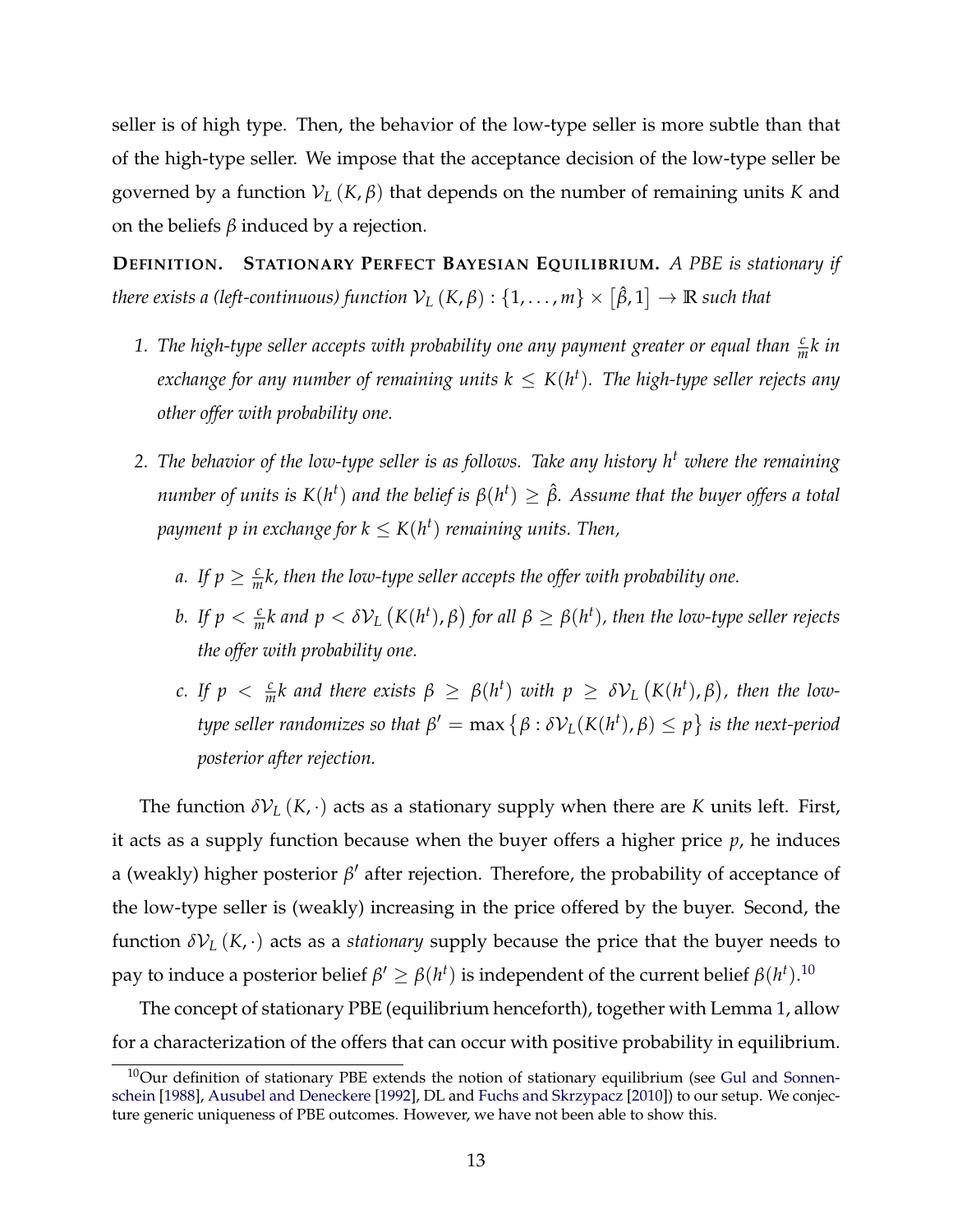In particular, consider the family of *partial offers*. The buyer makes a partial offer when he requests less than the total number of remaining units and offers a payment that does not cover the costs of the high-type seller. These offers cannot be made and accepted with positive probability in equilibrium. The intuitive reason behind this is simple. A high-type seller never accepts a partial offer, since, by definition, a partial offer does not cover his costs. Then, only the low-type seller may accept partial offers with positive probability. The acceptance of a partial offers reveals that the seller is of low type, so remaining units are traded immediately, and the low-type seller gets no payoff from that trade. Instead of making a partial offer, the buyer could offer to buy *all remaining units* at the same (total) price. The low-type seller would get the same payoff from this alternative offer, so he would accept it, and with the same probability.<sup>11</sup> Trade would then speed up, with the buyer obtaining the additional surplus. Thus, the buyer could obtain a strictly higher payoff by making this alternative offer, i.e. asking for all remaining units, and offering the same payment. Lemma [2](#page-2-35) formalizes this.

**LEMMA** 2. NO PARTIAL OFFERS. Fix an equilibrium. Take any history  $h^t$  with  $K(h^t) > 1$ . *Trades*  $(k, p)$  *with k*  $< K(h^t)$  *and*  $p < \frac{c}{m}k$  *occur with zero probability.* 

See Appendix [A.2](#page-2-36) for the proof.

Consider the two remaining families of offers:

**DEFINITION. UNIVERSAL AND SCREENING OFFERS.** *The buyer makes a* universal offer for  $k \leq K(h^t)$  units when he offers a payment  $p = \frac{c}{m}k$ . Universal offers are then of the form  $(k, \frac{c}{m}k)$  and both types accept them. The buyer makes a screening offer *for all remaining units*  $K(h^t)$  when he offers a payment  $p < \frac{c}{m} K(h^t)$ . Screening offers are then of the form  $(K(h^t), p)$ *and the high-type seller never accepts them.*

It is without loss of generality to restrict attention only to universal and screening offers. To see this, suppose that in equilibrium, at history *h<sup>t</sup>* , the buyer makes a partial offer  $(k, p)$ , which the seller rejects (by Lemma [2\)](#page-2-35). Replace this offer with the screening offer

 $11$ Our definition of stationary PBE implies that the randomization probability of the low-type seller depends on the number of units remaining, but not on the number of units requested by the buyer. This assumption is without loss of generality. In an earlier version of this paper we allow *V<sup>L</sup>* to depend also on the number of units requested by the buyer. For generic values of the parameters, we obtain the same equilibrium outcome as with our definition of stationary PBE.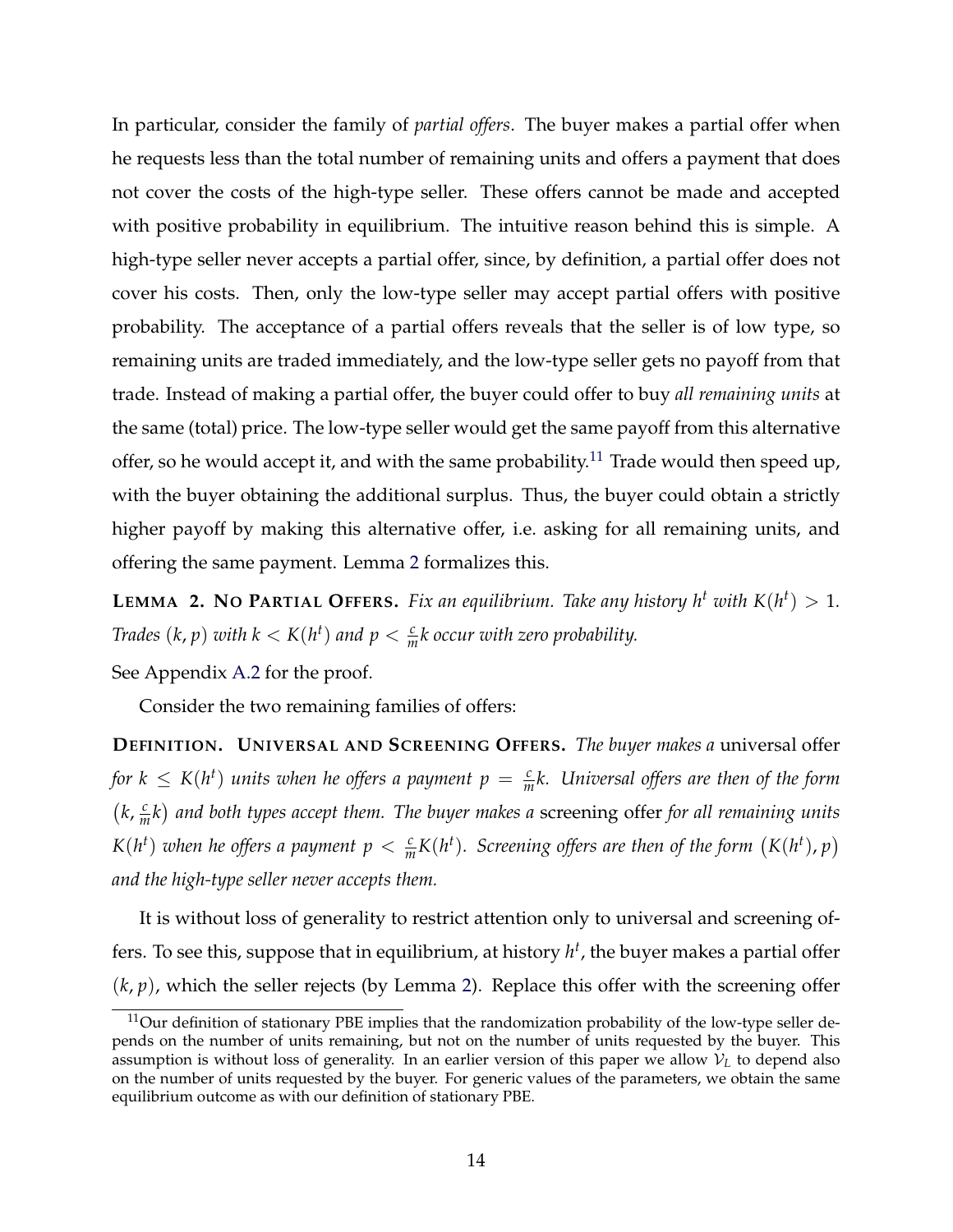$(K(h^t), p)$ . Stationarity implies that this offer is also rejected by the seller. By replacing all partial offers this way, we obtain an outcome equivalent equilibrium in which no partial offer is ever made. In this sense, there is no equilibrium with partial offers.<sup>12</sup>

Before presenting our main result, we perform a convenient change of variables. We work with the transformed beliefs  $q(\beta) : [\hat{\beta}, 1] \rightarrow [0, 1 - \hat{\beta}]$  given by the continuous and strictly increasing mapping

$$
q(\beta) = 1 - \frac{\hat{\beta}}{\beta}.
$$

For convenience we write  $\hat{q} = 1 - \hat{\beta}$  and, with a slight abuse of notation, we let  $q(h^t) =$  $\phi$  ( $\beta$   $(h<sup>t</sup>)$ ). A transformed belief equal to  $\hat{q}$  means that the buyer assigns probability one to the seller being of high type. This transformation allows for a simple expression for the probability that the low-type seller accepts screening offers. Assume that after the rejection of a screening offer, the buyer updates his transformed belief from  $q$  to  $q'$ . This means that the low-type seller accepts such offer with probability  $(q' - q)/(\hat{q} - q)$ . Moreover, as we show in Appendix [A.3,](#page-2-36) the buyer's value function is linear in transformed beliefs  $q(h^t)$ .<sup>[13](#page-2-38)</sup>

## **3. Main results**

We characterize the *limit equilibrium outcome*, that is, the pattern of trade when bargaining frictions vanish and the good becomes arbitrarily divisible. We first let the time between offers shrink to zero and we then let the number of units grow to infinity. With this order of limits we can use an inductive argument on the number of remaining units and develop an algorithm that characterizes the limit equilibrium outcome as bargaining frictions vanish. In addition, our order of limits captures the following features of most real-world environments. On the one side, parties can trade essentially at any point in

<sup>&</sup>lt;sup>12</sup>In fact, a stronger result holds: for generic values of the parameters, partial offers are never made in equilibrium.

<sup>&</sup>lt;sup>13</sup>This change of variables is also explored in several papers in bargaining with incomplete information. Some readers may find useful the following interpretation for the variable *q*. Assume that the sellers's type *q* is uniformly distributed in the unit interval. Whenever  $q \in [0, \hat{q})$  then the seller is of low type. If instead  $q \in [\hat{q}, 1]$ , the seller is of high type. Under this interpretation for  $q$ , the function  $P(K, \cdot)$  that we introduce in Appendix [A.3](#page-2-36) represents the reservation price  $P(K, q)$  for type  $q \in [0, \hat{q})$ .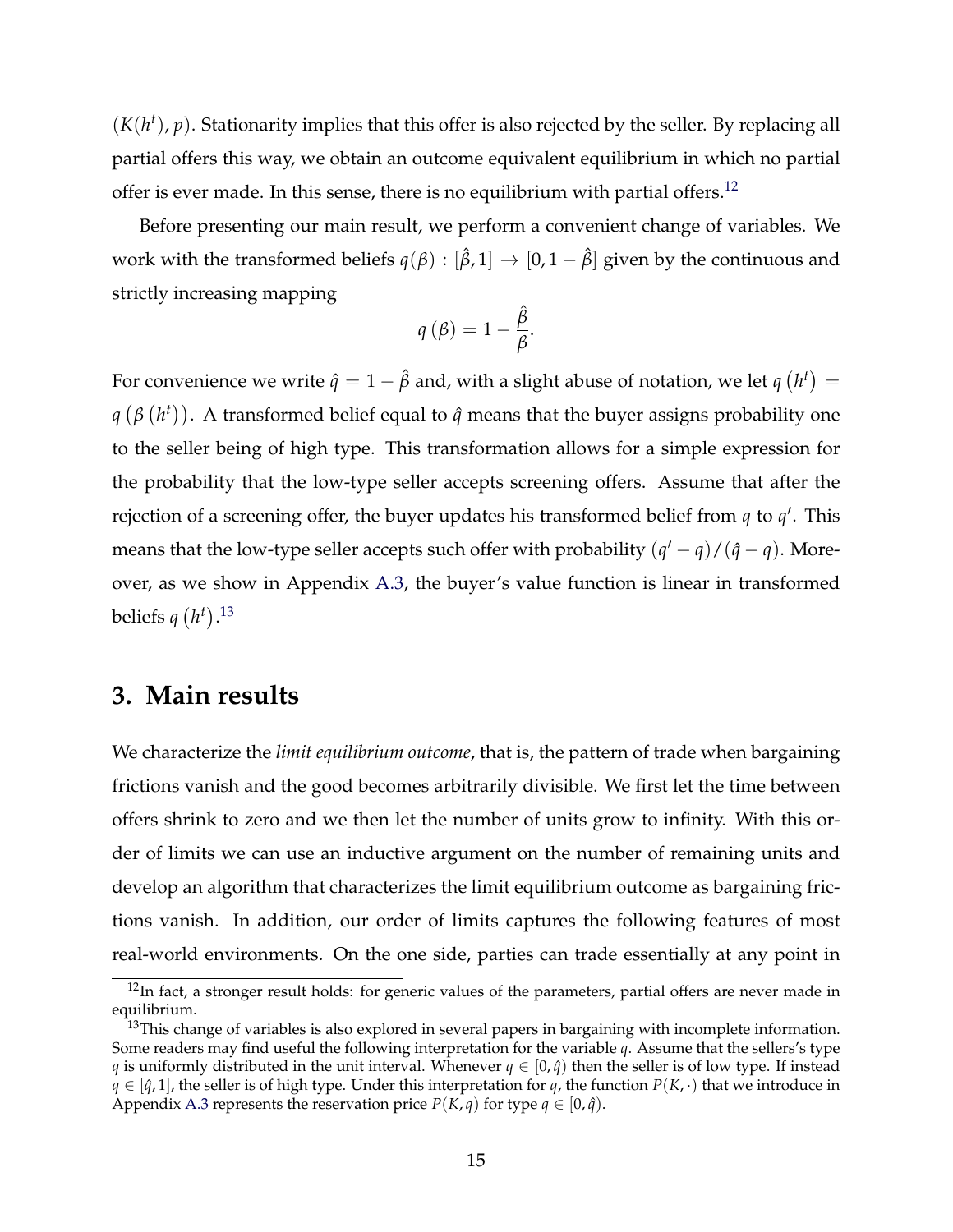time. On the other side, there is typically a lower bound on the size of each unit of the good. This is true even for goods that can be divided into a large number of units, like financial assets.<sup>14</sup>

#### **3.1 The limit equilibrium outcome**

In our main result (Theorem [1\)](#page-2-40) we show that in the limit equilibrium outcome the highquality good is traded smoothly over time, the buyer's payoff converges to zero, and the low-type seller's payoff converges to  $\bigl(\int_0^1 \lambda(z) dz\bigr) v_L$ . In order to convey our main message swiftly, we introduce in this section only the minimum necessary notions to state Theorem [1.](#page-2-40) In this section we also take advantage of some intermediate results (such as the characterization of the equilibrium for fixed  $\Delta$  and fixed *m*) that we present formally and discuss at length later, in Section [4.](#page-2-19)

We next provide a formal definition of the notion of limit equilibrium outcome. Consider the environment with a fixed time between offers  $\Delta > 0$  and a fixed number of units *m*. We show in Section [4.1](#page-2-41) that the buyer's equilibrium behavior is deterministic; at each period *t* he either makes a universal or a screening offer. Both types of seller always accept universal offers. While a seller of high type never accepts a screening offer, a low-type seller randomizes between accepting and rejecting them. We can then describe the equilibrium outcome in a simple way. Consider the history where all screening offers are rejected. For any period  $t = 0, 1, ...,$  we let  $\widetilde{K}^\Delta_m(t)$  and  $\tilde{q}^\Delta_m(t)$  denote respectively the number of remaining units and the buyer's transformed belief along that history. Whenever the buyer makes a universal offer,  $\widetilde{K}^\Delta_m(\cdot)$  decreases between two consecutive periods while  $\tilde{q}^\Delta_m(\cdot)$  remains unchanged. In contrast, when the buyer makes a screening offer,  $\widetilde{K}^\Delta_m(\cdot)$  remains unchanged while  $\tilde{q}^\Delta_m(\cdot)$  increases. The functions  $\widetilde{K}^\Delta_m(\cdot)$  and  $\tilde{q}^\Delta_m(\cdot)$  thus summarize the equilibrium outcome.

We first let the time between offers  $\Delta$  converge to zero, so that the discount factor  $\delta$  =  $e^{-r\Delta}$  converges to one. To make meaningful comparisons between games with different period lengths  $\Delta$ , we express the number of remaining units and the transformed belief

 $14$ We discuss the implications of inverting the order of limits in the conclusion.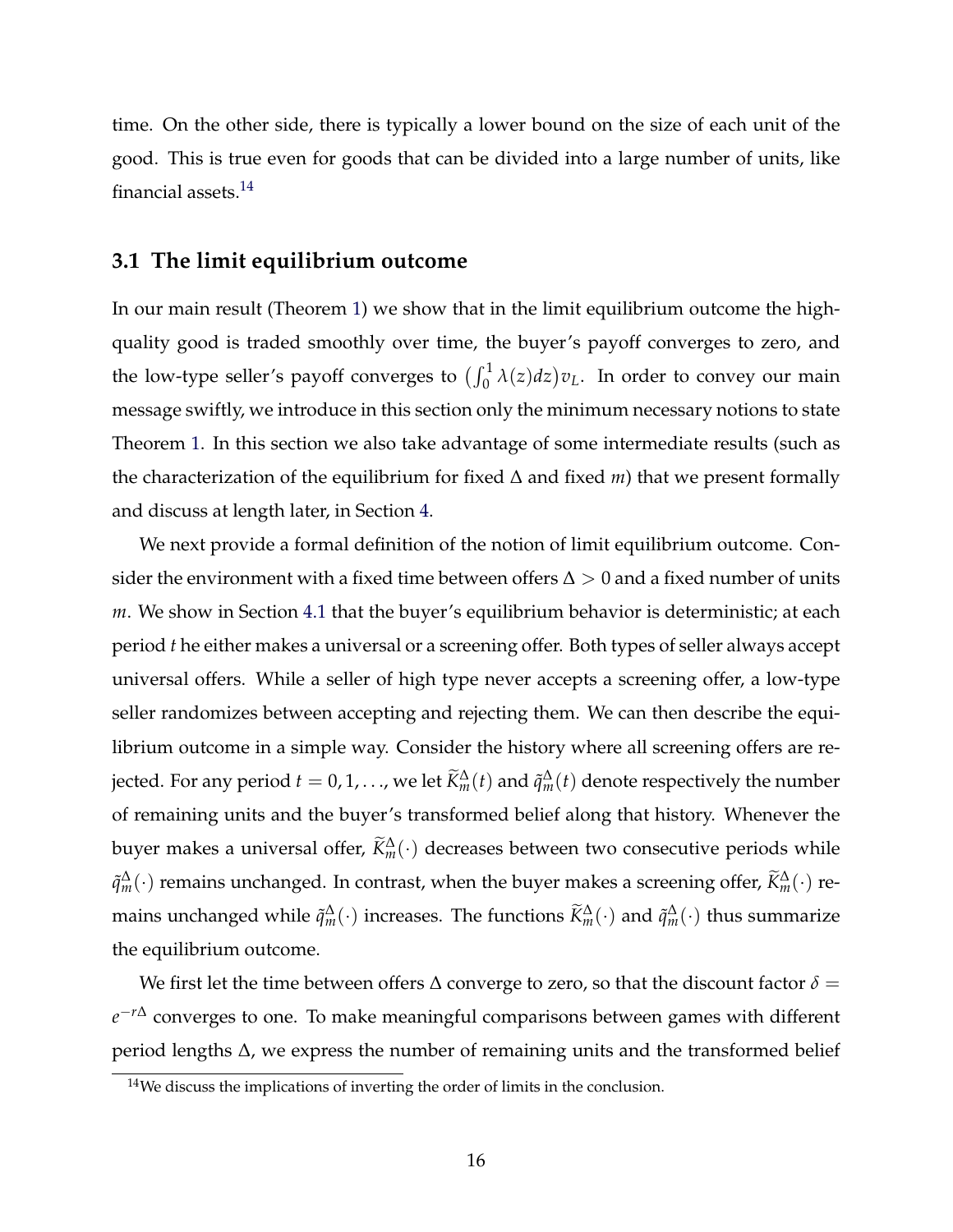as functions of time elapsed  $\tau \in \mathbb{R}_+$ . We show that these functions converge pointwise as  $\Delta$  shrinks to zero and we let the functions  $K_m : \mathbb{R}_+ \to [0, m]$  and  $q_m : \mathbb{R}_+ \to [0, 1]$ denote their limits. We define the fraction of the good left for trade  $z_m(\tau) : \mathbb{R}_+ \to [0,1]$ by setting  $z_m(\tau) = K_m(\tau)/m$ . Finally, we define the *limit equilibrium outcome* as the limit of the functions  $z_m(\cdot)$  and  $q_m(\cdot)$  as *m* grows large.

We next describe two simple functions that, as we show in Theorem [1,](#page-2-40) characterize the limit equilibrium outcome. The function  $z^* : \mathbb{R}_+ \to [0, 1]$  describes the fraction of the good left for trade and the function  $q^* : \mathbb{R}_+ \to [0, \hat{q}]$  describes the evolution of beliefs. In order to describe these functions, we let  $\bar{q}(z)$  denote the belief that makes the buyer break even when he makes a universal offer for the infinitesimal unit *z*:

$$
\left[\hat{q} - \bar{q}(z)\right] \left[\lambda(z)v_L - c\right] + (1 - \hat{q})\left[\lambda(z)v_H - c\right] = 0
$$

The function  $\bar{q}:[0,1] \to [0,\hat{q}]$  is strictly decreasing. We let  $\psi : [\bar{q}(1), \bar{q}(0)] \to [0,1]$  denote its inverse.

The construction of the functions  $q^*(\cdot)$  and  $z^*(\cdot)$  is simple, and can be better understood through the following artificial pattern of trade. At time elapsed  $\tau = 0$ , the buyer makes a screening offer and breaks even. The low-type seller accepts this offer with probability  $\bar{q}(1)/\hat{q}$ , so the belief at time  $\tau = 0$  satisfies  $q^*(0) = \bar{q}(1)$ . From that point on, the buyer continuously makes both screening offers and universal offers for infinitesimal units. At any point in time  $\tau \in \mathbb{R}_+$ , the buyer breaks even with either type of offer. Finally, the low-type seller is indifferent between accepting and rejecting any screening offer. The functions  $q^*(\cdot)$  and  $z^*(\cdot)$  are the results of this artificial pattern of trade.

In the artificial pattern of trade, the buyer breaks even every time he makes a universal offer for the infinitesimal unit *z*. Thus, at any point in time  $\tau \in \mathbb{R}_+$ , the belief  $q^*(\tau)$  and the fraction of remaining units  $z^*(\tau)$  must satisfy  $q^*(\tau) = \bar{q}(z^*(\tau))$ . Furthermore, since the buyer also breaks even whenever he makes a screening offer, at any point in time  $\tau \in \mathbb{R}_+$  he offers to purchase the fraction  $z^*(\tau)$  at the price  $v_L \int_0^{z^*(\tau)} \lambda(z) dz$ . Finally, the low-type seller is indifferent between accepting a screening offer at time *t* or mimicking the high-type seller's behavior from  $\tau$  to  $\tau + \Delta \tau$  and then accepting a screening offer at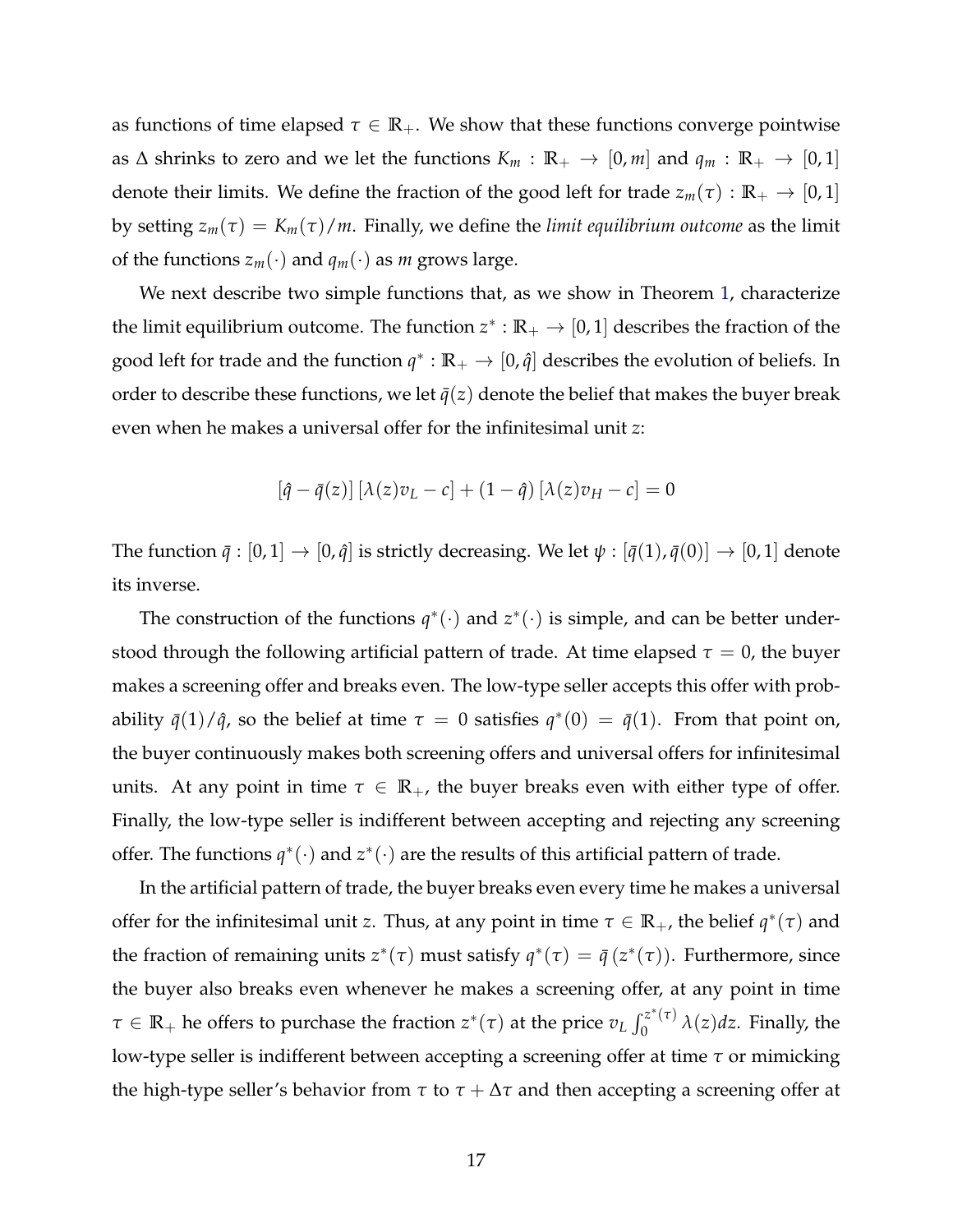time  $\tau + \Delta \tau$ :

$$
v_L \int_0^{z^*(\tau)} \lambda(z) dz = \int_{\tau}^{\tau + \Delta \tau} e^{-r(s-\tau)} c(-z^{*\prime}(s)) ds + e^{-r\Delta \tau} v_L \int_0^{z^*(\tau + \Delta \tau)} \lambda(z) dz \tag{2}
$$

We next take advantage of the fact that  $q^*(\tau) = \bar{q}(z^*(\tau))$ , we let  $\Delta \tau \to 0$ , and through a first order approximation of the right hand side of equation [\(2\)](#page-2-42) we show that

$$
q^{*'}(\tau) = \frac{rv_L \int_0^{\psi(q^*(\tau))} \lambda(z) dz}{\psi'(q^*(\tau)) [v_L \lambda (\psi(q^*(\tau))) - c]} \quad \text{and} \quad (3a)
$$

$$
z^{*'}(\tau) = \psi' \left( q^*(\tau) \right) q^{*'}(\tau) = \frac{r v_L \int_0^{2(\tau)} \lambda(z) dz}{v_L \lambda (z^*(\tau)) - c}.
$$
 (3b)

This, together with the initial conditions  $q^*(0) = \bar{q}(1)$  and  $z^*(0) = 1$  pins down the functions  $q^*(\cdot)$  and  $z^*(\cdot)$ . Conditions [\(3a\)](#page-2-43) and [\(3b\)](#page-2-44) guarantee that the functions  $q^*(\cdot)$  and *z*<sup>\*</sup>(·) are smooth and that *q*<sup>\*</sup>(·) converges to  $\bar{q}(0)$  and  $z^*(\cdot)$  shrinks to zero as  $\tau \to \infty$ .

**THEOREM 1. LIMIT EQUILIBRIUM OUTCOME.** The sequence  $\{(z_m(\cdot), q_m(\cdot))\}_{m=1}^{\infty}$  con*verges pointwise to*  $(z^*(\cdot), q^*(\cdot))$ *. Thus, in the limit equilibrium outcome, the high-quality good* is traded smoothly over time, the low-type seller's payoff is  $(\int_0^1 \lambda(z) dz) v_L$  and the buyer's payoff *is zero.*

Figure [2](#page-2-45) illustrates the limit equilibrium outcome  $(z^*(\cdot), q^*(\cdot))$ . The buyer's belief evolves smoothly and the high-quality good is sold gradually over time. At any point in time, a positive fraction of the good is left for trade and bargaining continues forever. On page [10](#page-2-46) we provide an alternative interpretation of the model that includes an exogenous probability of a macroeconomic shock. In this case, Figure [2](#page-2-45) illustrates the pattern of trade conditional on no shock ever taking place.

The proof of Theorem [1](#page-2-40) consists of two parts. In the first one (Proposition [3\)](#page-2-47) we fix the number of units *m* and characterize the equilibrium outcome as bargaining frictions vanish ( $\Delta \rightarrow 0$ ). We show that the equilibrium outcome takes a simple form: phases of fast trade alternate with impasses. In the phases of fast trade, parties trade without delay. The buyer purchases chunks of the good from both seller types (through universal offers) and, with positive probability, he also purchases all remaining units from the low-type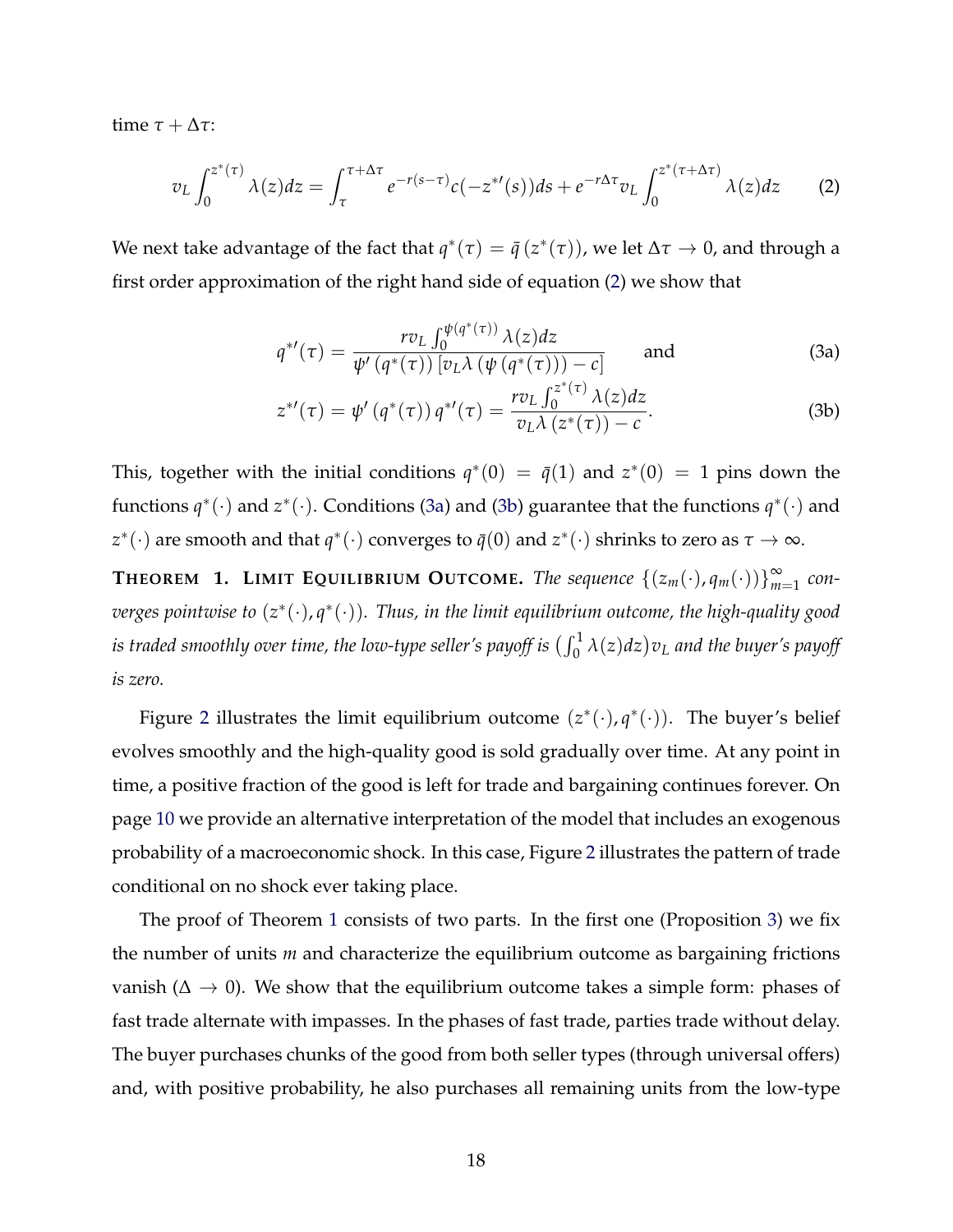

*Note*: These figures depict the limit equilibrium outcome for the following primitives:  $v_H$  = 35,  $v_L = 1$ ,  $c = 30$ ,  $r = 0.1$  and  $\hat{q} = 0.9$ . Finally,  $\lambda(z) = 1 + 0.1z + 15z^2 - 10z^3$  (this is the function shown in Figure [1\)](#page-2-26).

Figure 2: Limit equilibrium outcome  $(z^*(\cdot), q^*(\cdot))$ : Pattern of trade as bargaining frictions vanish and the good becomes arbitrarily divisible

seller (through screening offers). Instead, the market freezes during an impasse. The buyer screens the seller with delay, as in DL. At each impasse the buyer's continuation payoff is zero, as he would have an incentive to speed up trade otherwise. In Proposition [3](#page-2-47) we construct an algorithm that pins down the entire sequence of phases of fast trade and impasses.

In the second part of the proof of Theorem [1](#page-2-40) (Proposition [4\)](#page-2-47) we let the number of units *m* grow to infinity. We study the limit of the equilibrium outcome uncovered by the algorithm in Proposition [3.](#page-2-47) We show that the number of impasses grows to infinity and the length of each impasse goes to zero. The fraction of the good traded in each phase of fast trade through universal offers also goes to zero. Proposition [4](#page-2-47) leads directly to the pattern of trade described in Theorem [1.](#page-2-40) Divisibility, together with decreasing gains from trade, introduce a new source of temptation for the buyer. As we highlight in Section [4.3,](#page-2-48) the buyer is tempted to purchase the most valuable (small) fractions of the good. This is the driving force behind the gradual sale of the high quality good.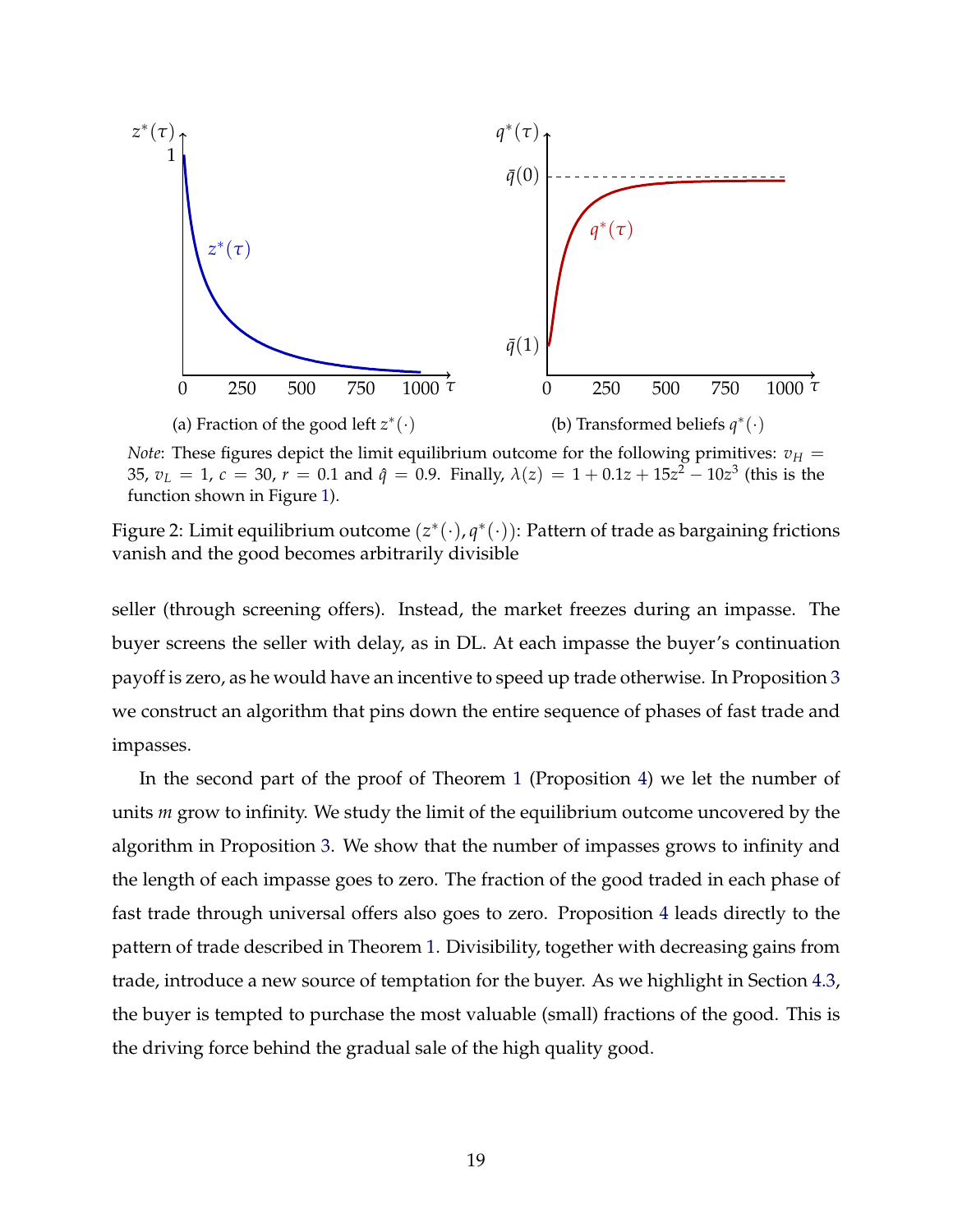#### **3.2 Implications of divisibility**

Before diving into the explanation of Propositions [3](#page-2-47) and [4,](#page-2-47) we take advantage of the characterization in Theorem [1](#page-2-40) to shed light on the pattern of trade of an arbitrarily divisible  $good.<sup>15</sup>$ 

How does the pattern of trade of securities look like? Theorem [1](#page-2-40) shows that highquality securities are traded in dribs and drabs. In contrast, when securities are of low quality, the parties either trade small portions or make a final transaction for all remaining securities.

We provide novel and testable predictions on market efficiency. Our model highlights a rationale for markets of divisible goods (like markets for securities) to be more efficient than markets for indivisible goods (like real estate markets). We also show that these markets differ sharply on the split of the gains from trade. Divisibility is detrimental to buyers (who are uninformed and have bargaining power) and beneficial to sellers of lemons. Finally, markets of securities and real estate markets share some features. We show that when adverse selection worsens, the speed of trade of high quality mortgages becomes slower.

We now describe in detail the implications of divisibility presented in the previous paragraphs. We first discuss the efficiency of the limit equilibrium outcome. We compare the (expected) gains from trade in the limit equilibrium outcome to those 1) under the buyer's optimal mechanism with commitment, 2) under the most efficient mechanism with commitment and 3) in the limit, as bargaining frictions vanish, of the model *without* divisibility  $(DL)$ .<sup>16</sup>

The gains from trade are equal to  $\hat{q}(\int_0^1 \lambda(z) dz)v_L$  in the limit equilibrium outcome. This follows from Theorem [1,](#page-2-40) as the low-type seller's payoff is equal to  $\left(\int_0^1 \lambda(z) dz\right) v_L$ , both the high-type seller and the buyer obtain a payoff of zero and the seller is of low type with probability *q*ˆ.

The limit equilibrium outcome is as efficient as the buyer's optimal mechanism with

 $15$ The reader more interested in the explanation of the driving force behind our main result may safely skip the next subsection and proceed directly to Section [4.](#page-2-19)

 $16$ The gains from trade under both mechanisms with commitment are independent of the number of units  $m$  and the period length  $\Delta$ .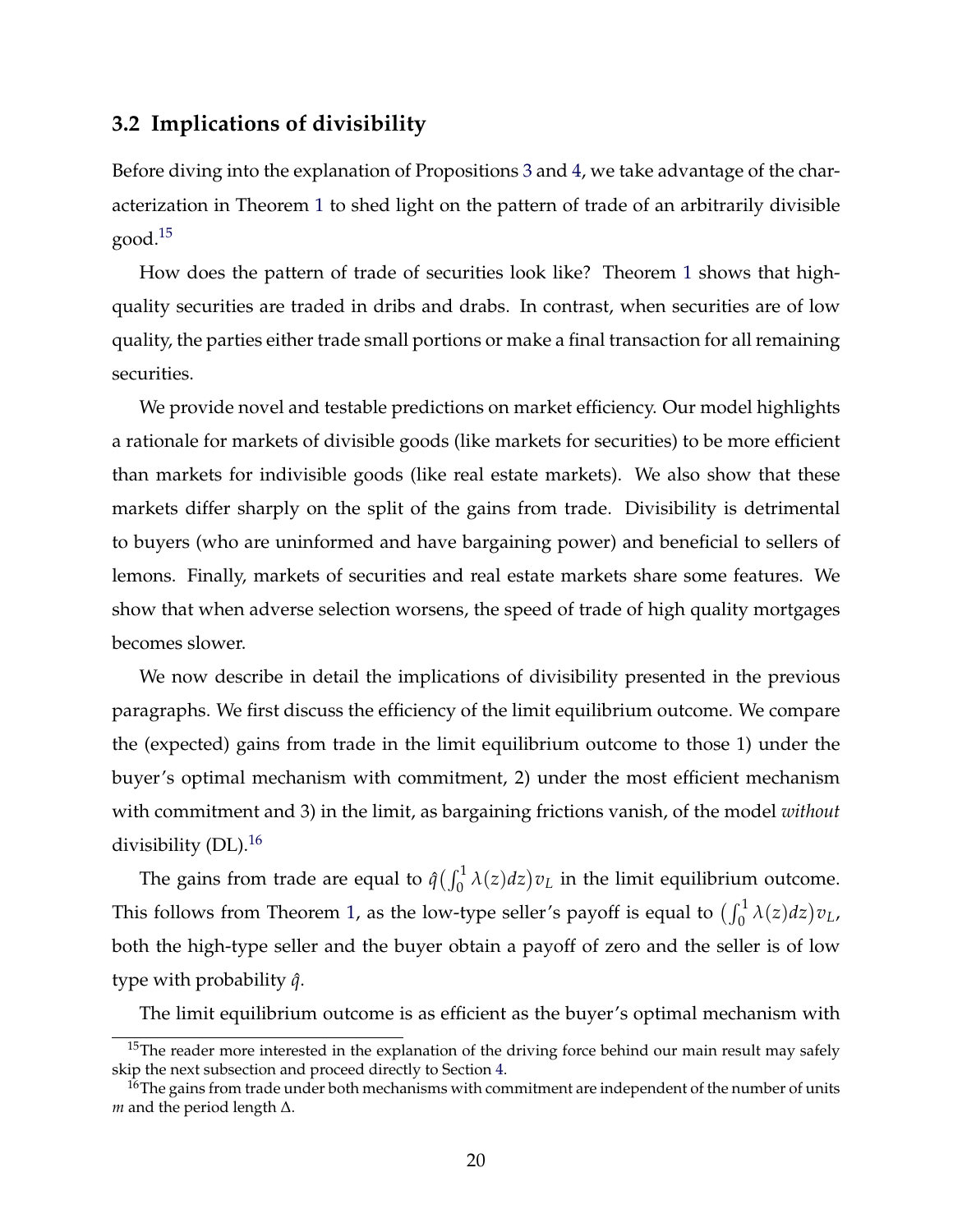commitment. Under this mechanism, the buyer purchases the whole good immediately from the low-type seller, and pays him a price of zero. The buyer and the high-type seller do not trade. Thus, the buyer extracts all the surplus. So although the gains from trade are equal in these two environments, the split of the surplus between the parties is starkly different.

[Samuelson](#page-2-1) [\[1984\]](#page-2-1) shows that the buyer's optimal mechanism does not achieve the second best: the gains from trade under the buyer's optimal mechanism are lower than those under the most efficient mechanism with commitment.<sup>[17](#page-2-51)</sup> Thus the limit equilibrium outcome is bounded away from the second best.

The gains from trade in our limit equilibrium outcome are higher than those in the model without divisibility (DL).<sup>[18](#page-2-52)</sup> Without divisibility, both the low-type seller and the buyer obtain a positive payoff (the high-type seller obtains a zero payoff). Thus, although divisibility improves overall efficiency, it is detrimental for the buyer. Furthermore, while divisibility also increases the gains from trade conditional on the good being of high quality, this is not necessarily the case if the good is instead of low quality. Finally, we compare the speed of trade of the high-quality good with and without divisibility. We show that when the good is divisible, the high-quality good is traded faster.<sup>19</sup>

We next show how the primitives of the model affect the speed of trade for both the high-quality and the low-quality good. We start with a configuration of the primitives  $(\hat{q}, \lambda(\cdot), c, v_L, v_H, r)$ , modify one of them (resulting in a new configuration that also satisfies the assumptions of our model) and compare the resulting limit equilibrium outcomes.

**PROPOSITION 1. SPEED OF TRADE OF THE HIGH-QUALITY GOOD.** Let  $(z^*(\cdot), q^*(\cdot))$ *denote the limit equilibrium outcome associated to the primitives*  $(\hat{q}, \lambda(\cdot), c, v_L, v_H, r)$ *. Consider next an alternative configuration of primitives with associated limit equilibrium outcome*  $(\tilde{z}^*(\cdot), \tilde{q}^*(\cdot))$ . For any of the following alternative configurations of primitives, the high-quality

<sup>&</sup>lt;sup>17</sup>Both the high-type seller and the buyer obtain a payoff equal to zero under the most efficient mechanism with commitment.

 $18$ The outcome without divisibility (DL) is similar to the one when only one unit remains in our model. We describe this in detail in footnote [26,](#page-2-53) on page [30.](#page-2-53)

<sup>&</sup>lt;sup>19</sup>Formally,  $-\int_0^\infty e^{-r\tau}z^{*r}(\tau)d\tau > e^{-rT_{DL}}$ , where  $T_{DL}$  represents the time at which the high-quality good is traded in DL as bargaining frictions vanish. This inequality follows from the expressions of the lowtype seller's payoffs and from the fact that the low-type seller is indifferent in equilibrium (both with and without divisibility).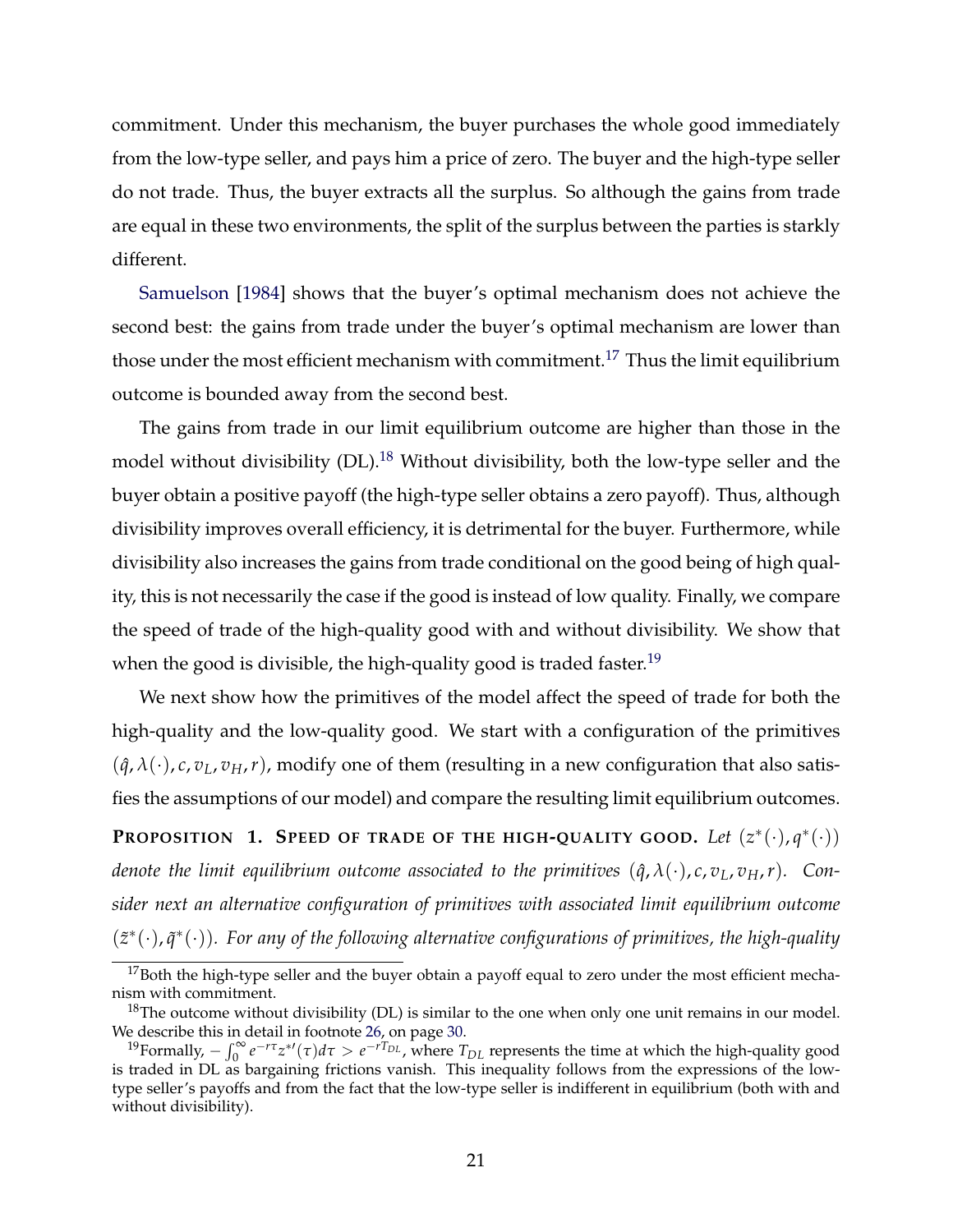*good is traded faster, i.e.*  $\tilde{z}^*(\tau) < z^*(\tau)$  *for every*  $\tau > 0$ *:* 

- (a)  $(\hat{q}, \tilde{\lambda}(\cdot), c, v_L, v_H, r)$  with  $\tilde{\lambda}(z) > \lambda(z)$  for all  $z \in (0, 1]$ *.*
- *(b)*  $(\hat{q}, \lambda(\cdot), \tilde{c}, v_L, v_H, r)$  *with*  $\tilde{c} < c$ .
- *(c)*  $(\hat{q}, \lambda(\cdot), c, \tilde{v}_L, v_H, r)$  *with*  $\tilde{v}_L > v_L$ .
- *(d)*  $(\hat{q}, \lambda(\cdot), c, v_L, v_H, \tilde{r})$  *with*  $\tilde{r} > r$ .

*Finally, the parameters*  $v_H$  *and*  $\hat{q}$  *do not affect the speed of trade of the high-quality good.* 

See Appendix [A.7](#page-2-54) for the proof.

The intuition behind Proposition [1](#page-2-55) is simple. The speed of trade of the high-quality good is such that the low-type seller is always indifferent between accepting the current screening offer or rejecting all screening offers and obtaining the discounted value of future universal offers. An increase in either  $v_L$  or in the function  $\lambda(\cdot)$  makes each screening offer more attractive. Similarly, a decrease in *c* or an increase in *r* lower the value of future universal offers. In all these four cases the high-quality good must be traded faster to keep the low-type seller indifferent.

Unlike the high-quality good, the low-quality good is not always traded smoothly. Trade occurs smoothly while the low-type seller mimics the high-type seller's behavior. However, the buyer purchases the whole remaining fraction of the good as soon as the low-type seller accepts a screening offer. Therefore, the fraction of the low-quality good remaining at time elapsed  $\tau$  is a random variable that takes a value of zero with probability  $\frac{q^*(\tau)}{\hat{q}}$  and a value of  $z^*(\tau)$  with the remaining probability. Then  $g^*(\tau) = \frac{\hat{q} - q^*(\tau)}{\hat{q}} z^*(\tau)$ is the expected remaining fraction of the low-quality good at time elapsed  $\tau$  and reflects the speed of trade of the low-quality good.

The following corollary, which follows directly from Proposition [1](#page-2-55) and from the fact that  $q^*(\tau) = \bar{q}(z^*(\tau))$ , describes how changes in the parameters *r*,  $v_H$  and  $\hat{q}$  affect the speed of trade of the low-quality good.

**COROLLARY 1. SPEED OF TRADE OF THE LOW-QUALITY GOOD.** *Whenever either r increases, or*  $v_H$  *decreases, or*  $\hat{q}$  *increases, then the low-quality good is traded faster, i.e.*  $g^*(\tau)$  *decreases for every*  $\tau > 0$ *.*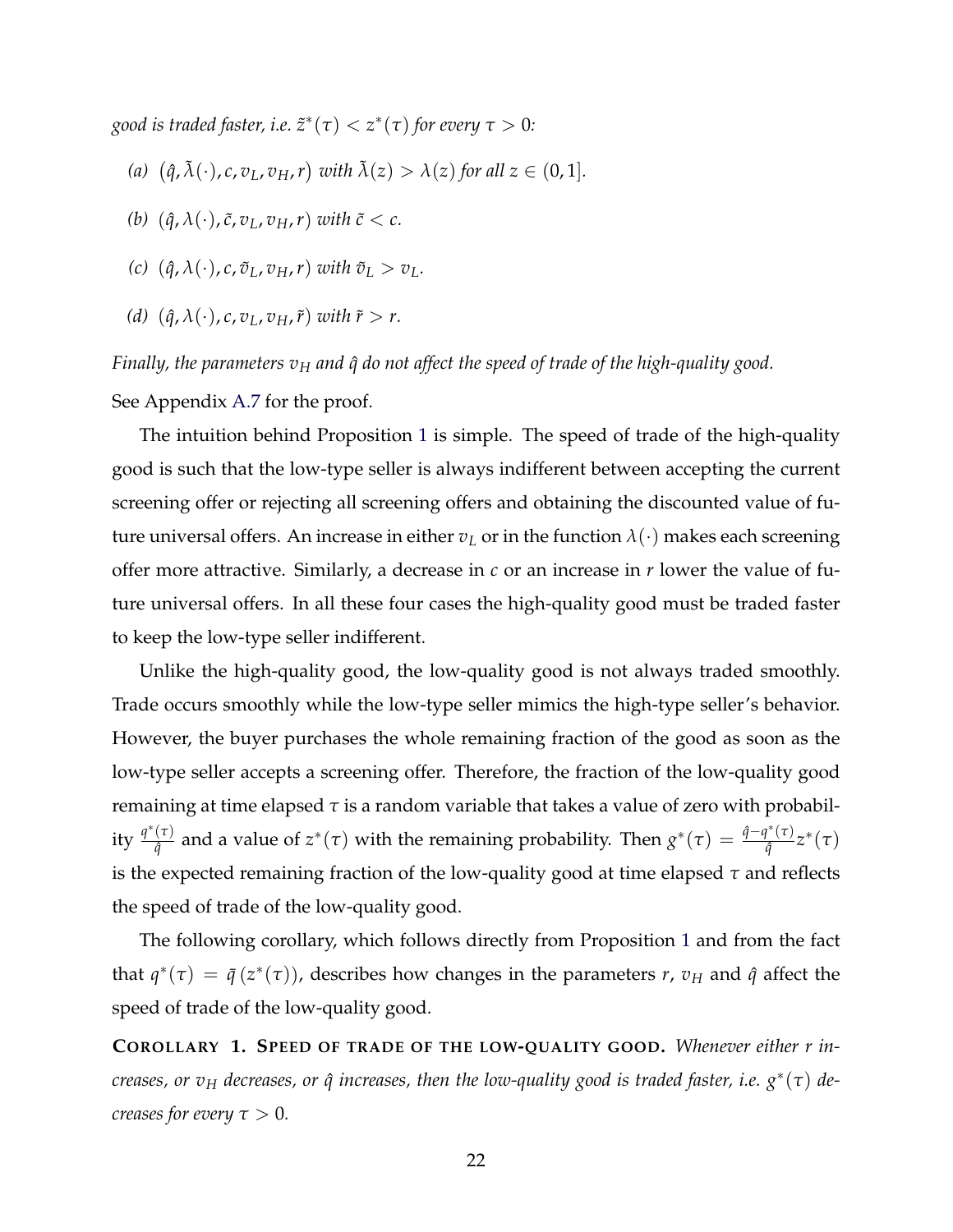The remaining primitives  $(\lambda(\cdot), v_L$  and *c*) have ambiguous effects on the speed of trade of the low-quality good. It is easy to construct examples where changes in these primitives can either increase or decrease  $g^*(\tau)$  for some  $\tau$ .

## **4. Mechanism behind the limit equilibrium outcome**

We now turn back to the explanation of our main result, Theorem [1.](#page-2-40) We first study the environment with a fixed time between offers  $\Delta > 0$  and a fixed number of units *m*. We discuss equilibrium existence (Proposition [2\)](#page-2-56) and describe in detail the pattern of trade. We then describe the pattern of trade as bargaining frictions vanish (Proposition [3\)](#page-2-47). We finally let the number of units grow to infinity and present Proposition [4,](#page-2-47) which directly leads to Theorem [1.](#page-2-40)

#### **4.1 Equilibrium existence**

In this subsection we study the bargaining game when the good is divided into a fixed number of units equal to  $m$  and the period length is fixed and equal to  $\Delta$ .

**PROPOSITION 2. EXISTENCE.** *An equilibrium exists.*

See Appendix [A.3](#page-2-36) for the proof.

We show equilibrium existence by construction. Within our construction, we introduce the function  $P_m^{\Delta}(K, q)$  :  $\{1, \ldots, m\} \times [0, \hat{q}] \to \mathbb{R}$ , which plays a key role in the description and the analysis of the equilibrium. We derive this function from  $\mathcal{V}^L(\cdot, \cdot)$  (see Section [2.4\)](#page-2-57), and show that  $P_m^{\Delta}(K, \cdot)$  is an increasing and left-continuous step function for every  $K \in \{1, \ldots, m\}$ . The function  $P_m^{\Delta}(\cdot, \cdot)$  describes the relevant screening offers available to the buyer in equilibrium. Its interpretation is as follows. Suppose that there are *K* units left and that the current belief is  $q \in [0, \hat{q}]$ . Consider any discontinuity point  $q'$  of the function  $P_m^{\Delta}(K, \cdot)$  with  $q' \ge q$ . Then, if the buyer makes a screening offer  $(K, P_m^{\Delta}(K, q'))$ and it is rejected*,* his posterior belief is  $q'.$ 

We solve the buyer's dynamic optimization problem. For any state  $(K, q)$ , we let  $W_m^{\Delta}(K,q)$  :  $\{1,\ldots,m\}\times[0,\hat{q}] \to \mathbb{R}$  denote the (normalized) buyer's continuation pay-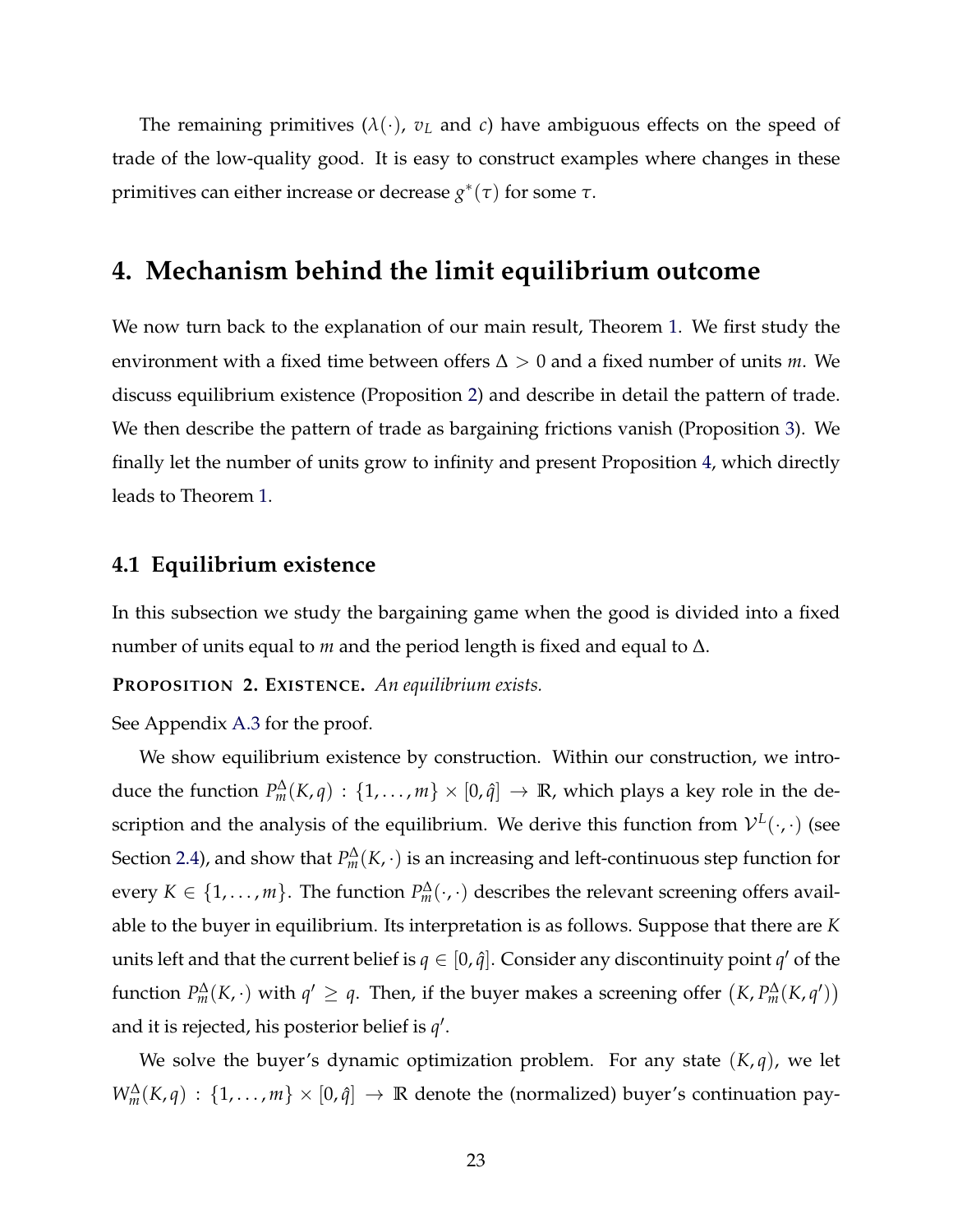off.<sup>20</sup> When it is optimal for the buyer to make a screening offer  $(K, P_m^{\Delta}(K, q'))$  for some discontinuity point  $q'$ , the low-type seller accepts it with probability  $(q'-q)/(\hat{q}-q)$ . The buyer's continuation payoff satisfies

$$
W_m^{\Delta}(K,q) = (q'-q) \left( \sum_{s=1}^K \Lambda_s^m v_L - P_m^{\Delta}(K,q') \right) + \delta W_m^{\Delta}(K,q') .
$$

If instead it is optimal for the buyer to make a universal offer  $(k, \frac{c}{m}k)$ , the buyer's continuation payoff satisfies

$$
W_m^{\Delta}(K,q) = \left(\sum_{s=K-k+1}^K \Lambda_s^m\right) \left[ (\hat{q}-q)v_L + (1-\hat{q})v_H \right] - (1-q)\frac{c}{m}k + \delta W_m^{\Delta}(K-k,q).
$$

We show that the low-type seller is indifferent between accepting and rejecting all screening offers that he receives in equilibrium (see Appendix [A.3\)](#page-2-36). Assume that in equilibrium the buyer makes a screening offer  $(K, P_m^{\Delta}(K, q))$ . If the low-type seller accepts it, he obtains a continuation payoff of  $P_m^{\Delta}(K,q)$ . If he instead rejects it, the number of units left stays at *K* and the buyer's posterior is *q*. The buyer's subsequent offer can be either screening or universal. If the buyer makes a screening offer  $(K, P_m^{\Delta}(K, q'))$ , then the lowtype seller's indifference requires that the prices of these consecutive screening offers be linked:  $P_m^{\Delta}(K,q) = \delta P_m^{\Delta}(K,q')$ . Assume instead that the buyer makes a universal offer  $(k, \frac{c}{m}k)$  after the rejection of the screening offer  $(K, P_m^{\Delta}(K, q))$ . This universal offer must be followed by a screening offer  $(K - k, P_m^{\Delta}(K - k, q''))$ .<sup>[21](#page-2-59)</sup> The low-type seller's indifference then requires that  $P_m^{\Delta}(K, q) = \delta \frac{c}{m} k + \delta^2 P_m^{\Delta}(K - k, q'').$ 

The focus on the equilibrium that we construct in Proposition [2](#page-2-56) is without loss of generality as, for generic values of the parameters, the equilibrium outcome is unique.[22](#page-2-60)

We show that the game ends after finitely many periods in the proof of Proposition [2.](#page-2-56) Let  $h_m^{*\Delta}$  denote the on-path history along which the seller rejects all screening offers. The history  $h_m^{*\Delta}$  is the longest on-path history. We let  $T_m^{*\Delta}$  denote its length. As desxcribed in

<sup>&</sup>lt;sup>20</sup>*W*<sup> $\Delta$ </sup><sub>*m*</sub>(*K*, *q*) is normalized in the sense that we multiply the buyer's continuation payoff by 1 – *q*.

<sup>&</sup>lt;sup>21</sup>We show this result in the proof of Proposition [2.](#page-2-56) The intuition behind it is simple. In equilibrium, the buyer's continuation payoff is positive at every state. Thus, he has an incentive to combine any two consecutive universal offers.

 $22$ An earlier version of this paper contains the result of generic uniqueness of the equilibrium outcome.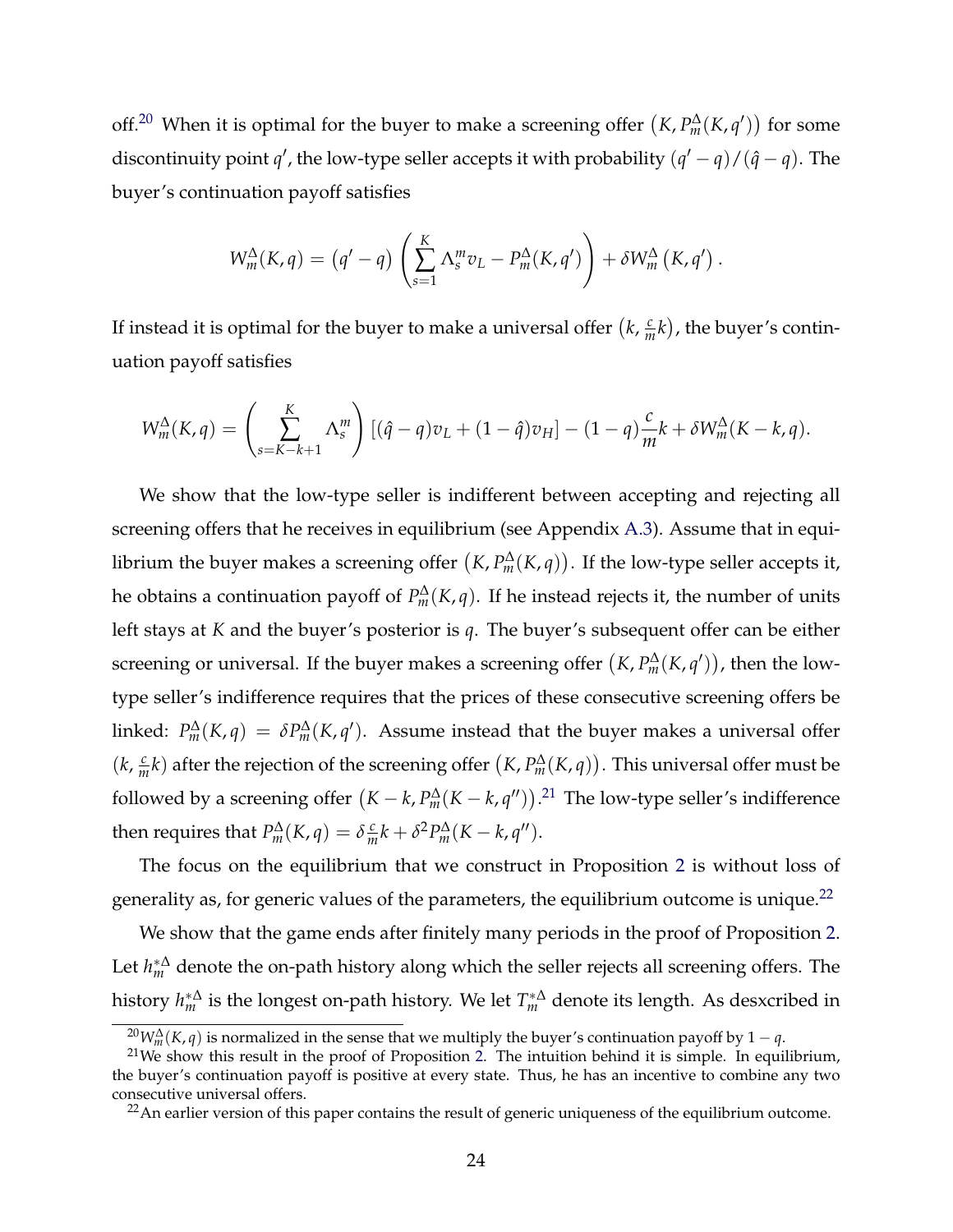Section [3,](#page-2-18) we let  $\tilde{q}^{\Delta}_{m}(t)$  denote the transformed beliefs at the beginning of period  $t$  along the history  $h_m^{*\Delta}$ , for any  $t \leq T_m^{*\Delta}$ . Similarly,  $\widetilde{K}^\Delta_m(t)$  denotes the number of units left at the beginning of period *t* along the history  $h_m^{*\Delta}$ , for any  $t \leq T_m^{*\Delta}$ . Together with  $P_m^{\Delta}(\cdot,\cdot)$ , the functions  $\widetilde{K}^\Delta_m(\cdot)$  and  $\widetilde{q}^\Delta_m(\cdot)$  completely characterize the equilibrium pattern of trade.

#### **4.2 Limit equilibrium outcome as bargaining frictions vanish**

In this subsection we fix the number of units  $m$  and let the time between offers  $\Delta$  converge to zero. We first characterize the equilibrium outcome as a function of time elapsed  $\tau \in$  $\mathbb{R}_+$ . In a game with period-length  $\Delta$ , the time elapsed  $\tau$  after *t* periods is  $\tau = t\Delta$ . We express the number of remaining units and the transformed beliefs as functions of time elapsed  $\tau \geq 0$ :

$$
K_m^{\Delta}(\tau) = \widetilde{K}_m^{\Delta} \left( \min \left\{ \lfloor \tau / \Delta \rfloor, T_m^{*\Delta} \right\} \right)
$$

$$
q_m^{\Delta}(\tau) = \widetilde{q}_m^{\Delta} \left( \min \left\{ \lfloor \tau / \Delta \rfloor, T_m^{*\Delta} \right\} \right)
$$

To examine the limit equilibrium outcome as bargaining frictions vanish, we take a sequence  $\{\Delta_n\}_{n=1}^\infty\to 0$  and study the limit of its associated sequence  $\left\{\left(K_m^{\Delta_n}(\cdot), q_m^{\Delta_n}(\cdot)\right)\right\}_{n=1}^\infty$ *n*=1 . In Lemma [3](#page-2-61) (Appendix [A.4\)](#page-2-62) we show that for any  $\{\Delta_n\}_{n=1}^\infty \to 0$ , the associated sequence  $\left\{ \left( K_m^{\Delta_n}(\cdot), q_m^{\Delta_n}(\cdot) \right) \right\}_{n=1}^{\infty}$  converges pointwise to the same limit functions  $(K_m(\cdot), q_m(\cdot))$ . Similarly, for any  $\{\Delta_n\}_{n=1}^{\infty} \to 0$ , the associated sequence  $\left\{\left(P_m^{\Delta_n}(K, \cdot), W_m^{\Delta_n}(K, \cdot)\right)\right\}_{n=1}^{\infty}$  $n=1'$ with  $K \in \{1, \ldots, m\}$ , converges pointwise to the same limit functions  $(P_m(K, \cdot), W_m(K, \cdot))$ . The functions  $(K_m(\cdot), q_m(\cdot))$  describe the limit equilibrium outcome as bargaining frictions vanish.

The pattern of trade that emerges as bargaining frictions vanish is simple: there is a sequence of phases of fast trade, mediated by impasses. We show this in Proposition [3](#page-2-47) but first we provide a formal definition of this pattern of trade.

**DEFINITION. PHASES OF FAST TRADE AND IMPASSES.** *We say that the limit equilibrium outcome as bargaining frictions vanish consists of a sequence of phases of fast trade, mediated by impasses whenever Km*(*·*) *and qm*(*·*) *are (left-continuous) step functions that are discontinuous at*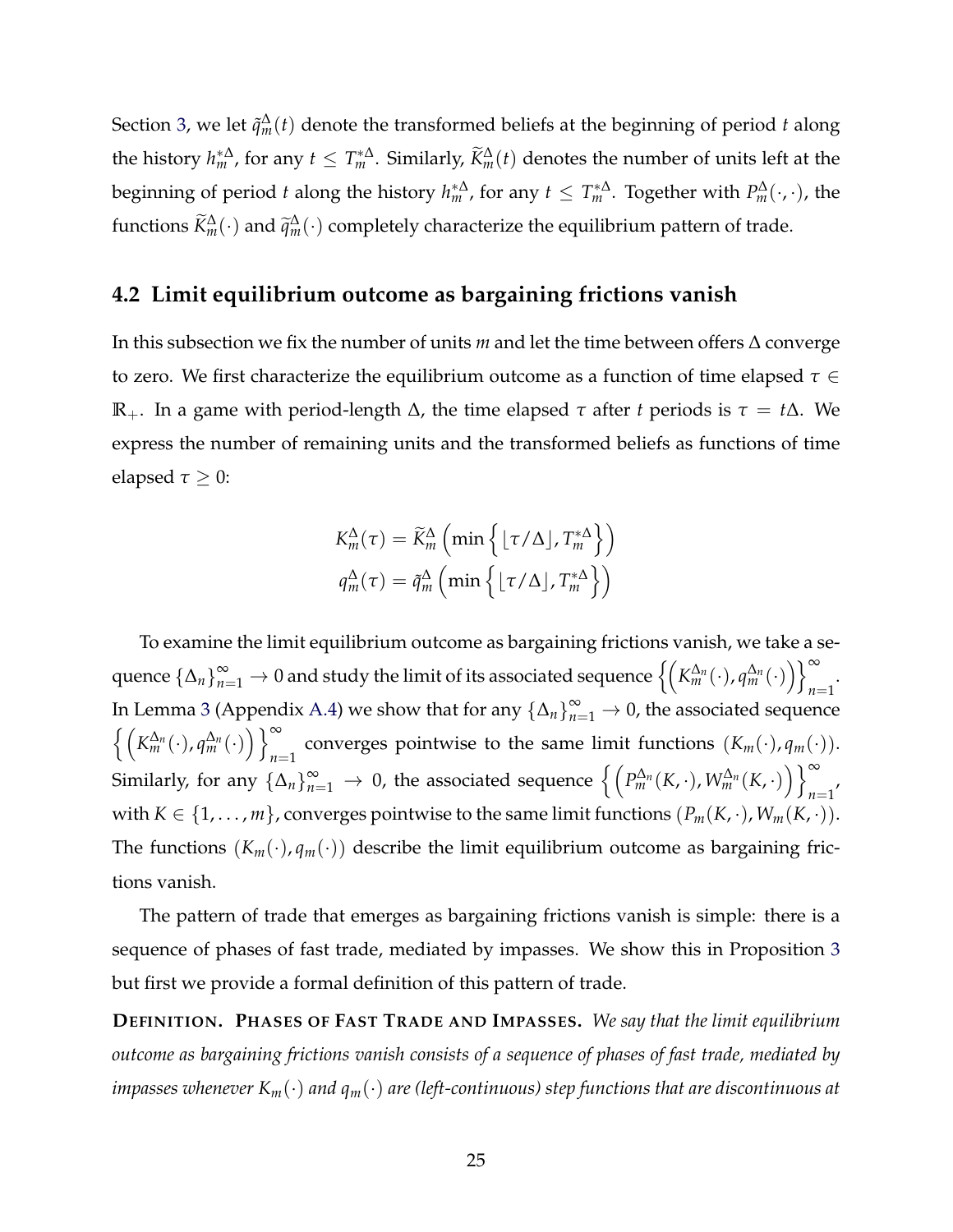*the same points in time. Moreover, we say that the collection of quantities and beliefs*  $\{(k_j,q_j)\}_{j=1}^J$ *characterizes this limit equilibrium outcome as bargaining frictions vanish whenever there exist times*  $\tau_1 > ... > \tau_{J+1} = 0$  *such that* 

$$
(K_m(\tau), q_m(\tau)) = \begin{cases} (m, 0) & \text{if } \tau = 0 \\ (k_j, q_j) & \text{if } \tau \in (\tau_{j+1}, \tau_j] \text{ for } j \in \{1, ..., J\} \\ (0, \hat{q}) & \text{if } \tau > \tau_1. \end{cases}
$$

The phases of fast trade correspond to jumps in  $K_m(\cdot)$  and  $q_m(\cdot)$ , while  $K_m(\cdot)$  and  $q_m(\cdot)$  are constant during each impasse. Each pair  $(k_j, q_j)$  describes quantities and beliefs during an impasse. The total number of impasses is  $J \leq m$ . We index impasses in reverse order, so  $j = 1$  corresponds to the last impasse  $(k_1, q_1)$ , while  $j = J$  corresponds to the impasse  $(k_J, q_J)$  that occurs first. Therefore,  $k_{j+1} > k_j$  for all *j* and  $q_{j+1} < q_j$ .

Figure [3](#page-2-45) depicts an example of the limit equilibrium outcome as bargaining frictions vanish. At the beginning of the game, there is a phase of fast trade. The transformed belief  $q_m(\cdot)$  jumps to  $q_3$  at time elapsed  $\tau = 0$ , which reflects that the buyer makes (a sequence of) screening offers. The low-type seller accepts with total probability *q*3/*q*ˆ. The number of units left  $K_m(\cdot)$  jumps to  $k_3$  at time elapsed  $\tau = 0$ , which reflects that the buyer makes a universal offer for  $m - k_3$  units. Although for any given  $\Delta > 0$  these offers occur in different periods, as  $\Delta \rightarrow 0$  the total time it takes to jump to  $k_3$  and  $q_3$  converges to zero.

After the first phase of fast trade, an impasse follows. Intuitively, an impasse is an interval of time elapsed in which no trade occurs. The first impasse depicted in Figure [3](#page-2-45) takes place in the interval  $(0, \tau_3]$ . Within this interval,  $K_m(\cdot)$  remains constant at  $k_3$  and  $q_m(\cdot)$  remains constant at  $q_3$ . First, the fact that the number of units left is constant reflects that, in the limit, the buyer makes a sequence of screening offers after the first universal offer. As  $\Delta \rightarrow 0$  the total number of such screening offers goes to infinity. Crucially, it does so sufficiently fast so that the total time elapsed while making these offers converges to  $\tau_3 > 0$ . Second, the fact that the belief  $q_m(\cdot)$  is constant reflects that, in the limit, the low-type seller accepts these screening offers with total probability zero. This is possible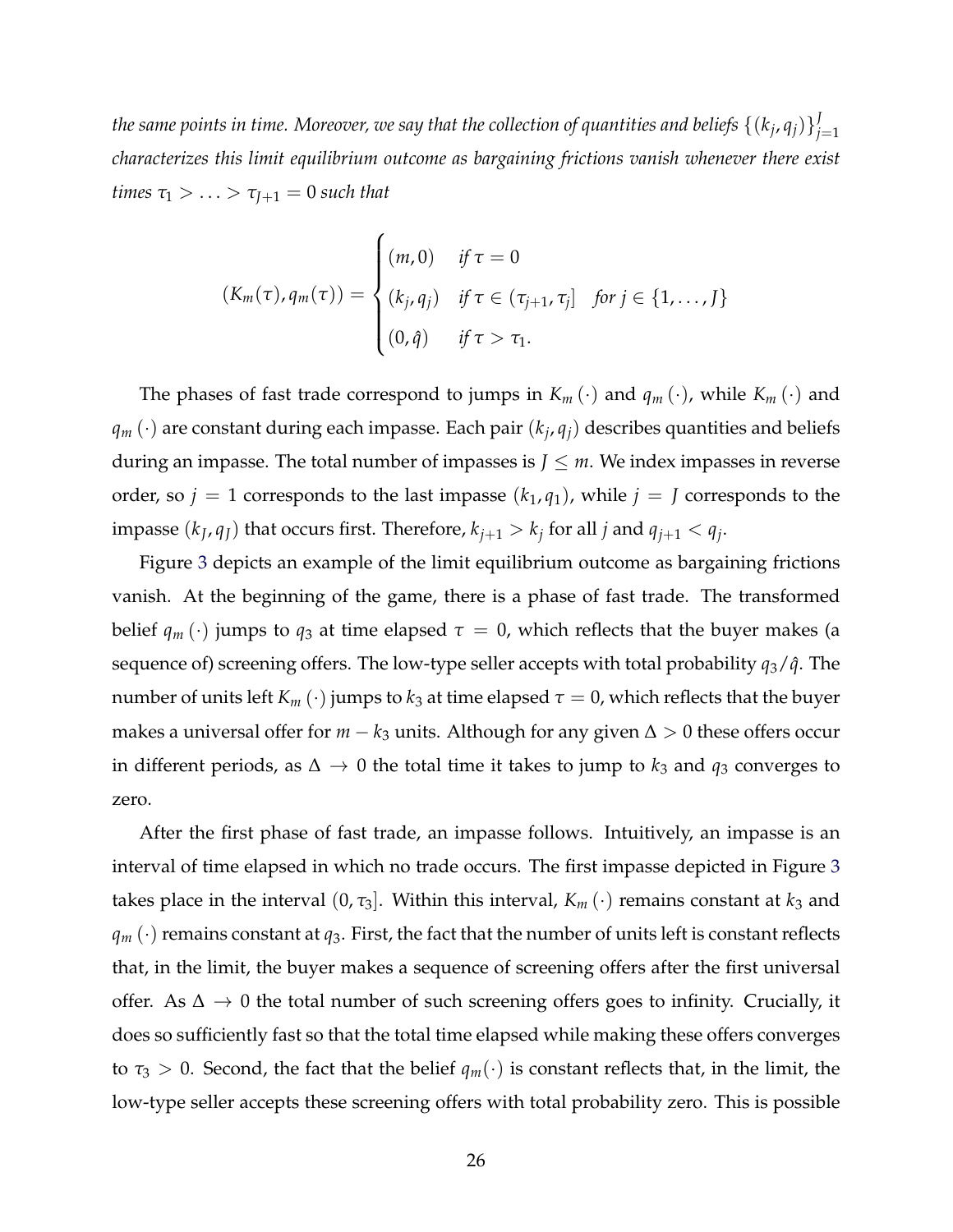

Figure 3: Pattern of trade  $(K_m(\tau), q_m(\tau))$  as bargaining frictions vanish

because as  $\Delta \rightarrow 0$ , the probability of acceptance of each screening offer goes to zero fast enough to overcome that the total number of screening offers goes to infinity. Finally, Figure [3](#page-2-45) illustrates that after the first impasse, there are three phases of fast trade, mediated by impasses.

We construct an algorithm that pins down the phases of fast trade and the impasses that take place as bargaining frictions vanish. This algorithm also identifies some key properties of the limit functions  $P_m(\cdot, \cdot)$  and  $W_m(\cdot, \cdot)$ . In order to state these properties, we define the belief  $\bar{q}_m(K)$  for any  $K \in \{1, \ldots, m\}$  as follows. Assume that the buyer makes an offer  $\varphi = (1, \frac{c}{m})$  when there are *K* units left; that is, he offers to pay the hightype's cost in exchange of one unit. Then,  $\bar{q}_m(K) \in (0, \hat{q})$  is the transformed belief that makes the buyer break even:<sup>23</sup>

$$
\left[\hat{q} - \bar{q}_m(K)\right] \left(\Lambda_K^m v_L - \frac{c}{m}\right) + (1 - \hat{q}) \left(\Lambda_K^m v_H - \frac{c}{m}\right) = 0
$$

Note that  $\bar{q}_m(m) < \ldots < \bar{q}_m(1)$ , as gains from trade are decreasing. Finally, for any  $(K, q)$ let  $P_m^-(K, q) = \lim_{q' \uparrow q} P_m(K, q')$  and  $P_m^+(K, q) = \lim_{q' \downarrow q} P_m(K, q').$ 

<sup>&</sup>lt;sup>23</sup>We define  $\bar{q}_m(K)$  in an analogous way to  $\bar{q}(z)$  from Section 3. While  $\bar{q}(z)$  depends on the infinitesimal unit *z*,  $\bar{q}_m(K)$  depends on the number of remaining units *K*. For convenience, we set  $\bar{q}_m(m+1) = 0$ .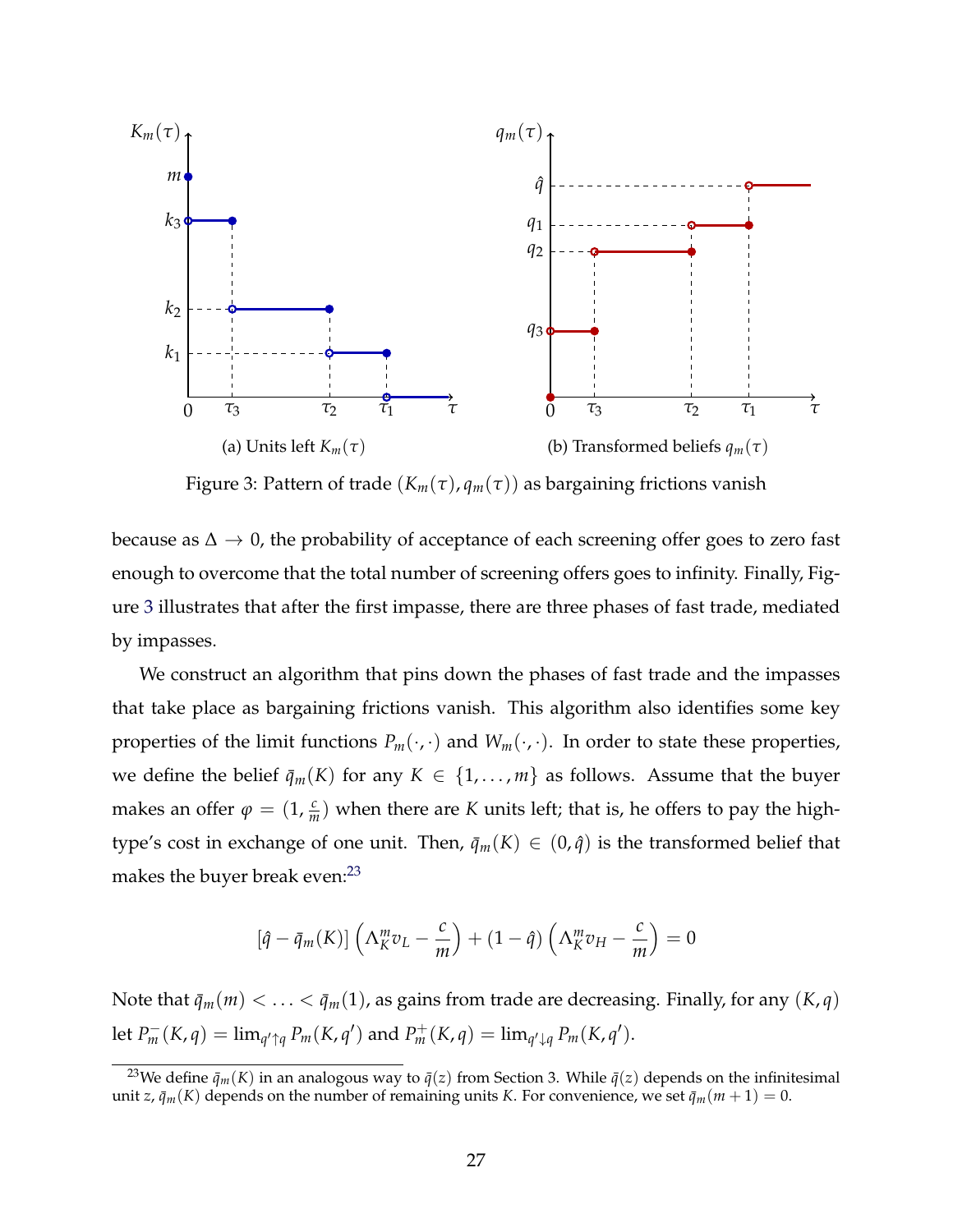#### **PROPOSITION 3. EQUILIBRIUM OUTCOME AS BARGAINING FRICTIONS VANISH.** *Fix*

*m. The limit equilibrium outcome as bargaining frictions vanish consists of a sequence of phases* of fast trade and impasses characterized by a collection of quantities and beliefs  $\left\{ (k_j, q_j) \right\}_{j=1}^J$  with  $1 \leq J \leq m$ ,  $(k_1, q_1) = (1, \bar{q}_m(1))$  and  $\bar{q}_m(k_j + 1) < q_j < \bar{q}_m(k_j)$  for all  $j > 1$ .

*Moreover,*  $W_m(k_j, q_j) = 0$  *for every*  $j \in \{1, \ldots J\}$ *. Finally,* 

$$
P_m^+(k_1, q_1) = P_m^+(1, \bar{q}_m(1)) = \frac{c}{m'},
$$
\n(4a)

$$
P_m^-(k_j, q_j) = \left(\frac{v_L \sum_{s=1}^{k_j} \Lambda_s^m}{P_m^+(k_j, q_j)}\right)^2 P_m^+(k_j, q_j) \qquad \forall j \in \{1, \dots, J\} \quad \text{and} \tag{4b}
$$

$$
P_m^+(k_{j+1}, q_{j+1}) = (k_{j+1} - k_j) \frac{c}{m} + P_m^-(k_j, q_j) \qquad \forall j \in \{1, ..., J-1\}.
$$
 (4c)

See Appendix [A.5](#page-2-63) for the proof.

Proposition [3](#page-2-47) shows that there is at least one impasse. The last impasse always occurs at  $(1, \bar{q}_m(1))$ , that is, when one unit remains left and the belief is  $\bar{q}_m(1)$ . The buyer's continuation payoff is zero at all impasses. Finally, Proposition [3](#page-2-47) describes the limit functions  $P_m(\cdot, \cdot)$  around each impasse  $(k_j, q_j)$ .

Equation [\(4c\)](#page-2-64) links the limit functions  $P_m(\cdot, \cdot)$  between two consecutive impasses. After the impasse  $(k_{j+1}, q_{j+1})$  is resolved, the state shifts without delay to  $(k_j, q_j)$ . To fix ideas, suppose that the shift consists of one universal offer for  $k_{j+1} - k_j$  units followed by a screening offer  $(k_j, P_m^-(k_j, q_j)).^{24}$  $(k_j, P_m^-(k_j, q_j)).^{24}$  $(k_j, P_m^-(k_j, q_j)).^{24}$  The low-type seller obtains a continuation payoff  $(k_{j+1} - k_j) \frac{c}{m} + P_m^-(k_j, q_j)$ , which must be equal to the price  $P_m^+(k_{j+1}, q_{j+1})$  that the buyer has to pay in the limit to induce a belief  $q > q_{j+1}$  close to  $q_{j+1}$ . Equation [\(4a\)](#page-2-66) follows the same logic as equation [\(4c\)](#page-2-64): after the last impasse is resolved the buyer purchases without delay the last unit at the price  $\frac{c}{m}$ .

Equation [\(4b\)](#page-2-67) shows that the limit function  $P_m(k_i, \cdot)$  is discontinuous at  $q_i$ . The jump between  $P_m^-(k_j, q_j)$  and  $P_m^+(k_j, q_j)$  pins down the length of the impasse  $(k_j, q_j)$ . Let  $\tilde{\tau}$  be the necessary time elapsed for the buyer's valuation for the low-quality good  $v_L\sum_{s=1}^{k_j}\Lambda_s^m$  to be equal to the discounted value of  $P_m^+(k_j,q_j)\colon v_L\sum_{s=1}^{k_j}\Lambda_s^m=e^{-r\tilde{\tau}}P_m^+(k_j,q_j).$  Equation [\(4b\)](#page-2-67)

<sup>&</sup>lt;sup>24</sup>This discussion holds regardless of the particular sequence of offers that characterizes the shift from  $(k_{j+1}, q_{j+1})$  to  $(k_j, q_j)$ .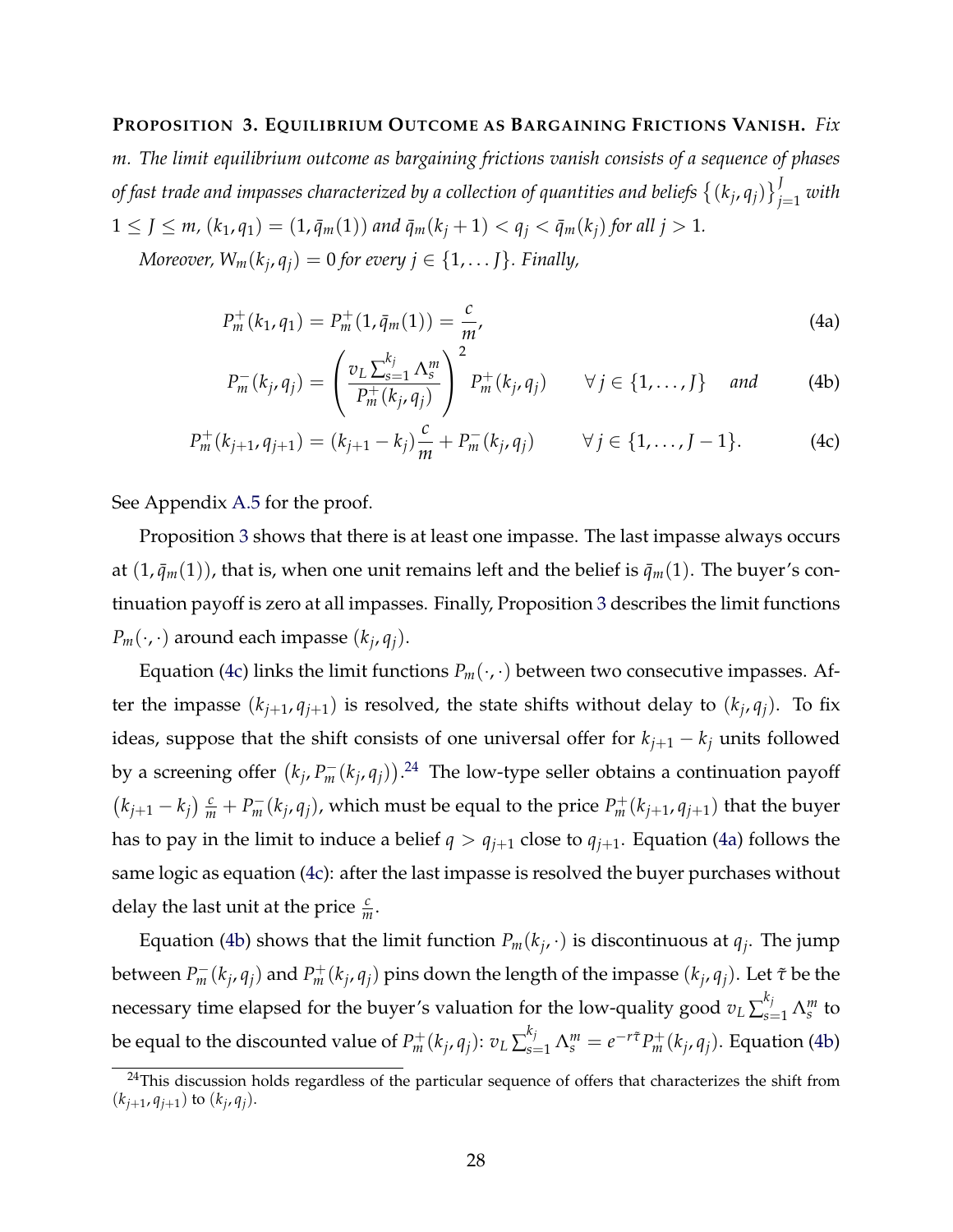shows that the delay is of length  $2\tilde{\tau}$ :

$$
P_m^-(k_j, q_j) = e^{-2r\tilde{\tau}} P_m^+(k_j, q_j) = \left(\frac{v_L \sum_{s=1}^{k_j} \Lambda_s^m}{P_m^+(k_j, q_j)}\right)^2 P_m^+(k_j, q_j)
$$

This finding is in line with DL's double delay result, which characterizes the length of each impasse. We extend this result to the case of a divisible good.

#### **4.2.1 Description of the algorithm**

In what follows we describe the construction of the algorithm that characterizes the limit equilibrium outcome as bargaining frictions vanish. The algorithm follows an inductive approach. In the base step, we identify the last impasse. We show that it occurs when only one unit remains, and pin down both the length of the impasse, and the belief at which it occurs. In the inductive step we take an impasse and construct the previous one. Throughout this explanation, we focus directly on the "limit game", in the sense that the low-type seller's behavior is given by the limit function  $P_m(\cdot,\cdot).^{25}$  $P_m(\cdot,\cdot).^{25}$  $P_m(\cdot,\cdot).^{25}$ 

When only one unit remains and the belief is higher than  $\bar{q}_m(1)$ , the buyer can guarantee a positive continuation payoff by making a universal offer for the last unit. Since his continuation payoff is strictly positive, the usual Coasean forces imply that the buyer has an incentive to speed up trade. Thus, the buyer purchases the remaining unit without delay. In equilibrium, the low-type seller is indifferent between accepting and rejecting the buyer's screening offers. As the price of a screening offer represents the low-type seller's continuation payoff, then  $P_m(1, q) = c/m$  for all states  $(1, q)$  with  $q > \bar{q}_m(1)$ .

The limit price  $P_m(1, \cdot)$  must be discontinuous at  $\bar{q}_m(1)$ , with  $P_m(1, q) \leq \Lambda_1^m v_L$  for beliefs  $q < \bar{q}_m(1)$ . If this were not the case, the buyer's continuation payoff at  $q < \bar{q}_m(1)$ would be negative, as  $W_m(1, \bar{q}_m(1)) = 0$ . The discrete jump in  $P_m(1, \cdot)$  at  $\bar{q}_m(1)$  implies that there must be delay. DL show that the length of the impasse is twice the necessary time elapsed for the buyer's valuation for the low-quality good  $v_L \Lambda_1^m$  to be equal to the discounted value of the price of a screening offer after the impasse  $(1, \bar{q}(1))$  is resolved.

<sup>&</sup>lt;sup>25</sup>By continuity, all results of the "limit game" hold for  $\Delta$  sufficiently close to zero.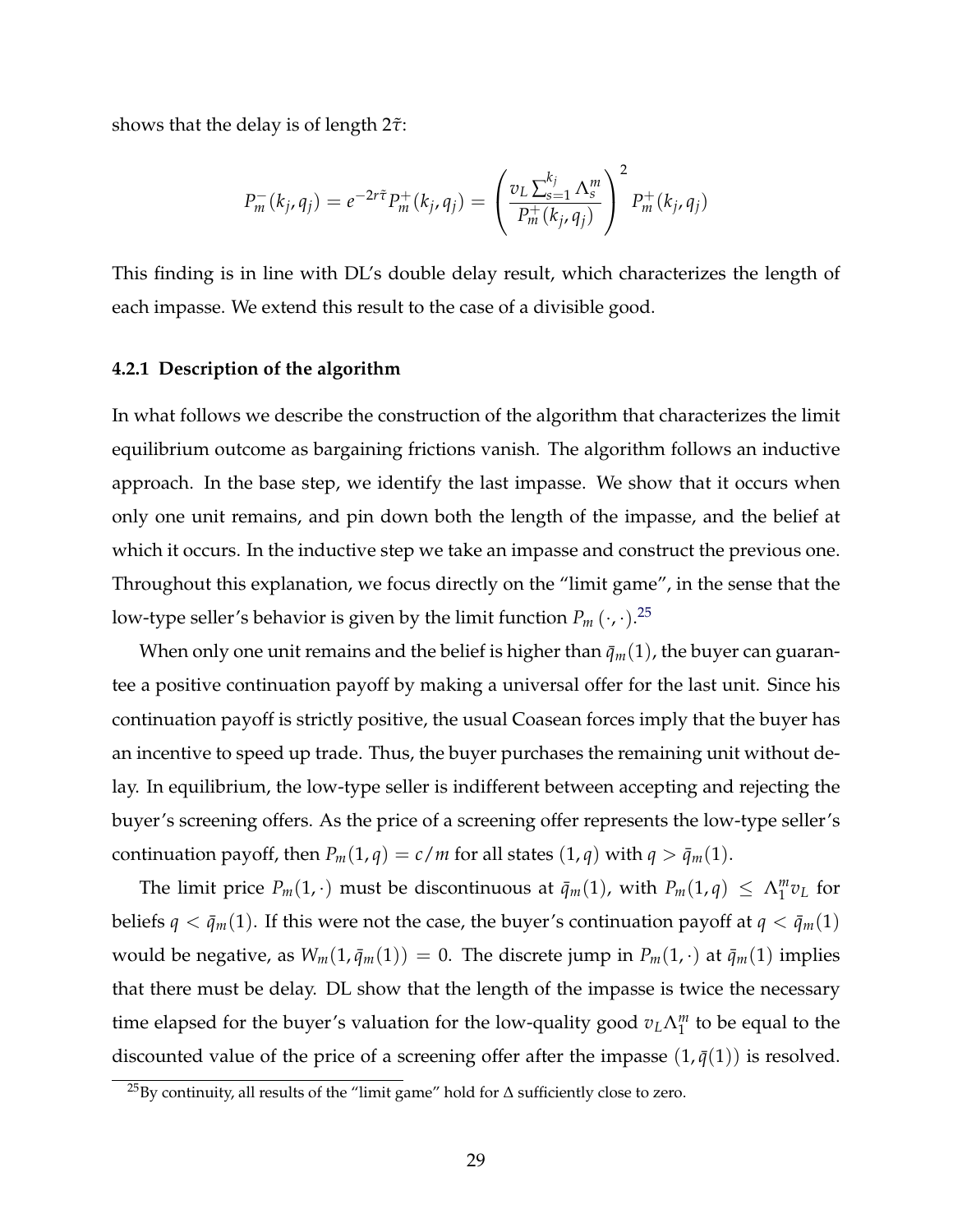Thus,

$$
P_m^-(1,\bar{q}_m(1))=\left(\frac{v_L\Lambda_1^m}{c/m}\right)^2c/m=\left(\frac{v_L\Lambda_1^m}{c/m}\right)v_L\Lambda_1^m
$$

The inequality above implies that the buyer's continuation payoff is strictly positive at any state  $(1, q)$  with  $q < \bar{q}_m(1)$ . Intuitively, the buyer can make a screening offer with a price  $P_m^-(1,\bar q_m(1))$  that the low-type seller accepts with strictly positive probability. Since the buyer has a positive continuation payoff, the usual Coasean forces kick in, and the state  $(1,\bar{q}_m(1))$  is reached without delay. Therefore  $P_m(1,q) = P_m^-(1,\bar{q}_m(1))$  for any  $q <$  $\bar{q}_m(1).$ <sup>[26](#page-2-53)</sup>

In our model, there must be at least one impasse. If there were none, then the buyer would buy all units without delay, pay *c*/*m* for each of them, and obtain a negative payoff. Moreover, the last impasse must occur at state  $(1, \bar{q}_m(1))$ . Assume instead that the last impasse occurs at state  $(K, q)$ , with  $K > 1$ . First, notice that *q* must be strictly smaller than  $\bar{q}_m(1)$ . This is because for any  $q \geq \bar{q}_m(1)$  the buyer can obtain a strictly positive continuation payoff by making a universal offer for all remaining units, and so there cannot be delay. Second, after the impasse (*K*, *q*) is resolved, the buyer purchases all remaining units without delay and therefore pays *c*/*m* for each of them. However, because of divisibility, there exists an alternative course of action that gives the buyer a higher continuation payoff. The buyer can instead first make a universal offer for  $K - 1$  units. Then, he can make a screening offer  $(1, P_m^-(1, \bar{q}_m(1)))$ , which is accepted by the low-type seller with probability  $(\bar{q}_m(1) - q)/(\hat{q} - q) > 0$ . If instead the offer is rejected, the buyer pays *c*/*m* for the remaining unit. Divisibility allows the buyer to take advantage of the positive profits from the screening offer before the impasse  $(1, \bar{q}_m(1))$ . He then has a profitable deviation.

We now describe the inductive step of our algorithm. We explain how it identifies the penultimate impasse. At the end of this section, we discuss how the argument generalizes to arbitrary impasses. To identify the penultimate impasse, we consider a simple course

 $26$ The arguments presented in these paragraphs also apply (with minor modifications) to the model with an indivisible good (DL). In DL's environment the buyer trades immediately with the low-type seller at a price  $\left(\frac{v_L \int_0^1 \lambda(z) dz}{c}\right)$  $\setminus^2$ *c* with positive probability. If there is no immediate trade, an impasse follows. After the impasse, the buyer purchases the whole good from both types at a price *c* and breaks even.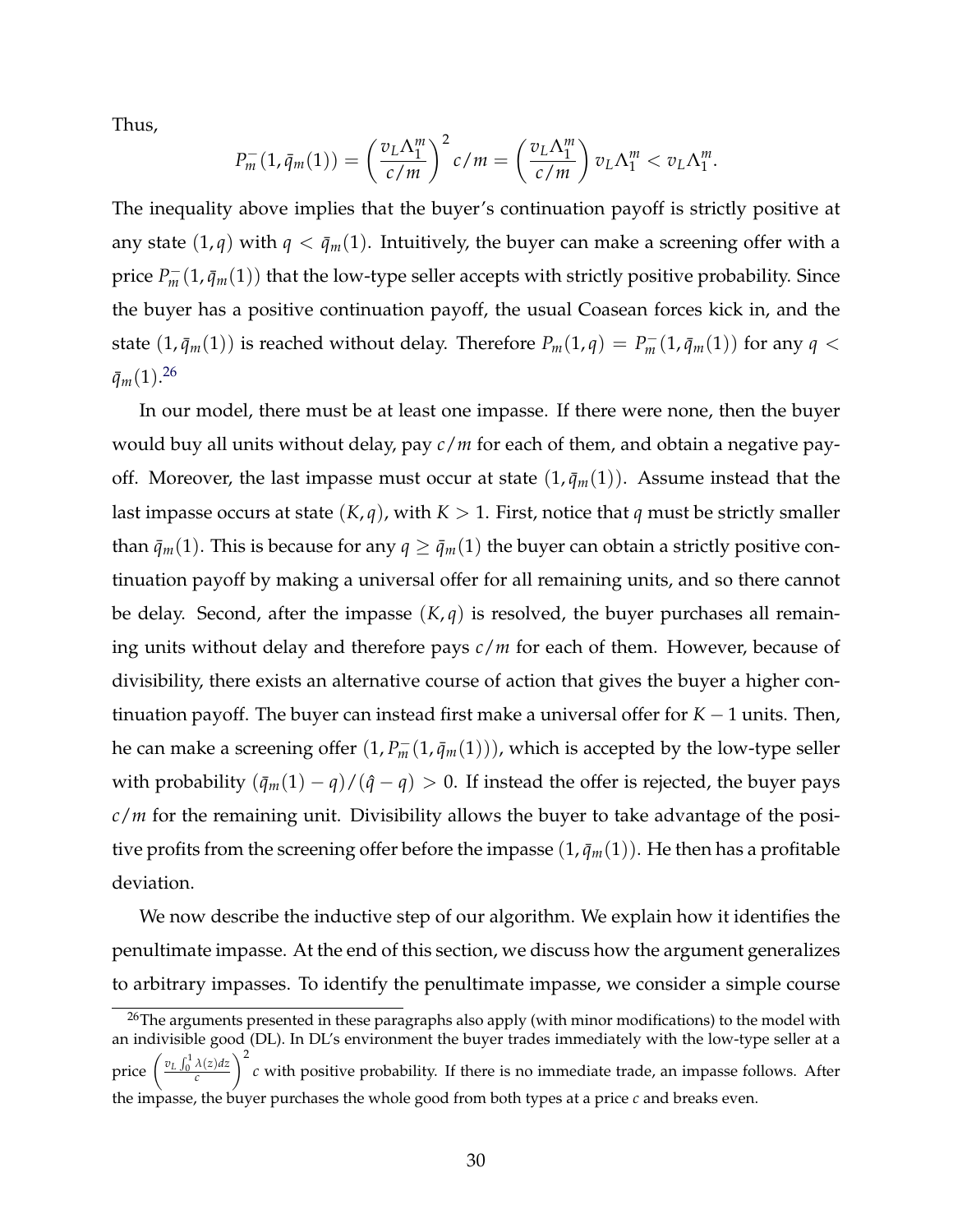of action that allows the buyer to take advantage of the positive profits from screening offers before the last impasse. This course of action brings the buyer from any state (*K*, *q*) with  $K > 1$  and  $q < \bar{q}_m(1)$  to the last impasse  $(1, \bar{q}_m(1))$ , where the buyer's continuation payoff is zero. The buyer first makes the universal offer  $(K-1, \frac{c}{m}(K-1))$  and then the screening offer  $(1, P_m^-(1, \bar q_m(1)))$ . We let  $\check q(K)$  be the threshold belief that makes the buyer break even when he follows this course of action:<sup>27</sup>

$$
[(\hat{q} - \check{q}(K)) v_L + (1 - \hat{q}) v_H] \sum_{s=2}^{K} \Lambda_s^m - (1 - \check{q}(K)) (K - 1) \frac{c}{m} +
$$

$$
(\bar{q}_m(1) - \check{q}(K)) [\Lambda_1^m v_L - P_m^-(1, \bar{q}_m(1))] = 0
$$

The penultimate impasse  $(k_2, q_2)$  occurs at the quantity  $k_2 = \arg \max_{K>2} {\{\check{q}(K)\}}$  and belief  $q_2 = \check{q}(k_2)$ . This result relies on the monotonicity of  $\check{q}(K)$ : it first increases, then reaches a maximum at  $\check{q}(k_2)$  and after that it decreases. We show the monotonicity of  $\check{q}(K)$ , together with the following string of inequalities, in Appendix [A.5:](#page-2-63)<sup>[28](#page-2-70)</sup>

$$
\bar{q}_m(k_2 + 1) < q_2 < \bar{q}_m(k_2) \tag{5}
$$

We explain why the penultimate impasse occurs at  $(k_2, q_2)$  through an example with *m* = 6 and  $k_2 = 4$ . Starting at any state  $(K, q)$  with  $K \in \{2, 3, 4\}$  and  $\check{q}(K) < q \leq \bar{q}_m(1)$ , the buyer must reach  $(1, \bar{q}_m(1))$  without delay. This is because the simple course of action yields a positive payoff to the buyer and  $\check{q}(2) < \check{q}(3) < \check{q}(4)$ . As the price of a screening offer represents the low-type seller's continuation payoff, the limit equilibrium price is

$$
P_m(K,q) = (K-1)\frac{c}{m} + P_m^-(1,\bar{q}_m(1)).
$$
\n(6)

<sup>&</sup>lt;sup>27</sup>To ease the exposition, we drop the dependence of  $\check{q}(K)$  on *m*. We also set  $\check{q}(K) = 0$  whenever the simple course of action leads to a positive payoff for every belief  $q \in [0, \bar{q}_m(1))$ . If  $\check{q}(K) = 0$  for all  $K \geq 2$ , then there is no penultimate impasse. In what follows, we assume that  $\tilde{q}(K) > 0$  for some  $K \geq 2$ .

<sup>&</sup>lt;sup>28</sup>The inequalities in  $(5)$  are strict because we focus on generic values of the parameters (for details, see Remark [1](#page-2-72) on page [61](#page-2-72) of the Appendix).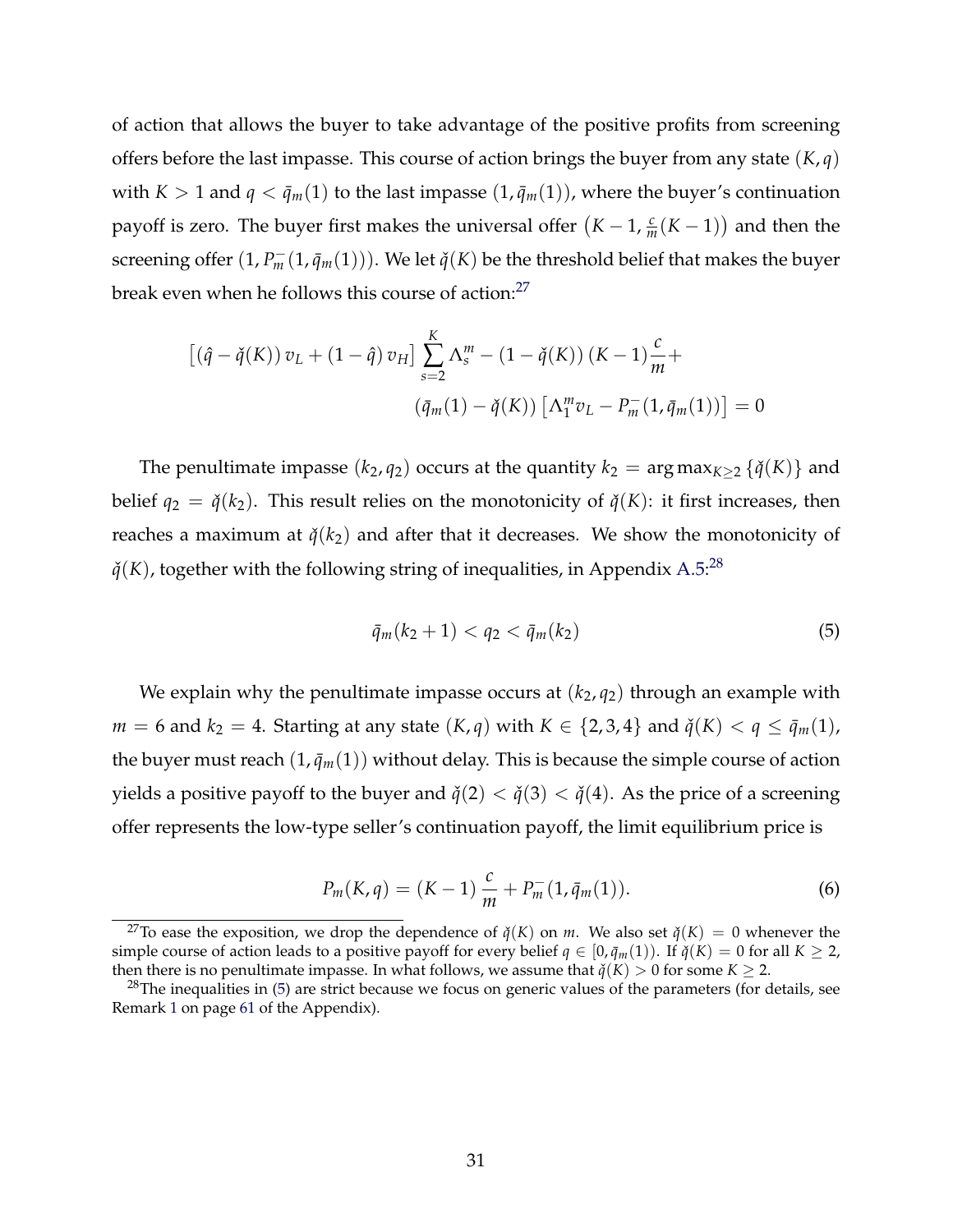When instead  $q < \check{q}(K)$ , the limit equilibrium price is (we show this in Appendix [A.5\)](#page-2-63):

$$
P_m(K,q) = \left(\frac{v_L \sum_{s=1}^K \Lambda_s^m}{(K-1) \frac{c}{m} + P_m^-(1, \bar{q}_m(1))}\right)^2 \left((K-1) \frac{c}{m} + P_m^-(1, \bar{q}_m(1))\right) \tag{7}
$$

Equations [\(6\)](#page-2-73) and [\(7\)](#page-2-74) characterize the limit equilibrium price for  $K \in \{2, 3, 4\}$ . The discontinuity point at  $(K, \check{q}(K))$  reflects that there is a (potentially off-path) impasse at  $(K, \check{q}(K))$ . The fact that  $P_m(K,q)$  is constant for  $q < \check{q}(K)$  reflects that starting at any state  $(K,q)$  with  $q < \check{q}(K)$ , the buyer's optimal course of action is to reach the impasse  $(K, \check{q}(K))$  without delay.

Why is there a (potentially off-path) impasse at  $(K, \check{q}(K))$  for  $K \in \{2, 3, 4\}$ ? Consider a buyer at a (potentially off-path) state  $(K, q)$  with  $K \in \{2, 3, 4\}$  and  $q = \check{q}(K) - \varepsilon$ . The buyer cannot reach the state  $(1, \bar{q}_m(1))$  immediately, as this would yield a negative payoff. Moreover, since  $\check{q}(2) < \check{q}(3) < \check{q}(4)$ , the buyer would also obtain a negative payoff from any universal offer. Consequently, the delay must arise when *K* units remain. This argument holds for any small  $\varepsilon$ , so the (potentially off-path) impasse must take place at  $(K, \check{q}(K))$ . Equations [\(6\)](#page-2-73) and [\(7\)](#page-2-74) highlight that DL's double delay result extends to arbitrary impasses: the delay is twice the time necessary to make the low-type seller indifferent between the price after the impasse (equation [\(6\)](#page-2-73)) and the buyer's valuation for the remaining units of the low-quality good ( $v_L \sum_{s=1}^K \Lambda_s^m$ ).

There is double delay at all (potentially off-path) impasses  $(K, \check{q}(K))$  for  $K \in \{2, 3, 4\}$ . Thus, as the buyer's belief approaches  $\check{q}(K)$  from the left, the limit equilibrium price is lower than the buyer's valuation for the remaining units of the low-quality good. Therefore, the buyer has a course of action that guarantees a strictly positive payoff whenever  $q < \check{q}(K)$ . This in turn implies that some impasse must be reached without delay. Using equations [\(6\)](#page-2-73) and [\(7\)](#page-2-74) and some straightforward calculations, we show that the best course of action for a buyer in state  $(K, q)$  with  $K \in \{2, 3, 4\}$  and  $q < \check{q}(K)$  is to reach the impasse  $(K, \check{q}(K))$  immediately. This is why  $P_m(K, q)$  is constant for  $q < \check{q}(K)$ .

So finally, why is it that, on-path, the penultimate impasse must be at  $(4, \check{q}(4))$ ? Consider a buyer at a state  $(K, q)$  with  $K > 4$  and  $q < \check{q}(4)$  who is contemplating making a universal offer for at least  $K - 4$  units. Any such offer can be decomposed into two; first,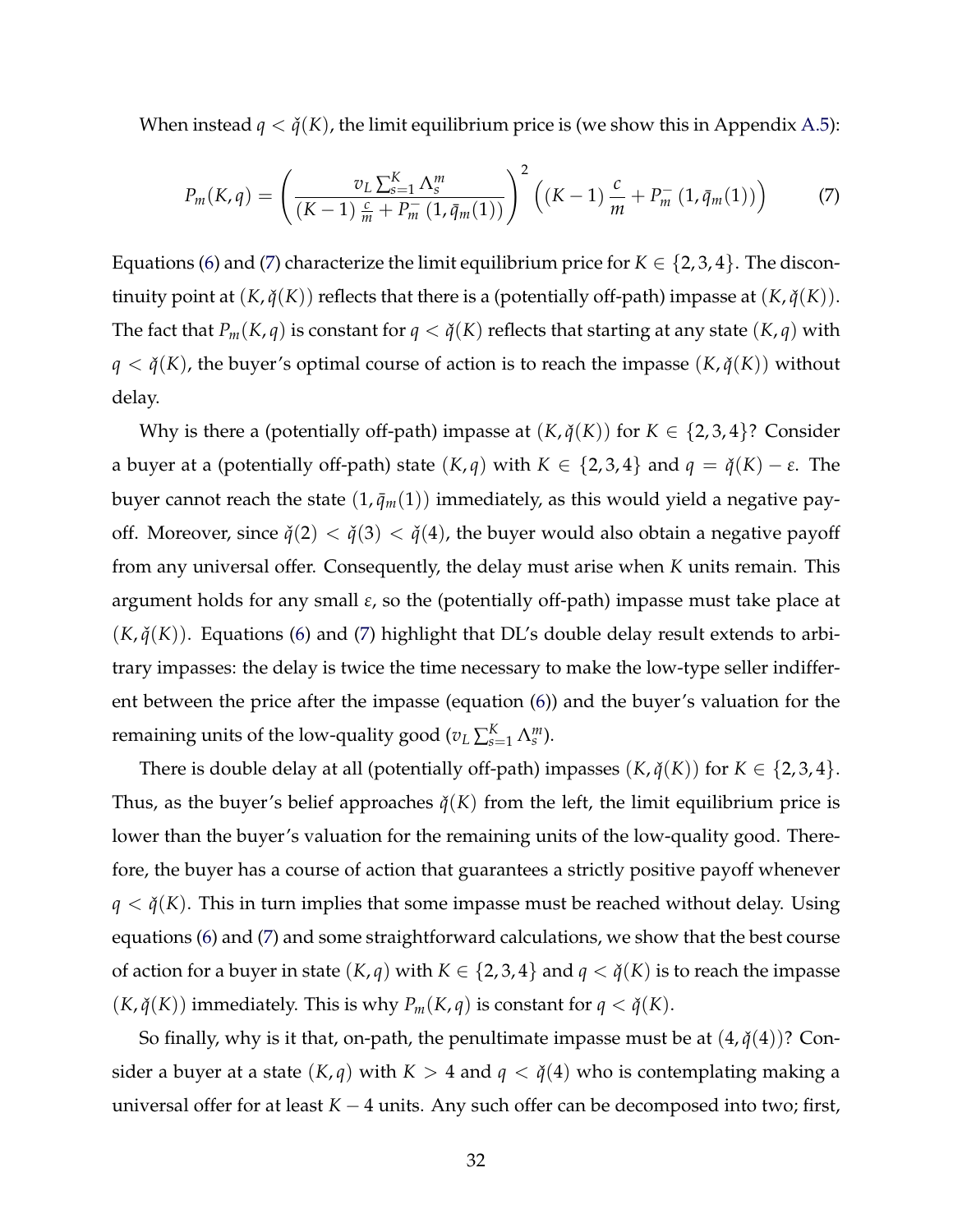an offer for exactly  $K - 4$  units, and second, an offer for some extra units. The offer for *K* – 4 units takes the buyer to a state  $(4, q)$  with  $q < \check{q}(4)$ . As mentioned above, from that state, it is optimal for the buyer to reach the impasse  $(4, \check{q}(4))$  immediately. Therefore, of all universal offers for at least  $K - 4$  units, the optimal one is for *exactly*  $K - 4$  units. Then, starting at a state  $(K, q)$  with  $K \geq 4$  and  $q < \check{q}(4)$ , the buyer never reaches a state  $(K', q')$ with  $K' \in \{1, 2, 3\}$  and  $q' < \check{q}(4)$ . This shows two things. First, the penultimate impasse cannot be at  $(2, \check{q}(2))$  or  $(3, \check{q}(3))$ , since  $\check{q}(2) < \check{q}(3) < \check{q}(4)$ . Second, there must be a penultimate impasse and this impasse cannot arise when five or six units remain. Otherwise, there would be a state  $(K, q)$  with  $K \in \{5, 6\}$  and  $q < \check{q}(4)$  from which the buyer immediately takes advantage of the low price associated with the last impasse, instead of first taking advantage of the low price associated with the impasse  $(4, \check{q}(4))$ .

Our algorithm proceeds by induction by taking the impasse  $(k_i, q_i)$  and identifying the previous impasse  $(k_{j+1}, q_{j+1})$ . To do this, we construct a simple course of action, analogous to the one before, where the buyer takes advantage of the positive profits from screening offers before the impasse  $(k_i, q_i)$ . This course of action brings the buyer from any state  $(K, q)$  with  $K > k_j$  and  $q < q_j$  to the impasse  $(k_j, q_j)$ . As before, we define for each  $K > k_j$  the threshold belief such that the buyer breaks even following this simple course of action. The previous impasse occurs at  $(k_{j+1}, q_{j+1})$ , where  $k_{j+1}$  is the number of units that maximizes the threshold belief, and  $q_{j+1}$  is the threshold belief when  $k_{j+1}$  units remain. The algorithm ends in finitely many steps and there are at most *m* impasses.

#### **4.3 Arbitrarily divisible good**

In this subsection we describe the limit of the equilibrium outcome identified in Proposition [3](#page-2-47) as the number of units *m* grows to infinity. In order to keep track of the number of units, we add the index *m* to the collection of quantities and beliefs  $\left\{ \left(k_{j}^{m}, q_{j}^{m}\right)\right\}$ ⌘o*Jm*  $\sum_{j=1}^{\infty}$  that characterize impasses and let *Jm* denote the number of impasses when the good is divided into *m* units. We also let  $z_j^m = k_j^m/m$  represent the fraction of the good left for trade at impasse *j*. Thus, we denote impasses by  $\left\{ \left( z_j^m, q_j^m \right) \right\}$ ⌘o*Jm*  $j=1$  in this subsection.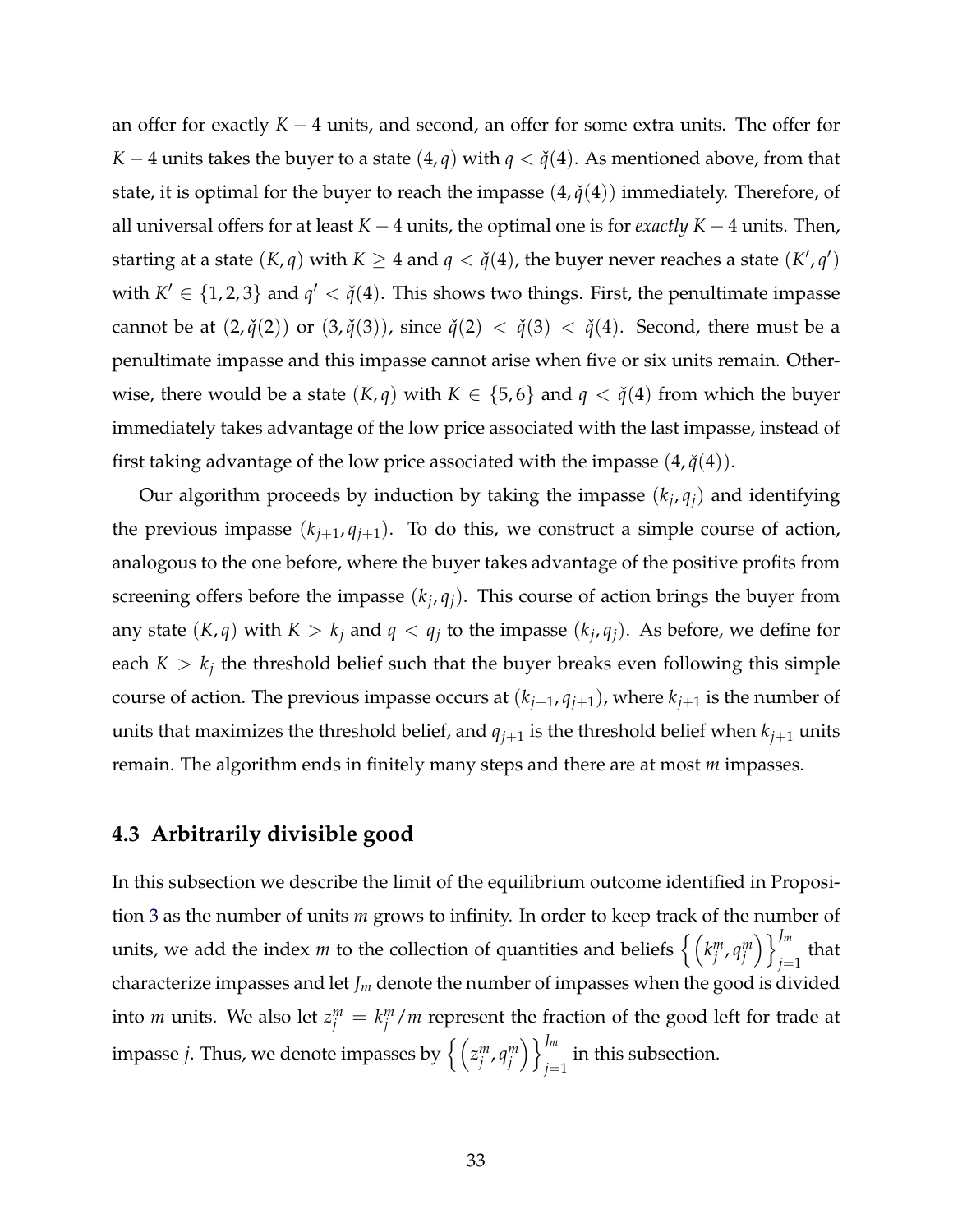#### **PROPOSITION 4. IMPASSES FOR AN ARBITRARILY DIVISIBLE GOOD.** *The limit equilib-*

*rium outcome satisfies*

$$
\lim_{m \to \infty} \left( \max \left\{ z_j^m - z_{j-1}^m \right\}_{j=2}^{J_m} \right) = 0 \tag{8a}
$$

$$
\lim_{m \to \infty} \left( \max \left\{ q_{j-1}^m - q_j^m \right\}_{j=2}^{J_m} \right) = 0 \tag{8b}
$$

$$
\lim_{m \to \infty} z_{J_m}^m = 1 \tag{8c}
$$

$$
\lim_{m \to \infty} \left( \max \left\{ \left| q_j^m - \bar{q} \left( z_j^m \right) \right| \right\}_{j=1}^{J_m} \right) = 0 \tag{8d}
$$

$$
\lim_{m \to \infty} \left( \max \left\{ \left| P_m^- \left( m z_j^m, q_j^m \right) - v_L \int_0^{z_j^m} \lambda(z) dz \right| \right\}_{j=1}^{J_m} \right) = 0 \tag{8e}
$$

$$
\lim_{m \to \infty} \left( \max \left\{ \left| P_m^+ \left( m z_j^m , q_j^m \right) - v_L \int_0^{z_j^m} \lambda(z) dz \right| \right\}_{j=1}^{J_m} \right) = 0 \tag{8f}
$$

See Appendix [A.6](#page-2-75) for the proof.

Proposition [4](#page-2-47) directly leads to Theorem [1.](#page-2-40) As the good becomes arbitrarily divisible, the number of impasses goes to infinity. The fraction that the buyer purchases through each universal offer shrinks to zero (equation [\(8a\)](#page-2-76)). The change in the buyer's belief between two consecutive impasses also shrinks to zero (equation [\(8b\)](#page-2-77)). Thus, in the limit, the high-quality good is traded smoothly over time, and beliefs also evolve continuously. The first impasse takes place with the whole good left for trade (equation [\(8c\)](#page-2-78)). Let  $z(\tau) = \lim_{m \to \infty} z_m(\tau)$  and  $q(\tau) = \lim_{m \to \infty} q_m(\tau)$  denote respectively the limit fraction of the good left and the limit belief at time elapsed  $\tau$ . Equation [\(8d\)](#page-2-79) shows that these functions are linked:  $q(\tau) = \bar{q}(z(\tau))$ . Furthermore, at any screening offer for a fraction  $z(\tau)$  of the good, the buyer offers a price  $v_L \int_0^{z(\tau)} \lambda(z) dz$ , and so he breaks even (equations [\(8e\)](#page-2-80) and [\(8f\)](#page-2-81)).

The limit equilibrium outcome then coincides with the artificial pattern of trade described in Section [3.](#page-2-18) At time zero the buyer makes a screening offer for the whole good at price  $v_L \int_0^1 \lambda(z) dz$ . The low-type seller accepts this offer with probability  $\bar{q}_m(1)/\hat{q}$ . Then, the buyer continuously makes both universal and screening offers. The low-type seller's indifference between accepting different screening offers implies that the fraction  $z(\tau)$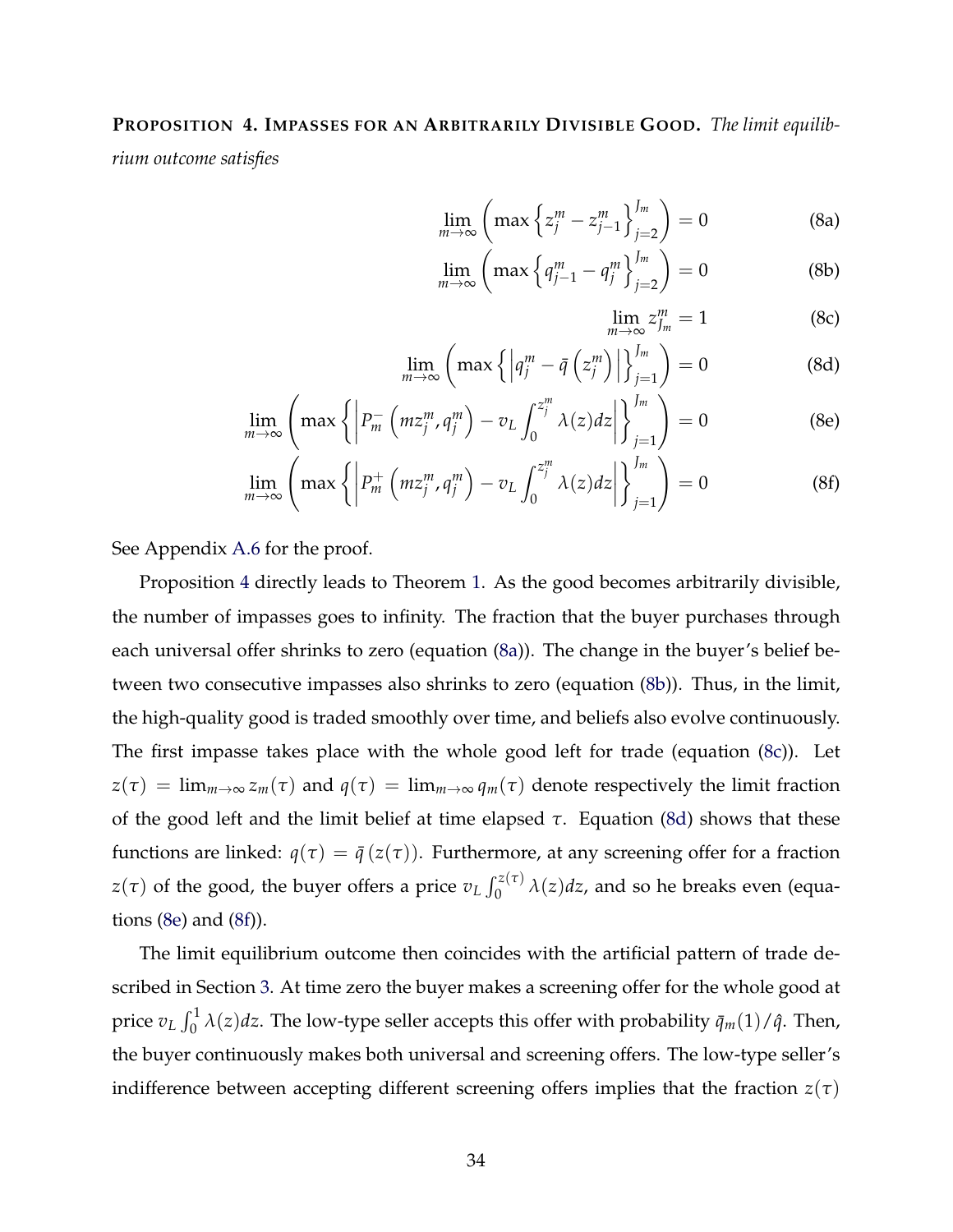must satisfy equation [\(2\)](#page-2-0). This pins down the pattern of trade in the limit:  $z(\tau) = z^*(\tau)$ and  $q(\tau) = q^*(\tau)$ , as stated in Theorem [1.](#page-2-1)

The proof of Proposition [4](#page-2-2) relies on the key properties identified in Proposition [3.](#page-2-2) Equation [\(8d\)](#page-2-3) directly results from the condition  $\bar{q}_m(k_j^m + 1) < q_j^m < \bar{q}_m(k_j^m)$  in Proposition [3.](#page-2-2) As *m* goes to infinity,  $k_j^m+1$  $\frac{1}{m} \rightarrow$  $k_j^m$  = *z*<sup>*m*</sup>. We next explain, through a unified argument, why equations [\(8a\)](#page-2-4), [\(8b\)](#page-2-5), [\(8e\)](#page-2-6) and [\(8f\)](#page-2-7) hold true.

We say that an impasse  $(z_j^m, q_j^m)$  is short whenever  $P_m^ \left(mz_j^m, q_j^m\right)$  $\left($  and  $P_m^+$  $\left(mz_j^m, q_j^m\right)$  $\setminus$ are close (and so both are close to the valuation  $v_L \int_0^{z_l^m} \lambda(z) dz$ ).<sup>[29](#page-2-8)</sup> The buyer makes a profit with a screening offer before each impasse. Whenever an impasse is short, this profit is low. The driving force behind Proposition [4](#page-2-2) is that whenever *m* is large, if an impasse  $(z_j^m, q_j^m)$  is short, then the previous impasse  $(z_{j+1}^m, q_{j+1}^m)$  must also be short. Moreover, the fraction  $z_{j+1}^m - z_j^m$  that the buyer purchases between these two impasses must be small. To show this, we link two consecutive impasses  $(z_{j+1}^m, q_{j+1}^m)$  and  $(z_j^m, q_j^m)$ . The buyer obtains a zero continuation payoff at every impasse. Thus, the difference  $W_m(mx_{j+1}^m, q_{j+1}^m) - W_m(mx_j^m, q_j^m)$ , which we express in equation [\(9\)](#page-2-9), is also zero:

$$
\left(\hat{q} - q_{j+1}^m\right) \left[\int_{z_j^m}^{z_{j+1}^m} \left[\lambda(z)v_L - c\right] dz\right] + \left(1 - \hat{q}\right) \left[\int_{z_j^m}^{z_{j+1}^m} \left[\lambda(z)v_H - c\right] dz\right] + \underbrace{\left(q_j^m - q_{j+1}^m\right) \left[\int_0^{z_j^m} \lambda(z)v_L dz - P_m\left(mz_j^m, q_j^m\right)\right]}_{(**)}
$$
\n
$$
(9)
$$

From one impasse to the next one, the buyer makes a loss with a universal offer  $(*)$ , and a profit with a screening offer  $(**)$ . This profit is close to zero since the price  $P_m^ \left(mz_j^m, q_j^m\right)$  $\setminus$ of the screening offer is close to the buyer's valuation. Therefore, the loss associated to the universal offer must also be close to zero, which can only happen if  $z_j^m$  is close to  $z_{j+1}^m.^{30}$  $z_{j+1}^m.^{30}$  $z_{j+1}^m.^{30}$ 

<sup>&</sup>lt;sup>29</sup> Proposition [3](#page-2-2) guarantees that  $P_m^ \left(mz_j^m, q_j^m\right)$  $\left( \int_{0}^{z_{j}^{m}} \lambda(z) dz \right) < P_{m}^{+} \left( m z_{j}^{m}, q_{j}^{m} \right)$ ) for every impasse  $(z_j^m, q_j^m)$ . Whenever  $P_m^-\left(mz_j^m, q_j^m\right)$  $\int$  and  $P_m^+$   $\left(mz_j^m, q_j^m\right)$ ) are close and different from zero, their ratio is close to one. This implies that it takes a short time for the price to go from  $P_m^ \left(mz_j^m,q_j^m\right)$  $\left( max_j^m, q_j^m \right)$ ⌘ and in this sense the impasse is short.

<sup>30</sup>Equation [\(8d\)](#page-2-3) implies that for *m* large, the buyer is close to breaking even if he makes a universal offer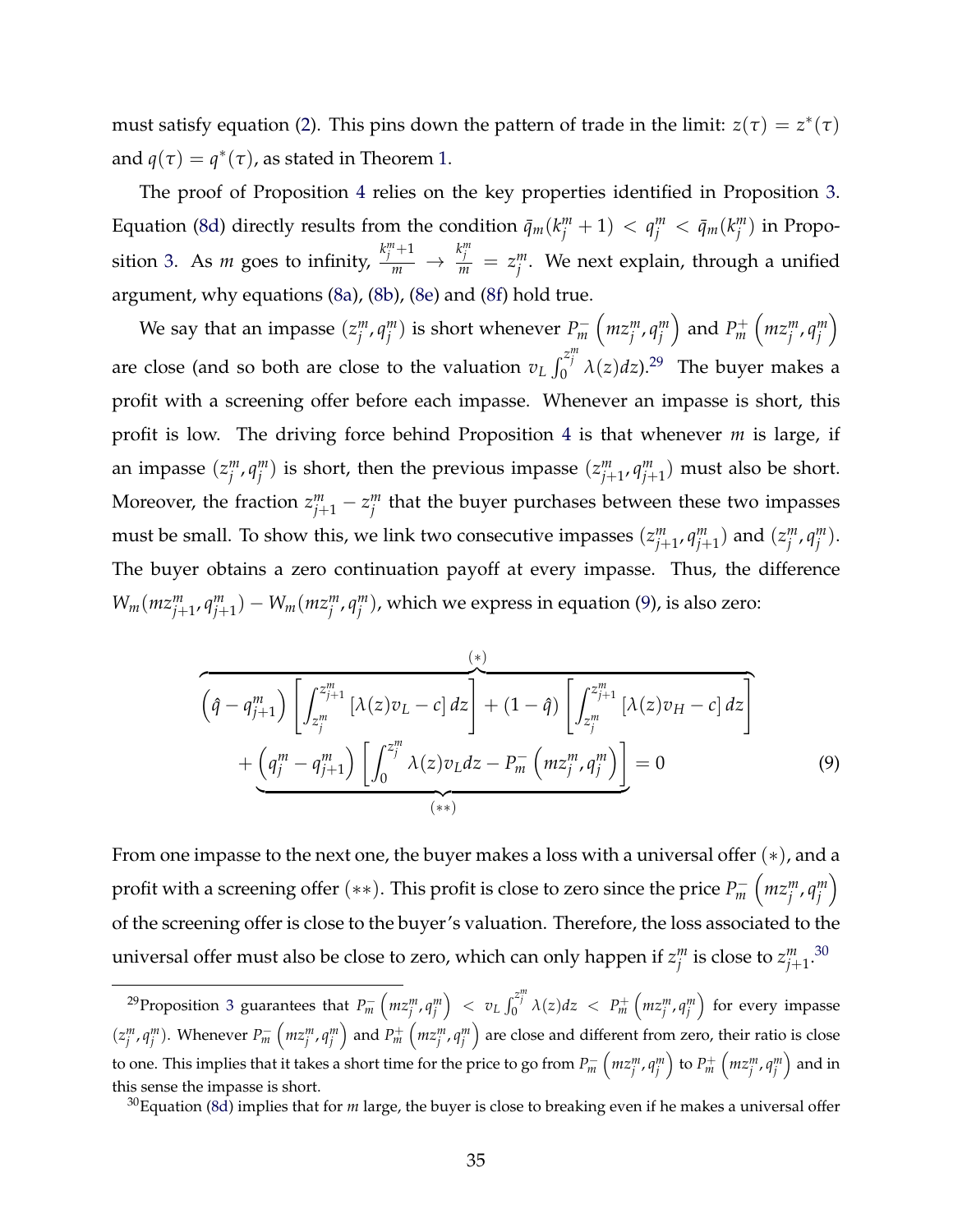We next show that the previous impasse  $(z_{j+1}^m, q_{j+1}^m)$  must also be short. Equations [\(4b\)](#page-2-11) and [\(4c\)](#page-2-12) in Proposition [3](#page-2-2) imply that:

$$
P_m^-\left(mz_{j+1}^m, q_{j+1}^m\right) = \left(\frac{v_L \int_0^{z_{j+1}^m} \lambda(z) dz}{\left(z_{j+1}^m - z_j^m\right) c + P_m^-\left(mz_j^m, q_j^m\right)}\right)^2 P_m^+\left(mz_{j+1}^m, q_{j+1}^m\right)
$$

Since  $z_j^m$  and  $z_{j+1}^m$  are close and the price  $P_m^ \left(mz_j^m, q_j^m\right)$ ⌘ is close to the buyer's valuation, then the first term on the right hand side is close to one.

We argue next that the last impasse must be short as *m* grows large. The last impasse occurs when only one unit remains. Equations [\(4a\)](#page-2-13) and [\(4b\)](#page-2-11) in Proposition [3](#page-2-2) imply that  $P_m^- \left(1, \bar{q}_m(1)\right)$  and  $P_m^+ \left(1, \bar{q}_m(1)\right)$  both converge to zero as *m* grows large.

To complete the argument it remains to be shown that there are no cumulative effects in the sense that if one impasse is short, all previous ones must also be short. This is a technical part that we present in Appendix [A.6.](#page-2-14)

Finally, the intuition behind equation [\(8c\)](#page-2-15) is simple. If it does not hold, then for large *m* the buyer reaches the first impasse after purchasing a strictly positive fraction of the good though a universal offer. This offer yields a loss to the buyer. At each impasse the price of the screening offer is close to the buyer's valuation, so the buyer's profit from this offer is negligible. Therefore, if equation [\(8c\)](#page-2-15) is violated, the buyer obtains a negative continuation payoff at the beginning, which can never happen.

## **5. Extensions**

In our first extension, we study the limit equilibrium outcome when equation [\(1\)](#page-2-16) does not hold. Equation [\(1\)](#page-2-16) reflects an extreme form of adverse selection: under the prior belief, the buyer's expected valuation from any fraction of the good exceeds the high-type seller's cost. Therefore, the buyer needs to screen the seller even to purchase the most valuable fraction of the good.

for an arbitrarily small unit at state  $\left(\textit{mz}_{j+1}^{m},\textit{q}_{j+1}^{m}\right.$ ⌘ . Since gains from trade are decreasing, any non-negligible universal offer would lead to a loss bounded away from zero.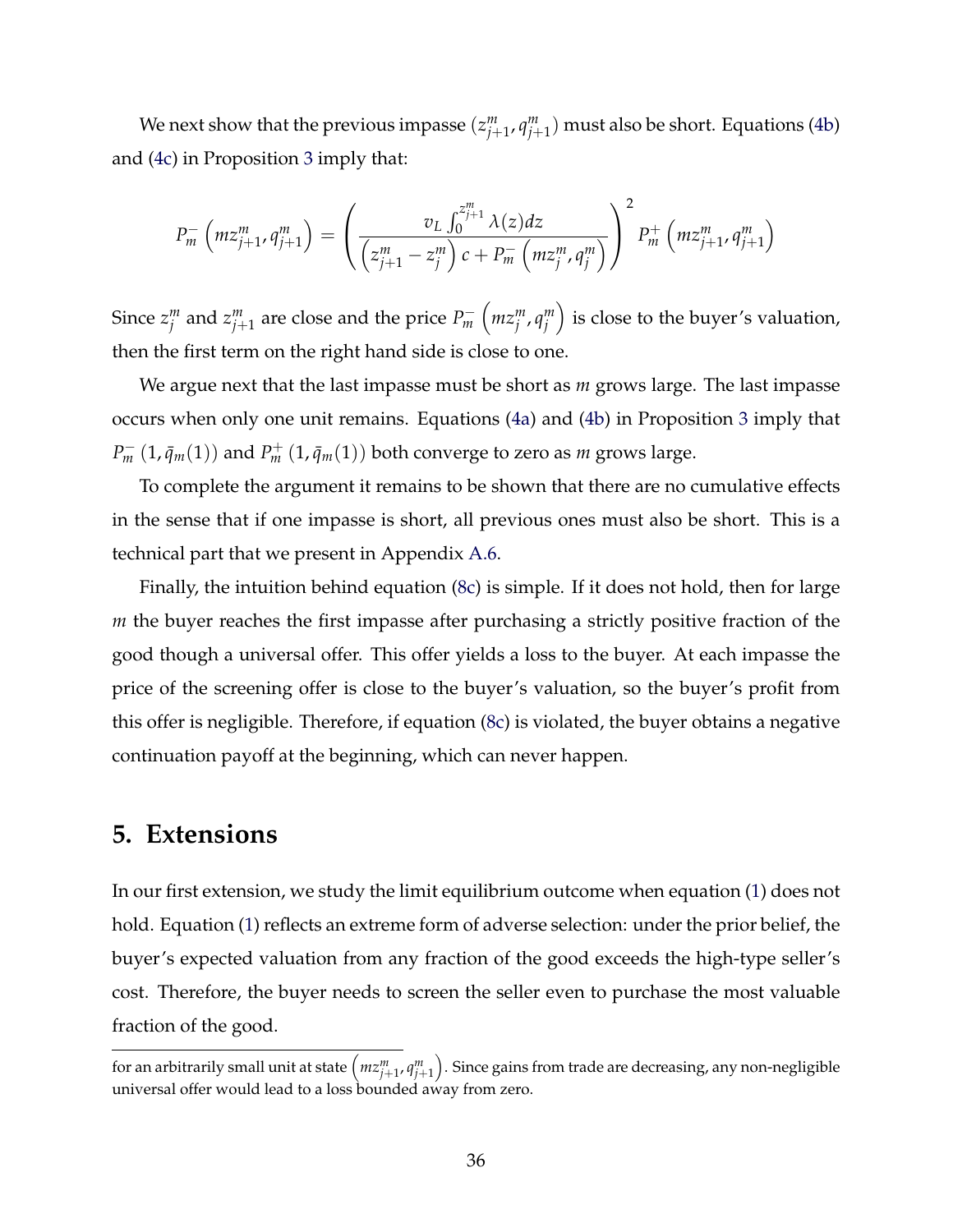We first assume that  $\left[\hat{\beta}v_H + (1-\hat{\beta})v_L\right] \lambda(\bar{z}) = c$  for some  $\bar{z} \in (0,1]$ , so the buyer obtains a positive payoff if he buys any infinitesimal unit  $z \in [\bar{z}, 1]$  through a universal offer. Our analysis directly extends to this case. $31$  In the limit equilibrium outcome, the buyer purchases the first fraction  $1 - \bar{z}$  from both types without delay, paying  $c(1 - \bar{z})$ . The environment after the units  $z \in [\bar{z}, 1]$  are traded resembles that from our baseline model. Theorem [1](#page-2-1) pins down the pattern of trade for the remaining fraction  $\bar{z}$ . Similarly to the case when equation [\(1\)](#page-2-16) holds, divisibility is detrimental to the buyer. Although he obtains a profit from the units  $z \in [\bar{z}, 1]$ , he must pay the high-type seller's cost for them. He then obtains a zero profit from the remaining units. Furthermore, like in the benchmark model, the high-quality good is traded smoothly, but only for the units  $z \in$  $[0, \bar{z}].$ 

We next assume that  $\left[\hat{\beta}v_H + (1-\hat{\beta})v_L\right] \lambda(0) \geq 0$ . In this case, the buyer obtains a positive payoff if he buys any fraction through a universal offer, so the standard Coasean forces apply. For any *m*, as bargaining frictions vanish, the buyer purchases the whole good from both types without delay and pays *c*. [32](#page-2-18)

In our second extension we assume that  $\lambda(\cdot)$  is either constant or strictly decreasing, which correspond, respectively, to constant gains from trade or increasing gains from trade. In either of these cases divisibility plays no role: for any *m* the buyer only makes offers  $(m, p)$  with  $p \leq c$  in equilibrium. The equilibrium outcome is identical to the one when the good is indivisible. Proposition [5](#page-2-19) formalizes this.

**PROPOSITION 5. CONSTANT OR INCREASING GAINS FROM TRADE.** *When gains from trade are constant or increasing, the buyer only makes screening offers in equilibrium.*

See Appendix [A.8](#page-2-20) for the proof.

The intuition behind Proposition [5](#page-2-19) is simple. Whenever the buyer is happy to pay the

 $31$ The proof of the characterization of the limit equilibrium outcome in this case is analogous to the proof of Theorem [1](#page-2-1) so we omit it.

 $32$ In our model, the buyer's valuation of the last infinitesimal unit of the low quality good  $\lambda(0)v_L$  exceeds the seller's cost *cL*, which we normalize to zero. An alternative extension of our model would be to set  $\lambda(0)v_L = c_L > 0$ . In such environment, Proposition [3](#page-2-2) holds for any number of units *m*. We do not know whether Proposition [4](#page-2-2) holds in this environment (some steps in the current proof do not extend to it). However, we can show that most of the qualitative features of the limit equilibrium outcome continue to hold: as the good becomes arbitrarily divisible, the number of impasses goes to infinity and the fraction of the high quality good left for trade converges asymptotically to zero.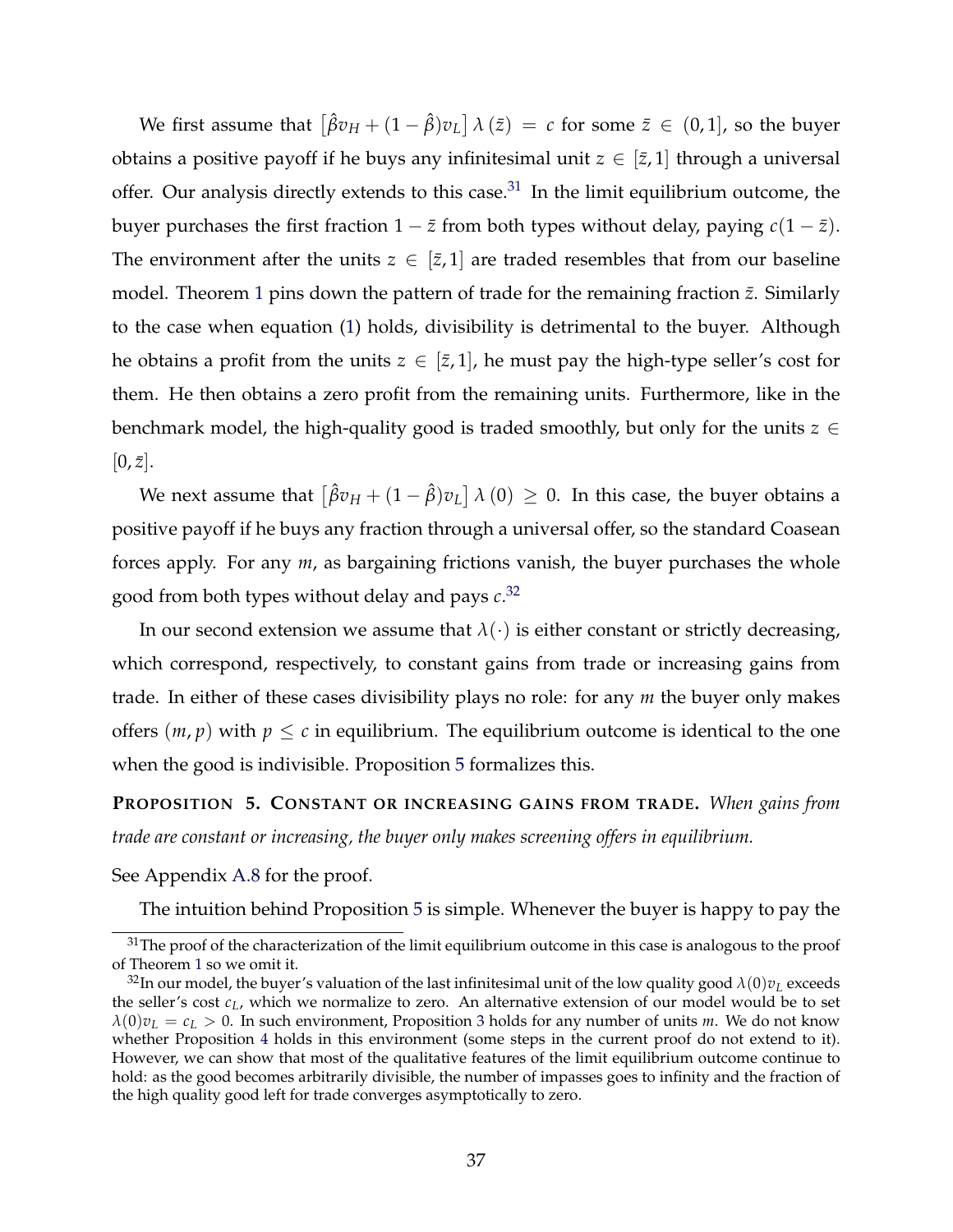high-type seller's cost for some units, then he is also happy to pay that cost for subsequent units. As gains from trade are constant or increasing, those subsequent units are at least as valuable as the previous ones.

The limit equilibrium outcome with constant (or increasing) gains from trade differs starkly from that when gains from trade are decreasing. This difference highlights that there is a discontinuity in the shape of the gains from trade. Consider a family of strictly increasing functions  $\lambda_n(\cdot)$  converging (pointwise) to a constant function  $\lambda(\cdot)$ . For every *n*, the high-quality good is traded smoothly, since gains from trade are decreasing (Theo-rem [1\)](#page-2-1). Instead, when  $\lambda(\cdot)$  is constant, in the limit equilibrium outcome the high-quality good is sold all at once (this follows directly from Proposition [5\)](#page-2-19). Because of this discontinuity, one should be wary in applying Theorem [1](#page-2-1) in environments where gains from trade may be close to constant. Instead, Theorem [1](#page-2-1) provides clear predictions when there are strong economic forces that lead to decreasing gains from trade (e.g. the buyer benefits from diversifying his portfolio).

## **6. Conclusion**

We study bargaining over a divisible good. We characterize the limit equilibrium outcome as bargaining frictions vanish and the good becomes arbitrarily divisible. Our model generates novel and testable predictions for dynamic markets with adverse selection. When gains from trade are constant or increasing, the pattern of trade is identical to that of parties negotiating over an indivisible good. Time on the market is the main signaling device and the buyer keeps some of his bargaining power. On the other hand, when there are decreasing gains from trade, the high-quality good is traded smoothly over time and the buyer loses all the bargaining power in the limit.

In this paper we first let the time between offers shrink to zero and we then let the number of units grow to infinity. This order of limits both reflects many real-world environments and allows for tractability. The tools developed in this paper do not allow for a complete characterization of the pattern of trade if we instead invert the order of limits. However, one of our main findings extends to that environment. If we invert the order of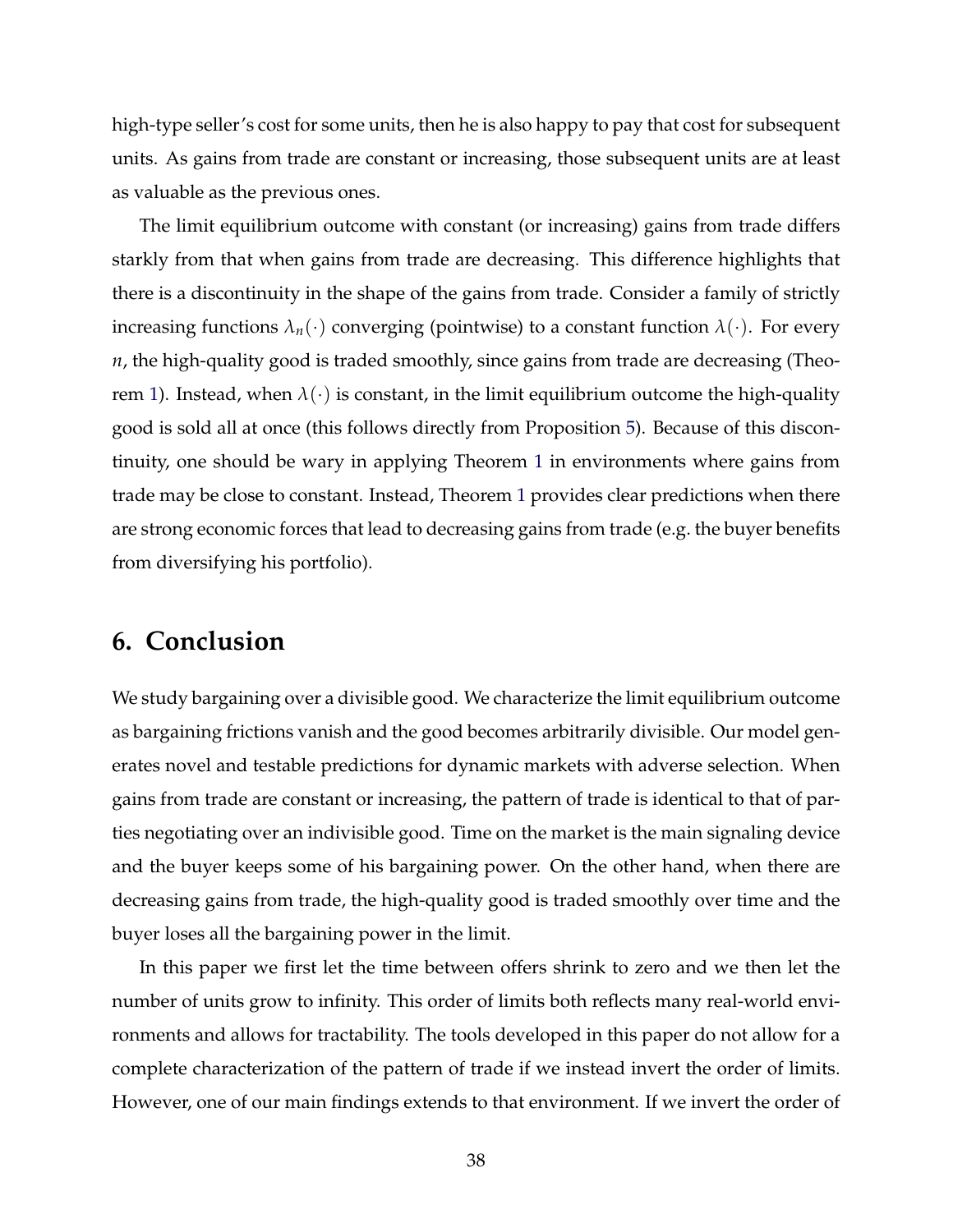limits, the number of transactions of the high-quality good (and the number of impasses) must also grow without bound.<sup>33</sup>

Our model relies on some simplifying assumptions that make the analysis tractable. First, we assume that the quality of the good can take only two values. Our results extend to a model with finitely many types provided that the buyer's valuation for a good of any intermediate quality is sufficiently close to his valuation for the good of the highest quality. Future research can shed further light on bargaining with divisibility and many types.

Second, we focus on the benchmark case in which all learning is strategic: the buyer learns about the quality of the good only through the seller's behavior. Although this assumption is reasonable in a number of important applications, there are many markets where buyers obtain information as they purchase parts of the good. $34$  This new channel of endogenous arrival of information opens many relevant paths for future research: information could be public or private, perfect or imperfect. A natural extension of our model is to allow for the buyer to receive public and imperfect information as he purchases parts of the good. We have constructed examples with a good divided into a finite number of units that suggest that some of our findings extend to such environment. In equilibrium the buyer alternates between screening and universal offers. Furthermore, while we do not have a general algorithm that characterizes the limit equilibrium outcome as bargaining frictions vanish, we can show that the pattern of trade is characterized by impasses mediated by phases of fast trade.

 $33$ The intuition behind this is simple. Assume instead that in the limit there is a finite number of transactions, and take the last transaction for a positive fraction of the good. Consider the last impasse before this transaction (such an impasse must exist; otherwise the buyer would pay the high-type seller's cost for the whole good and obtain a negative payoff). At this impasse, the buyer's payoff is zero and his belief is such that he breaks even if he makes a universal offer for the remaining fraction of the good. But then the buyer has a profitable deviation; because of decreasing gains from trade, he obtains a positive payoff by making a universal offer for less than the remaining fraction of the good.

<sup>&</sup>lt;sup>34</sup>Buyers may also obtain exogenous information while bargaining. In their pioneering work, [Daley and](#page-2-23) [Green](#page-2-23) [\[2012,](#page-2-23) [2020\]](#page-2-24) study the effects of the exogenous arrival of information over time when parties bargain over an indivisible good.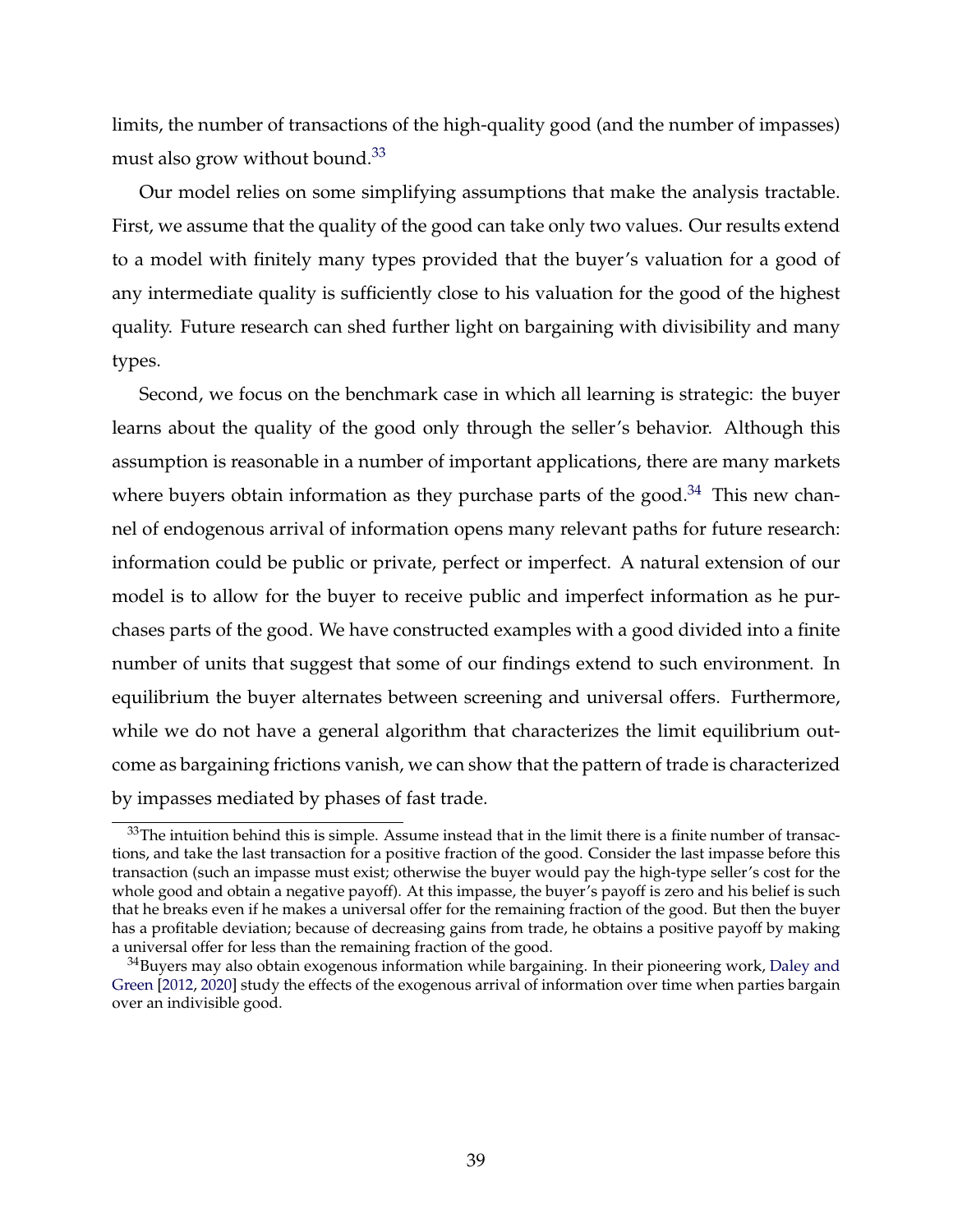# **References**

- ASHCRAFT, A. B. AND T. SCHUERMANN (2008): "Understanding the securitization of subprime mortgage credit," *Federal Reserve Bank of New York Staff Report no. 318*.
- AUSUBEL, L. M. AND R. J. DENECKERE (1992): "Bargaining and the Right to Remain Silent," *Econometrica*, 60, 597–625.
- DALEY, B. AND B. GREEN (2012): "Waiting for news in the market for lemons," *Econometrica*, 80, 1433–1504.
- ——— (2020): "Bargaining and News," *American Economic Review*, 110, 428–74.
- DENECKERE, R. AND M.-Y. LIANG (2006): "Bargaining with interdependent values," *Econometrica*, 74, 1309–1364.
- DOWNING, C., D. JAFFEE, AND N. WALLACE (2008): "Is the market for mortgage-backed securities a market for lemons?" *The Review of Financial Studies*, 22, 2457–2494.
- EVANS, R. (1989): "Sequential bargaining with correlated values," *The Review of Economic Studies*, 56, 499–510.
- FUCHS, W. AND A. SKRZYPACZ (2010): "Bargaining with arrival of new traders," *American Economic Review*, 100, 802–36.
- ——— (2013): "Bridging the gap: Bargaining with interdependent values," *Journal of Economic Theory*, 148, 1226–1236.
- ——— (2019): "Costs and benefits of dynamic trading in a lemons market," *Review of Economic Dynamics*, 33, 105–127.
- FUDENBERG, D., D. K. LEVINE, AND J. TIROLE (1985): "Infinite-horizon models of bargaining with one-sided incomplete information," in *Game-theoretic models of bargaining, ed. Alvin E. Roth*, Cambridge University Press, 73–98.
- GERARDI, D., J. HÖRNER, AND L. MAESTRI (2014): "The role of commitment in bilateral trade," *Journal of Economic Theory*, 154, 578–603.
- GORTON, G. AND A. METRICK (2013): "Securitization," Elsevier, vol. 2 of *Handbook of the Economics of Finance*, 1–70.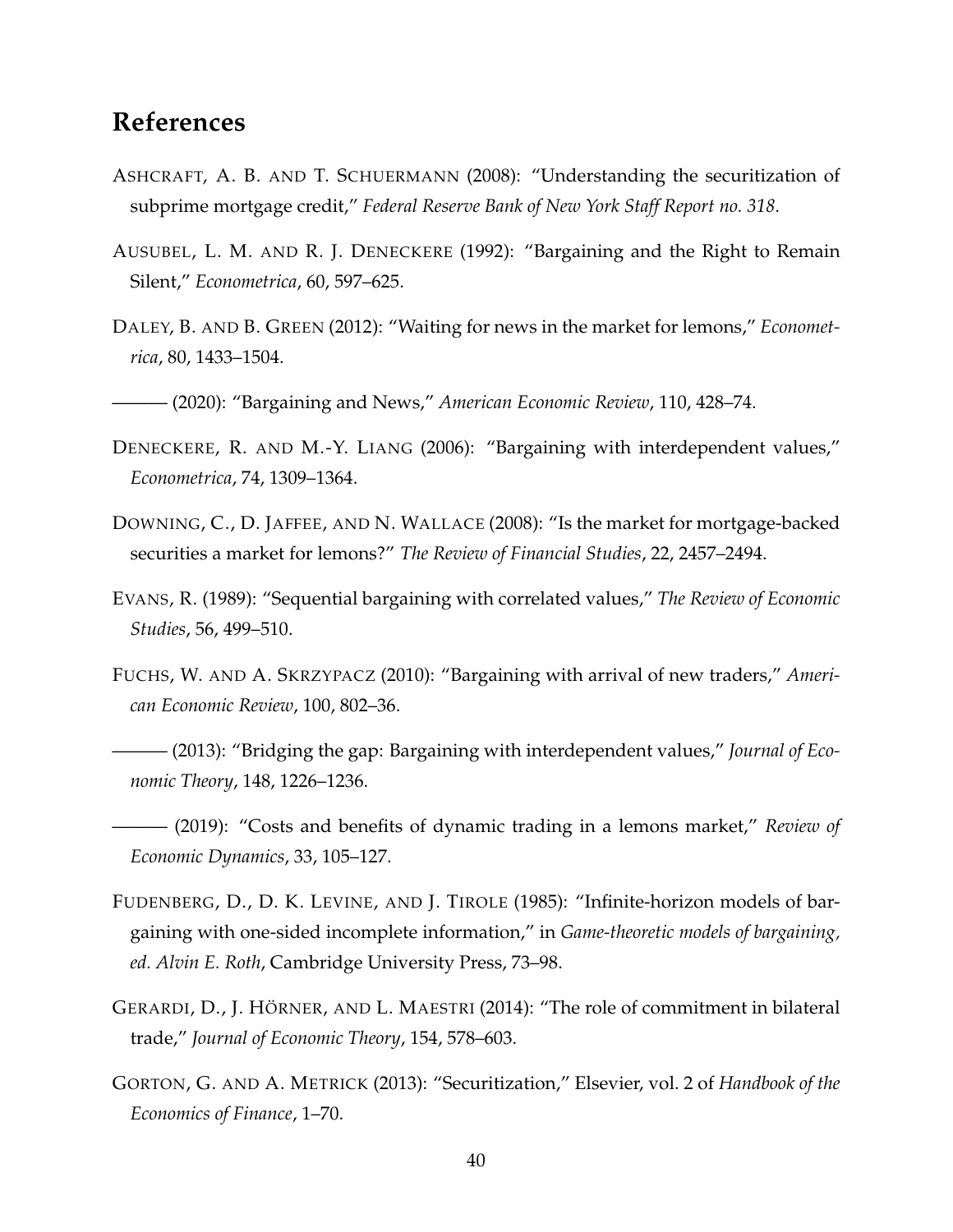- GUL, F. AND H. SONNENSCHEIN (1988): "On delay in bargaining with one-sided uncertainty," *Econometrica*, 56, 601–611.
- GUL, F., H. SONNENSCHEIN, AND R. WILSON (1986): "Foundations of dynamic monopoly and the Coase conjecture," *Journal of Economic Theory*, 39, 155–190.
- HÖRNER, J. AND N. VIEILLE (2009): "Public vs. private offers in the market for lemons," *Econometrica*, 77, 29–69.
- HWANG, I. (2018a): "Dynamic trading with developing adverse selection," *Journal of Economic Theory*, 176, 761 – 802.

——— (2018b): "A theory of bargaining deadlock," *Games and Economic Behavior*, 109, 501 – 522.

- INDERST, R. (2005): "Matching markets with adverse selection," *Journal of Economic Theory*, 121, 145–166.
- KANNAN, R. AND C. KRUEGER (1996): *Advanced analysis on the real line*, Springer Verlage Publications.
- KIM, K. (2017): "Information about sellers' past behavior in the market for lemons," *Journal of Economic Theory*, 169, 365–399.
- MCLEAN, B. AND J. NOCERA (2011): *All the devils are here: The hidden history of the financial crisis*, Portfolio/Penguin Press.
- ORTNER, J. (2017): "Durable goods monopoly with stochastic costs," *Theoretical Economics*, 12, 817–861.
- PHILIPPON, T. AND V. SKRETA (2012): "Optimal interventions in markets with adverse selection," *American Economic Review*, 102, 1–28.
- SAMUELSON, W. (1984): "Bargaining under asymmetric information," *Econometrica*, 52, 995–1005.
- VINCENT, D. R. (1989): "Bargaining with common values," *Journal of Economic Theory*, 48,  $47 - 62.$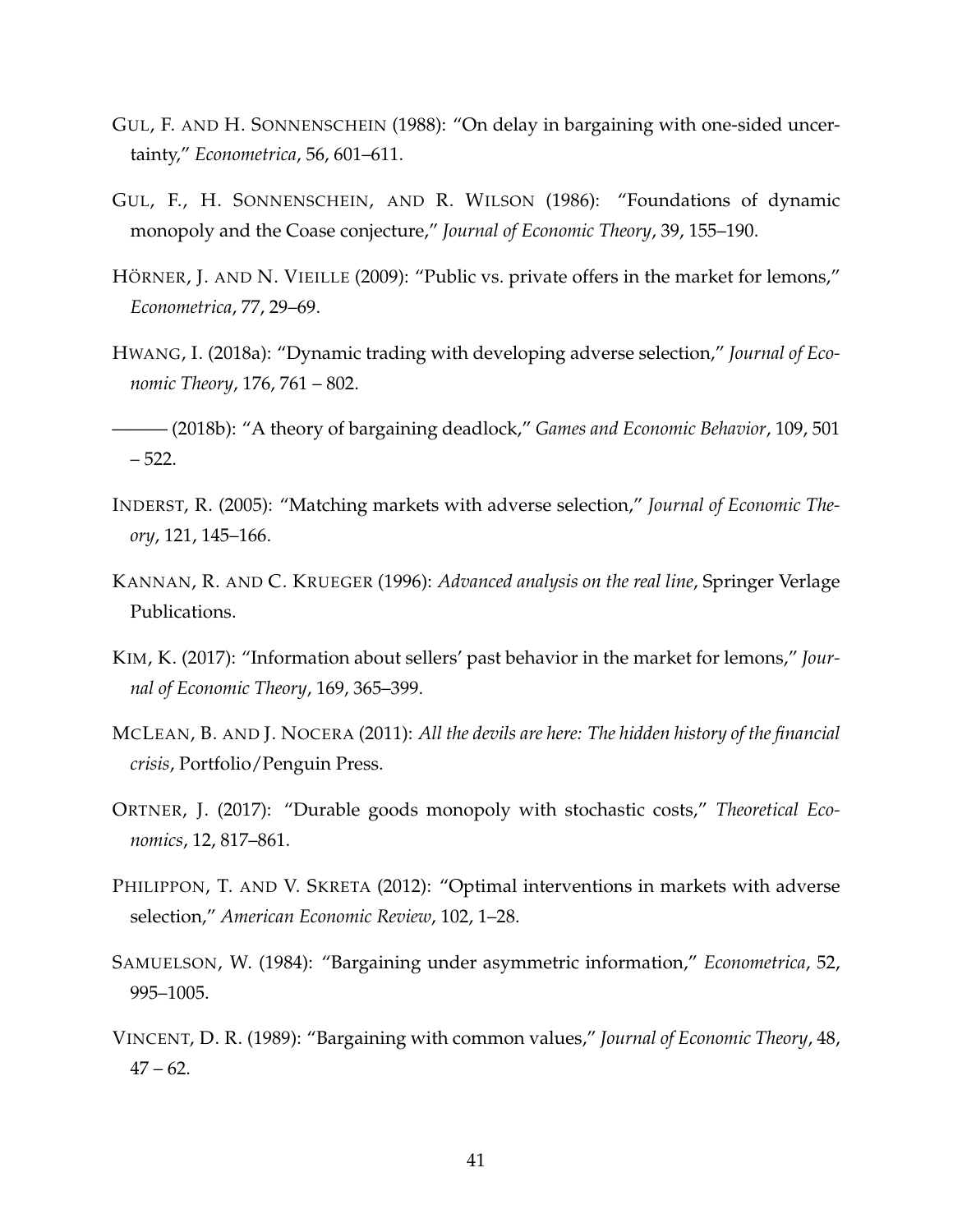# **A. Appendix for Online Publication for "Bargaining over a Divisible Good in the Market for Lemons"**

#### **A.1 Proof of Lemma [1](#page-2-25)**

*Proof.* We show that (*a*) holds for the weaker solution concept of PBE. For any  $K \in$  $\{1,\ldots,m\}$  and for any PBE  $(\sigma_B,(\sigma_L, \sigma_H), \beta)$ , let  $H_K(\sigma_B,(\sigma_L, \sigma_H), \beta)$  denote the set of histories  $h^t$  with  $K(h^t) = K$  and  $\beta(h^t) = 0$ .

We show first that  $(a)$  holds when only one unit remains. Let  $\bar{u}_L$  denote the supremum, over all PBE  $(\sigma_B, (\sigma_L, \sigma_H), \beta)$ , of the low-type seller's continuation payoff at histories  $h^t \in$  $H_1\left(\sigma_B, \left(\sigma_L, \sigma_H\right), \beta\right)$ . Assume towards a contradiction that  $\bar{u}_L>0$  and take  $\epsilon=\left(\frac{1-\delta_A}{2}\right)$  $\big)$   $\bar{u}_L$ . There must exist a PBE  $(\sigma_B, (\sigma_L, \sigma_H), \beta)$  and a history  $\bar{h}^t \in H_1\left(\sigma_B, (\sigma_L, \sigma_H), \beta\right)$  at which the buyer offers  $\varphi_t = (1, p)$  for some  $p \in [\bar{u}_L - \varepsilon, \bar{u}_L]$ . The low-type seller must accept this offer with probability one. To see why, notice that if the low-type seller rejects this offer with positive probability, then  $(\bar{h}^t,(\varphi_t,R)) \in H_1(\sigma_B,(\sigma_L,\sigma_H),\beta)$  and therefore the low-type seller's continuation payoff is at most  $\bar{u}_L$ . But then, since  $\bar{u}_L - \varepsilon > \delta \bar{u}_L$ , it is not optimal for the low-type seller to reject  $\varphi_t$ . For the same reason, the low-type seller must accept the offer  $\varphi'_t = (1, \bar{u}_L - \frac{3}{2}\varepsilon)$  with probability one. Thus, the buyer has a profitable deviation at  $\bar{h}^t$  since he strictly prefers the offer  $\varphi'_t$  to  $\varphi_t$ .

We show next that (*a*) holds for any number of remaining units *K*. We proceed by induction. Fix  $K \in \{2, \ldots, m\}$  and assume that for any PBE  $(\sigma_B, (\sigma_L, \sigma_H), \beta)$  and for any  $h^t \in H_1(\sigma_B, (\sigma_L, \sigma_H), \beta) \cup ... \cup H_{K-1}(\sigma_B, (\sigma_L, \sigma_H), \beta)$ , the low-type seller"s continuation payoff is zero. Again, let  $\bar{u}_L$  denote the supremum, over all PBE ( $\sigma_B$ , ( $\sigma_L$ ,  $\sigma_H$ ),  $\beta$ ), of the low-type seller's continuation payoff at histories  $h^t \in H_K(\sigma_B, (\sigma_L, \sigma_H), \beta)$ . Towards a contradiction, assume that  $\bar{u}_L > 0$  and take  $\epsilon = \left(\frac{1-\delta}{2}\right)$  $\int \bar{u}_L$ . There must exist a PBE  $(\sigma_B,(\sigma_L, \sigma_H), \beta)$  and a history  $\bar{h}^t \in H_K(\sigma_B,(\sigma_L, \sigma_H), \beta)$  at which the buyer offers  $\varphi_t = (k, p)$  for some  $p \in [\bar{u}_L - \varepsilon, \bar{u}_L]$  and some  $k \leq K$ . Using the induction hypothesis and an argument similar to the one presented in the previous paragraph, we conclude that the low-type seller must accept this offer with probability one. However, the same is true for the offer  $\varphi'_t = (k, \bar{u}_L - \frac{3}{2}\varepsilon)$  which is, therefore, strictly preferred to  $\varphi_t$ . Again, this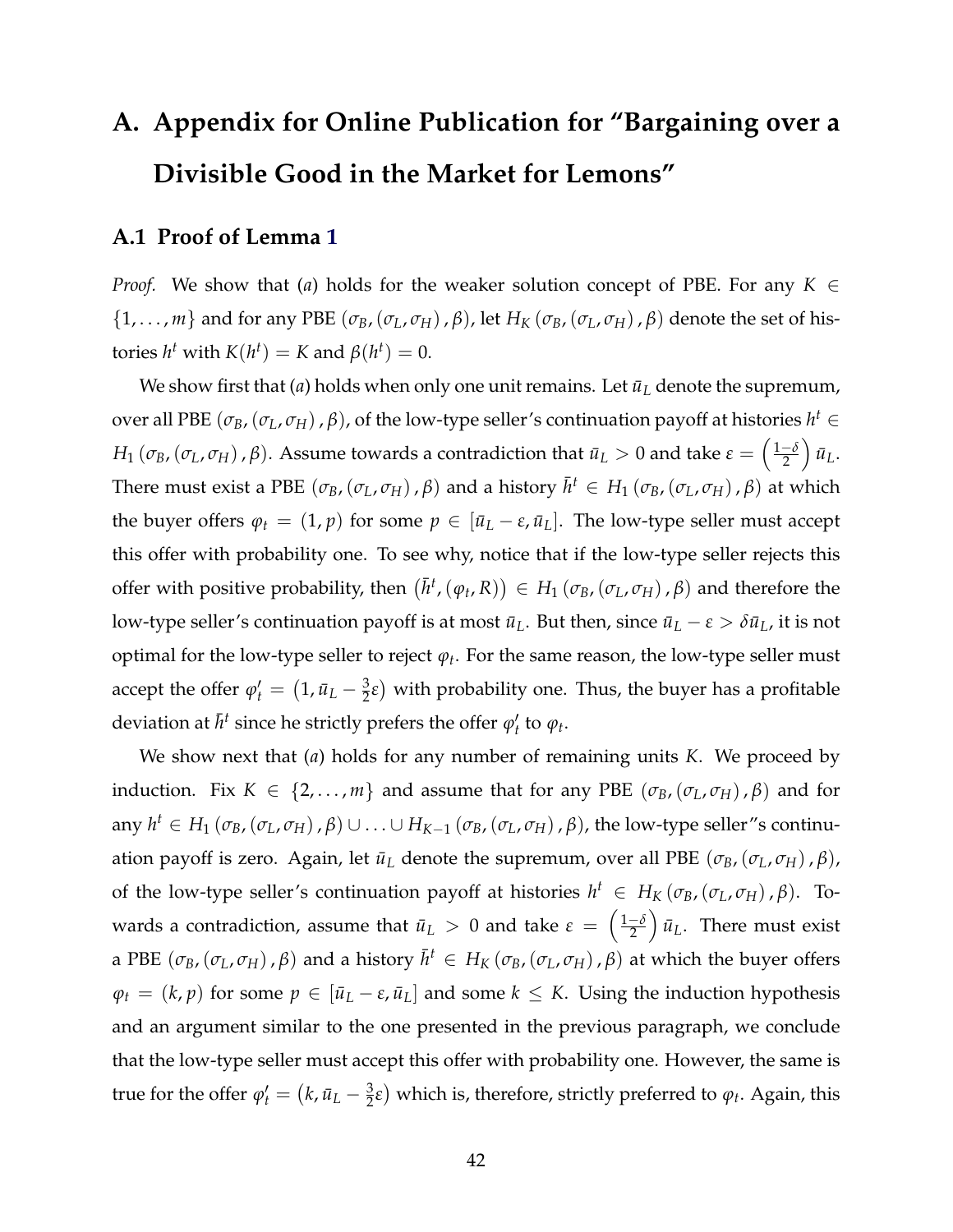shows that the buyer has a profitable deviation at  $\bar{h}^t$  and concludes the proof of part (*a*) of Lemma [1.](#page-2-25)

We show (*b*) by contradiction. Assume that there exist two histories  $h^t$  and  $\tilde{h}^{t'}$  with the same state variables but with  $V_B(h^t)~<~V_B\left(\tilde{h}^{t'}\right).$  The buyer then has a profitable deviation after history  $h^t$ . He can choose the same actions as he chooses after history  $\tilde{h}^{t'}$ . Since the seller's strategy depends only on state variables, then he reacts as he does after history  $\tilde{h}^{t'}$ , and so the buyer's continuation payoff increases.

We show (*c*) by contradiction. Assume instead that there is a history  $h<sup>t</sup>$  where the high-type seller obtains a positive continuation payoff:  $V_H(h^t) > 0$ . Over all histories with positive continuation payoffs, pick those with the smallest number of remaining  $x = \min\left\{K(h^t): V_H(h^t) > 0\right\}$ . Let  $\alpha = \sup\left\{V_H(h^t): K(h^t) = \underline{K}\right\}$  denote an upper bound for the high-type seller's continuation payoff when only *K* units remain. Finally, let  $\epsilon \equiv (1 - \delta)\alpha/3$ .

There must exist a history  $h^t$  with  $K(h^t) = K$  at which the buyer makes an offer  $(k, p)$ that the high-type seller accepts, and the offer satisfies  $1 \leq k \leq \underline{K}$  and  $p > \frac{c}{m}k + \alpha - \varepsilon$ . This in turn implies that the low-type seller also accepts this offer (otherwise, by Lemma [1\(](#page-2-25)*a*), he gets a total payoff of zero). Consider instead the following deviation by the buyer; he offers  $(k, \frac{c}{m}k + \alpha - \varepsilon)$ . If the high-type seller rejects this offer, he obtains a continuation payoff of at most  $\delta \alpha < \alpha - \varepsilon$ , so he accepts it. For the same reason as above, the low-type seller also accepts this offer. Both the original offer and the deviation lead to the same state variables, and therefore to the same continuation payoff to the buyer, as shown in Lemma [1\(](#page-2-25)*b*). This implies that the deviation is profitable. This shows part (*c*) of Lemma [1.](#page-2-25)

Consider next part (*d*) of Lemma [1.](#page-2-25) Whenever  $\beta(h^t) = 0$ , the result follows immediately from Lemma [1\(](#page-2-25)*a*). Otherwise, the zero bound on the continuation payoff for the high type seller directly implies a  $\frac{c}{m}K(h^t)$  upper bound for the continuation payoff for the low-type seller.  $\blacksquare$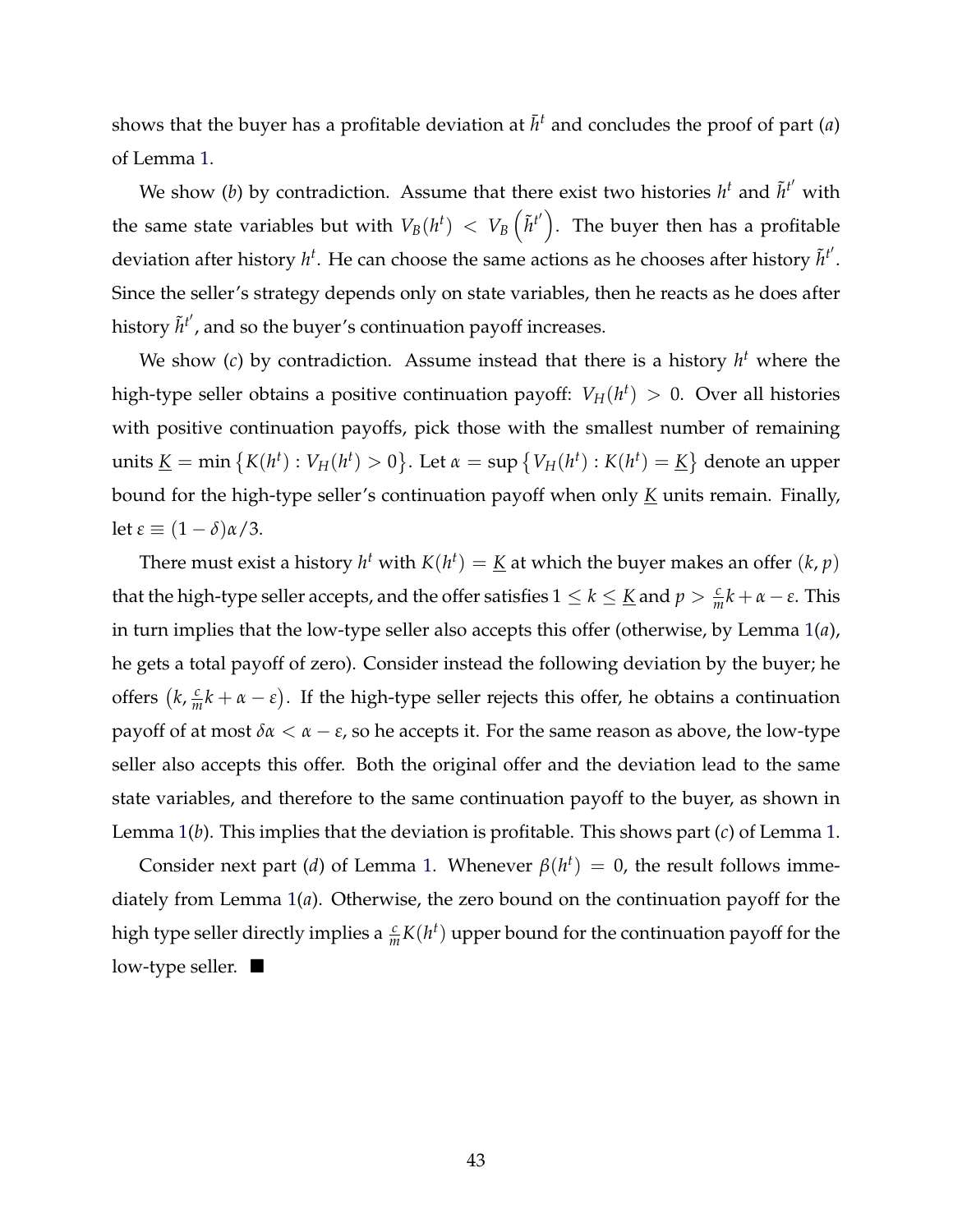#### **A.2 Proof of Lemma [2](#page-2-26)**

*Proof.* In the case  $\beta(h^t) = 0$  all units are traded in the first period (this follows immediately from Lemma [1\(](#page-2-25)*a*)). Assume instead that  $\beta(h^t) > 0$  and consider an offer  $\varphi_t = (k, p)$ with  $k < K(h^t)$  and  $p < \frac{c}{m}k$ . We show that such an offer is not accepted with positive probability. By contradiction, assume that this offer is accepted with positive probability. A high-type seller would never accept such an offer, so it must be the low-type seller who accepts this offer with probability  $\sigma_L^t(h^t, \varphi_t) > 0$ .

A rejection then leads to a posterior  $\beta' \in (\beta(h^t), 1)$ . Whenever the low-type seller accepts, the buyer immediately learns that the seller is of low type. Then, in the following period all remaining units are traded, at zero cost. The buyer obtains the following payoff from this offer:

$$
[1 - \beta(h^t)]\sigma_L^t(h^t, \varphi_t) \left[ \sum_{s = K(h^t) - k + 1}^{K(h^t)} \Lambda_s^m v_L - p + \delta \sum_{s = 1}^{K(h^t) - k} \Lambda_s^m v_L \right] + [1 - \beta(h^t) (1 - \sigma_L^t(h^t, \varphi_t))] V_L(\beta', K)
$$

Consider instead an offer to pay *p* in exchange for *all* remaining units. If the low-type seller accepts, he obtains the same payoff as from accepting the previous offer. Moreover, because of stationarity, a rejection leads to the same belief  $\beta'$  as before. Then, the lowtype seller accepts this offer with the same probability as the previous offer. The buyer, however, obtains the following *higher* payoff from this offer:

$$
[1 - \beta(h^t)]\sigma_L^t(h^t, \varphi_t) \left[ \sum_{s = K(h^t) - k + 1}^{K(h^t)} \Lambda_s^m v_L - p + \sum_{s = 1}^{K(h^t) - k} \Lambda_s^m v_L \right] + [1 - \beta(h^t) (1 - \sigma_L^t(h^t, \varphi_t))] V_L(\beta', K)
$$

Then, if an offer for  $k < K(h^t)$  remaining units was accepted with positive probability, the buyer would rather make an offer for all remaining units, so there would be a profitable deviation.  $\blacksquare$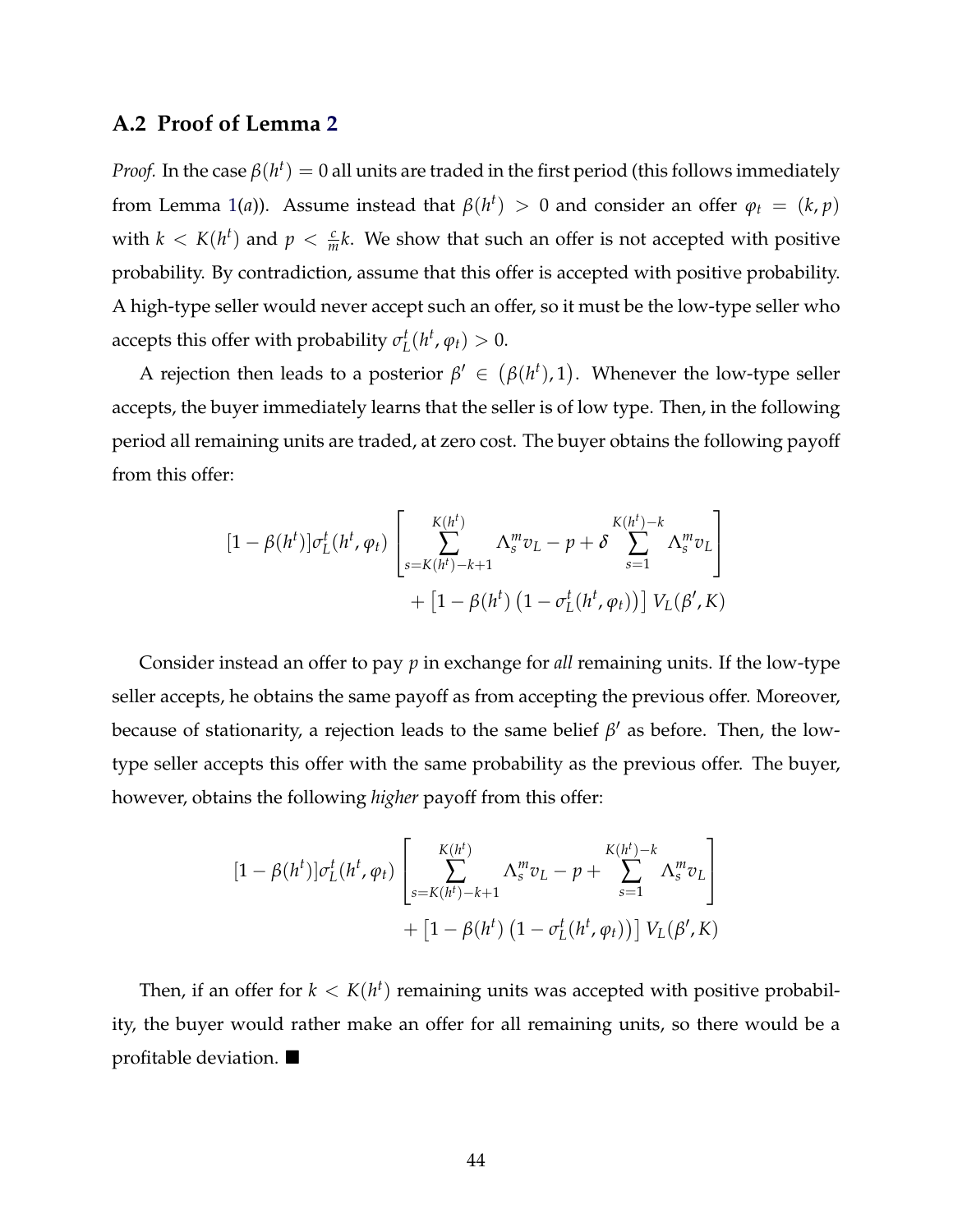#### **A.3 Proof of Proposition [2](#page-2-27)**

In this proof we consider a good divided into a fixed number of units equal to *m* a fixed period length equal to  $\Delta$ . We thus suppress the dependence of all variables on *m* and  $\Delta$ .

The proof is divided into two parts. In Part A we define the notion of a consistent quadruplet  $(V_L, P, W, y)$  of intertwined functions. We show that whenever a consistent quadruplet  $(V_L, P, W, y)$  exists, then a stationary PBE must exist. Our proof is constructive: we derive equilibrium strategies and beliefs from the consistent quadruplet. In Part B we construct a consistent quadruplet  $(\mathcal{V}_L, P, W, y)$ .

#### **Part A. The consistent quadruplet**  $(V_L, P, W, y)$

We first describe the components of the quadruplet  $(V_L, P, W, y)$ . The function  $V_L(K, q)$ :  $\{1,\ldots,m\}\times[0,\hat{q}]\to\mathbb{R}$  determines the strategy of the low-type seller, as described in the definition of stationary PBE. The function  $P(K, q) : \{1, \ldots, m\} \times [0, \hat{q}] \rightarrow \mathbb{R}$  pins down the screening offer (*K*, *P*(*K*, *q*)) that induces (transformed) posterior belief *q* if rejected. The function  $W(K, q) : \{1, \ldots, m\} \times [0, \hat{q}] \rightarrow \mathbb{R}$  represents the buyer's (normalized) continuation payoff. Finally, the function  $y(K, q) : \{1, \ldots, m\} \times [0, \hat{q}] \rightarrow \{1, \ldots, m\} \cup [0, \hat{q}]$  specifies the offers that the buyer makes on the equilibrium path.

Part A contains four steps. The first three define the notion of a consistent quadruplet  $(V_L, P, W, y)$ . In step 1 we derive the function *P* from the function  $V_L$ . In step 2 we turn to the buyer's optimization problem. We take as given the behavior of the low-type seller, which is summarized by *P*. We define the buyer's value function *W* and his best response correspondence. From this best response correspondence, in step 3 we select the offer  $y(K,q)$  that the buyer makes in state  $(K,q)$ . We construct a candidate value function  $\mathcal{V}'_L$ for the low-type seller from the functions *y* and *P*. Finally, we say that the quadruplet  $(V_L, P, W, y)$  is *consistent* if  $V'_L = V_L$ .

In step 4 we construct strategies from the consistent quadruplet  $(\mathcal{V}_L, P, W, y)$  and show that these strategies (together with appropriate beliefs) form a stationary PBE.

**Step 1. From**  $V_L$  to P. Consider a (left-continuous) candidate function  $V_L$  with  $0 \leq$  $V_L(K,q) \leq \frac{c}{m}K$  for all  $(K,q)$ . This function determines the low-type seller's behavior,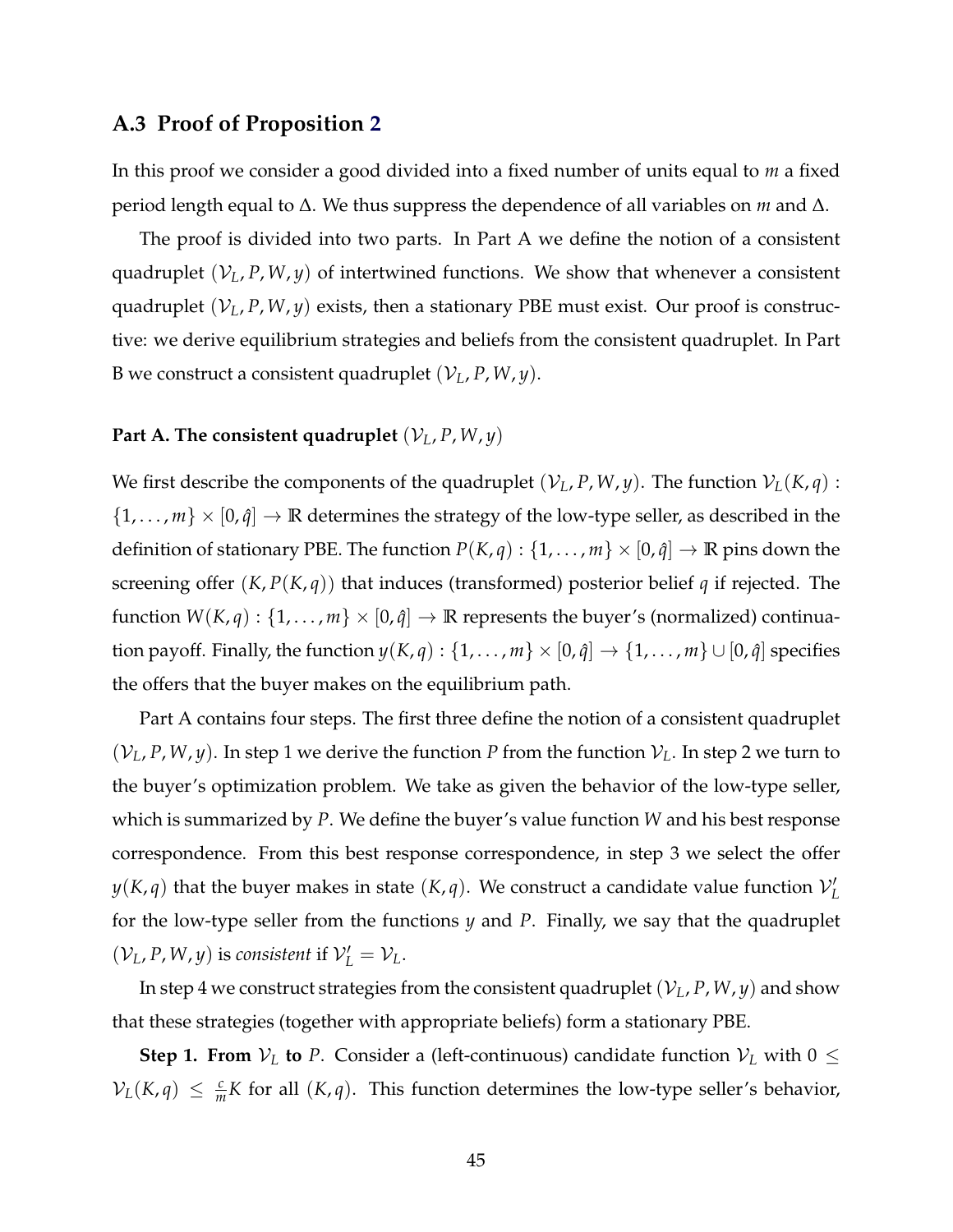following the definition of stationary PBE.<sup>35</sup> This same definition also pins down the hightype seller behavior: he accepts any offer for *k* units if and only if he receives in exchange a payment greater or equal than  $\frac{c}{m}k$ .

We study the buyer's best response to the seller's behavior implied by  $\mathcal{V}_L(K,q)$ . We can restrict attention to two types of offers: universal and screening. Universal offers are simple: the buyer offers a payment  $\frac{c}{m}k$  for some (or all) remaining units  $k \leq K$ , both sellers accept and beliefs do not change.

Screening offers involve both a price and a transformed posterior belief. A price induces a probability of acceptance, which in turn leads to a transformed posterior belief after the offer is rejected. As we show below, different prices may induce the same posterior. Moreover, there may be some posteriors that no price can induce. We define a modified problem where the buyer who starts a period with a (transformed) belief  $q \in [0, \hat{q}]$  can induce any (transformed) posterior belief  $q' \in [q, \hat{q}]$  by choosing a unique price  $P(K, q')$ . We show in step 4 that solutions to the modified problem coincide with those of the original one.

We first illustrate how we derive  $P(K, q)$  from  $V_L(K, q)$  and then provide the formal definition of *P*(*K*, *q*). Consider the function  $\delta V_L(K,q)$  shown in Figure [4\(a\)](#page-2-29). It is simple to see that the price  $P_1 = \delta V_L(K, q_1)$  induces posterior belief  $q_1$ . This is because the function  $\delta$ *V*<sub>*L*</sub>(*K*, *q*) lies above *P*<sub>1</sub> for posteriors greater than *q*<sub>1</sub>. In fact, obtaining *P*(*K*, *q*) would be straightforward if  $V_L(K,q)$  was continuous and strictly increasing. However, consider for example posterior belief  $q_2$ , which is induced by all prices in the range  $[P_2, P_3]$ . The buyer's preferred price in that range is the lowest:  $P_2$ ; and thus we set  $P(K, q_2) = P_2$ .

The set of induced beliefs may be non-convex. The price  $P_4$  induces posterior belief  $q_4$ , but no price induces posterior beliefs on the range  $[q_3, q_4]$ . To restore convexity, in the modified problem we allow the buyer to induce any belief  $q \in [q_3, q_4)$  by paying the price  $P(K, q) = P_4$ . Similarly, the buyer cannot induce posterior beliefs in the range  $(q_4, q_6)$ . We allow the buyer to induce any belief  $q \in (q_4, q_6)$  by paying the price  $P(K, q) = P_5$ . Differently than before,  $P(K, q) < \delta V_L(K, q)$  for the interval  $q \in (q_4, q_5]$ .

<sup>&</sup>lt;sup>35</sup>The function  $V_L(K,q)$  maps one-to-one to a function  $V_L(K,\beta)$  :  $m \times [\hat{\beta},1] \rightarrow \mathbb{R}$ . The definition of stationary PBE pins down the behavior of the low-type seller through the function  $V_L(K,\beta)$ .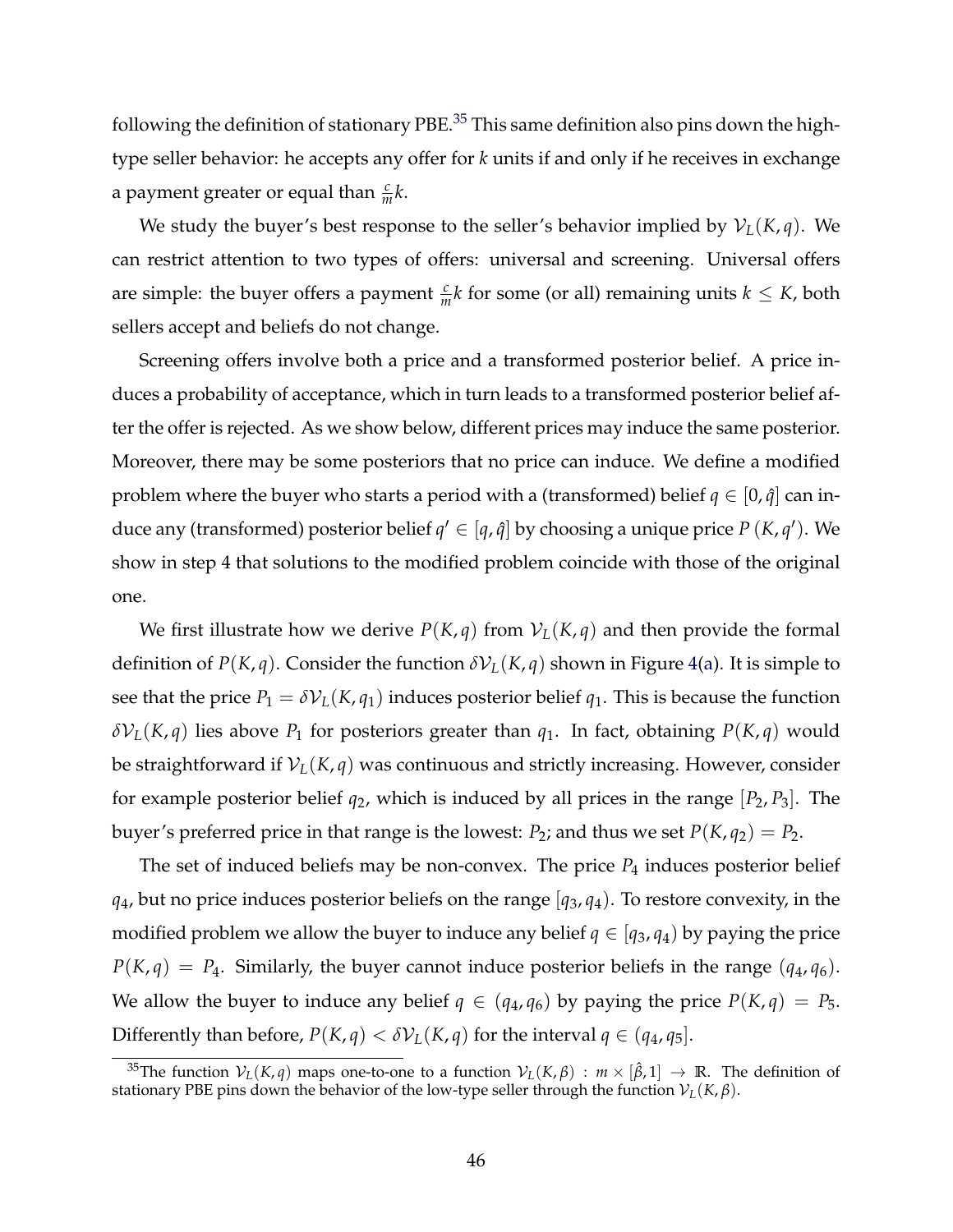

Figure 4: Derivation of  $P(K, q)$  from  $V(K, q)$ 

Formally, we let *P*(*K*, *q*) be the largest weakly increasing function below  $\delta V_L(K, q)$ . As an example, the dashed line in Figure [4\(b\)](#page-2-29) depicts the function  $P(K, q)$  derived from  $\delta V_L(K,q)$  in Figure [4\(a\)](#page-2-29). Whenever the buyer can induce a posterior *q* but cannot induce posteriors in some range  $(q - \eta, q)$ , our definition implies that  $P(k, q') = \delta V_L(K, q)$  for all  $q' \in (q - \eta, q)$ . By doing so, the function  $P(K, q)$  becomes flat in some region. Claim [1](#page-2-30) in step 4 shows that the buyer never chooses interior points in flat regions, which guarantees that the solutions to the modified problem coincide with those of the original one.

**Step 2. From** *P* **to** *W***. The buyer's modified problem**. We now formalize the buyer's (modified) dynamic optimization problem. With a slight abuse of notation, let  $V_B(K,q)$ denote the buyer's continuation payoff when the state is (*K*, *q*). For convenience, we work directly with the buyer's *normalized* continuation payoff

$$
W(K,q) \equiv (1-q)V_B(K,q).
$$

We set  $W(0, q) = 0$  and

$$
W(K,\hat{q}) = (1-\hat{q}) \left[ \left( \sum_{s=1}^{K} \Lambda_s^m \right) v_H - \frac{c}{m} K \right].
$$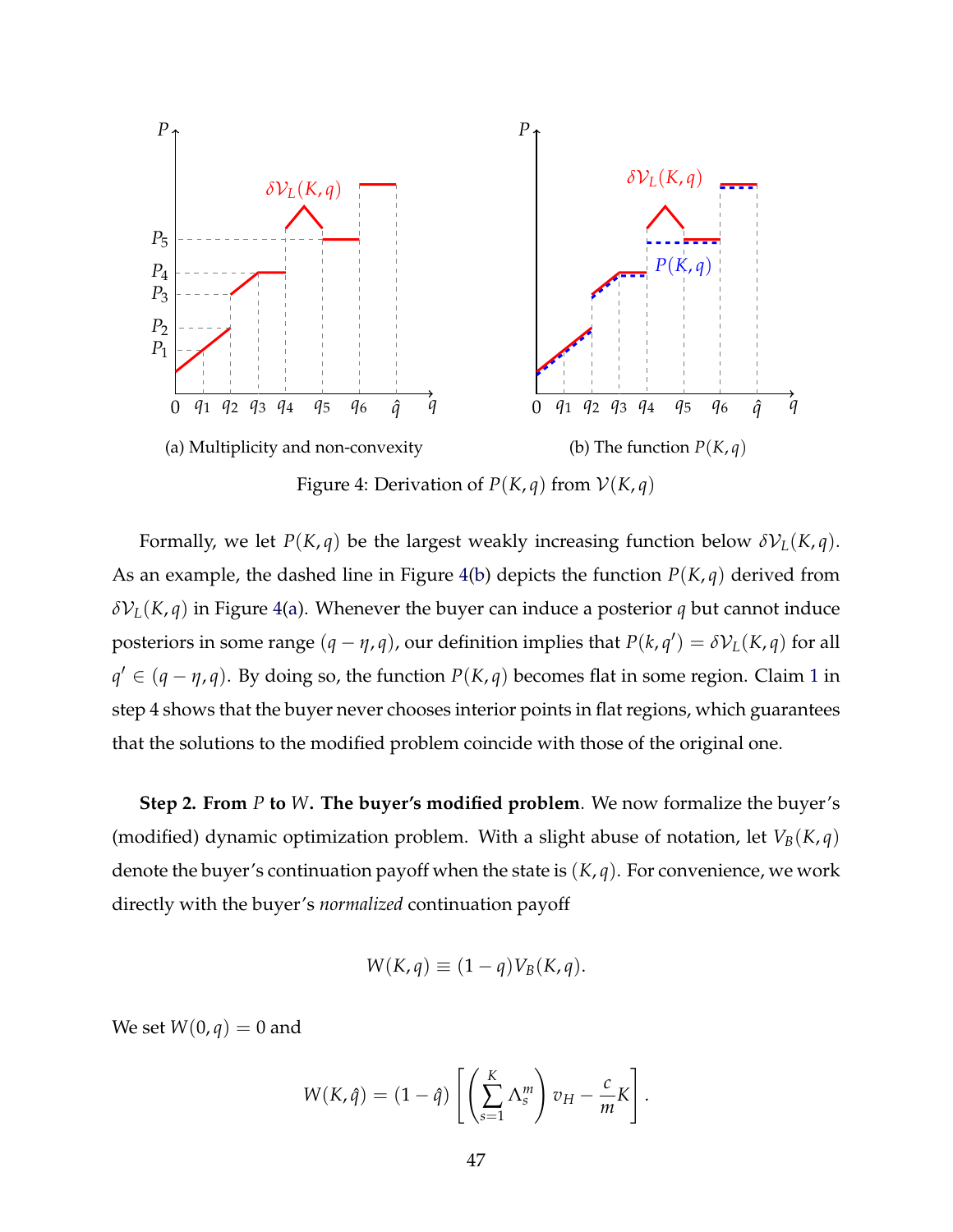For all other cases, we define  $W(K, q)$  recursively by:

$$
W(K,q) = \max \left\{ \max_{q' \in [q,\hat{q}]} \left( \frac{\sum_{s=k+1}^{K} \Lambda_{s}^{m}}{(q'-q)} \left[ \left( \sum_{s=1}^{K} \Lambda_{s}^{m} \right) v_{L} - P(K,q') \right] + \delta W(K,q') \right. \right\}
$$
\n
$$
\max_{0 \le k \le K-1} \underbrace{\left\{ \left( \sum_{s=k+1}^{K} \Lambda_{s}^{m} \right) \left[ (\hat{q}-q) v_{L} + (1-\hat{q}) v_{H} \right] - (1-q) \frac{c}{m} (K-k) + \delta W(k,q) \right\}}_{\text{(**) Universal offer. Request next } K-k \text{ units in exchange for payment } \frac{c}{m}(K-k)
$$
\n(10)

The first component  $(*)$  of equation [\(10\)](#page-2-31) provides the continuation payoff when the buyer induces belief  $q'$  through a screening offer. The second component  $(**)$  of equation [\(10\)](#page-2-31) provides the continuation payoff when the buyer makes a universal offer for *K* – *k* units. The buyer compares the value of the best screening offer (optimal  $q'$ ) with the value of the best universal offer (optimal  $k$ ) to choose which kind of offer to make.<sup>36</sup>

Equation [\(10\)](#page-2-31) defines the buyer's *modified* problem. When the state is  $(K, q)$  with  $q \in$  $[0, \hat{q})$  we allow the buyer to induce any state  $(K, q')$  with  $q' \ge q$  by making the screening offer  $(K, P(K, q'))$ . This includes states that cannot be reached in the original game, like  $(K, q_5)$  in Figure [4.](#page-2-29)

Let  $Y(K, q)$  denote the set of solutions to the problem in equation [\(10\)](#page-2-31). A screening offer that induces posterior  $q'$  is of the form  $(K, P(K, q'))$ . When such offer is optimal, we let  $q' \in Y(K, q)$ . A universal offer for  $K - k$  units is of the form  $(K - k, \frac{c}{m}(K - k))$ . When such offer is optimal, we let  $k \in Y(K, q)$ .

**Step 3. From**  $P$  and  $W$  to  $y$  and  $V'_L$ . The notion of consistent quadruplet. We combine the low-type seller's behavior, implicit in *P*, with the buyer's optimal behavior to construct a *candidate* value function  $\mathcal{V}'_L(K,q)$  for the low-type seller. Let  $\mathcal{V}'_L(K,q)$  be defined recursively by:

$$
\mathcal{V}'_L(K,q) = \min \left\{ \min_{q' \in Y(K,q)} P\left(K,q'\right), \min_{k \in Y(K,q)} \frac{c}{m}(K-k) + \delta \mathcal{V}'_L(k,q) \right\} \tag{11}
$$

As equation [\(11\)](#page-2-33) shows, we construct  $\mathcal{V}_L'$  by always selecting the offer that minimizes

<sup>&</sup>lt;sup>36</sup>The buyer's continuation payoff is always positive, so his individual rationality constraint is satisfied. To see this, note that the buyer can always choose  $q' = q$  in equation [\(10\)](#page-2-31).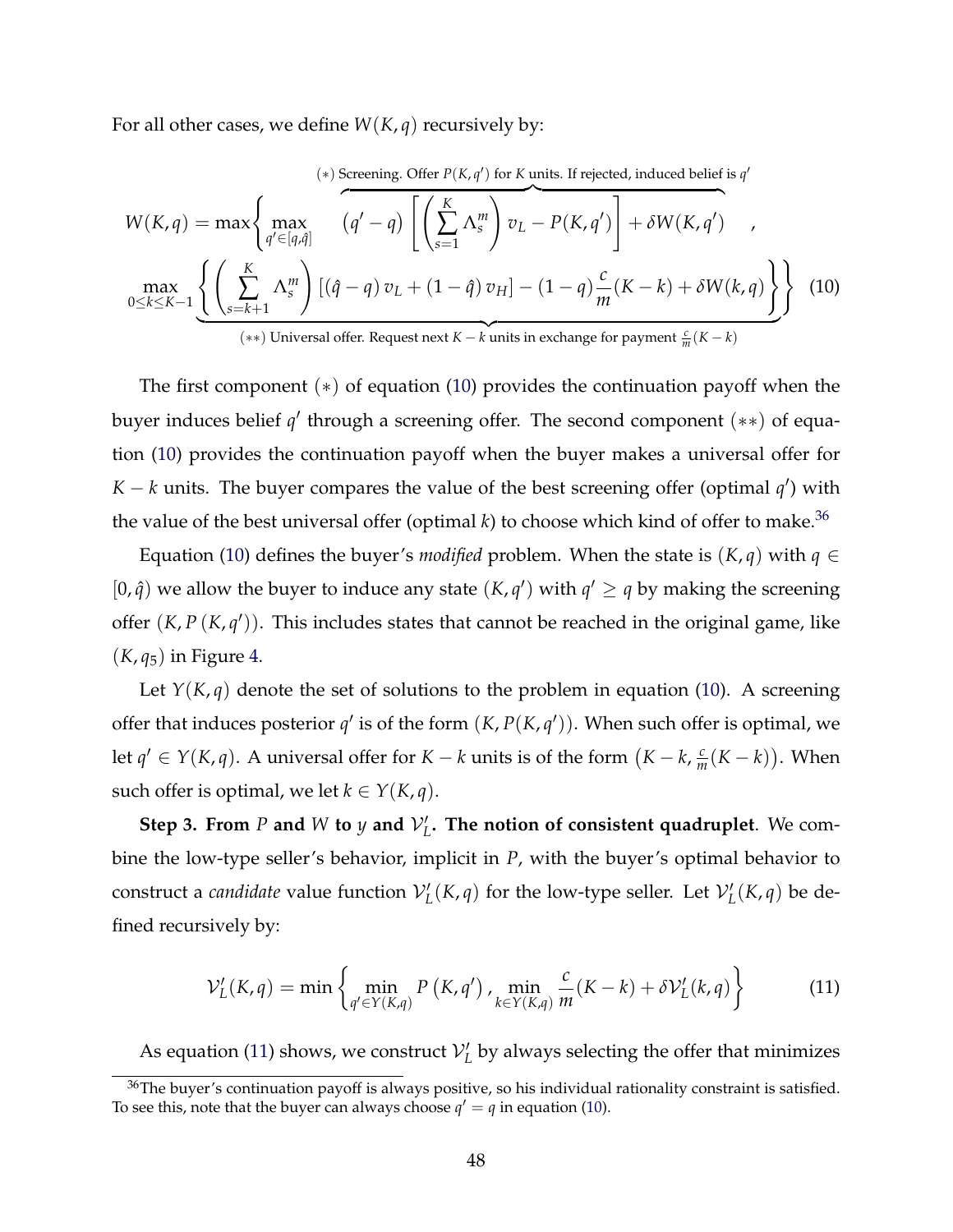the low-type seller's continuation payoff from all of the buyer's optimal choices *Y*(*K*, *q*). Let  $y(K, q) \in Y(K, q)$  denote the buyer's choice that solves [\(11\)](#page-2-33). There may be many solutions to [\(11\)](#page-2-33), but if so, one of them is universal.<sup>37</sup> In such case, we let  $y(K, q)$  be the universal offer associated to the lowest *k*.

Finally, we say that a quadruplet (*VL*, *P*, *W*, *y*) is *consistent* if its components are linked as described in steps 1 to 3 and if the derived  $\mathcal{V}'_L$  satisfies  $\mathcal{V}'_L = \mathcal{V}_L$ .

#### Step 4. From the consistent quadruplet  $(V_L, P, W, y)$  to a stationary PBE.

**a. Definition of strategies and beliefs**. Fix a consistent quadruplet  $(V_L, P, W, y)$ . Our definition of stationary PBE, together with  $V_L$ , fully pin down the seller's strategy. Both types accept with probability one any offer  $(k, p)$  with  $p \geq \frac{c}{m}k$ . The high-type seller rejects offers  $(k, p)$  with  $p < \frac{c}{m}k$  with probability one, while the low-type seller accepts them with probability pinned down by  $V_L$ .

We next specify the buyer's strategy and beliefs. We first define for each *t* a set of histories  $\widehat{H}^t$  that is not reached on the equilibrium path. We say that  $h^t \in \widehat{H}^t$  whenever  $h^t$  contains either 1) a rejected offer  $(k, p)$  with  $p \geq \frac{c}{m}k$ , or 2) an accepted partial offer. Whenever  $h^t \in \widehat{H}^t$ , we let the buyer assign probability zero to the seller being of high type. Also, we let the buyer offer a payment of zero for all remaining units after any history  $h^t \in \widehat{H}^{t,38}$  $h^t \in \widehat{H}^{t,38}$  $h^t \in \widehat{H}^{t,38}$ 

If instead  $h^t \notin \widehat{H}^t$ , the buyer's offer depends on the state  $(K(h^t), q(h^t))$  and on the actions  $(\varphi_{t-1}, a_{t-1})$  in  $t-1$ . The buyer's strategy and beliefs are as follows:

- 1. If  $(\varphi_{t-1}, a_{t-1}) = ((k, p), A)$  with  $p \geq \frac{c}{m}k$ , then the belief is unchanged:  $q(h^t) =$  $q(h^{t-1})$ . The buyer makes the offer implied by  $y(K(h^t), q(h^t))$ .
- 2. If  $(\varphi_{t-1}, a_{t-1}) = ((k, p), R)$  with  $p < \frac{c}{m}k$ , then
	- a. If  $p \leq P(K(h^{t-1}), q(h^{t-1}))$ , then the belief is unchanged:  $q(h^t) = q(h^{t-1})$ . The buyer makes the offer implied by  $y(K(h^t), q(h^t))$ .

<sup>&</sup>lt;sup>37</sup>To see why, assume that  $P(K, q') = P(K, \tilde{q}')$  for  $q' \in Y(K, q)$  and  $\tilde{q}' \in Y(K, q)$ . Since  $P(K, q)$  is weakly increasing, then  $P(K, q)$  is constant between  $q'$  and  $\tilde{q}'$ . But this cannot happen; Claim [1](#page-2-30) shows that the buyer never chooses interior points in flat regions of  $P(k, q)$ .

<sup>&</sup>lt;sup>38</sup>The set  $\hat{H}$ <sup>t</sup> contains some but not all off-path histories. Below we specify the buyer's strategy and beliefs for all histories on path, and also for the remaining off-path histories.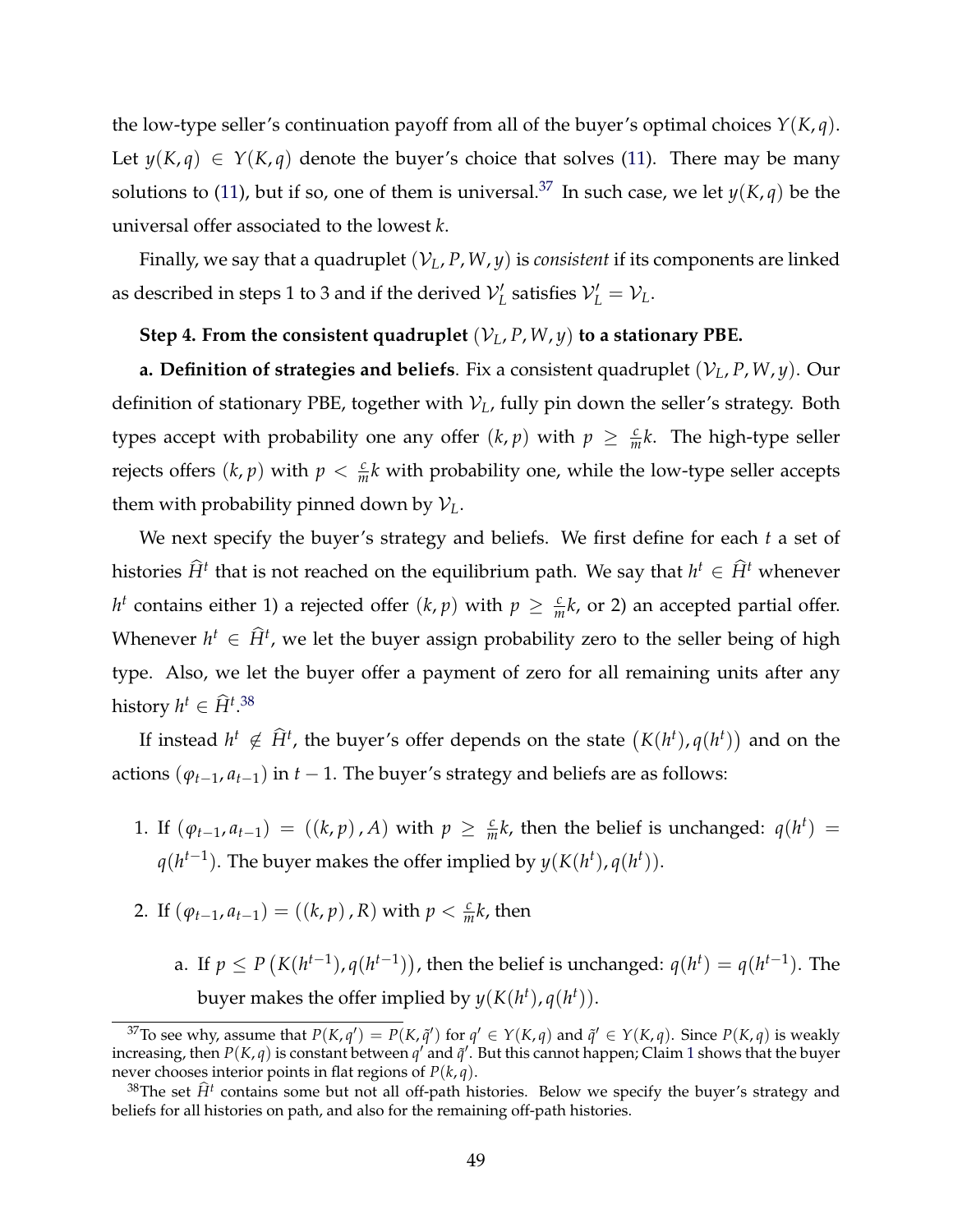- b. If  $p > P(K(h^{t-1}), q(h^{t-1}))$  and  $p = P(K(h^{t-1}), q))$  for some  $q > q(h^{t-1})$ , then the belief  $q(h^t)$  is given by the probability of acceptance implied in the definition of stationary PBE. The buyer makes the offer implied by  $y(K(h^t), q(h^t))$ .
- c. If  $p > P(K(h^{t-1}), q(h^{t-1}))$  and  $p \neq P(K(h^{t-1}), q))$  for all  $q > q(h^{t-1})$ , then the belief  $q(h^t)$  is given by the probability of acceptance implied in the definition of stationary PBE. The buyer randomizes among the elements of  $Y(K(h^t), q(h^t))$ to rationalize the probability of acceptance of the low-type seller in  $t - 1$ .<sup>[39](#page-2-36)</sup>

**b. Verification that strategies and beliefs form a stationary PBE**. The strategy of the high-type seller is optimal. On-path, the buyer never pays more than  $\frac{c}{m}k$  for any  $k$ . Then, it is optimal to accept any offer greater or equal than  $\frac{c}{m}k$  for any  $k$  and to reject otherwise.

The optimality of the low-type seller's strategy follows from  $\mathcal{V}_L = \mathcal{V}'_L$ . Assume that the buyer and the seller follow the equilibrium strategies specified above. Then, in any on-path history  $h^t$  with state  $(K, q) = (K(h^t), q(h^t))$  the function  $\mathcal{V}_L(K, q)$  satisfies:

$$
\mathcal{V}_L(K,q) = \begin{cases} \frac{c}{m}(K-k) + \delta \mathcal{V}_L(k,q) & \text{if } y(K,q) = k \\ P(K,q') = \delta \mathcal{V}_L(K,q') & \text{if } y(K,q) = q' \end{cases}
$$
(12)

Equation [\(12\)](#page-2-37) follows from the definition of  $V'_L$  in equation [\(11\)](#page-2-33), the equality  $V'_L = V_L$ , the definition of  $P(K, q)$  and the fact that the buyer never chooses an induced posterior in a flat region of  $P(K,q)$ . Therefore,  $V_L(K,q)$  is the on-path continuation payoff of the low-type seller.

The low-type seller obtains a continuation payoff of zero if he rejects a universal offer. The first line of equation [\(12\)](#page-2-37) shows that he obtains a strictly positive payoff if he instead accepts it. Then, it is optimal for the low-type seller to accept a universal offer.<sup>[40](#page-2-38)</sup> The sec-

<sup>&</sup>lt;sup>39</sup>Supoose that  $p > P(K(h^{t-1}), q(h^{t-1}))$ ,  $p \neq P(K(h^{t-1}), q))$  for all  $q > q(h^{t-1})$  and that the new belief is  $q(h^t)$ . Then,  $\delta V_L(K(h^t), q(h^t)) < p < \delta \lim_{q \downarrow q(h^t)} V_L(K(h^t), q)$ . One element of  $Y(K(h^t), q(h^t))$  yields a continuation payoff of  $V_L(K(h^t), q(h^t))$  to the low-type seller, while another one yields a continuation payoff of  $\lim_{q\downarrow q(h^t)}$   $\mathcal{V}_L$   $(K(h^t), q)$  to the low-type seller. In period  $t$  the buyer randomizes between these two elements of  $\hat{Y}(K(h^t), q(h^t))$  so that the low-type seller's continuation payoff in period  $t-1$  (if he rejects the screening offer) is exactly *p*. Note that this implies that off-the-equilibrium path the low-type seller's continuation payoff may depend not only on the state but also on the offer in the previous period.

<sup>&</sup>lt;sup>40</sup>For this same reason it is optimal for the low-type seller to accept any offer  $(k, p)$  with  $p > \frac{c}{m}k$ .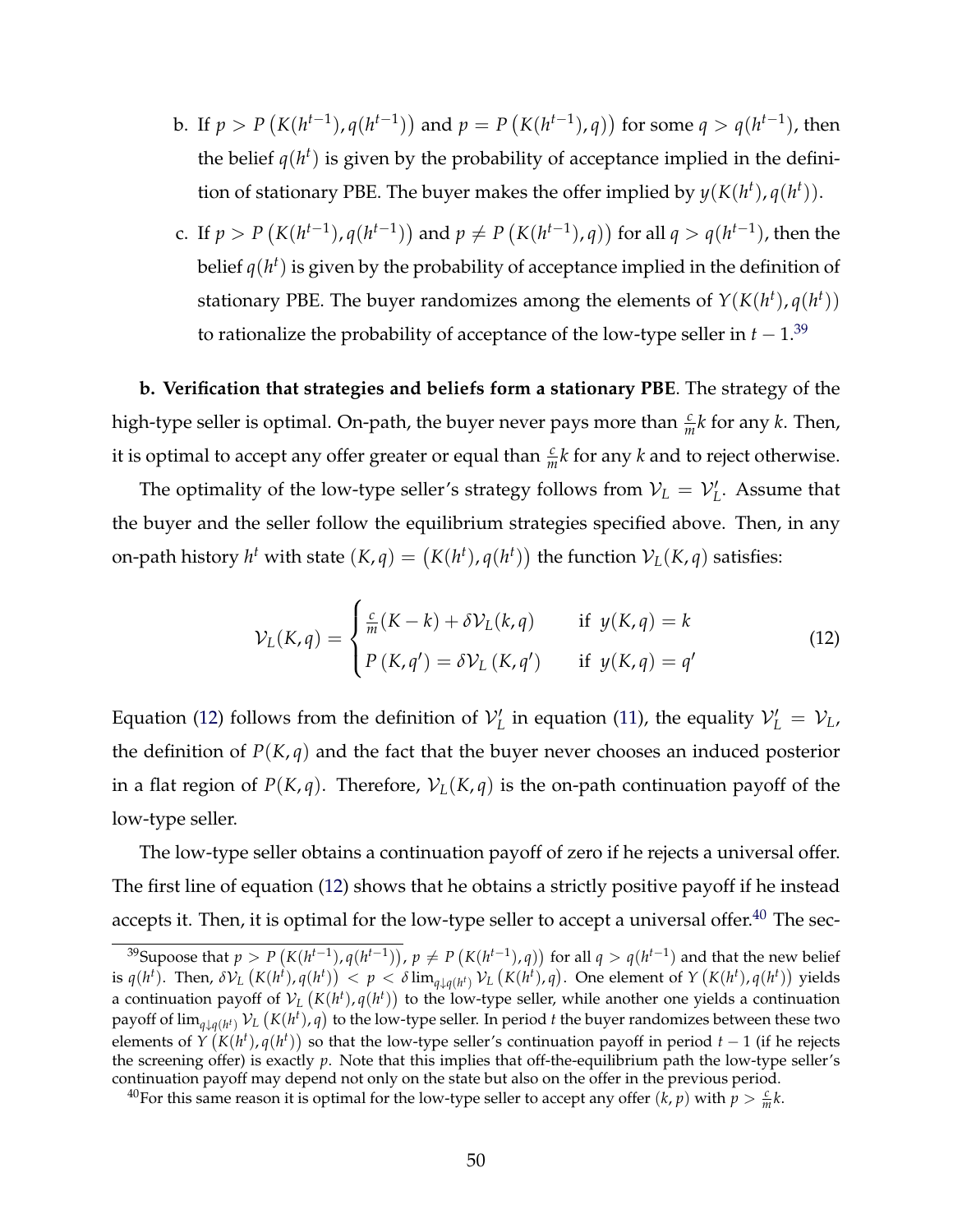ond line of equation [\(12\)](#page-2-37) shows that the low-type seller is indifferent between accepting and rejecting the screening offers that the buyer makes on path. Consider instead a buyer who deviates and makes a partial offer  $(k, P(K, q'))$  with  $k~<~K$ . If the low-type seller accepts, he obtains  $P(K, q')$  in the current period and zero from then on. If he instead rejects, his continuation payoff is  $\delta\mathcal{V}_L\left(K,\mathfrak{q}'\right)$ . Thus, the low-type seller is also willing to randomize in this case.<sup>41</sup>

We construct the strategy of the buyer by choosing for every history  $h<sup>t</sup>$  elements from the set  $Y\left(K(h^t), q(h^t)\right)$  of best responses in the modified problem. The difference between the original and modified problem lies in the set of posteriors that screening offers can induce. While in the modified problem the buyer can induce the whole set of posteriors  $[q, \hat{q}]$  at any state  $(K, q)$ , the set of posteriors that he can induce in the original game may be limited. Claim [1](#page-2-30) shows that the best response correspondence *Y* (*K*, *q*) in the modified problem only induces posteriors that are feasible in the original game.

**CLAIM 1. THE BUYER NEVER CHOOSES A POSTERIOR IN A FLAT REGION OF**  $P(K, \cdot)$ **.** If  $q' \in Y(K, q)$ , then  $P(K, q'') > P(K, q')$  for every  $q'' > q'.$ 

See Section [T.1](#page-2-39) of the Technical Addendum for the proof.

This proves that the strategy of the buyer is optimal.

#### **Part B. Construction of the consistent quadruplet**  $(V_L, P, W, y)$

We construct a consistent quadruplet  $(V_L, P, W, y)$  through two processes of induction (and a fixed point argument). In the base step of the first process of induction we construct the quadruplet  $(V_L(1, \cdot), P(1, \cdot), W(1, \cdot), y(1, \cdot))$ , which deals with the case when only one unit remains. In the inductive step there are *K* units left, with  $1 < K \le m$ . We assume that the quadruplet  $(V_L(k, \cdot), P(k, \cdot), W(k, \cdot), y(k, \cdot))$  has already been constructed for all  $k \in \{1, \ldots, K-1\}$  and construct the quadruplet  $(\mathcal{V}_L(K, \cdot), P(K, \cdot), W(K, \cdot), y(K, \cdot)).$ 

The second process of induction is nested within the first one. We explain this process in detail in steps 1 to 3 below. Let *K* be the number of remaining units and assume that the quadruplet  $(V_L(k, \cdot), P(k, \cdot), W(k, \cdot), y(k, \cdot))$  has already been constructed for all  $k \in$ 

<sup>&</sup>lt;sup>41</sup>The buyer could also deviate by making an offer  $(k, p)$  with  $k \le K$  and  $p \ne P(K, q')$ . The equilibrium strategies that we define also guarantee that the low-type seller behaves optimally. We omit the details.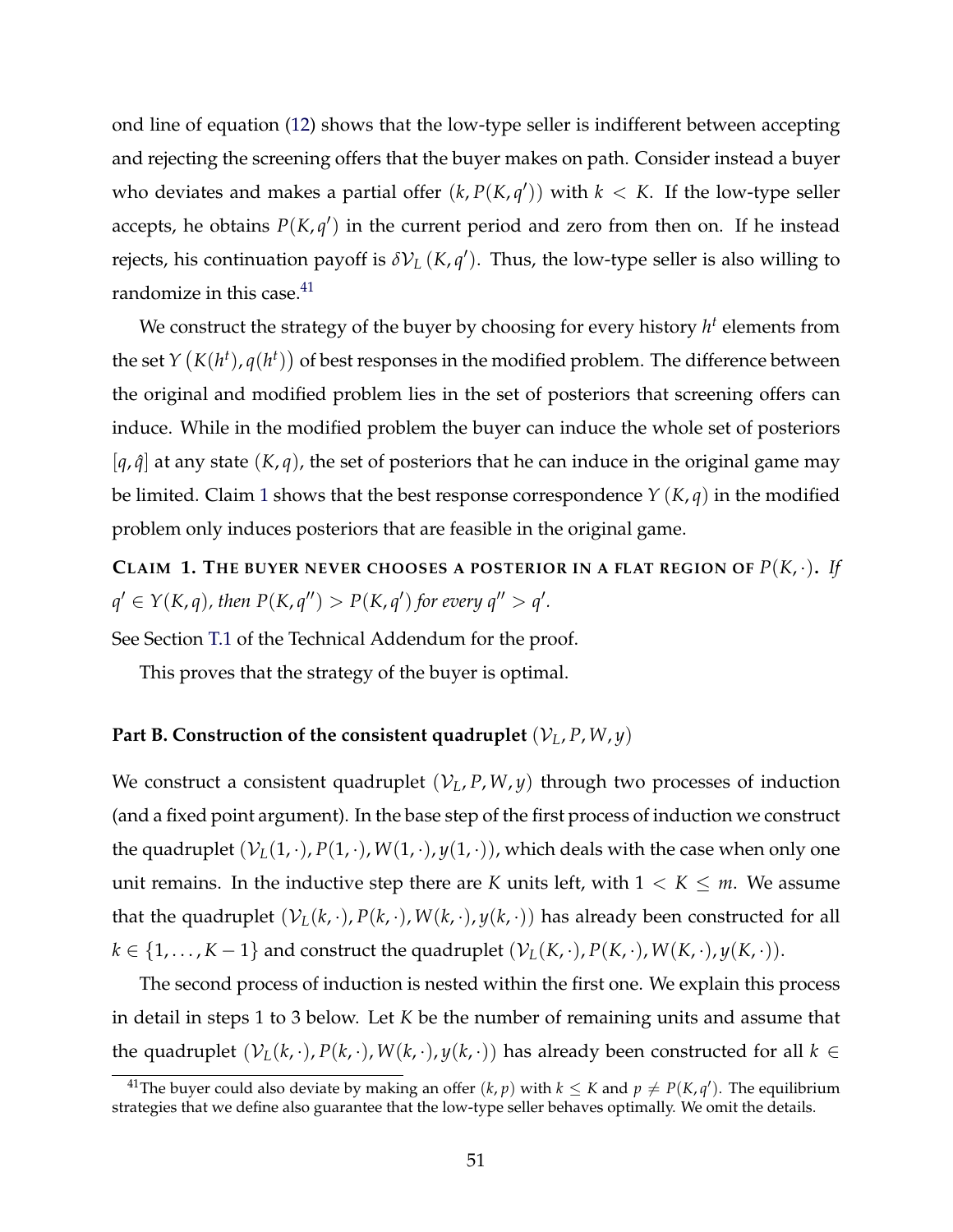$\{1, \ldots, K-1\}$ . In the base step, we construct  $(\mathcal{V}_L(K, \cdot), P(K, \cdot), W(K, \cdot), y(K, \cdot))$  for  $q \in$  $[\bar{q}, \hat{q}]$  for some  $\bar{q} < \hat{q}$  (see step 1 below). In the inductive step (indexed by *n*), we assume that the quadruplet  $(V_L(K, \cdot), P(K, \cdot), W(K, \cdot), y(K, \cdot))$  has already been constructed for  $q \in [q_n, \hat{q}]$ . We extend  $(\mathcal{V}_L(K, \cdot), P(K, \cdot), W(K, \cdot), y(K, \cdot))$  to  $q \in [q_{n+1}, \hat{q}]$  with  $q_{n+1} < q_n$ (we explain this in step 2a below). This inductive step involves a fixed point argument that we describe in detail in step 2b. Finally, we show that in a finite number  $(\tilde{n})$  of steps  $q_{\tilde{n}} = 0$  (step 3 below).

**Step 1. Quadruplet in interval**  $q \in [\bar{q}, \hat{q}]$ . Claim [2](#page-2-30) describes the simple form that the quadruplet  $(V_L, P, W, y)$  takes when transformed beliefs are sufficiently close to  $\hat{q}$ . The intuition behind Claim [2](#page-2-30) is simple. If the buyer is sufficiently convinced that the seller is of high type, he is better off trading right away. He offers to pay the high type's cost in exchange for all remaining units. Both types accept and the game ends. This leads directly to the quadruplet's form in Claim [2.](#page-2-30)

**CLAIM** 2. *There exists*  $\bar{q} < \hat{q}$ , such that any consistent quadruplet  $(V_L, P, W, y)$  must satisfy

$$
\mathcal{V}_L(K, q) = \frac{c}{m} K,
$$
  
\n
$$
P(K, q) = \delta \frac{c}{m} K,
$$
  
\n
$$
W(K, q) = \sum_{s=1}^{K} \Lambda_s^m \left[ (\hat{q} - q) v_L + (1 - \hat{q}) v_H \right] - (1 - q) \frac{c}{m} K > 0 \text{ and }
$$
  
\n
$$
y(K, q) = K
$$

*for every*  $q \in [\overline{q}, \hat{q}]$  *and for every*  $K \in \{1, \ldots, m\}$ *.* 

*Proof.* Assume that there are *K* remaining units. A buyer who makes a screening offer obtains a (normalized) continuation payoff bounded above by

$$
(\hat{q}-q)\sum_{s=1}^K \Lambda_s^m v_L + (1-\hat{q})\,\delta\left(\sum_{s=1}^K \Lambda_s^m v_H - \frac{c}{m}K\right).
$$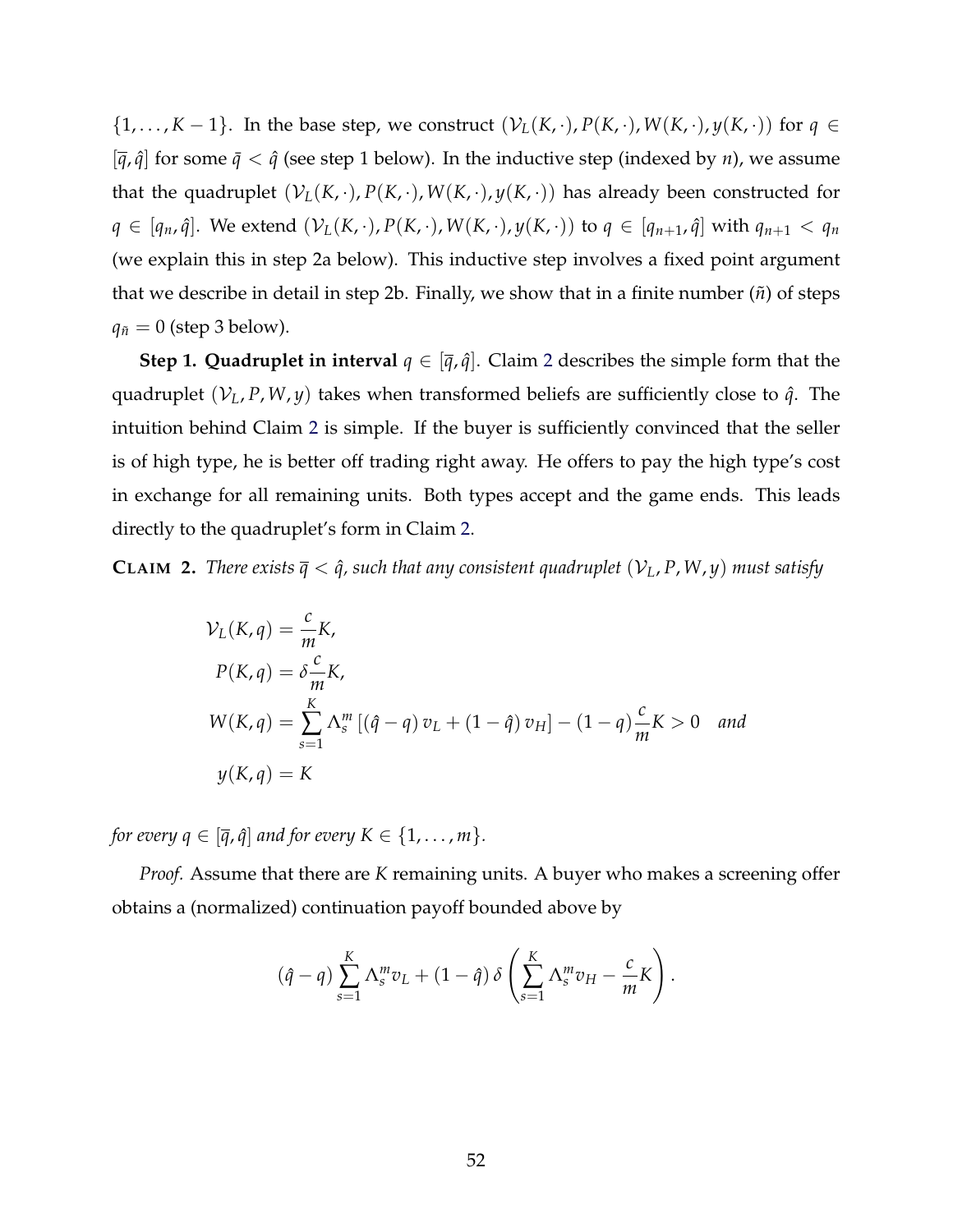Moreover, for a sufficiently high  $q < \hat{q}$ , the expression above is strictly smaller than

$$
\sum_{s=1}^{K} \Lambda_s^m \left[ \left( \hat{q} - q \right) v_L + \left( 1 - \hat{q} \right) v_H \right] - \left( 1 - q \right) \frac{c}{m} K
$$

which represents the continuation payoff for the buyer when he makes a universal offer for all remaining units. This continuation payoff is strictly positive for sufficiently high *q* <  $\hat{q}$ . This, in turn, implies that there exists  $\bar{q}$  <  $\hat{q}$  such that for any  $q \in [\bar{q}, \hat{q}]$  and for any  $K \in \{1, \ldots, m\}$ , screening offers are strictly dominated by a universal offer for all remaining units, and this universal offer leads to strictly positive payoffs. Therefore, the best universal offer is to buy all units immediately, which leads to the expressions for *W* and *y* outlined above. These expressions, in turn, imply that  $V_L$  and *P* are as above.  $\blacksquare$ 

**Step 2. Extension of quadruplet from interval**  $[q_n, \hat{q}]$  **to interval**  $q \in [q_{n+1}, \hat{q}]$ . The extension of the quadruplet consists of two sub-steps. In the first one (a), we only allow the buyer to make screening offers. We find an interval  $[q_{n+1}, q_n]$  where the optimal screening offer induces posterior belief above *qn*. If universal offers were not allowed (i.e., if there were only one unit left, as in DL), this would conclude the extension to  $[q_{n+1}, q_n]$ . In the second sub-step (b), we give the buyer the possibility of making universal offers. This modifies the low-type seller's continuation payoff – and therefore the function  $P(K, \cdot)$  – in the interval  $[q_{n+1}, q_n]$ . We allow the buyer to re-optimize, given the modified function  $P(K, \cdot)$ , which in turn changes the low-type seller's continuation payoff. We continue this process until we reach a fixed point.

**a. Only screening offers**. Fix the number of remaining units *K*. Assume that the quadruplet  $(V_L(k, \cdot), P(k, \cdot), W(k, \cdot), y(k, \cdot))$  is already defined for all  $1 \leq k \leq K - 1$  and that the quadruplet  $(V_L(K, \cdot), P(K, \cdot), W(K, \cdot), y(K, \cdot))$  is defined for  $q \in [q_n, \hat{q}]$ .

We define two auxiliary value functions for the buyer that represent continuation payoffs from making screening offers. First, for  $q \in [0, q_n]$  we let  $W^I(K, q)$  represent the buyer's payoff from making a screening offer that leads to posterior  $q' \geq q_n$ :

$$
W^{I}(K,q) = \max_{q' \geq q_{n}} (q' - q) \left( \sum_{s=1}^{K} \Lambda_{s}^{m} v_{L} - P\left(K, q'\right) \right) + \delta W\left(K, q'\right) \tag{13}
$$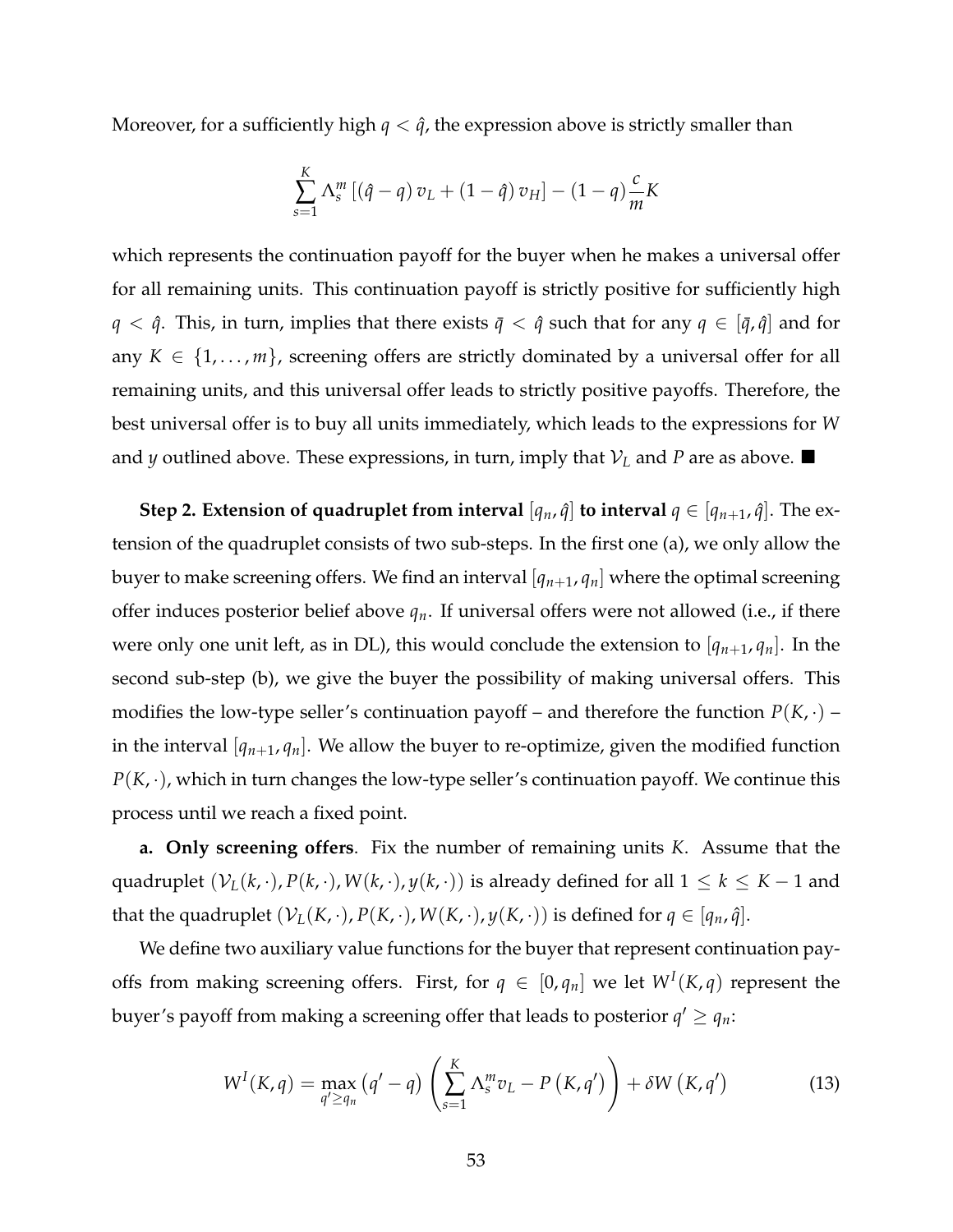Let  $X(K, q) \in [q_n, \hat{q}]$  denote the set of solutions to the above maximization problem, and let  $\underline{x}(K, q)$  and  $\overline{x}(K, q)$  denote respectively the smallest and largest elements of *X*(*K*, *q*).

Second, let  $P^I(K,q) = \delta P(K, \underline{x}(K,q))$  denote an auxiliary pricing function for  $q \in$  $[0, q_n]$ . The function  $W^{II}(K, q)$  represents the buyer's payoff from making a screening offer  $(K, P^I(K,q))$  that leads to posterior  $q' \in [q, q_n]$  (and to a continuation payoff  $W^I$ afterwards):

$$
W^{II}(K,q) = \max_{q' \in [q,q_n]} (q'-q) \left( \sum_{s=1}^K \Lambda_s^m v_L - P^I(K,q') \right) + \delta W^I(K,q') \quad \text{for } q \in [0,q_n]
$$

Let the endpoint  $q_{n+1}$  be defined by  $q_{n+1} = \max\{q \in [0, q_n]: W^I(K,q) \leq W^{II}(K,q)\}$ if the set is non-empty and  $q_{n+1} = 0$  otherwise.

**CLAIM 3.** *Endpoints are strictly decreasing:*  $q_{n+1} < q_n$ . Moreover, the continuation payoff  $W^I(K, q)$  *is continuous and satisfies*  $W^I(K, q) > 0$  *for all*  $q \in [q_{n+1}, q_n]$ *.* 

*Proof.* The continuation payoff  $W<sup>I</sup>(K,q<sub>n</sub>)$  is strictly positive because it is bounded below by  $\delta W(K,q_n) > 0$ . By definition,  $W^{II}(K,q_n) = \delta W^I(K,q_n)$ , and so  $W^{II}(K,q_n) <$  $W^I(K, q_n)$ . Finally, the theorem of the maximum guarantees that the functions  $W^I(K, \cdot)$ and  $W^{II}(K, \cdot)$  are continuous. Therefore,  $q_{n+1} < q_n$ . Next, by definition, for any  $q \in$  $(q_{n+1}, q_n]$ , we have  $W^I(K, q) > W^{II}(K, q) \geq \delta W^I(K, q)$ . Thus, for any  $q \in (q_{n+1}, q_n]$ , we have  $W^I(K,q) > 0.$  It only remains to be shown that  $W^I(K,q_{n+1}) > 0$ , which we do in Section [T.2](#page-2-40) of the Technical Addendum.  $\blacksquare$ 

**b. Fixed Point**. We define a sequence of quadruplets

$$
\left\{ \left( \mathcal{V}_L^{\ell}(K,\cdot), P^{\ell}(K,\cdot), W^{\ell}(K,\cdot), y^{\ell}(K,\cdot) \right) \right\}_{\ell=1,2,\ldots} \quad \text{for the interval } [q_{n+1}, \hat{q}].
$$

The first element of the sequence is as follows. For  $q \in (q_n, \hat{q})$ , we set

$$
\left(\mathcal{V}_L^1(K,q), P^1(K,q), W^1(K,q), y^1(K,q)\right) = \left(\mathcal{V}_L(K,q), P(K,q), W(K,q), y(K,q)\right).
$$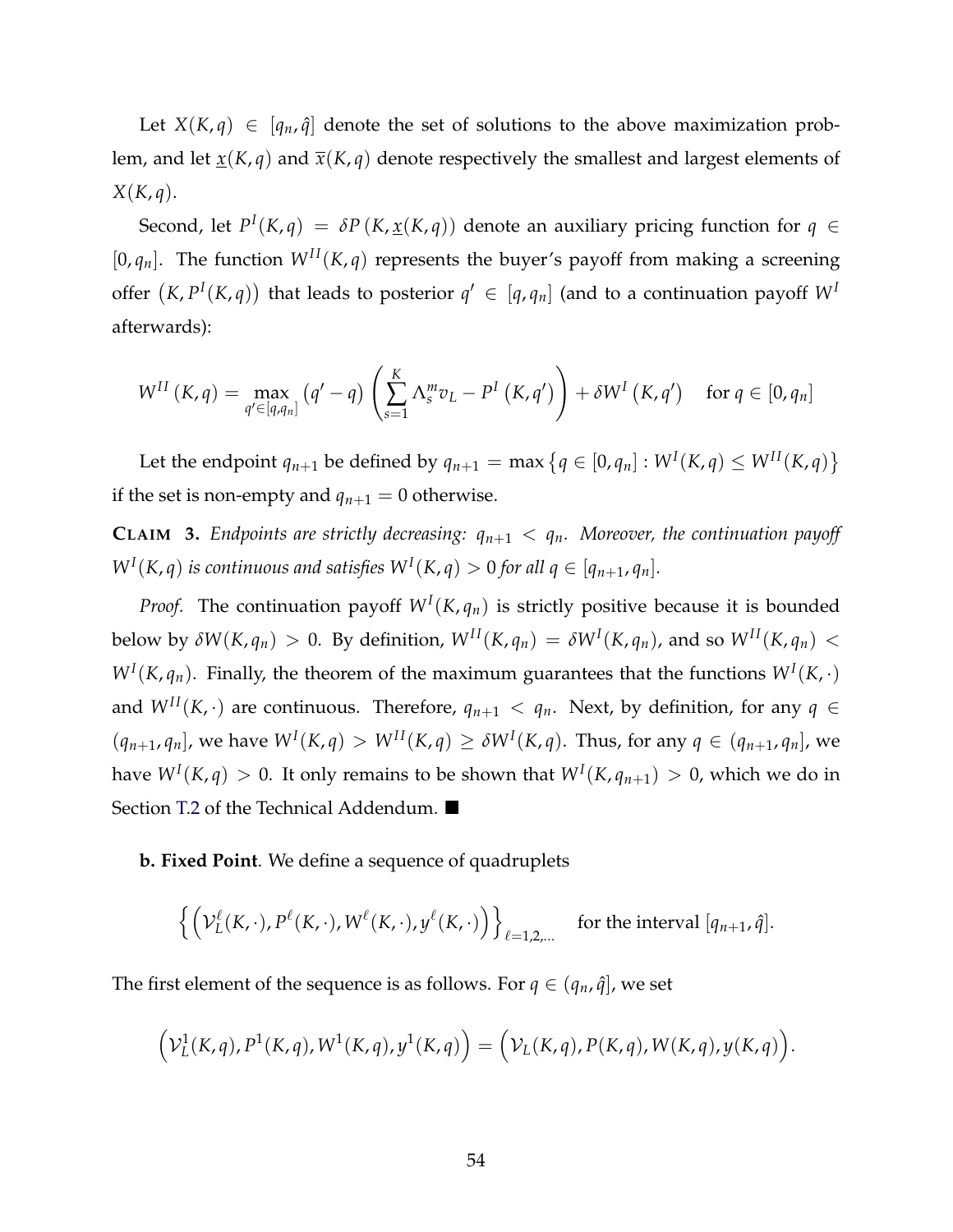For  $q \in [q_{n+1}, q_n]$  we instead set

$$
W^{1}(K,q) = \max \left\{ W^{I}(K,q),
$$
  
\n
$$
\max_{0 \le k \le K-1} \left\{ \sum_{s=k+1}^{K} \Lambda_{s}^{m} \left[ (\hat{q} - q) v_{L} + (1 - \hat{q}) v_{H} \right] - (1 - q) \frac{c}{m} (K - k) + \delta W(k,q) \right\} \right\}
$$

and we let  $y^1(K, q)$  be the solution that gives the lowest continuation payoff to the low-type seller.<sup>[42](#page-2-34)</sup> The screening offer in  $W^I$  leads to a state  $(K, q')$  with  $q' \geq q_n$ . The continuation payoff  $\mathcal{V}_L(K,q')$  is already defined for this state. Similarly, a universal offer leads to a state  $(k, q)$  with  $k < K$ , for which the continuation payoff  $\mathcal{V}_L(k, q)$  is already defined. Thus, we extend  $\mathcal{V}_L^1(K, \cdot)$  to the interval  $[q_{n+1}, q_n]$  as follows:

$$
\mathcal{V}_L^1(K,q) = \begin{cases} \delta \mathcal{V}_L(K,q') & \text{if } y^1(K,q) = q' \\ \frac{c}{m}(K-k) + \delta \mathcal{V}_L(k,q) & \text{if } y^1(K,q) = k \end{cases}
$$

Finally, in the interval  $[q_{n+1}, q_n]$ , we define  $P^1(K, \cdot)$  to be the largest weakly increasing function below  $\delta \mathcal{V}_L^1(K, \cdot)$ .

We define the remaining elements of the sequence of quadruplets recursively. For any  $\ell \geq 1$ , we define the  $\ell + 1$ 'th element of the sequence as follows. First, we set

$$
W^{\ell+1}(K,q) = \max\left\{\max_{q' \in [q,\hat{q}]} (q'-q) \left[ \left( \sum_{s=1}^K \Lambda_s^m \right) v_L - P^{\ell}(K,q') \right] + \delta W^{\ell}(K,q'), \max_{0 \le k \le K-1} \left\{ \left( \sum_{s=k+1}^K \Lambda_s^m \right) \left[ (\hat{q}-q) v_L + (1-\hat{q}) v_H \right] - (1-q) \frac{c}{m} (K-k) + \delta W(k,q) \right\} \right\}.
$$

Next, we let  $y^{\ell+1}(K,q)$  be the solution to the above problem that gives the lowest continuation payoff to the low-type seller. Denote that continuation payoff by  $\mathcal{V}^{\ell+1}_L(K,q).$ Finally, let  $P^{\ell+1}\left(k,\cdot\right)$  be the largest weakly increasing function below  $\delta V^{\ell+1}_L\left(K,\cdot\right)$ .

 $42$ As in Step 3 of Part A, whenever there are many solutions with the same continuation payoff, then there must exist at least one that implies a universal offer  $(K - k, \frac{c}{m}(K - k))$ . Of all such universal offers, we pick the one with the lowest *k*.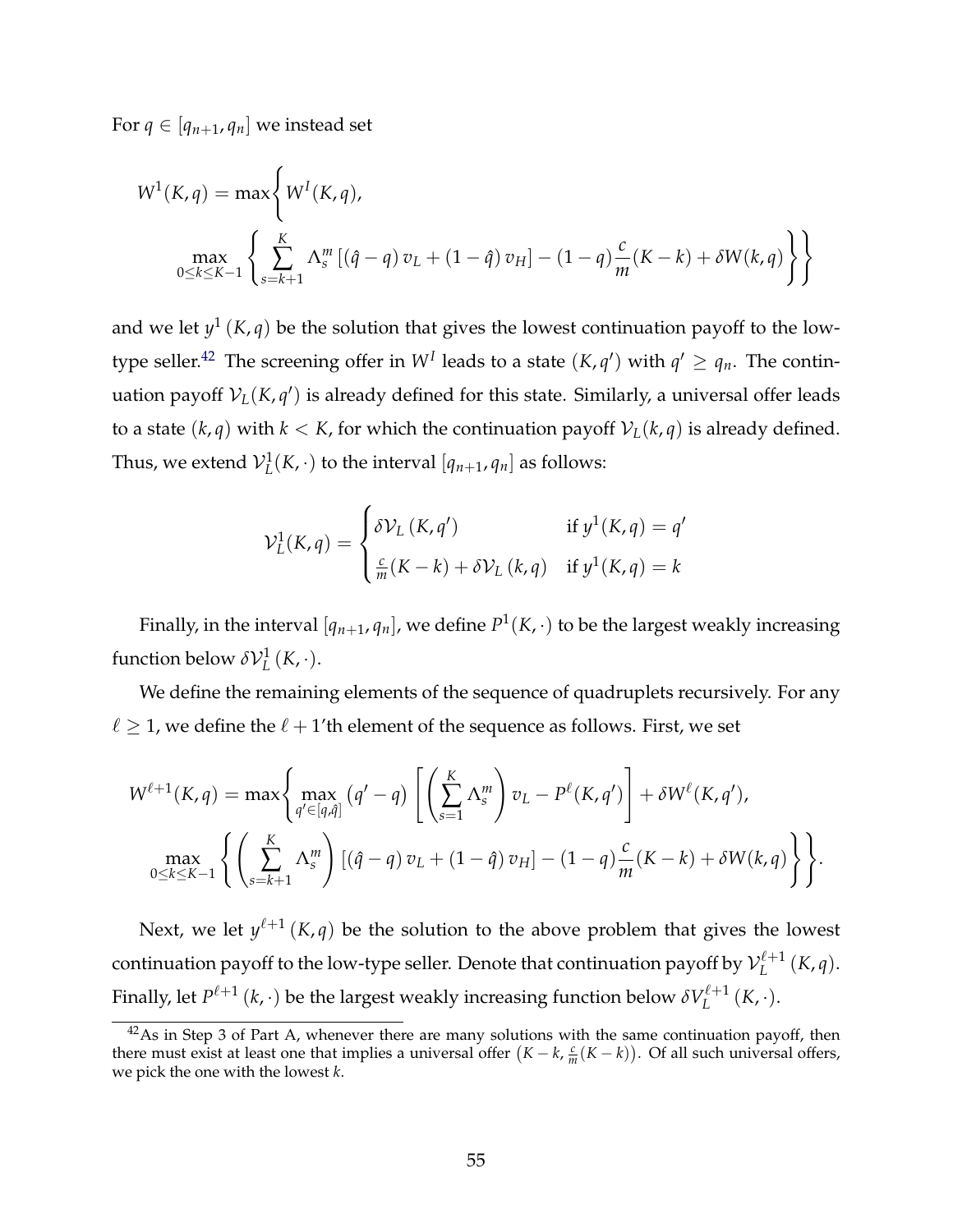**CLAIM 4.** *There exists*  $\ell^*$  *such that* 

$$
\left(V_L^{\ell^*}(K,\cdot), P^{\ell^*}(K,\cdot), W^{\ell^*}(K,\cdot), y^{\ell^*}(K,\cdot)\right) = \left(V_L^{\ell^*+1}(K,\cdot), P^{\ell^*+1}(K,\cdot), W^{\ell^*+1}(K,\cdot), y^{\ell^*+1}(K,\cdot)\right).
$$

*Proof.* For every  $q \geq q_{n+1}$  and for every  $\ell > 1$ ,  $W^{\ell}(k,q) \geq W^{\ell}(k,q) > 0$ . Then, there exists  $\eta > 0$  such that for  $q \in [q_{n+1}, q_n]$  and for every  $\ell > 1$ ,  $W^{\ell}(k, q) > \eta$ .

If the claim fails, for any positive integer *T* there exist  $\ell$ ,  $q \in [q_{n+1}, q_n)$ , and a sequence  $\{q^{\tau}\}_{\tau=0}^T$  with  $q^0 = q$ ,  $q^T < q + \frac{1}{T}$  and  $y^{\ell}(K, q^{\tau-1}) = q^{\tau}$  for all  $\tau \in \{1, ..., T\}$ . The buyer's continuation payoff  $W^{\ell}(K, q)$  is bounded above:

$$
W^{\ell}(K,q) < \left(\frac{1}{T} + \delta^T\right) \sum_{s=1}^K \Lambda_s^m v_H
$$

Finally, pick *T* so that

$$
\left(\frac{1}{T} + \delta^T\right) \sum_{s=1}^K \Lambda_s^m v_H < \eta.
$$

But  $W^{\ell}(K, q) > \eta$ , so we have reached a contradiction.

At the end of the *n*'th inductive step, the quadruplet is already defined for  $q \geq q_n$ . We extend the quadruplet to  $q \in [q_{n+1}, q_n)$  by setting it equal to the fixed point defined above:

$$
(\mathcal{V}_L(K,q), P(K,q), W(K,q), y(K,q)) = \left(\mathcal{V}_L^{\ell^*}(K,q), P^{\ell^*}(K,q), W^{\ell^*}(K,q), y^{\ell^*}(K,q)\right).
$$

**Step 3. Extension to interval**  $[0, \hat{q}]$  **takes finitely many steps**. In the last step of the construction, we show that it takes finitely many steps to extend the quadruplet to the whole interval  $[0, \hat{q}]$ .

**CLAIM 5.** *There exists*  $\tilde{n}$  *so that*  $q_{\tilde{n}} = 0$ *.* 

See Section [T.3](#page-2-41) of the Technical Addendum for the proof.

Finally, note that  $W(K, q) > 0$  for every  $(K, q)$ . Thus it is never optimal for the buyer to make two consecutive universal offers. Formally, if  $k \in Y(K,q)$  for some  $(K,q)$ , then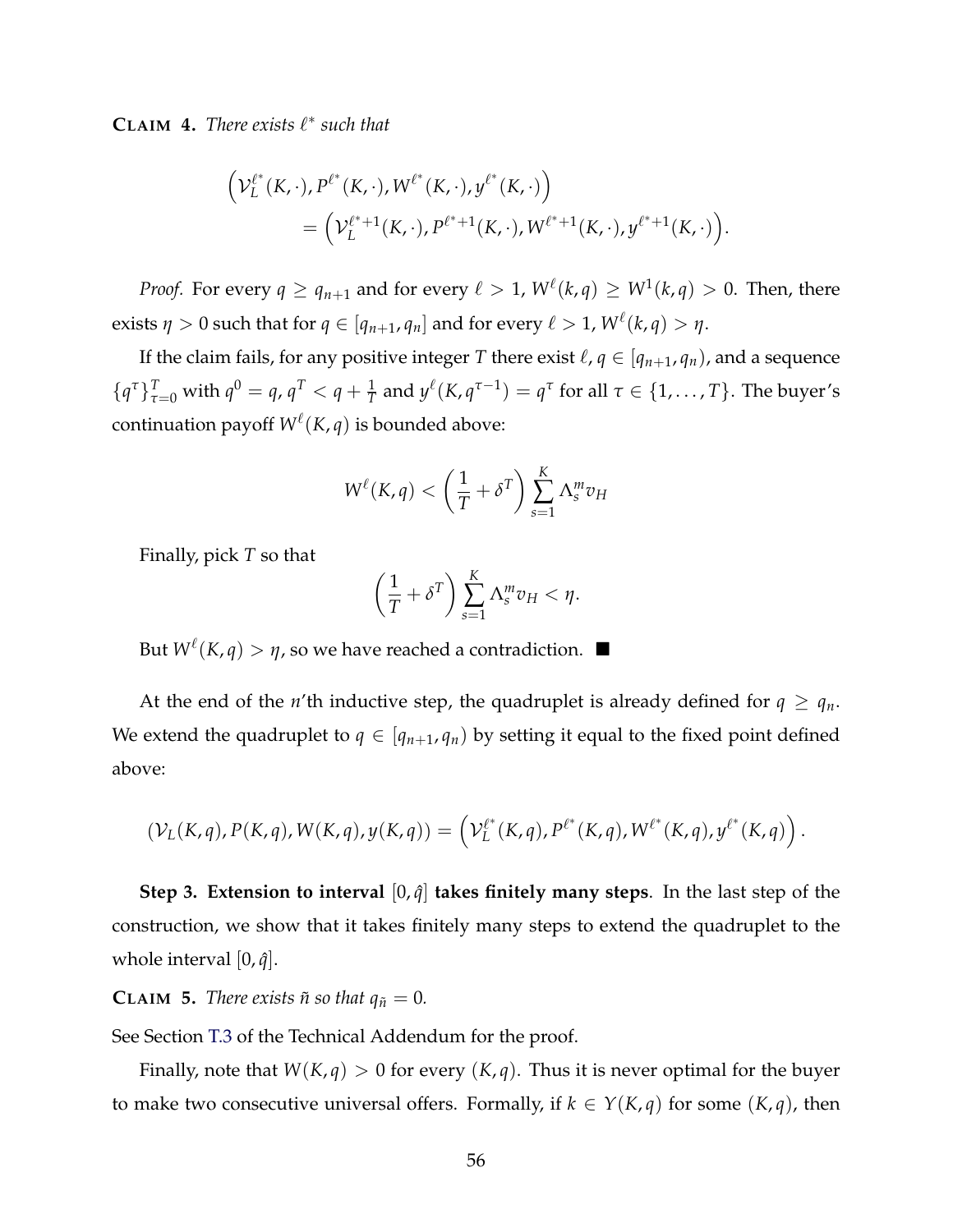$k' \notin Y(k,q)$ . Assume towards a contradiction that  $k \in Y(K,q)$  and  $k' \in Y(k,q)$ . Then,

$$
W(K,q) = \left(\sum_{s=k+1}^{K} \Lambda_s^m\right) \left[ (\hat{q} - q) v_L + (1 - \hat{q}) v_H \right] - (1 - q) \frac{c}{m} (K - k) + \delta W(k,q)
$$
  

$$
< \left(\sum_{s=k+1}^{K} \Lambda_s^m\right) \left[ (\hat{q} - q) v_L + (1 - \hat{q}) v_H \right] - (1 - q) \frac{c}{m} (K - k) + W(k,q)
$$
  

$$
= \left(\sum_{s=k'+1}^{K} \Lambda_s^m\right) \left[ (\hat{q} - q) v_L + (1 - \hat{q}) v_H \right] - (1 - q) \frac{c}{m} (K - k') + \delta W(k',q)
$$

This shows that, at state  $(K, q)$ , the buyer strictly prefers to make a universal offer for *K* − *k*<sup>*l*</sup> units, instead of making one for *K* − *k* units. Thus,  $k \notin Y(K, q)$ . ■

#### **A.4 Convergence as bargaining frictions vanish**

#### **LEMMA 3. CONVERGENCE AS BARGAINING FRICTIONS VANISH.** *Fix m.*

- *(a)* Consider an arbitrary sequence of vanishing frictions  $\{\Delta_n\}_{n=1}^{\infty} \to 0$ . The associated se- $\mathcal{G}$ *quences*  $\left\{K_m^{\Delta_n}(\cdot)\right\}_{n=1}^\infty$  $\sum_{n=1}^{\infty}$ ,  $\left\{ q_m^{\Delta_n}(\cdot) \right\}_{n=1}^{\infty}$  $\sum_{n=1}^{\infty}$ ,  $\left\{ \left\{ P_m^{\Delta_n}(K, \cdot) \right\} \right\}_{K}^{m}$ *K*=1  $\bigcap_{i=1}^{\infty}$  $\sum_{n=1}^{\infty}$  and  $\left\{\left\{W_m^{\Delta_n}(K, \cdot)\right\}_{K}^{m}\right\}$ *K*=1  $\big\}^{\infty}$ *n*=1 *have subsequences that converge pointwise.*
- (b) There exist functions  $K_m(\cdot)$ ,  $q_m(\cdot)$ ,  $\{P_m(K, \cdot)\}_{K=1}^m$  and  $\{W_m(K, \cdot)\}_{K=1}^m$  such that for any sequence of vanishing frictions  $\{\Delta_n\}_{n=1}^{\infty} \to 0$ , the associated sequences  $\left\{K_m^{\Delta_n}(\cdot)\right\}_{n=1}^{\infty}$  $n=1'$  $\left\{q_m^{\Delta_n}(\cdot)\right\}_{n=1}^{\infty}$  $\sum_{n=1}^{\infty}$ ,  $\left\{ \left\{ P_m^{\Delta_n}(K, \cdot) \right\} \right\}^m$ *K*=1  $\int_{-\infty}^{\infty}$  $\sum_{n=1}^{\infty}$  and  $\left\{ \left\{ W_m^{\Delta_n}(K, \cdot) \right\}_{K}^{m} \right\}$ *K*=1  $\int_{-\infty}^{\infty}$ *n*=1 *converge pointwise to*  $K_m(\cdot)$ ,  $q_m(\cdot)$ ,  $\{P_m(K,\cdot)\}_{K=1}^m$  and  $\{W_m(K,\cdot)\}_{K=1}^m$ , respectively, except for finitely many *points.*[43](#page-2-42)

*Proof of part (a)*. For any  $\Delta > 0$ , the functions  $K_m^{\Delta}(\cdot)$  and  $q_m^{\Delta}(\cdot)$  are monotonic in time elapsed  $\tau$  and the function  $P_m^{\Delta}(K, \cdot)$  is monotonic in *q* for all  $K \in \{1, \ldots, m\}$ . Therefore, they all have bounded variation. Moreover, all these functions are bounded above and below by bounds that do not depend on  $\Delta$ . By Helly's First Theorem (Theorem 6.1.18

 $43$ The finitely many points where pointwise convergence may not occur correspond to impasses. At any impasse at state  $(K,q)$ ,  $P_m^-(K,q)$  and  $P_m^+(K,q)$  are well defined. We set  $P_m(K,q) = P_m^+(K,q)$ . This is without loss of generality, as the limit equilibrium outcome as bargaining frictions vanish does not depend on this choice.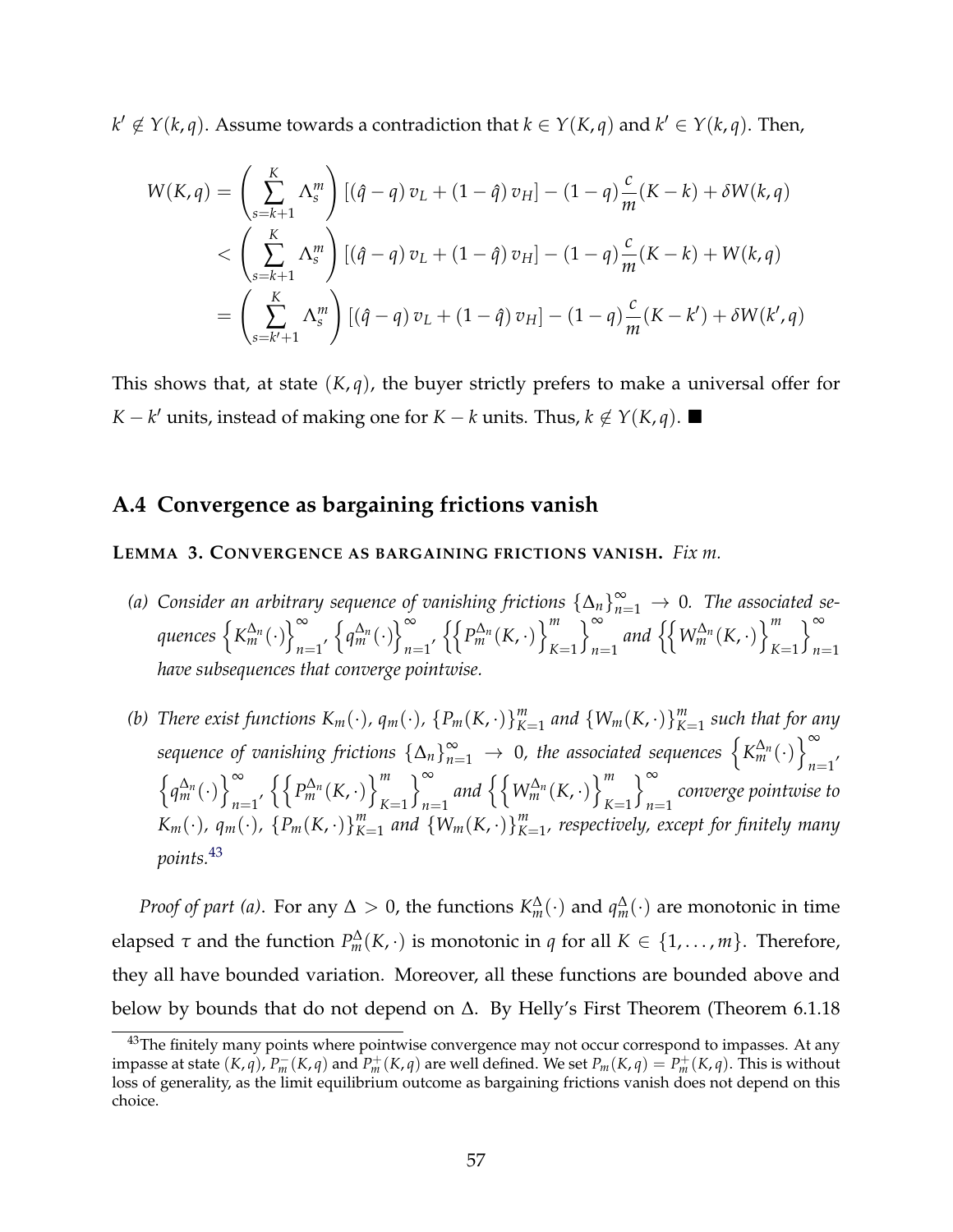in [Kannan and Krueger](#page-2-43) [\[1996\]](#page-2-43)),  $\left\{K_m^{\Delta_n}(\cdot)\right\}_{n=1}^{\infty}$  $\sum_{n=1}^{\infty}$ ,  $\left\{ q_m^{\Delta_n}(\cdot) \right\}_{n=1}^{\infty}$  $\sum_{n=1}^{\infty}$  and  $\left\{ \left\{ P_{m}^{\Delta_{n}}(K,\cdot)\right\} _{K}^{m}\right\}$ *K*=1  $\big)$   $\infty$ *n*=1 all have subsequences that converge pointwise.

Fix  $K \in \{1, \ldots, m\}$ . The functions  $\left\{W_m^{\Delta_n}(K, \cdot)\right\}_{n=1}^{\infty}$ are uniformly equicontinuous since<br> $n=1$ they all have the same Lipschitz constant  $v_H\sum_{s=1}^K\Lambda_s^m$ . They are also uniformly bounded. Then, the Arzelà-Ascoli Theorem guarantees that  $\left\{W_m^{\Delta_n}(K, \cdot)\right\}_{n=1}^{\infty}$  $n=1$  has a subsequence that converges uniformly.  $\blacksquare$ 

*Proof of part (b).* In Proposition [3](#page-2-2) we show that all convergent sequences  $\left\{K_m^{\Delta_n}(\cdot)\right\}_{n=1}^{\infty}$  $n=1'$  $\left\{q_m^{\Delta_n}(\cdot)\right\}_{n=1}^{\infty}$  $\sum_{n=1}^{\infty}$ ,  $\left\{ \left\{ P_m^{\Delta_n}(K, \cdot) \right\} \right\}^m$ *K*=1  $\big)$   $\infty$  $\sum_{n=1}^{\infty}$  and  $\left\{ \left\{ W_m^{\Delta_n}(K, \cdot) \right\}_{K}^{m} \right\}$ *K*=1  $\big)$   $\infty$ have the same limit.  $\blacksquare$ 

### **A.5 Proof of Proposition [3](#page-2-2)**

In this proof we introduce an algorithm that characterizes the limit equilibrium outcome as bargaining frictions vanish.<sup>[44](#page-2-44)</sup> Proposition [3](#page-2-2) follows immediately from this characterization.

We consider a sequence of vanishing bargaining frictions  $\{\Delta_n\}_{n=1}^{\infty} \to 0$  with associated sequences  $\left\{\left\{P_m^{\Delta_n}(K, \cdot)\right\}_{K}^m\right\}$ *K*=1  $\int_{-\infty}^{\infty}$ *n*=1  $\left\{ \left\{ W_m^{\Delta_n}(K, \cdot) \right\}_{K}^m \right\}$ *K*=1  $\int_{-\infty}^{\infty}$  $\sum_{n=1}^{\infty}$  and  $\left\{ \left( K_{m}^{\Delta_{n}}(\cdot), q_{m}^{\Delta_{n}}(\cdot) \right) \right\}_{n=1}^{\infty}$ *n*=1 that converge pointwise, by Lemma [3\(](#page-2-45)*a*). We characterize the limits of these associated sequences, which we denote by  $\{P_m(K, \cdot)\}_{K=1}^m$ ,  $\{W_m(K, \cdot)\}_{K=1}^m$  and  $(K_m(\cdot), q_m(\cdot)).$ 

We describe both on-path and off-path behavior: we specify how quantities and beliefs evolve starting from any state  $(K, q)$ . We let  $K_m(\tau; (K, q))$  and  $q_m(\tau; (K, q))$  denote respectively the number of remaining units and the belief at time elapsed  $\tau$  if the starting state at time elapsed zero is (*K*, *q*). [45](#page-2-46) The on-path limit equilibrium outcome as bargaining frictions vanish  $(K_m(\tau), q_m(\tau))$  then corresponds to  $(K_m(\tau; (m, 0)), q_m(\tau; (m, 0))).$ 

Our algorithm proceeds by induction. In each step we characterize the limit functions  ${P_m(K, \cdot)}_{K=1}^m$ ,  ${W_m(K, \cdot)}_{K=1}^m$  and  $(K_m(\cdot), q_m(\cdot))$  for different subsets of the state space  $\{1,\ldots,m\}\times[0,\hat{q}]$ . In the base step  $(j=0)$ , we identify a candidate impasse  $(k_1,q_1)$  =  $(1, \bar{q}_m(1))$ . We characterize the limit functions for all states  $(1, q)$  with  $q < q_1$  (Claim [6\)](#page-2-47)

<sup>&</sup>lt;sup>44</sup>We do this for generic values of the parameters (for details, see Remark [1](#page-2-48) on page [61](#page-2-48) of this Appendix).

 $45$ As in the main body of the paper, these functions are left-continuous in  $\tau$ . These functions are uniquely identified at all states, except at finitely many states, which correspond to (on- and off-path) impasses. For these states, the functions  $K_m(\tau; (K, q))$  and  $q_m(\tau; (K, q))$  reflect the evolution after the impasse is resolved.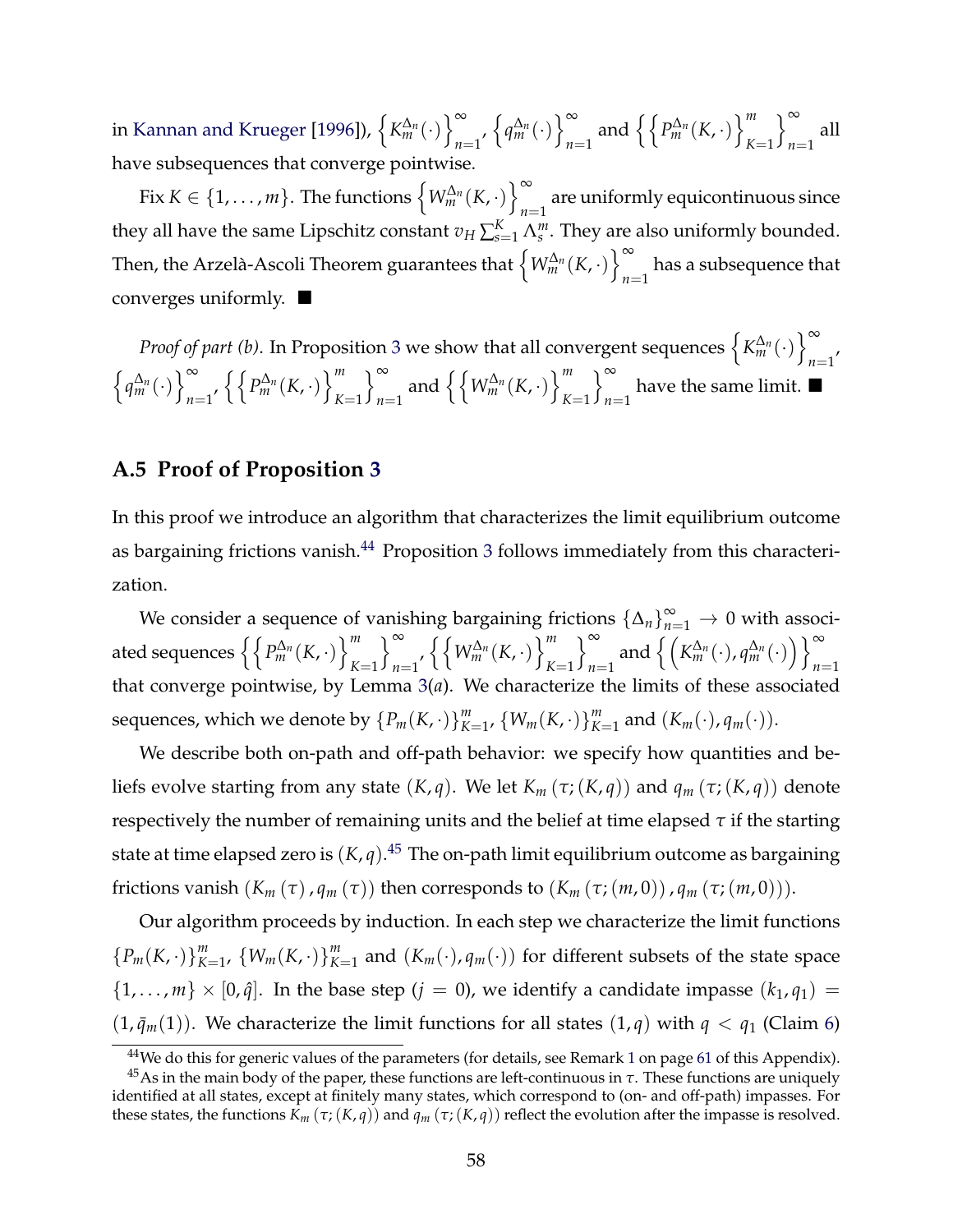and for all states  $(K, q)$  with  $q \ge q_1$  (Claim [7\)](#page-2-2). At each (non-final) step  $j \ge 1$  of the inductive process we identify a candidate impasse  $(k_{j+1}, q_{j+1})$  with  $k_{j+1} > k_j$  and  $q_{j+1} <$  $q_i$ . Claims [8,](#page-2-49) [9](#page-2-50) and [10](#page-2-51) characterize the limit functions for all states  $(K, q)$  with either 1)  $K \in \{k_j + 1, \ldots, k_{j+1}\}\$  and  $q \in [0, q_j)$ , or 2)  $K \in \{k_{j+1} + 1, \ldots, m\}\$  and  $q \in [q_{j+1}, q_j)$ . In particular, these claims show that the candidate impasse  $(k_j, q_j)$  is reached from the candidate impasse  $(k_{j+1}, q_{j+1})$ .

The algorithm ends after finitely many steps with a characterization of the limit functions for the whole state space  $\{1,\ldots,m\}\times [0,\hat{q}]$  and with a collection  $\{(k_j,q_j)\}_{j=1}^J$  of  $J$ candidate impasses. All candidate impasses are on-path: the limit equilibrium outcome as bargaining frictions vanish consists of a sequence of phases of fast trade and impasses summarized by  $\left\{ (k_j, q_j) \right\}_{j=1}^J$ .

### The base step  $(i = 0)$

In the base step we obtain the first candidate impasse  $(k_1, q_1) = (1, \bar{q}_m(1))$ . Claim [6](#page-2-47) shows that the candidate impasse  $(1, \bar{q}_m(1))$  is reached without delay starting from any state  $(1, q)$  with  $q < \bar{q}_m(1)$ .

**CLAIM 6.** *For all*  $q < \bar{q}_m(1)$ *, we have* 

$$
P_m(1,q) = \frac{(\Lambda_1^m v_L)^2}{c/m},
$$
  
\n
$$
W_m(1,q) = (\bar{q}_m(1) - q) (\Lambda_1^m v_L) \left(1 - \frac{\Lambda_1^m v_L}{c/m}\right) \text{ and}
$$
  
\n
$$
(K_m(\tau; (1,q)), q_m(\tau; (1,q))) = \begin{cases} (1, \bar{q}_m(1)) & \text{if } \tau \le \tau_1 \\ (0, \hat{q}) & \text{if } \tau > \tau_1 \end{cases} \text{ with } \tau_1 = \frac{2}{r} \ln \left( \frac{c/m}{\Lambda_1^m v_L} \right).
$$

The proof of Claim [6](#page-2-47) is in DL, so we omit it.

Claim [7](#page-2-2) shows that starting at any state  $(K, q)$  with  $K \in \{1, \ldots, m\}$  and  $q \in [\bar{q}_m(1), \hat{q}]$ , the game ends without delay.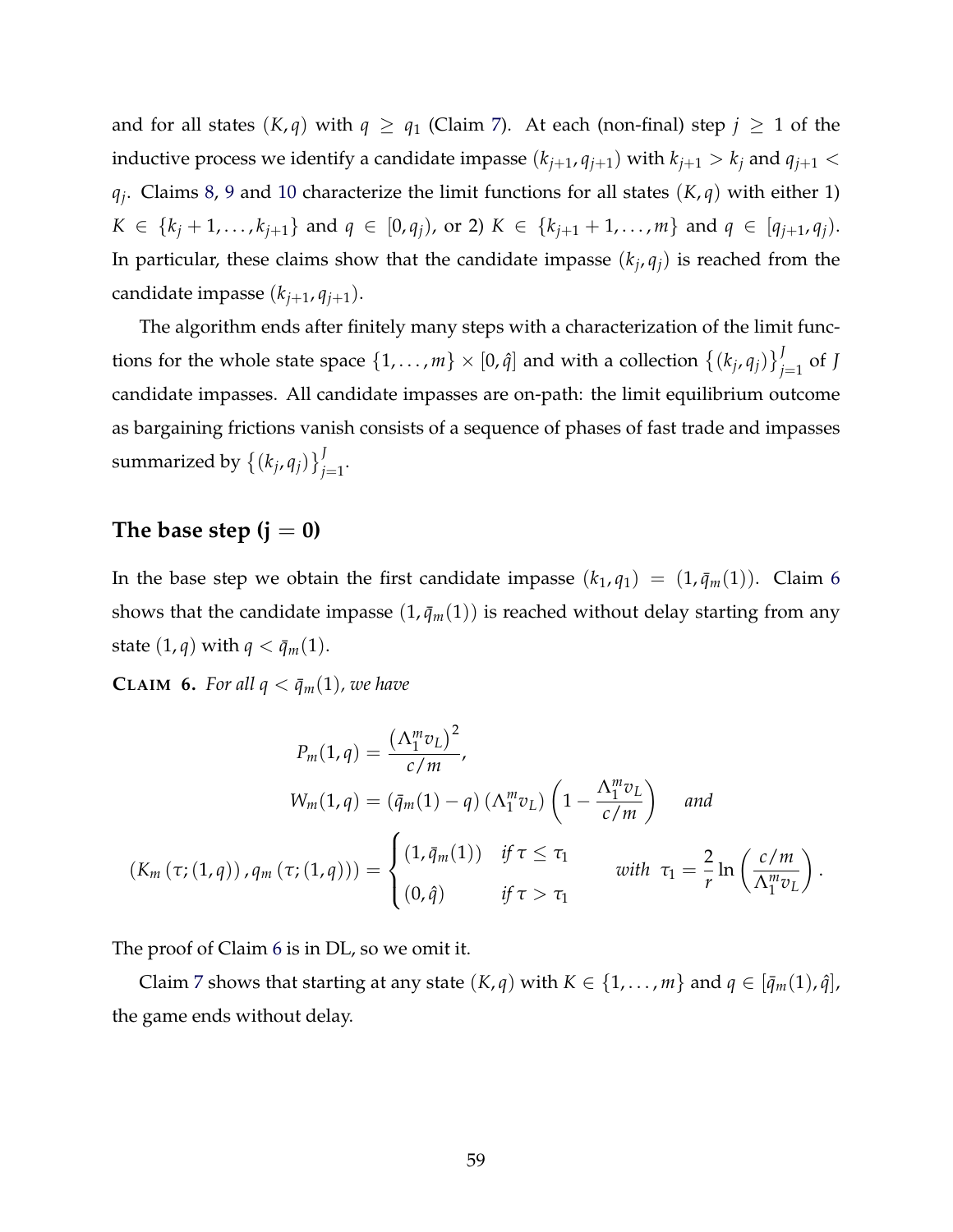**CLAIM 7.** *For all*  $(K, q)$  *with*  $K \in \{1, \ldots, m\}$  *and*  $q \in [\bar{q}_m(1), \hat{q}]$  *we have* 

$$
P_m(K, q) = K \frac{c}{m'},
$$
  
\n
$$
W_m(K, q) = (\hat{q} - q) \left( \sum_{s=1}^K \Lambda_s^m v_L - K \frac{c}{m} \right) + (1 - \hat{q}) \left( \sum_{s=1}^K \Lambda_s^m v_H - K \frac{c}{m} \right)
$$
 and  
\n
$$
(K_m(\tau; (K, q)), q_m(\tau; (K, q))) = (0, \hat{q}) \quad \forall \tau \ge 0.
$$

*Proof.* At all states  $(K, q)$  with  $K \in \{1, \ldots, m\}$  and  $q \in [\bar{q}_m(1), \hat{q}]$ , except for  $(1, \bar{q}_m(1))$ , the buyer can guarantee a strictly positive continuation payoff by making a universal offer for *K* units. Thus, the game ends without delay. The low-type seller can always mimic the high-type seller's behavior. Therefore, as bargaining frictions vanish, the price that the low-type seller is willing to accept for *K* units must converge to  $K_{\overline{m}}^c$ . Then, the function  $P_m(1, \cdot)$  is discontinuous at  $(1, \bar{q}_m(1))$ . We assign  $P_m(1, \bar{q}_m(1)) = P_m^+(1, \bar{q}_m(1))$ . We do the same with the outcome  $(K_m(\tau; (1, \bar{q}_m(1)))$ ,  $q_m(\tau; (1, \bar{q}_m(1))))$ , i.e. we take the limit from the right. In this way, these functions evaluated at  $(1, \bar{q}_m(1))$  reflect what happens right after the impasse  $(1, \bar{q}_m(1))$  is resolved. We follow this convention also for the next impasses.  $\blacksquare$ 

The algorithm then continues to the first inductive step  $(j = 1)$ .

## The inductive step  $(i \geq 1)$

The previous step  $j - 1$  provides a (candidate) impasse  $(k_i, q_i)$  of length  $\tau_i$ . The impasse  $(k_i, q_i)$  satisfies  $\bar{q}_m(k_i + 1) < q_i$  and  $k_i < m$ . All previous steps together provide a characterization of the limit functions for all states  $(K, q)$  with either  $K \leq k_j$ , or  $q \geq q_j$ , or both.

As we do in the main body of the paper, throughout this proof we focus on the "limit game" in the sense that the low-type seller's behavior is summarized by the limit function  $P_m(\cdot, \cdot)$ . We consider a simple course of action that brings the buyer from any state  $(K, q)$ with  $K \in \{k_j + 1, \ldots, m\}$  and  $q \in [0, q_j]$  to the impasse  $(k_j, q_j)$ . The buyer first makes the universal offer  $(K - k_j, \frac{c}{m}(K - k_j))$  and then the screening offer  $(K, P_m^-(k_j, q_j))$ . The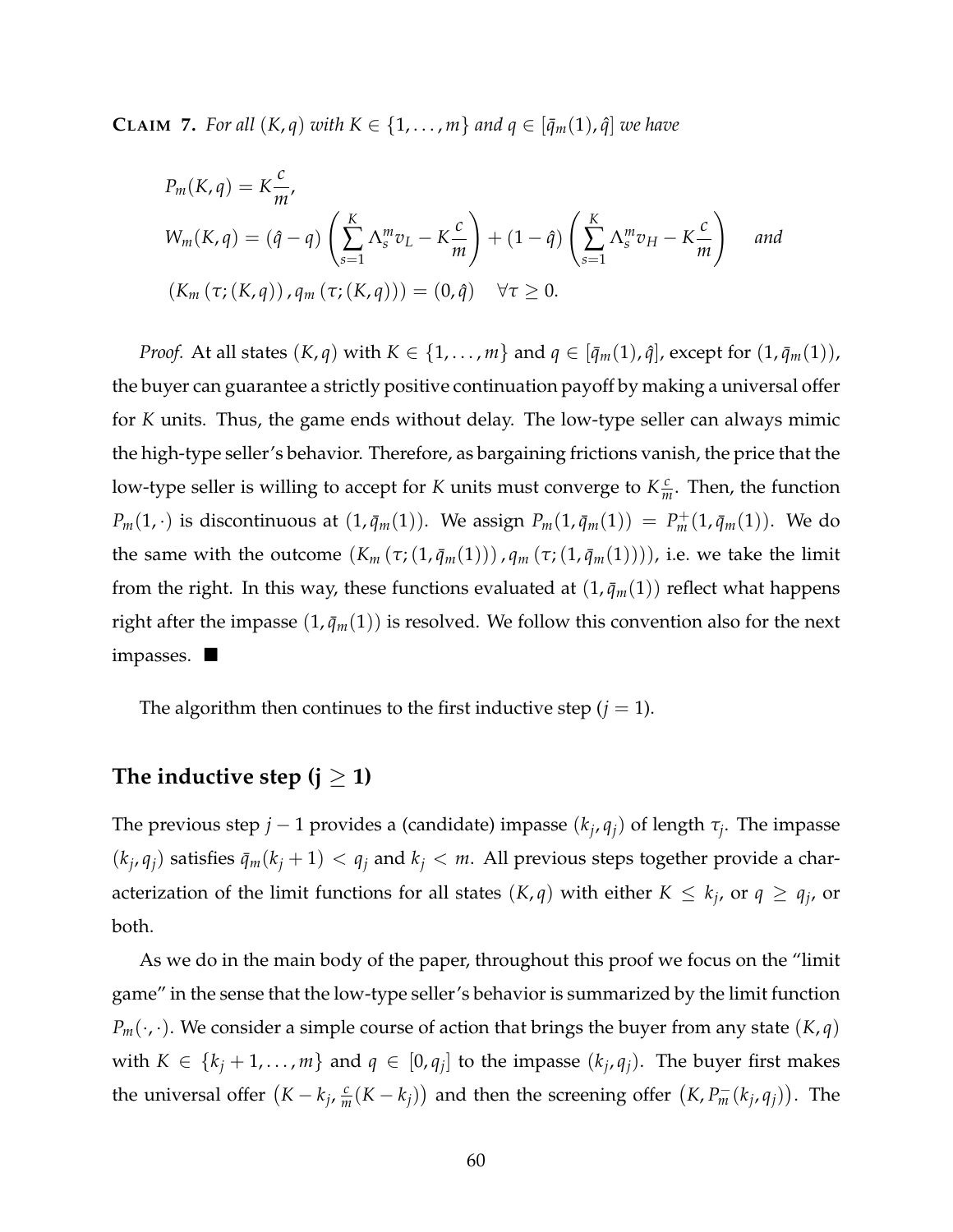function  $W(K,q)$ :  $\{k_j + 1, \ldots, m\} \times [0,q_j] \rightarrow \mathbb{R}$ , defined in equation [\(14\)](#page-2-52), denotes the buyer's (normalized) payoff from following this simple course of action.

$$
\mathcal{W}(K,q) \equiv (\hat{q} - q) \left[ \sum_{s=k_j+1}^{K} \Lambda_s^m v_L - (K - k_j) \frac{c}{m} \right] + (1 - \hat{q}) \left[ \sum_{s=k_j+1}^{K} \Lambda_s^m v_H - (K - k_j) \frac{c}{m} \right] + (q_j - q) \left[ \sum_{s=1}^{k_j} \Lambda_s^m v_L - P_m^-(k_j, q_j) \right]
$$
\n(14)

**REMARK 1.** *The following two conditions hold for generic values of the parameters:*

$$
W(K,0) \neq 0 \quad \text{for all } K \in \{k_j+1,\ldots,m\}
$$
 (15a)

$$
W(K, \bar{q}_m(K)) \neq 0 \quad \text{for all } K \in \{k_j + 1, \dots, m\}
$$
 (15b)

Throughout this proof we restrict attention to parameters that satisfy these two conditions.

The function  $W(\cdot, \cdot)$  satisfies  $W(K, q_i) > 0$  because  $\bar{q}_m(K) \leq \bar{q}_m(k_i + 1) < q_i$ . Moreover,  $W(\cdot, 0)$  is strictly decreasing in *K*. Given the genericity condition [\(15a\)](#page-2-53), we next let

$$
\underline{k} = \begin{cases} \max \left\{ K \in \{k_j + 1, \dots, m\} : \mathcal{W}(K, 0) > 0 \right\} & \text{if } \mathcal{W}(k_j + 1, 0) > 0 \\ k_j & \text{if } \mathcal{W}(k_j + 1, 0) < 0 \end{cases}
$$

We split the remainder of the inductive step into two parts, *a* and *b*. If  $k = m$ , the algorithm proceeds with part *a* and then ends. If  $k_j < \underline{k} < m$ , the algorithm proceeds first with part *a* and then with part *b*. If  $\underline{k} = k_j$ , the algorithm skips part *a* and moves directly to part *b*. Throughout the description of these two parts, we refer to Figure [5](#page-2-29) to facilitate their exposition.

**Part a**. In this part we characterize the equilibrium outcome for all states  $(K, q)$  with  $K \in \{k_j+1,\ldots,k\}$  and  $q \in [0,q_j)$ . At any such state, the buyer can guarantee a positive continuation payoff by following the simple course of action described above. We represent this area of the state space with thick green lines in Figure [5.](#page-2-29) We show in Claim [8](#page-2-49)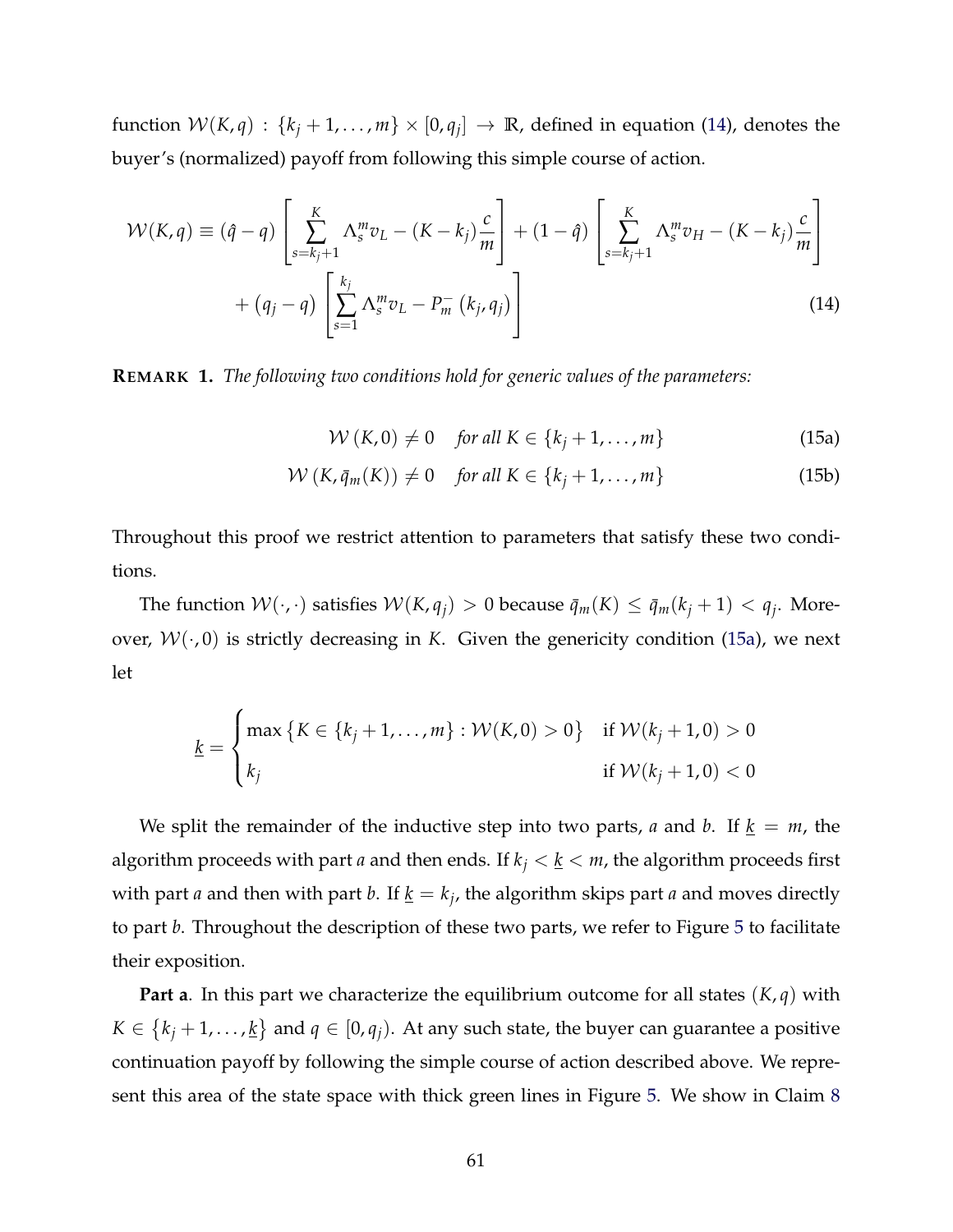

*Notes*: The green circle at state  $(k_i, q_i)$  denotes the candidate impasse from the previous step  $j - 1$ . Thick green lines represent states  $(K, q)$  with  $W(K, q) > 0$ , while thick blue lines represent states  $(K, q)$  with  $W(K, q) < 0$ . Dashed black arrows illustrate transitions without delay. Filled circles represent on-path impasses, while empty circles represent offpath impasses.

Figure 5: The inductive step ( $j \geq 1$ ) of the algorithm

how starting an any state  $(K, q)$  with  $K \in \{k_j + 1, \ldots, \underline{k}\}$  and  $q \in [0, q_j)$ , the state  $(k_j, q_j)$  is reached without delay. The state remains there for time elapsed  $\tau_i$ , i.e. there is an impasse of length  $\tau$ *<sub>j</sub>* at state  $(k_j, q_j)$ . After the impasse is resolved, the evolution of the number of remaining units and of beliefs is as specified in the previous step of the induction process. **CLAIM 8.** For all  $K \in \{k_j + 1, \ldots, k\}$  and for all  $q \in [0, q_j)$  we have:

$$
P_m(K,q) = (K - k_j) \frac{c}{m} + P_m^-(k_j, q_j)
$$
  

$$
W_m(K,q) = W(K,q)
$$
  

$$
(K_m(\tau; (K,q)), q_m(\tau; (K,q))) = \begin{cases} (k_j, q_j) & \text{if } \tau \leq \tau_j \\ (K_m(\tau - \tau_j; (k_j, q_j)), q_m(\tau - \tau_j; (k_j, q_j))) & \text{if } \tau > \tau_j \end{cases}
$$

See Section [T.4](#page-2-40) of the Technical Addendum for the proof.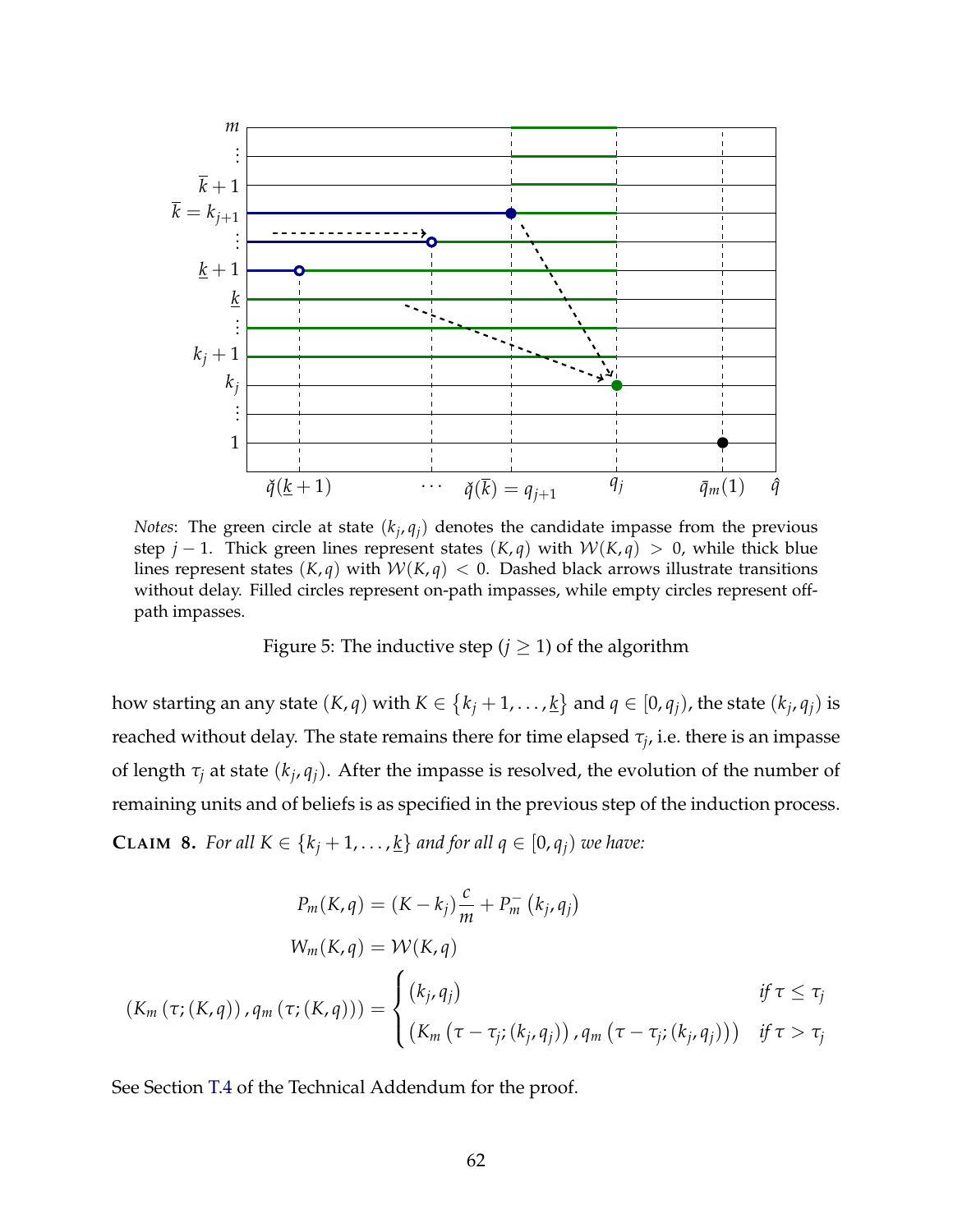If  $\underline{k} = m$ , then  $(k_i, q_i)$  is the first impasse and the algorithm ends. Otherwise, the algorithm proceeds to part *b*.

**Part b**. We first let

$$
k = \max \{ K \in \{ \underline{k} + 1, \ldots, m \} : \mathcal{W} (K, \bar{q}_m(K)) > 0 \} .
$$

Furthermore, for all  $K \geq k + 1$  we let  $\check{q}(K) \in (0, q_i)$  be defined by  $W(K, \check{q}(K)) = 0$ . In this part we derive the functions of interest for all states  $(K, q)$  with either 1)  $K \in \{k+1, \ldots, \overline{k}\}$ and  $q < q_j$  or 2)  $K > \overline{k}$  and  $q \in [\check{q}(\overline{k}), q_j)$ . To do so, we first prove the following fact.

**FACT 1.** *The following inequalities hold:*

$$
\frac{\partial \mathcal{W}(K,q)}{\partial q} = (K - k_j) \frac{c}{m} + P_m^-(k_j, q_j) - \sum_{s=1}^K \Lambda_s^m v_L > 0 \quad \forall \ K > \underline{k} \tag{16a}
$$

$$
\bar{q}_m(\bar{k}+1) < \check{q}(\bar{k}) < \bar{q}_m(\bar{k}) \tag{16b}
$$

$$
\check{q}(\underline{k}+1) < \check{q}(\underline{k}+2) < \cdots < \check{q}(\overline{k}-1) < \check{q}(\overline{k}) \tag{16c}
$$

*where if*  $\bar{k} = m$ *, replace* [\(16b\)](#page-2-54) *by*  $\check{q}(\bar{k}) < \bar{q}_m(\bar{k})$ *.* 

*Proof.* First, for [\(16a\)](#page-2-55), note that  $W(K, 0) < 0$  and  $W(K, q_i) > 0$  for all  $K > k$ . Moreover,  $W(K, q)$  is linear in *q*. Thus,  $W(K, q)$  is strictly increasing in *q* for all  $K > k<sup>46</sup>$  $K > k<sup>46</sup>$  $K > k<sup>46</sup>$  Second, for [\(16b\)](#page-2-54), note that by the definition of  $\bar{k}$ ,  $\mathcal{W}\left(\bar{k},\bar{q}_m(\bar{k})\right)>0.$  Since  $\mathcal{W}(K,q)$  is strictly increasing, then  $\check{q}(\bar{k}) < \bar{q}_m(\bar{k})$ . If  $\bar{k} = m$ , this finishes the proof of [\(16b\)](#page-2-54). Otherwise, note that the definition of  $\bar{k}$  (and the genericity condition [\(15b\)](#page-2-57)) imply that  $\mathcal{W}\left(\bar{k}+1,\bar{q}_m(\bar{k}+1)\right)< 0.$  $\text{Since } \mathcal{W}\left(\bar{k}+1,\bar{q}_m(\bar{k}+1)\right)=\mathcal{W}\left(\bar{k},\bar{q}_m(\bar{k}+1)\right)$ , then  $\bar{q}_m(\bar{k}+1)<\gamma(\bar{k})$ . Finally, regarding equation [\(16c\)](#page-2-58), note that:

$$
W(K,q) = W(K-1,q) + (\hat{q}-q) \left[ \Lambda_K^m v_L - \frac{c}{m} \right] + (1-\hat{q}) \left[ \Lambda_K^m v_H - \frac{c}{m} \right]
$$

Then,  $W(K, q) \geq W(K-1, q) \Leftrightarrow q \geq \bar{q}_m(K)$ . Suppose that  $\check{q}(K) < \bar{q}_m(K)$ . Then, 0 =  $W(K, \check{q}(K)) < W(K-1, \check{q}(K))$  and so  $\check{q}(K-1) < \check{q}(K)$ . Since,  $\check{q}(\overline{k}) < \bar{q}_m(\overline{k})$ , an inductive

<sup>&</sup>lt;sup>46</sup>The strict monotonicity of  $W(K, q)$  together with the equality  $W(K, \bar{q}_m(K)) = W(K - 1, \bar{q}_m(K))$  imply that  $W(K, \bar{q}_m(K)) > 0$  for all  $K \in \{k+1, ..., k\}$ . Furthermore,  $\check{q}(K) < \bar{q}_m(K+1)$  for all  $K \in \{k+1, ..., k-1\}$ 1*}*.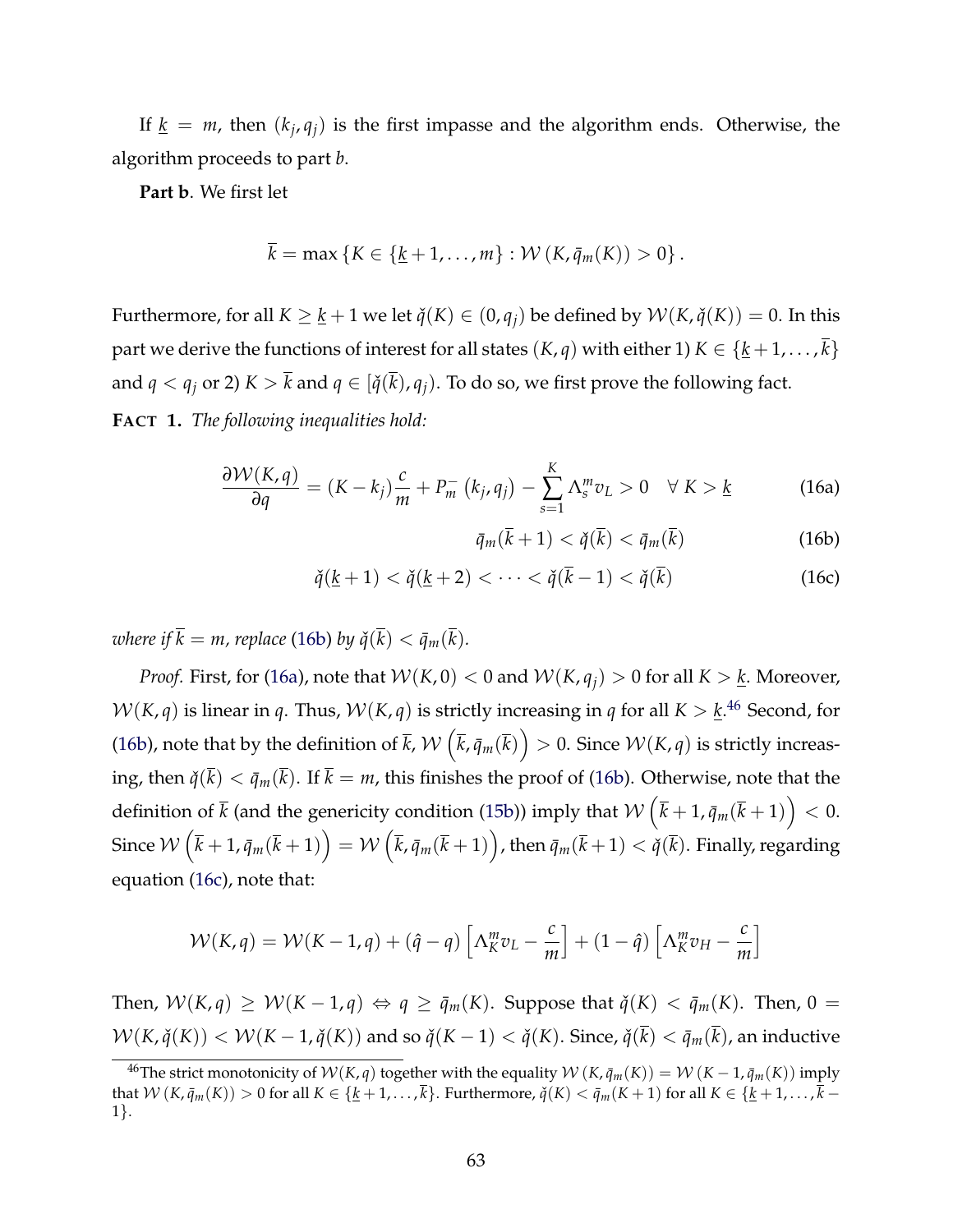argument shows equation [\(16c\)](#page-2-58).<sup>47</sup>

The buyer can guarantee a positive continuation payoff at any state  $(K,q)$  with  $K \in$  $\{\underline{k} + 1, \ldots, \overline{k}\}\$  and  $q \in (\check{q}(K), q_i)$ . This follows directly from the definition of  $\check{q}(\cdot)$ . The buyer can also guarantee a positive continuation payoff at any state  $(K, q)$  with  $K \in \{ \overline{k} + \overline{k} \}$  $1, \ldots, m$ } and  $q \in [\check{q}(k), q_i]$ . This follows from the first inequality in equation [\(16b\)](#page-2-54) and the fact that  $\bar{q}_m(\cdot)$  is strictly decreasing in *K*. We represent these areas of the state space with thick green lines in Figure [5.](#page-2-29) As in Claim [8,](#page-2-49) starting from any state (*K*, *q*) with  $W(K, q) > 0$ , the state  $(k_i, q_i)$  is reached without delay and an impasse of length  $\tau_i$  occurs. Claim [9](#page-2-50) summarizes these findings.<sup>[48](#page-2-59)</sup> We omit the proof of Claim 9 since it is analogous to that of Claim [8.](#page-2-49)

**CLAIM 9.** For all  $(K,q)$  with either 1)  $K \in \{k+1,\ldots,\overline{k}\}$  and  $q \in [\check{q}(K), q_j]$  or 2)  $K \in$  $\left\{\bar{k} + 1, \ldots, m\right\}$  and  $q \in \left[\check{q}(\bar{k}), q_j\right)$  we have

$$
P_m(K, q) = (K - k_j) \frac{c}{m} + P_m^-(k_j, q_j),
$$
  
\n
$$
W_m(K, q) = W(K, q) \text{ and}
$$
  
\n
$$
(K_m(\tau; (K, q)), q_m(\tau; (K, q))) = \begin{cases} (k_j, q_j) & \text{if } \tau \leq \tau_j \\ (K_m(\tau - \tau_j; (k_j, q_j)), q_m(\tau - \tau_j; (k_j, q_j))) & \text{if } \tau > \tau_j. \end{cases}
$$

Claim [10](#page-2-51) completes the description of the limit functions in the inductive step. States  $(K, q)$  with  $K \in \{k + 1, \ldots, \overline{k}\}$  and  $q < \check{q}(K)$  have  $W(K, q) < 0$ . We represent these states with thick blue lines in Figure [5.](#page-2-29) Claim [10](#page-2-51) shows that starting from any such (*K*, *q*), the state shifts without delay to  $(K, \check{q}(K))$ , where an impasse of length  $\rho(K)$  occurs. The reason behind this impasse is that the function  $P_m(K, \cdot)$  must be discontinuous at  $\check{q}(K)$ for any  $K \in \{\underline{k} + 1, ..., \overline{k}\}$ . If it were continuous, the buyer's continuation payoff would be negative at states  $(K, q)$  with  $q$  close (and to the left) of  $\check{q}(K)$ . This impasse makes the

<sup>&</sup>lt;sup>47</sup>It is easy to show in a similar way that  $\check{q}(\bar{k})$  >  $\check{q}(\bar{k} + 1)$  > ... >  $\check{q}(m)$ . Thus  $\bar{k}$  = arg max $_{K\in\{k_i+1,\dots,m\}}$  { $\tilde{q}(K)$ }, which is consistent with the definition of  $k_2$  in section [4.2.1.](#page-2-60)

<sup>&</sup>lt;sup>48</sup>In Claim [10](#page-2-51) we show that there is a (potentially off-path) impasse at every state  $(K, \check{q}(K))$  with  $K \in$  $\{\underline{k}+1,\ldots,\overline{k}\}$ . Following the convention established in Claim [7,](#page-2-2) the limit functions evaluated at  $(K, \breve{q}(K))$ reflect the outcome after the impasse is resolved.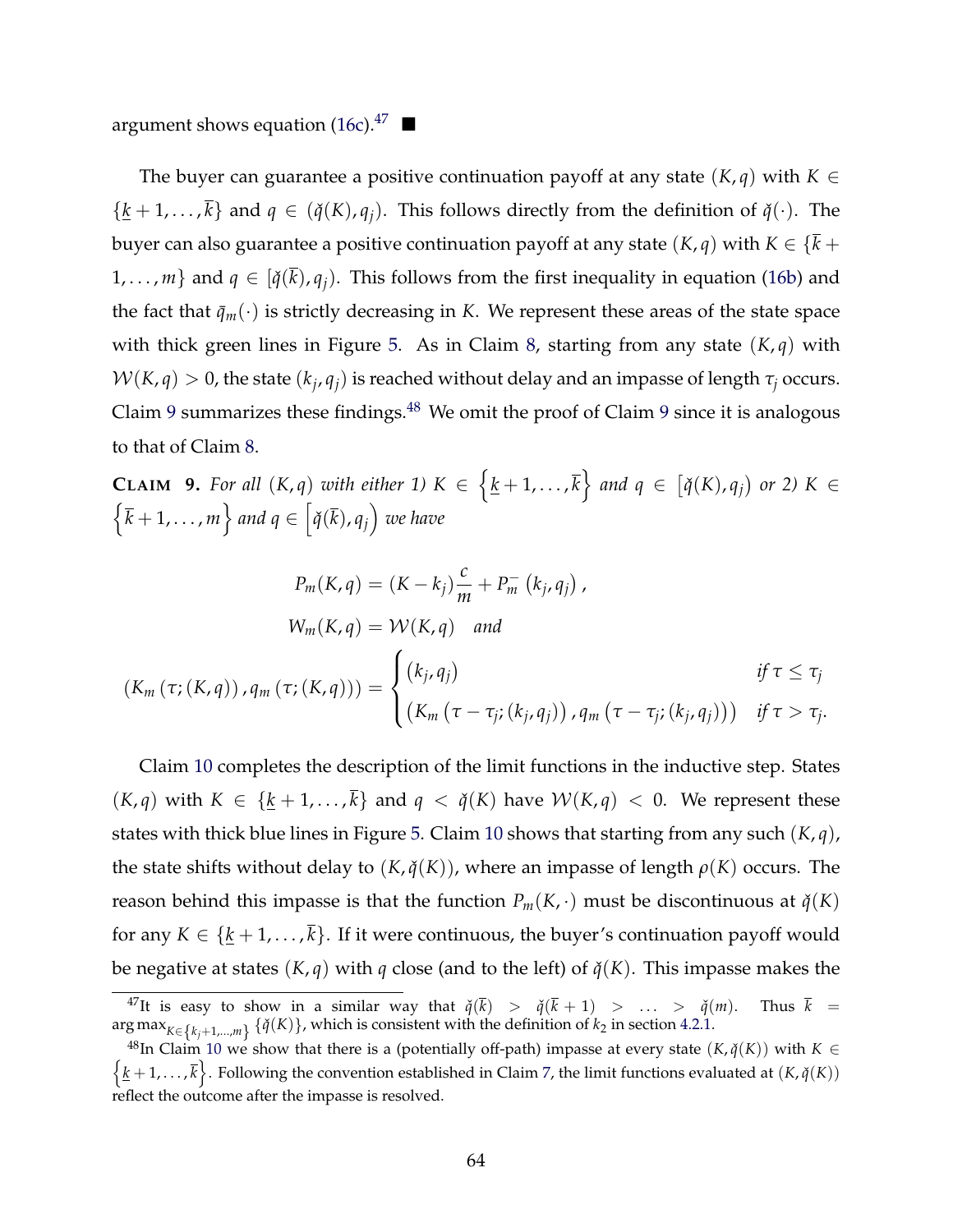price  $P_m^ (K, \check{q}(K))$  low enough so that the buyer finds it optimal to move to state  $(K, \check{q}(K))$ without delay.

**CLAIM 10.** *For all*  $(K, q)$  *with*  $K \in \{k + 1, \ldots, \overline{k}\}$  *and*  $q \in [0, \breve{q}(K))$  *we have:* 

$$
P_m(K,q) = \frac{\left(\sum_{s=1}^K \Lambda_s^m v_L\right)^2}{(K - k_j) \frac{c}{m} + P_m^-(k_j, q_j)},
$$
  

$$
W_m(K,q) = (\check{q}(K) - q) \left(\sum_{s=1}^K \Lambda_s^m v_L\right) \left(1 - \frac{\sum_{s=1}^K \Lambda_s^m v_L}{(K - k_j) \frac{c}{m} + P_m^-(k_j, q_j)}\right)
$$

*and*

$$
(K_m(\tau; (K,q)), q_m(\tau; (K,q))) = \begin{cases} (K, \check{q}(K)) & \text{if } \tau \le \rho(K) \\ \left( K_m(\tau - \rho(K); (K, \check{q}(K))) \right), & \text{if } \tau > \rho(K) \\ q_m(\tau - \rho(K); (K, \check{q}(K))) \end{cases}
$$
  
with  $\rho(K) = \frac{2}{r} \log \left( \frac{(K - k_j) \frac{c}{m} + P_m(k_j, q_j)}{\left( \sum_{s=1}^K \Lambda_s^m \right) v_L} \right).$ 

See Section [T.4](#page-2-40) of the Technical Addendum for the proof.

We finally describe how the inductive step concludes. We let  $(k_{j+1}, q_{j+1}) = \left(\bar{k}, \check{q}\left(\bar{k}\right)\right)$ and  $\tau_{j+1} = \rho(\overline{k})$ . If  $\overline{k} < m$ , then the algorithm proceeds to the next inductive step. If  $k = m$ , then the algorithm ends. Since *m* is finite, the algorithm ends in finitely many steps.

When the algorithm ends, it provides a collection  $\left\{\left(k_j, q_j\right)\right\}_{j=1}^J$  of candidate impasses and a complete characterization of the limit functions. The last inductive step shows that starting at the initial state  $(m, 0)$ , the state  $(k_I, q_I)$  is reached without delay and an impasse of length  $\tau$ <sup>*I*</sup> ensues. Each inductive step shows how after the impasse in state  $(k_i, q_i)$ is resolved, the state shifts without delay to  $(k_{j-1}, q_{j-1})$ , where an additional impasse of length  $\tau_{i-1}$  occurs. The base step shows that the game ends after the last impasse  $(1, \bar{q}_m(1))$  is reached.

To sum up, all impasses in  $\{(k_j, q_j)\}_{j=1}^J$  occur on-path.<sup>[49](#page-2-61)</sup> Thus, the limit equilibrium

<sup>&</sup>lt;sup>49</sup>All other impasses identified in Claim [10](#page-2-51) in each inductive step are off-path.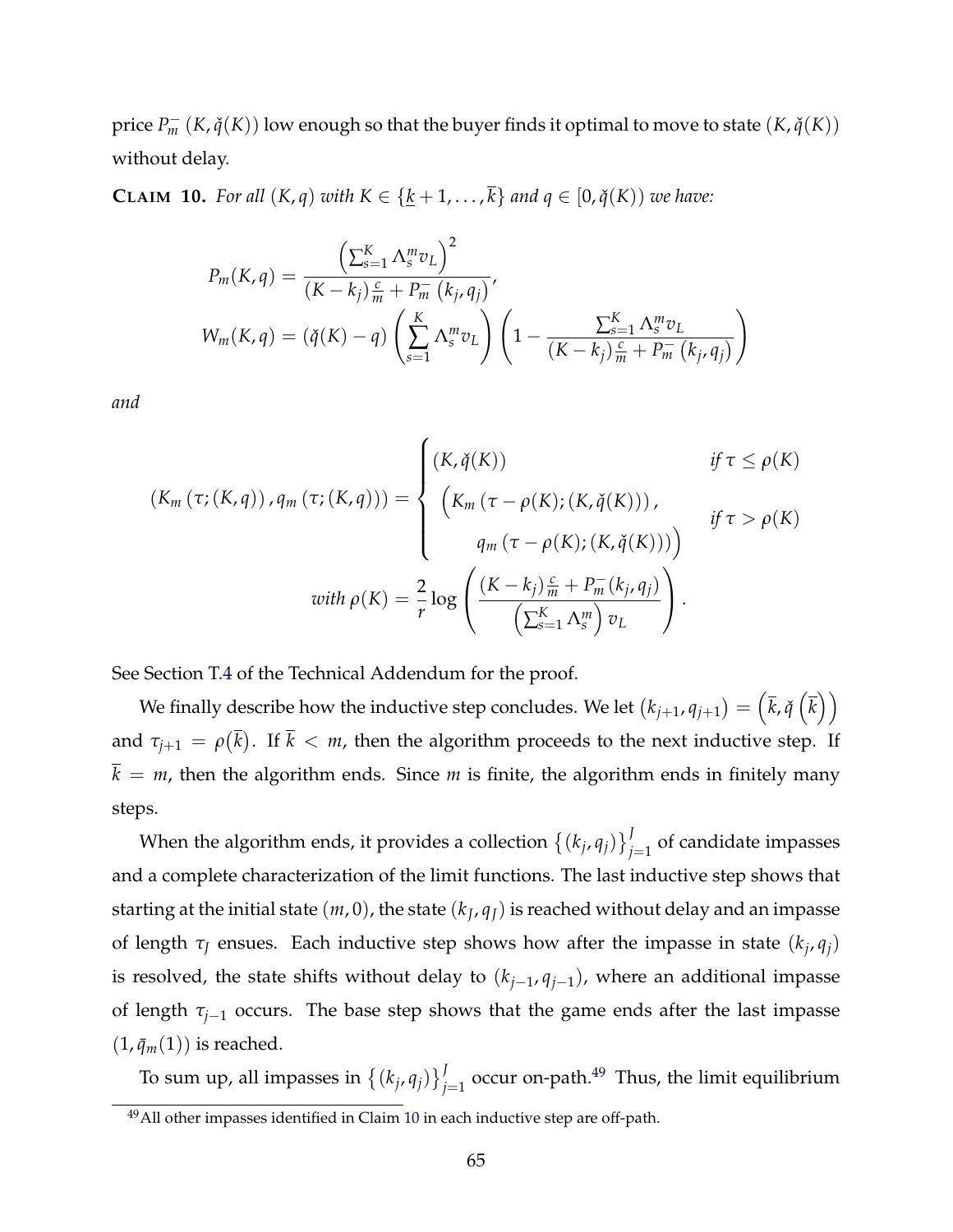outcome as bargaining frictions vanish consists of a sequence of phases of fast trade an impasses characterized by  $\left\{\left(k_j, q_j\right)\right\}_{j=1}^J$ .  $\blacksquare$ 

#### **A.6 Proof of Proposition [4](#page-2-2)**

We first show equation [\(8d\)](#page-2-3). We then proceed with the proof of equation [\(8b\)](#page-2-5), which is the most involved part of the proof of Proposition [4](#page-2-2) and includes several steps. We finally show how the remaining equations in Proposition [4](#page-2-2) follow from equations [\(8b\)](#page-2-5) and [\(8d\)](#page-2-3).

**Proof of equation** [\(8d\)](#page-2-3). Any impasse  $(k_j^m,q_j^m)$  must satisfy  $\bar{q}_m(k_j^m+1)< q_j^m<\bar{q}_m(k_j^m)$ (see Proposition [3\)](#page-2-2). Together with the definitions of  $\bar{q}(\cdot)$  and  $\bar{q}_m(\cdot)$ , and replacing  $z_j^m =$  $k_j^m/m$  when needed, this implies

$$
\bar{q}\left(z_j^m + \frac{1}{m}\right) = \bar{q}\left(\frac{k_j^m + 1}{m}\right) < \bar{q}_m(k_j^m + 1) < q_j^m < \bar{q}_m(k_j^m) < \bar{q}\left(\frac{k_j^m - 1}{m}\right) = \bar{q}\left(z_j^m - \frac{1}{m}\right)
$$

Notice that  $\Big|$  $d\bar{q}(z)$ *dz* | is bounded by some constant  $\check{\rho} < \infty$  (because  $\frac{d\lambda(\cdot)}{dz}$  is continuous). Thus,

$$
\left|q_j^m - \bar{q}(z_j^m)\right| < \max\left\{\left|\bar{q}\left(z_j^m - 1/m\right) - \bar{q}(z_j^m)\right|; \left|\bar{q}\left(z_j^m + 1/m\right) - \bar{q}(z_j^m)\right|\right\} < \tilde{\rho}/m.
$$

The bound  $\check{\rho}$  is independent of *j*, so max  $\left\{\left|q_j^m - \bar{q}(z_j^m)\right|\right\}$ o*Jm*  $\sum_{j=1}^m < \check{\rho}/m$ , which leads to equation [\(8d\)](#page-2-3):

$$
\lim_{m \to \infty} \max \left\{ \left| q_j^m - \bar{q}(z_j^m) \right| \right\}_{j=1}^{J_m} = 0
$$

**Proof of equation** [\(8b\)](#page-2-5). We split this proof in two parts. In the first one we construct a sequence of limits of consecutive impasses and show how to link these limits. In the second one we use this construction to show that limits of consecutive impasses must be arbitrarily close.

**Construction of the sequence of limits of consecutive impasses**. Assume towards a contradiction that

$$
\limsup_{m \to \infty} \left( \max \left\{ q_{j-1}^m - q_j^m \right\}_{j=2}^{J_m} \right) > 0.
$$

Then, by taking a subsequence if necessary, we may assume that a sequence of consecu-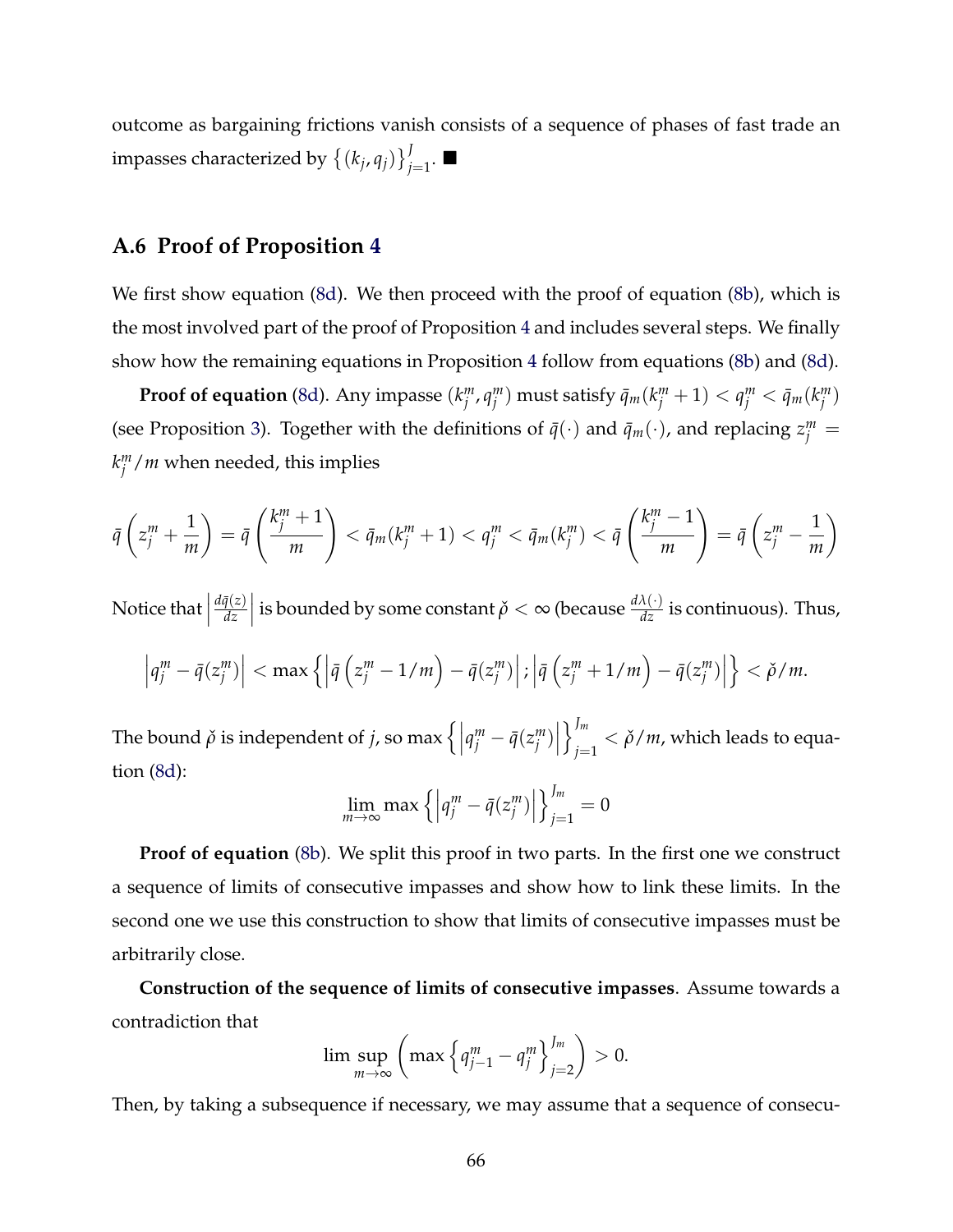tive impasses  $\left\{\left(z_{j_{m}}^m,q_{j_{m}}^m\right) \right\}$  $\binom{z_{j_m-1}^m, q_{j_m-1}^m}{}$  $\bigcup_{\infty}$ *m*=1 that converges to  $((z_0, q_0), (z_{-1}, q_{-1}))$  with *q*<sub>0</sub> > *q*<sub>-1</sub> exists. Equation [\(8d\)](#page-2-3) guarantees that *q*<sub>0</sub> =  $\bar{q}(z_0)$  and *q*<sub>-1</sub> =  $\bar{q}(z_{-1})$ 

The buyer obtains a zero continuation payoff at every impasse. Thus, the difference  $W_m(mx_{j_m}^m, q_{j_m}^m) - W_m(mx_{j_{m-1}}^m, q_{j_{m-1}}^m)$ , which we express in equation [\(17\)](#page-2-62), is also zero:<sup>50</sup>

$$
\left(q_{j_m-1}^m - q_{j_m}^m\right) \left[\int_0^{z_{j_m}^m} \lambda(z) v_L dz - P_m^+ \left(m z_{j_m}^m, q_{j_m}^m\right)\right]
$$
\n
$$
+ \left(\hat{q} - q_{j_m-1}^m\right) \int_{z_{j_m-1}^m}^{z_{j_m}^m} \left[\lambda(z) v_L - c\right] dz + (1 - \hat{q}) \int_{z_{j_m-1}^m}^{z_{j_m}^m} \left[\lambda(z) v_H - c\right] dz = 0
$$
\n(17)

The left hand side of equation [\(17\)](#page-2-62) is continuous in  $\left(z_{j_m}^m, q_{j_m}^m\right)$  $\binom{z_{j_m-1}^m, q_{j_m-1}^m}{}$ ) and *P*<sup>+</sup> *m*  $\left(mz_{j_m}^m, q_{j_m}^m\right)$ ). Moreover it strictly decreases in  $P_m^+$  $\left(mz_{j_m}^m, q_{j_m}^m\right)$ ), with derivative bounded away from zero. Hence, since  $\left\{ \left( z_{j_m}^m, q_{j_m}^m \right) \right\}$  $\bigcup_{\infty}$  $\sum_{m=1}^{\infty}$  and  $\Big\{ \Big( z_{j_m-1}^m, q_{j_m-1}^m \Big)$  $\Big)$   $\Big\}$ <sup> $\infty$ </sup> converge, then  $\left\{P_m^+\right\}$  $\left(mz_{j_m}^m, q_{j_m}^m\right)$  $\left(\frac{m}{m}\right)$  must also converge. We let  $P_0^+$  denote its limit. Equation [\(18\)](#page-2-64) expresses equation [\(17\)](#page-2-62) in the limit:

$$
(q_{-1} - q_0) \left[ \int_0^{\psi(q_0)} \lambda(z) v_L dz - P_0^+ \right]
$$
\n
$$
+ (\hat{q} - q_{-1}) \int_{\psi(q_{-1})}^{\psi(q_0)} [\lambda(z) v_L - c] dz + (1 - \hat{q}) \int_{\psi(q_{-1})}^{\psi(q_0)} [\lambda(z) v_H - c] dz = 0
$$
\n(18)

with a change of variables taking advantage of  $z_\ell = \psi(q_\ell)$  for  $\ell \in \{0, -1\}$ , where  $\psi(\cdot)$  is the inverse of  $\bar{q}(\cdot)$ . Equation [\(18\)](#page-2-64) links the limits ( $z_0$ ,  $q_0$ ) and ( $z_{-1}$ ,  $q_{-1}$ ).

We show next that  $q_{-1} < \bar{q}(0)$  (and so  $z_{-1} > 0$ ). Assume towards a contradiction that  $q_{-1} = \bar{q}(0)$  and  $z_{-1} = 0$ . This implies that  $P_0^+ = z_0 c$ .<sup>[51](#page-2-65)</sup> Using this, we rewrite the left hand side of equation [\(18\)](#page-2-64) as

$$
(\hat{q}-q_0)\left[\int_0^{\psi(q_0)} \left[\lambda(z)v_L-c\right]dz\right] + (1-\hat{q})\int_0^{\psi(q_0)} \left[\lambda(z)v_H-c\right]dz < 0
$$

where the inequality follows from the definition of  $\psi(\cdot)$ . This leads to a contradiction.

 $^{51}$ Equation [\(4b\)](#page-2-11) implies that  $P_m^ \left(mz_{j_m-1}^m,q_{j_m-1}^m\right)$  $\left( \int_{0}^{z_{jm}^{m}-1}{\lambda(z)dz\text{, which converges to zero as }m\rightarrow\infty.} \right)$ This and equation [\(4c\)](#page-2-12) imply that  $P_m^+\left(mz_{j_m}^m,q_{j_m}^m\right)$ ) becomes arbitrarily close to  $(z_{j_m}^m - z_{j_m-1}^m)c$  as  $m \to \infty$ .

 $50$ We use equation [\(4c\)](#page-2-12) to obtain equation [\(17\)](#page-2-62).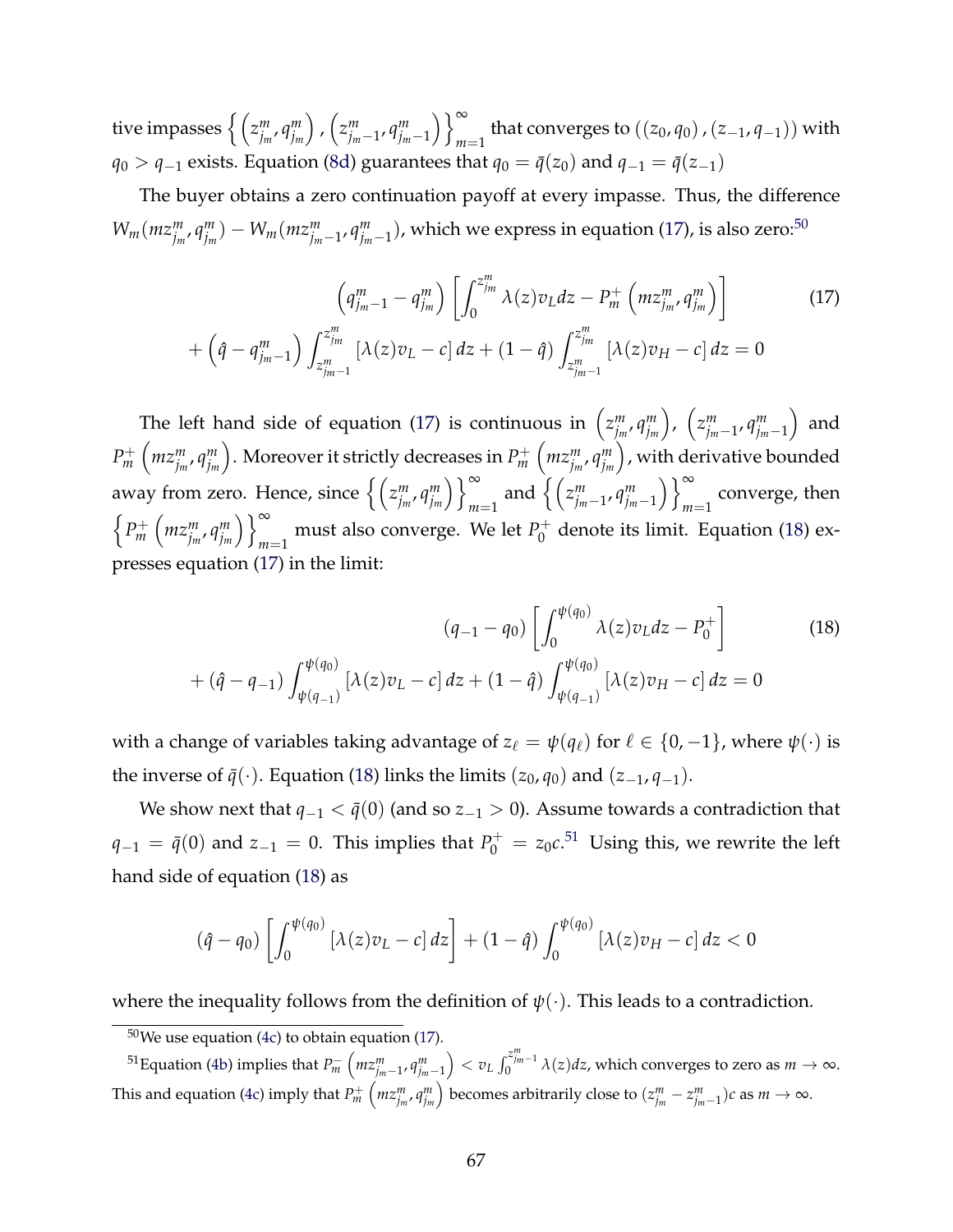For every (large enough) *m* there exists an impasse  $\left(z_{j_m-2}^m, q_{j_m-2}^m\right)$ ⌘ that occurs after  $\left(z_{j_m-1}^m,q_{j_m-1}^m\right)$ ) is resolved. This is because the last impasse occurs at  $z = \frac{1}{m}$  and  $z_{-1} > 0$ . Assume, by taking a subsequence if necessary, that the sequence  $\left\{\left(z_{j_m-2}^m,q_{j_m-2}^m\right)^2\right\}$  $\bigcup_{\infty}$ *m*=1 converges to  $(z_{-2}, q_{-2})$ . By an argument like the one for  $q_{-1}$ , then also  $q_{-2} < \bar{q}(0)$ .

We show next that  $q_{-1} < q_{-2}$ . Assume instead that  $q_{-1} = q_{-2}$  (so  $z_{-1} = z_{-2}$ ). Equa-tion [\(4c\)](#page-2-12) then implies  $\lim_{m\to\infty} P_m^+$  $\left( m z_{j_m-1}^m, q_{j_m-1}^m \right)$  $= P_m^ \left(mz_{jm-2}^m, q_{jm-2}^m\right)$  $= 0$ . Proposition [3](#page-2-2) guarantees that in general

$$
P_m^-\left(mz_{j_m-2}^m,q_{j_m-2}^m\right)< v_L\int_0^{z_{j_m-2}^m}\lambda(z)dz< v_L\int_0^{z_{j_m-1}^m}\lambda(z)dz< P_m^+\left(mz_{j_m-1}^m,q_{j_m-1}^m\right).
$$

Thus,  $q_{-1} = q_{-2}$  implies  $\lim_{m \to \infty} P_m^+$  $\left( m z_{jm-1}^m, q_{jm-1}^m \right)$  $\Big) = \lim_{m \to \infty} P_m^ \left( m z_{jm-2}^m, q_{jm-2}^m \right)$  $=$  $v_L \int_0^{z_{-1}} \lambda(z) dz$ . Finally, we link  $P_m^+$  $\left(mz_{j_m}^m, q_{j_m}^m\right)$  $\sum_{m=1}^{\infty}$  and  $P_m^+$  $\left(mz_{j_m-1}^m, q_{j_m-1}^m\right)$ ⌘ using equations [\(4b\)](#page-2-11) and [\(4c\)](#page-2-12) and take limits to obtain

$$
P_0^+ = (z_0 - z_{-1}) c + v_L \int_0^{z_{-1}} \lambda(z) dz.
$$

We plug this expression for  $P_0^+$  in the left hand side of equation [\(18\)](#page-2-64) and obtain the following contradiction:

$$
(\hat{q} - q_0) \int_{\psi(q_{-1})}^{\psi(q_0)} [\lambda(z)v_L - c] \, dz + (1 - \hat{q}) \int_{\psi(q_{-1})}^{\psi(q_0)} [\lambda(z)v_H - c] \, dz < 0
$$

The same argument that shows that the sequence  $\left\{ P_m^+ \right\}$  $\left(mz_{j_m}^m, q_{j_m}^m\right)$ )  $\}^{\infty}$  must converge *m*=1 to  $P_0^+$  also guarantees that the sequence  $\left\{P_m^+\right\}$  $\left(mz_{j_m-1}^m, q_{j_m-1}^m\right)$  $\bigcup_{\infty}^{\infty}$ *m*=1 must converge, and its limit, which we denote by  $P_{-1}^+$  must satisfy an equation like [\(18\)](#page-2-64):

$$
(q_{-2} - q_{-1}) \left[ \int_0^{\psi(q_{-1})} \lambda(z) v_L dz - P_{-1}^+ \right]
$$
  
+  $(\hat{q} - q_{-2}) \int_{\psi(q_{-2})}^{\psi(q_{-1})} [\lambda(z) v_L - c] dz + (1 - \hat{q}) \int_{\psi(q_{-2})}^{\psi(q_{-1})} [\lambda(z) v_H - c] dz = 0$ 

The previous equation links the limits  $(z_{-1}, q_{-1})$  and  $(z_{-2}, q_{-2})$  of the sequences of consecutive impasses  $\left\{ \left( z_{j_m-1}^m, q_{j_m-1}^m \right) \right\}$  $\bigcup_{\infty}$  $\sum_{m=1}^{\infty}$  and  $\Big\{ \Big( z_{j_m-2}^m, q_{j_m-2}^m \Big)$  $\bigcup_{\infty}$ *m*=1 .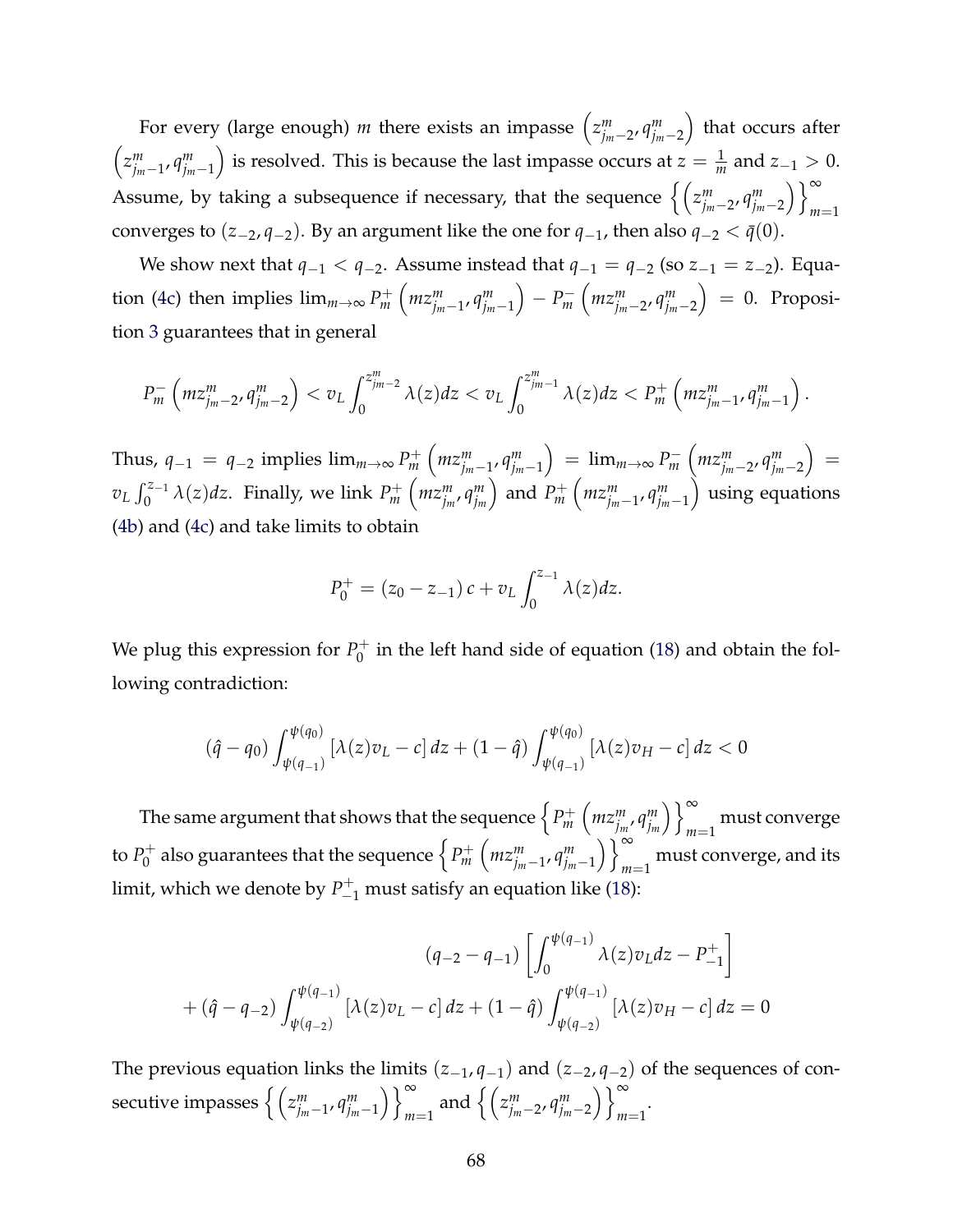We next link the limit prices  $P_0^+$  and  $P_{-1}^+$  using equations [\(4b\)](#page-2-11) and [\(4c\)](#page-2-12). Equation (4c) links *P*<sup>+</sup> *m*  $\left(mz_{j_m}^m, q_{j_m}^m\right)$  $\big)$  and  $P_m^ \left( m z_{j_m-1}^m, q_{j_m-1}^m \right)$ ). Equation [\(4b\)](#page-2-11) links  $P_m^ \left( m z_{j_m-1}^m, q_{j_m-1}^m \right)$ ) and *P*<sup>+</sup> *m*  $\left( m z_{j_m-1}^m, q_{j_m-1}^m \right)$ ⌘ . Using these equations together, and taking limits, we obtain

$$
P_0^+ = \left[\psi(q_0) - \psi(q_{-1})\right]c + \frac{\left(v_L \int_0^{\psi(q_{-1})} \lambda z dz\right)^2}{P_{-1}^+}.
$$
 (19)

We proceed recursively and construct, taking subsequences if necessary, a collection of sequences of impasses  $\left\{ \left\{ \left( z_{j_{m}-\ell}^{m},q_{j_{m}-\ell}^{m}\right) \right\} \right\}$  $\bigcap^{\infty}$ *m*=1  $\big)$   $\infty$  $_{\ell=0}'$ , where, for every  $\ell$ , the sequence  $\left\{\left(z_{j_m-\ell}^m,q_{j_m-\ell}^m\right) \right.$  $\left(\sum_{m=1}^{\infty}$  converges to  $(z_{-\ell}, q_{-\ell})$  as *m* grows to infinity. Furthermore, for every  $\ell$ , the sequence  $\Big\{P_m^+\Big\}$  $\left( m z_{j_m - \ell}^m, q_{j_m - \ell}^m \right)$  $\bigcup_{\infty}$  $\sum_{m=1}^{\infty}$  converges to  $P_{-\ell}^+$ .

For every  $\ell = 0, 1, \ldots$  the limits of consecutive impasses must satisfy equations [\(20\)](#page-2-66) and [\(21\)](#page-2-67).

$$
\left(q_{-(\ell+1)}-q_{-\ell}\right)\left[\int_0^{\psi(q_{-\ell})}\lambda(z)v_Ldz - P_{-\ell}^+\right] \tag{20}
$$
\n
$$
+\left(\hat{q}-q_{-(\ell+1)}\right)\int_{\psi(q_{-(\ell+1)})}^{\psi(q_{-\ell})}[\lambda(z)v_L - c] \, dz + (1-\hat{q})\int_{\psi(q_{-(\ell+1)})}^{\psi(q_{-\ell})}[\lambda(z)v_H - c] \, dz = 0
$$
\n
$$
P_{-\ell}^+ = \left[\psi(q_{-\ell}) - \psi(q_{-(\ell+1)})\right]c + \frac{\left(v_L \int_0^{\psi(q_{-(\ell+1)})} \lambda(z)dz\right)^2}{P_{-(\ell+1)}^+} \tag{21}
$$

These conditions mirror equations [\(18\)](#page-2-64) and [\(19\)](#page-2-68). Finally, limit beliefs satisfy

$$
q_0 < q_{-1} < \ldots < q_{-\ell} < \ldots < \bar{q}(0).
$$
 (22)

**Bounding the distance between limits of consecutive impasses**. In the remainder of the proof we focus on the collection  $\left\{ \left( q_{-\ell},P_{-\ell}^{+}\right) \right\}$  $\bigcup_{\infty}$ which satisfies equations [\(20\)](#page-2-66), [\(21\)](#page-2-67),  $l=0$ and [\(22\)](#page-2-69). We show that the limit beliefs  $\{q_{-\ell}\}_{\ell=0}^{\infty}$  are arbitrarily close to each other. To do this, we obtain explicit bounds that link successive limit impasses by using equations [\(20\)](#page-2-66) and [\(21\)](#page-2-67). These bounds link differences between consecutive beliefs and also differences between prices and valuations. Facts [2](#page-2-2) and [3](#page-2-51) state the first bounds (see Section [T.5](#page-2-70) of the Technical Addendum for their proof).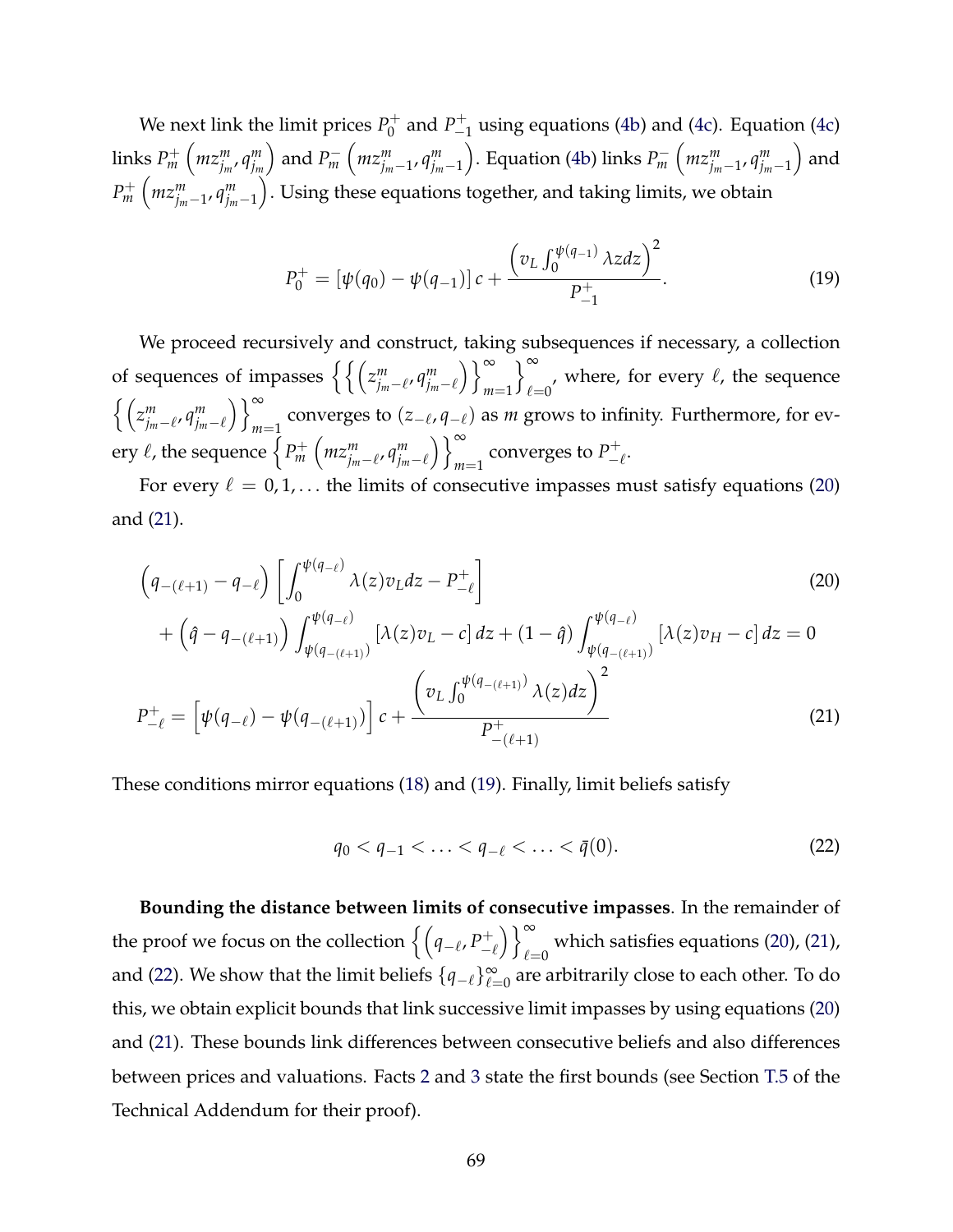**FACT** 2. There exists  $\eta^* > 0$  such that for every  $\ell \geq 1$ , if  $q_{-(\ell+1)} - q_{-\ell} < \eta^*$ , then  $q_{-\ell}$  $q_{-(\ell-1)} < \frac{4}{3}$  $\Bigl(q_{-(\ell+1)}-q_{-\ell}\Bigr).$ 

**FACT 3.** *There exists constants*  $b_1 > 0$  *and*  $b_2 > 0$  *such that for every*  $\ell = 0, 1, \ldots$ *, we have:* 

$$
\frac{\left[P_{-\ell}^{+}-\int_{0}^{\psi(q_{-\ell})}\lambda(z)v_{L}dz\right]-\left[P_{-(\ell+1)}^{+}-\int_{0}^{\psi(q_{-(\ell+1)})}\lambda(z)v_{L}dz\right]}{q_{-(\ell+1)}-q_{-\ell}} \leq b_{1}\left(q_{-(\ell+1)}-q_{-\ell}\right) (23)
$$
\n
$$
q_{-(\ell+1)}-q_{-\ell} \leq b_{2}\left[P_{-\ell}^{+}-\int_{0}^{\psi(q_{-\ell})}\lambda(z)v_{L}dz\right] (24)
$$

Using Facts [2](#page-2-2) and [3](#page-2-51) we prove Claims [11](#page-2-71) and [12,](#page-2-2) which provide further bounds. Claim [11](#page-2-71) links successive differences between prices and valuations and Claim [12](#page-2-2) links differences between successive beliefs.

**CLAIM 11.** *Consider*  $\ell'$  *and*  $\ell''$  *with*  $0 \leq \ell' < \ell''$ *. Let*  $\epsilon > 0$  *and*  $\eta > 0$  *be such that*  $q_{-(\ell+1)}$  $q_{-\ell} < \varepsilon$  for all  $\ell \in \{\ell', \ldots, \ell''-1\}$  and  $q_{-\ell''}-q_{-\ell'} < \eta$ . Then, for every  $\ell \in \{\ell', \ldots, \ell''-1\}$ , *we have:*

$$
P_{-\ell}^+ - \int_0^{\psi(q_{-\ell})} \lambda(z) v_L dz < P_{-\ell''}^+ - \int_0^{\psi(q_{-\ell''})} \lambda(z) v_L dz + \varepsilon \eta b_1
$$

*Proof.* For every  $\ell \in \{\ell', \ldots, \ell'' - 1\}$  we have

$$
P_{-\ell}^{+} - \int_{0}^{\psi(q_{-\ell})} \lambda(z) v_{L} dz = P_{-(\ell+1)}^{+} - \int_{0}^{\psi(q_{-(\ell+1)})} \lambda(z) v_{L} dz + \left(q_{-(\ell+1)} - q_{-\ell}\right) \frac{P_{-\ell}^{+} - \int_{0}^{\psi(q_{-\ell})} \lambda(z) v_{L} dz - \left(P_{-(\ell+1)}^{+} - \int_{0}^{\psi(q_{-(\ell+1)})} \lambda(z) v_{L} dz\right)}{q_{-(\ell+1)} - q_{-\ell}} < P_{-(\ell+1)}^{+} - \int_{0}^{\psi(q_{-(\ell+1)})} \lambda(z) v_{L} dz + \varepsilon b_{1} \left(q_{-(\ell+1)} - q_{-\ell}\right)
$$

where the inequality follows from  $q_{-(\ell+1)} - q_{-\ell} < \varepsilon$  and equation [\(23\)](#page-2-72) in Fact [3.](#page-2-51) Applying the same argument recursively leads to

$$
P_{-\ell}^{+} - \int_{0}^{\psi(q_{-\ell})} \lambda(z) v_{L} dz < P_{-\ell''}^{+} - \int_{0}^{\psi(q_{-\ell''})} \lambda(z) v_{L} dz + \varepsilon b_{1} \sum_{\tilde{\ell} = \ell}^{\ell'' - 1} \left( q_{-(\tilde{\ell}+1)} - q_{-\tilde{\ell}} \right) \\ < P_{-\ell''}^{+} - \int_{0}^{\psi(q_{-\ell''})} \lambda(z) v_{L} dz + \varepsilon \eta b_{1} \qquad \blacksquare
$$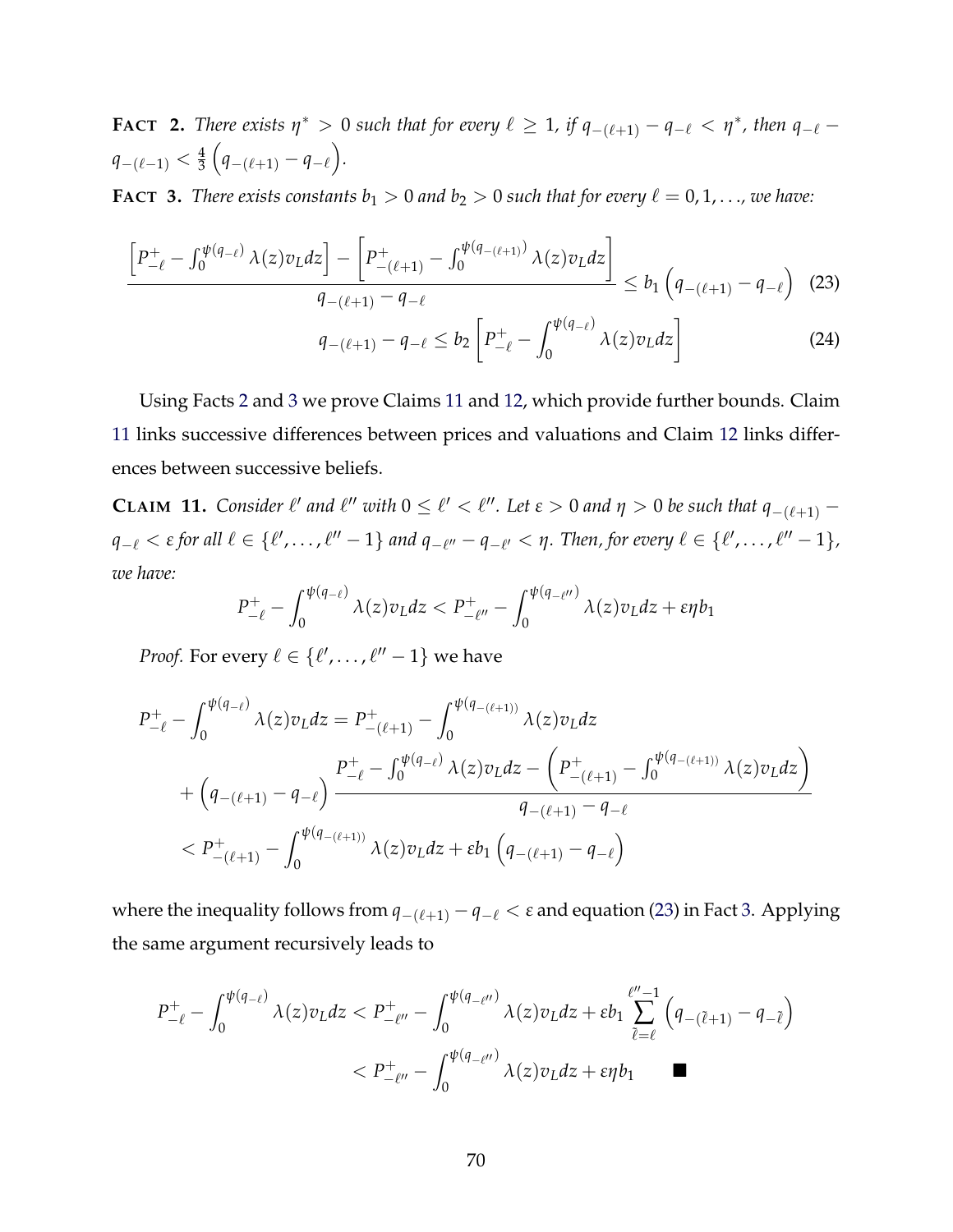**CLAIM 12.** *Consider*  $\ell'$  *and*  $\ell''$  *with*  $1 \leq \ell' < \ell''$ . Let  $0 < \epsilon < \eta^*$  *and*  $0 < \eta < (3b_1b_2)^{-1}$ *be such that*  $q_{-(\ell+1)} - q_{-\ell} < \varepsilon$  *for all*  $\ell \in {\ell', \dots, \ell'' - 1}$ ,  $q_{-\ell''} - q_{-\ell'} < \eta$  and  $P_{-\ell''}^+ - \int_0^{\psi(q_{-\ell''})} \lambda(z) v_{\ell} dz < (3b_2)^{-1} \varepsilon$ . Then,  $q_{-\ell'} - q_{-(\ell'-1)} < \varepsilon$ .  $\int_0^{\psi(q_{-\ell''})} \lambda(z) v_L dz < (3b_2)^{-1} \varepsilon$ . Then,  $q_{-\ell'} - q_{-(\ell'-1)} < \varepsilon$ .

*Proof.* We have

$$
q_{-(\ell'+1)} - q_{-\ell'} \le b_2 \left[ P_{-\ell'}^+ - \int_0^{\psi(q_{-\ell'})} \lambda(z) v_L dz \right] < b_2 \left( P_{-\ell''}^+ - \int_0^{\psi(q_{-\ell''})} \lambda(z) v_L dz + \varepsilon \eta b_1 \right)
$$
  
< 
$$
< b_2 \left( (3b_2)^{-1} \varepsilon + \varepsilon (3b_1 b_2)^{-1} b_1 \right) < \frac{2}{3} \varepsilon
$$

where the first inequality follows from equation [\(24\)](#page-2-0) in Fact [3](#page-2-1) and the second one from Claim [11.](#page-2-2) This, together with Fact [2,](#page-2-3) implies that

$$
q_{-\ell'}-q_{-(\ell'-1)} < \frac{4}{3}\left(q_{-(\ell'+1)}-q_{-\ell'}\right) < \left(\frac{4}{3}\right)\left(\frac{2}{3}\right)\varepsilon < \varepsilon \qquad \blacksquare
$$

Claim [12](#page-2-3) provides the last intermediate result to complete the proof of equation [\(8b\)](#page-2-4). The sequence  $\{q_{-\ell}\}_{\ell=0}^{\infty}$  is strictly increasing and bounded above by  $\bar{q}(0)$ . Then, it has a limit, which we denote by  $q_{-\infty}$ . With this, applying L'Hôpital's rule to equation ([20\)](#page-2-5) we obtain

$$
\lim_{\ell \to \infty} P_{-\ell}^+ - \int_0^{\psi(q_{-\ell})} \lambda(z) v_L dz = 0.
$$

We focus on elements of the sequence  $\{q_{-\ell}\}_{\ell=0}^{\infty}$  which are sufficiently close to  $q_{-\infty}$ . Let  $\ell' = \min \{ \ell : q_{-\ell} \geq q_{-\infty} - (6b_1b_2)^{-1} \}.$  Fix  $\varepsilon = \frac{1}{2} \min \{ q_{-\ell'} - q_{-\ell'+1}; \eta^* \} > 0$  and pick  $\ell''$ such that:

$$
\max\left\{q_{-(\ell''+1)}-q_{-\ell''};P_{-\ell''}^+-\int_0^{\psi(q_{-\ell''})}\lambda(z)v_Ldz\right\}<\min\left\{\varepsilon,(3b_2)^{-1}\varepsilon\right\}
$$

Then, applying Claim [12](#page-2-3) recursively, we obtain  $q_{-\ell'} - q_{-\ell'+1} < \varepsilon$ , which is a contradiction and completes the proof of equation [\(8b\)](#page-2-4).

**Proof of equations** [\(8a\)](#page-2-6)**,** [\(8c\)](#page-2-7)**,** [\(8e\)](#page-2-8) **and** [\(8f\)](#page-2-9). Equations [\(8b\)](#page-2-4) and [\(8d\)](#page-2-10) together imply equation [\(8a\)](#page-2-6). Equation [\(17\)](#page-2-11) links *any* sequence of consecutive impasses. We take the limit of equation [\(17\)](#page-2-11) as *m* grows large, use equations [\(8b\)](#page-2-4) and [\(8d\)](#page-2-10) and apply L'Hôpital's rule to obtain equation [\(8f\)](#page-2-9). Equation [\(8e\)](#page-2-8) follows from equation [\(8f\)](#page-2-9) and equation [\(4b\)](#page-2-12)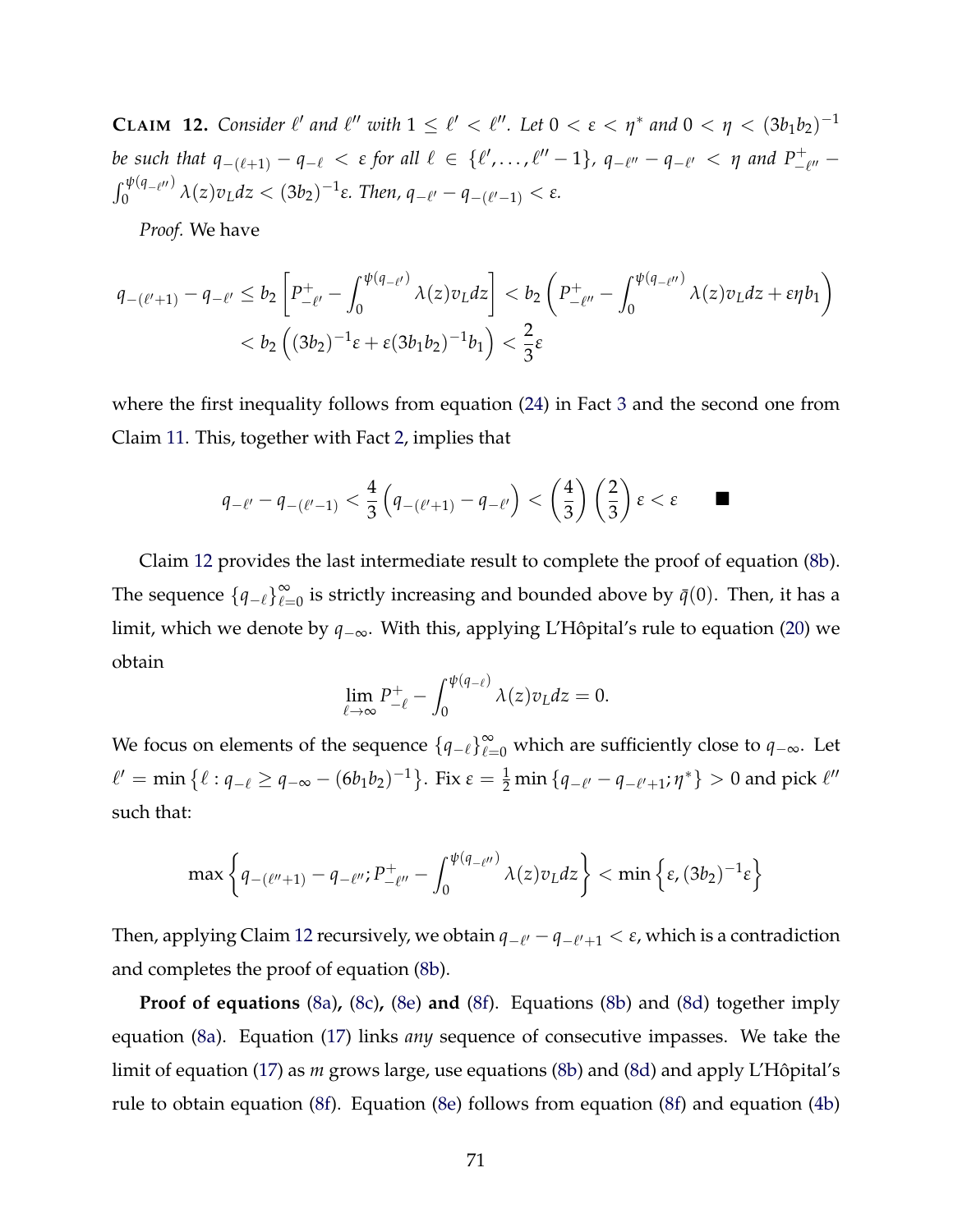in Proposition [3.](#page-2-3) Finally, we show equation [\(8c\)](#page-2-7) by contradiction. Assume instead that, taking subsequences if necessary,  $\lim_{m\to\infty}z_{J_m}^m=\bar z < 1.$  This, together with equation [\(8e\)](#page-2-8), implies that, in the limit, the buyer's continuation payoff at the beginning of the game is negative:

$$
\lim_{m\to\infty} W_m(m,0) = \hat{q} \left[ \int_{\bar{z}}^1 \left[ \lambda(z)v_L - c \right] dz \right] + (1-\hat{q}) \left[ \int_{\bar{z}}^1 \left[ \lambda(z)v_H - c \right] dz \right] < 0
$$

This can never happen, so we have reached a contradiction.  $\blacksquare$ 

## **A.7 Proof of Proposition [1](#page-2-13)**

*Proof.* We present here the proof for (*a*). The cases (*b*), (*c*) and (*d*) follow the same argument. Assume towards a contradiction that the result does not hold for (*a*). Equation [\(3b\)](#page-2-14) implies that

$$
\tilde{z}^{*'}(0) = \frac{rv_L \int_0^1 \tilde{\lambda}(z) dz}{v_L \tilde{\lambda}(1) - c} < \frac{rv_L \int_0^1 \lambda(z) dz}{v_L \lambda(1) - c} = z^{*'}(0).
$$

Let  $\underline{\tau} = \min \{ \tau > 0 : \tilde{z}^*(\tau) = z^*(\tau) \}.$  It follows again from equation [\(3b\)](#page-2-14) that

$$
\tilde{z}^{*'}\left(\underline{\tau}\right) = \frac{rv_L \int_0^{\tilde{z}^*(\underline{\tau})} \tilde{\lambda}(z) dz}{v_L \tilde{\lambda}\left(\tilde{z}^*(\underline{\tau})\right) - c} < \frac{rv_L \int_0^{z^*(\underline{\tau})} \lambda(z) dz}{v_L \lambda\left(z^*(\underline{\tau})\right) - c} = z^{*'}\left(\underline{\tau}\right).
$$

But then there exists  $\tau' \in (0, \tau)$  with  $\tilde{z}^{*\prime}(\tau') = z^{*\prime}(\tau')$ , reaching a contradiction. Finally, notice that  $z^*(0) = 1$  and that  $z^{*'}(\cdot)$  does not depend on  $v_H$  or  $\hat{\beta}$ .

## **A.8 Proof of Proposition [5](#page-2-15)**

*Proof.* Let  $\lambda(z) = 1$  for every  $z \in [0, 1]$ . Fix the number of units *m* and the period length  $\Delta$ . Let  $W(1, \cdot)$  and  $P(1, \cdot)$  be respectively the buyer's normalized payoff and the price function when one unit remains. These functions are as in DL, so  $W(1,q) > 0$ for every  $q \in [0, \hat{q}]$ . Suppose that for every  $K \in \{1, \ldots, m\}$  and for every  $q \in [0, \hat{q}]$ ,  $W(K, q) = KW(1, q)$  and  $P(K, q) = KP(1, q)$ . Finally consider a belief  $q' \in [0, \hat{q}]$  such that the buyer makes a screening offer at state  $(1,q^{\prime}).$  The following argument shows that it is